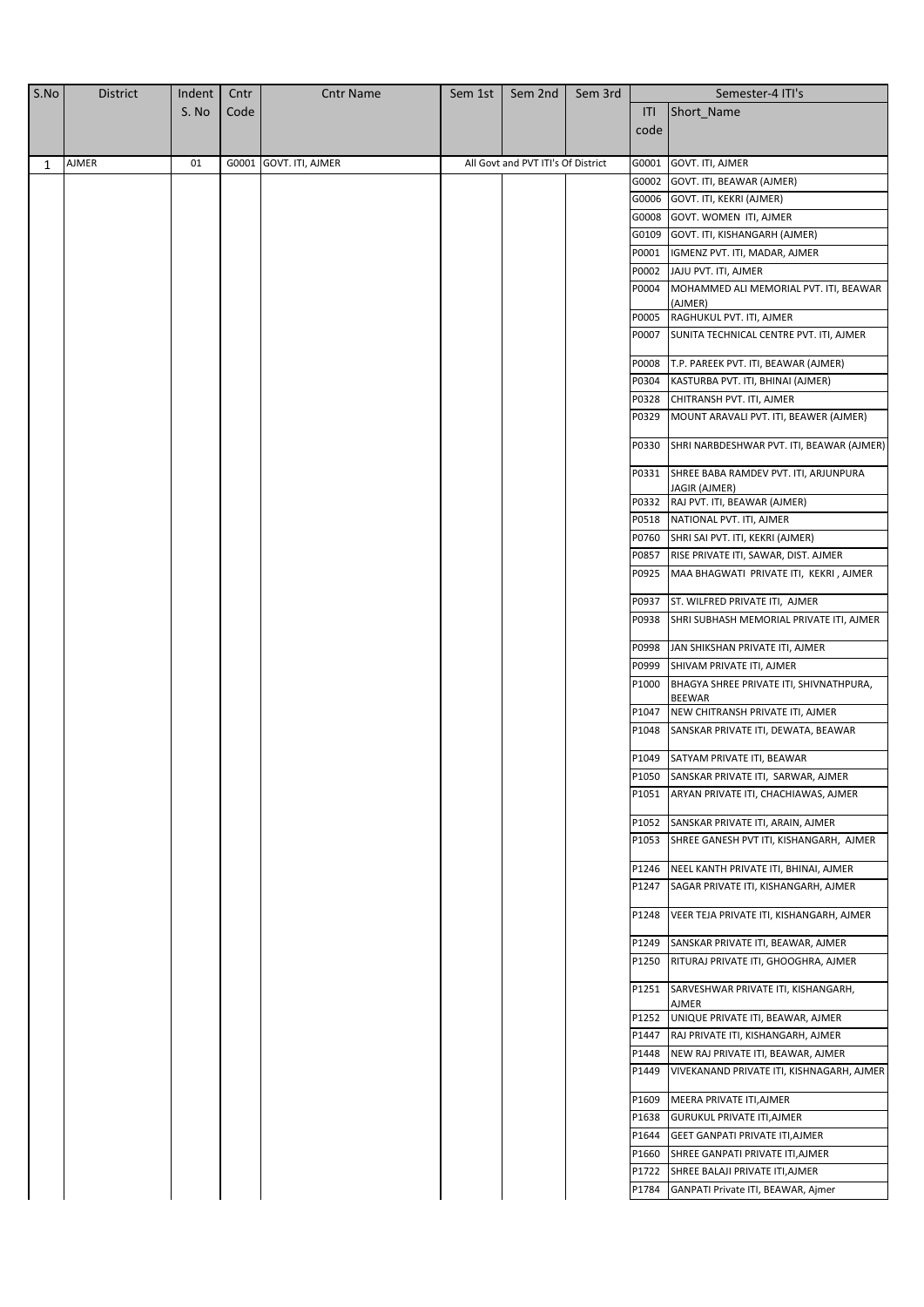| S.No | <b>District</b> | Indent | Cntr | <b>Cntr Name</b>             | Sem 1st | Sem 2nd                            | Sem 3rd |                | Semester-4 ITI's                                           |
|------|-----------------|--------|------|------------------------------|---------|------------------------------------|---------|----------------|------------------------------------------------------------|
|      |                 | S. No  | Code |                              |         |                                    |         | ITI            | Short_Name                                                 |
|      |                 |        |      |                              |         |                                    |         | code           |                                                            |
|      |                 |        |      |                              |         |                                    |         |                |                                                            |
|      |                 |        |      |                              |         |                                    |         | P1813          | MEERAMANDIR PVT ITI, LOHAGAL, AJMER                        |
|      |                 |        |      |                              |         |                                    |         |                |                                                            |
| 2    | <b>ALWAR</b>    | 02     |      | G0025 GOVT. ITI, ALWAR       |         | All Govt and PVT ITI's Of District |         | G0025<br>G0045 | GOVT. ITI, ALWAR                                           |
|      |                 |        |      |                              |         |                                    |         | G0049          | GOVT. ITI, RAJGARH (ALWAR)<br>GOVT. ITI, THANAGAZI (ALWAR) |
|      |                 |        |      |                              |         |                                    |         |                |                                                            |
|      |                 |        |      |                              |         |                                    |         | G0126          | GOVT. ITI, RENI (ALWAR)                                    |
|      |                 |        |      |                              |         |                                    |         | P0024          | SARVESH PVT. ITI, RAJGARH (ALWAR)                          |
|      |                 |        |      |                              |         |                                    |         | P0025          | SARVODAYA PVT. ITI, KHAIRTHAL (ALWAR)                      |
|      |                 |        |      |                              |         |                                    |         | P0027          | SAURABH PVT. ITI, ALWAR                                    |
|      |                 |        |      |                              |         |                                    |         | P0029          | SHRI BHAWANI SHANKAR PVT. ITI,                             |
|      |                 |        |      |                              |         |                                    |         |                | NARAYANPUR (ALWAR)                                         |
|      |                 |        |      |                              |         |                                    |         | P0033          | SHRI VISHWAKARMA PVT. ITI, THANA RAJAJI                    |
|      |                 |        |      |                              |         |                                    |         | P0035          | (ALWAR)<br>SHRIMATI GANGADEVI PVT. ITI, RENI (ALWAR)       |
|      |                 |        |      |                              |         |                                    |         |                |                                                            |
|      |                 |        |      |                              |         |                                    |         | P0036          | SHUBHAM PVT. ITI, RAJGARH (ALWAR)                          |
|      |                 |        |      |                              |         |                                    |         | P0066          | SARVESH PVT. ITI, MOONPUR (ALWAR)                          |
|      |                 |        |      |                              |         |                                    |         | P0333          | VIVEKANAND PVT. ITI, THANARAJAJIKA,                        |
|      |                 |        |      |                              |         |                                    |         | P0338          | RAJGARH (ALWAR)<br>BHAGWAN MAHAVEER PVT. ITI, KESARPUR     |
|      |                 |        |      |                              |         |                                    |         |                | (ALWAR)                                                    |
|      |                 |        |      |                              |         |                                    |         | P0350          | TANAGAZI PVT. ITI, THANAGAZI (ALWAR)                       |
|      |                 |        |      |                              |         |                                    |         | P0523          | DEEP PVT. ITI, RAJGARH (ALWAR)                             |
|      |                 |        |      |                              |         |                                    |         | P0528          | P.D. PVT. ITI, THANAGAZI (ALWAR)                           |
|      |                 |        |      |                              |         |                                    |         | P0529          | R.R. PVT. ITI, ALWAR                                       |
|      |                 |        |      |                              |         |                                    |         | P0530          | R.R. PVT. ITI, MACHERI (ALWAR)                             |
|      |                 |        |      |                              |         |                                    |         | P0534          | SHRI GANESH PVT. ITI, PINAN, RAJGARH,                      |
|      |                 |        |      |                              |         |                                    |         |                | ALWAR                                                      |
|      |                 |        |      |                              |         |                                    |         | P0536          | VIKASH PVT. ITI, CHIKANI (ALWAR)                           |
|      |                 |        |      |                              |         |                                    |         | P1001          | GURU KRIPA PRIVATE ITI, NARAINPUR, ALWAR                   |
|      |                 |        |      |                              |         |                                    |         | P1002          | SHRI SAI PRIVATE ITI, RENI, ALWAR                          |
|      |                 |        |      |                              |         |                                    |         | P1056          | TIRUPATI PRIVATE ITI, ALWAR                                |
|      |                 |        |      |                              |         |                                    |         | P1057          | MANVI PRIVATE ITI, NATHUSAR THANAGAZI,                     |
|      |                 |        |      |                              |         |                                    |         |                | ALWAR                                                      |
|      |                 |        |      |                              |         |                                    |         | P1059          | SANKALP PRIVATE IT, RAJGARH, ALWAR                         |
|      |                 |        |      |                              |         |                                    |         | P1061          | BALAJI PVT. ITI, ALWAR                                     |
|      |                 |        |      |                              |         |                                    |         | P1255          | GYANDEEP PRIVATE ITI, BHARKOL, ALWAR                       |
|      |                 |        |      |                              |         |                                    |         | P1260          | ARAVALI PRIVATE ITI, ALWAR                                 |
|      |                 |        |      |                              |         |                                    |         | P1261          | JAI DURGA PRIVATE ITI, THANGAJI, ALWAR                     |
|      |                 |        |      |                              |         |                                    |         |                |                                                            |
|      |                 |        |      |                              |         |                                    |         | P1264          | SARASWATI PRIVATE ITI, RENI, ALWAR                         |
|      |                 |        |      |                              |         |                                    |         | P1451          | LABHANSHIKA PRIVATE ITI, RAJGARH, ALWAR                    |
|      |                 |        |      |                              |         |                                    |         | P1608          | ATAL PRIVATE ITI, ALWAR                                    |
|      |                 |        |      |                              |         |                                    |         | P1668          | SHRI VINAYAK PRIVATE ITI, ALWAR                            |
|      |                 |        |      |                              |         |                                    |         | P1764          | SHRI SHYAM PRIVATE ITI, THANAGAZI, Alwar                   |
|      |                 |        |      |                              |         |                                    |         |                |                                                            |
|      |                 |        |      |                              |         |                                    |         | P1765          | SHUKLA PVT. ITI, Thanagazi (Alwar)                         |
|      |                 |        |      |                              |         |                                    |         | P1769          | ANSH PRIVATE ITI, RAJGARH, Alwar                           |
|      |                 |        |      |                              |         |                                    |         | P1790          | JAI DURGA PANCHWATI PRIVATE ITI,                           |
|      |                 |        |      |                              |         |                                    |         | P1808          | THANAGAZI, Alwar<br>B.L. Pvt. ITI, bambora (Alwar)         |
|      |                 |        |      |                              |         |                                    |         | P1814          | HANS PVT ITI, VPO .- NARAINPUR, ALWAR                      |
| 3    | <b>ALWAR</b>    | 03     |      | G0041 GOVT. WOMEN ITI, ALWAR |         | No center for Sem 1,2,3            |         | P0010          | ALWAR PVT. ITI, ALWAR                                      |
|      |                 |        |      |                              |         |                                    |         | P0014          | B.L. PVT. ITI, ALWAR                                       |
|      |                 |        |      |                              |         |                                    |         | P0016          | BHAGWAN MAHAVEER PVT. ITI, ALWAR                           |
|      |                 |        |      |                              |         |                                    |         | P0019          | E.T.C. PVT. ITI, ALWAR                                     |
|      |                 |        |      |                              |         |                                    |         | P0026          | SARVODAYA PVT. ITI, DAUDPUR (ALWAR)                        |
|      |                 |        |      |                              |         |                                    |         |                |                                                            |
|      |                 |        |      |                              |         |                                    |         | P0030          | SHRI HEERANAND PVT. ITI, ALWAR                             |
|      |                 |        |      |                              |         |                                    |         | P0032          | SHRI SIDDHI VINAYAK PVT. ITI, ALWAR                        |
|      |                 |        |      |                              |         |                                    |         | P0043          | DRUV PVT. ITI, ALWAR                                       |
|      |                 |        |      |                              |         |                                    |         | P0048          | H.K. MEMORIAL PVT. ITI, ALWAR                              |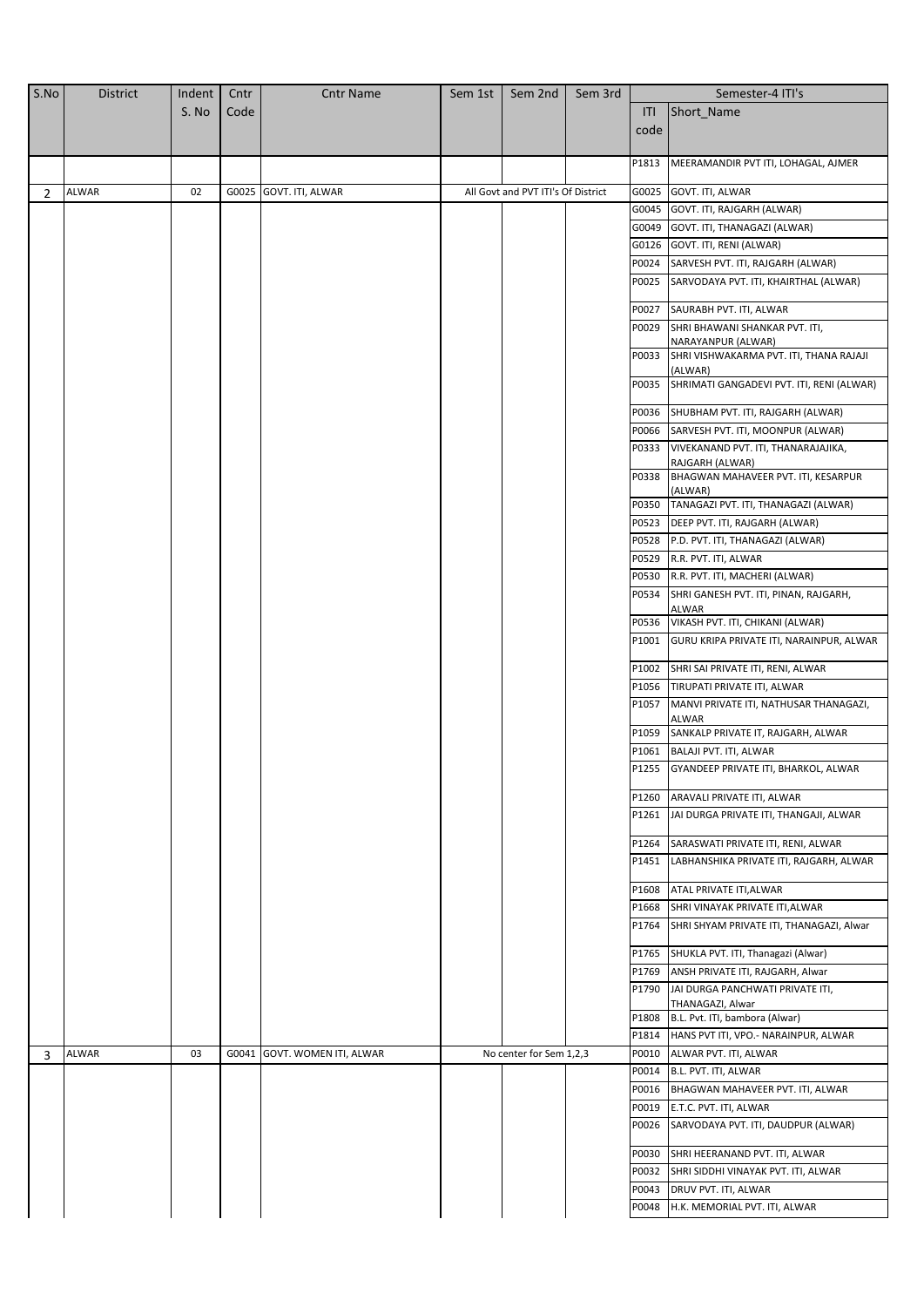| S.No | <b>District</b> | Indent | Cntr | <b>Cntr Name</b>                  | Sem 1st | Sem 2nd                 | Sem 3rd |       | Semester-4 ITI's                                    |
|------|-----------------|--------|------|-----------------------------------|---------|-------------------------|---------|-------|-----------------------------------------------------|
|      |                 | S. No  | Code |                                   |         |                         |         | ITI   | Short_Name                                          |
|      |                 |        |      |                                   |         |                         |         | code  |                                                     |
|      |                 |        |      |                                   |         |                         |         |       |                                                     |
|      |                 |        |      |                                   |         |                         |         | P0064 | SHREENATH PVT. ITI, ALWAR                           |
|      |                 |        |      |                                   |         |                         |         | P0339 | ARNOLD PVT. ITI, SHYAMGANGA, ALWAR                  |
|      |                 |        |      |                                   |         |                         |         | P0348 | EVEREST PVT. ITI, ALWAR                             |
|      |                 |        |      |                                   |         |                         |         | P0351 | SHRI BALAJI PVT. ITI, AMBEDKAR NAGAR,               |
|      |                 |        |      |                                   |         |                         |         | P0522 | ALWAR<br>BHARAT PVT. ITI, ALWAR                     |
|      |                 |        |      |                                   |         |                         |         | P0525 |                                                     |
|      |                 |        |      |                                   |         |                         |         | P0527 | HASAN KHAN MEWATI PVT. ITI, ALWAR                   |
|      |                 |        |      |                                   |         |                         |         | P0532 | MATSYA LOK SEWA PVT. ITI, ALWAR<br>RAO PVT. ITI,    |
|      |                 |        |      |                                   |         |                         |         |       | KOTHINARAYANPUR, RAJGARH, DIST-ALWAR                |
|      |                 |        |      |                                   |         |                         |         | P0533 | SARASWATI PVT. ITI, ALWAR                           |
|      |                 |        |      |                                   |         |                         |         | P1060 | GAURAV PVT. ITI, BHAGWANPURA, ALWAR                 |
|      |                 |        |      |                                   |         |                         |         |       |                                                     |
|      |                 |        |      |                                   |         |                         |         | P1263 | VANSHIKA PRIVATE ITI, MALAKHERA, ALWAR              |
|      |                 |        |      |                                   |         |                         |         | P1452 | M.S. PRIVATE ITI, ALWAR                             |
|      |                 |        |      |                                   |         |                         |         | P1666 | NAVODAYA PRIVATE ITI, ALWAR                         |
| 4    | ALWAR           | 04     |      | G0043 GOVT. ITI, NEEMRANA (ALWAR) |         | No center for Sem 1,2,3 |         | G0029 | GOVT. ITI, BHIWARI (ALWAR)                          |
|      |                 |        |      |                                   |         |                         |         | G0129 | GOVT. ITI, BANSUR (ALWAR)                           |
|      |                 |        |      |                                   |         |                         |         | P0020 | MATSYA PVT. ITI, FAULADPUR, NIMRANA<br>(ALWAR)      |
|      |                 |        |      |                                   |         |                         |         | P0021 | NEW TAGORE PVT. ITI, BUDHIBAWAL (ALWAR)             |
|      |                 |        |      |                                   |         |                         |         | P0028 | SHARDA PVT. ITI, SODAWAS, MUNDAWAR<br>(ALWAR)       |
|      |                 |        |      |                                   |         |                         |         | P0031 | SHRI KRISHNA PVT. ITI, SHAHJAHANPUR<br>(ALWAR)      |
|      |                 |        |      |                                   |         |                         |         | P0039 | VIVEKANAND PVT. ITI, BIBIRANI (ALWAR)               |
|      |                 |        |      |                                   |         |                         |         | P0040 | BANSOOR PVT. ITI, BANSUR (ALWAR)                    |
|      |                 |        |      |                                   |         |                         |         | P0054 | MODERN PVT. ITI, HARSOLI (ALWAR)                    |
|      |                 |        |      |                                   |         |                         |         | P0056 | P.D. PVT. ITI, GANDALA, BEHROR (ALWAR)              |
|      |                 |        |      |                                   |         |                         |         | P0057 | RAJASTHAN PVT. ITI, JAKHRANA (ALWAR)                |
|      |                 |        |      |                                   |         |                         |         | P0058 | RANJEET PVT. ITI, TIZARA (ALWAR)                    |
|      |                 |        |      |                                   |         |                         |         | P0059 | RAO PVT. ITI, BANSUR (ALWAR)                        |
|      |                 |        |      |                                   |         |                         |         | P0061 | SHREE GANESH PVT. ITI, TAPUKADA (ALWAR)             |
|      |                 |        |      |                                   |         |                         |         |       | P0062 SHREEKRISHNA PVT. ITI, HARSOLI (ALWAR)        |
|      |                 |        |      |                                   |         |                         |         | P0065 | SHREE SAI PVT. ITI, TIZARA (ALWAR)                  |
|      |                 |        |      |                                   |         |                         |         | P0068 | YADUVANSHI PVT. ITI, BEHROR (ALWAR)                 |
|      |                 |        |      |                                   |         |                         |         | P0335 | LAXMI DEVI PVT. ITI, BEHROR (ALWAR)                 |
|      |                 |        |      |                                   |         |                         |         | P0340 | VIJAY ATUL PVT. ITI, KATHUWAS, BEHROR               |
|      |                 |        |      |                                   |         |                         |         | P0343 | (ALWAR)<br>VIRAT PVT. ITI, KATHUWAS, BEHROR (ALWAR) |
|      |                 |        |      |                                   |         |                         |         | P0520 | BALAJI PVT. ITI, MOONPUR (ALWAR)                    |
|      |                 |        |      |                                   |         |                         |         | P0535 | U.B.M. MEMORIAL PVT. ITI, MANDA (ALWAR)             |
|      |                 |        |      |                                   |         |                         |         | P0905 | GPS PRIVATE ITI, BEHROR, ALWAR                      |
|      |                 |        |      |                                   |         |                         |         | P1054 | ANAND PRIVATE ITI, KARANA, ALWAR                    |
|      |                 |        |      |                                   |         |                         |         | P1253 | SHRI KRISHNA PRIVATE ITI, ALWAR                     |
|      |                 |        |      |                                   |         |                         |         | P1254 | TAKSHILA PRIVATE ITI, BEHROR, ALWAR                 |
|      |                 |        |      |                                   |         |                         |         | P1256 | DEV PRIVATE ITI, BANSUR, ALWAR                      |
|      |                 |        |      |                                   |         |                         |         | P1258 | LAXMI DEVI PRIVATE ITI, NEEMRANA, ALWAR             |
|      |                 |        |      |                                   |         |                         |         | P1259 | GUARDIAN PRIVATE ITI, KAYASA BEHAR, ALWAR           |
|      |                 |        |      |                                   |         |                         |         | P1450 | PARISHKAR PRIVATE ITI, NEEMRANA, ALWAR              |
|      |                 |        |      |                                   |         |                         |         | P1665 | SHREE PRAKASH RAO PRIVATE ITI, ALWAR                |
|      |                 |        |      |                                   |         |                         |         | P1673 | MAHARAJA PRIVATE ITI, ALWAR                         |
|      |                 |        |      |                                   |         |                         |         | P1762 | LR Private ITI, ALWAR, Alwar                        |
|      |                 |        |      |                                   |         |                         |         | P1767 | TAGORE PRIVATE INDUSTRIAL TRAINING                  |
|      |                 |        |      |                                   |         |                         |         |       | INSTITUTE, RAMPUR, Alwar                            |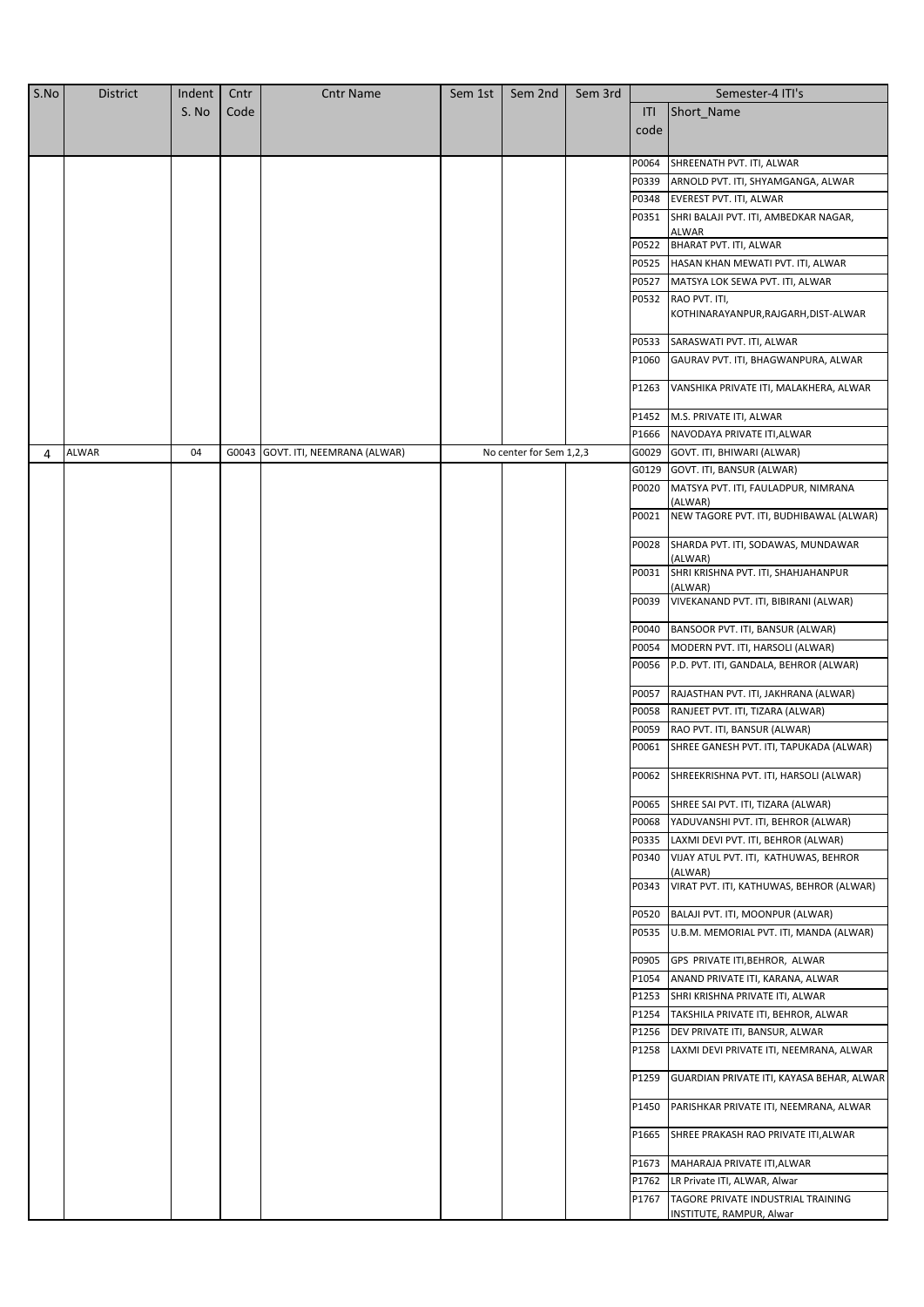| S.No | <b>District</b> | Indent | Cntr | <b>Cntr Name</b>                 | Sem 1st | Sem 2nd                            | Sem 3rd |       | Semester-4 ITI's                                        |
|------|-----------------|--------|------|----------------------------------|---------|------------------------------------|---------|-------|---------------------------------------------------------|
|      |                 | S. No  | Code |                                  |         |                                    |         | ITI   | Short_Name                                              |
|      |                 |        |      |                                  |         |                                    |         | code  |                                                         |
|      |                 |        |      |                                  |         |                                    |         |       |                                                         |
| 5    | <b>ALWAR</b>    | 05     |      | G0220 GOVT. ITI, RAMGARH (ALWAR) |         | No center for Sem 1,2,3            |         | P0013 | ASHUDEEP PVT. ITI, KHERLI ( ALWAR)                      |
|      |                 |        |      |                                  |         |                                    |         | P0015 | BAJRANG PVT. ITI, GOVIND GARH (ALWAR)                   |
|      |                 |        |      |                                  |         |                                    |         | P0017 | BRIJPAL PVT. ITI, RELA (ALWAR)                          |
|      |                 |        |      |                                  |         |                                    |         | P0041 | BASSO DEVI LAXMAN SINGH PVT. ITI, RAMGARH               |
|      |                 |        |      |                                  |         |                                    |         |       | (ALWAR)                                                 |
|      |                 |        |      |                                  |         |                                    |         | P0042 | BRIJLATA PVT. ITI, LAXMANGARH (ALWAR)                   |
|      |                 |        |      |                                  |         |                                    |         | P0053 | MAHATMA GANDHI PVT. ITI, RAMGARH<br>(ALWAR)             |
|      |                 |        |      |                                  |         |                                    |         | P0060 | REGIONAL PVT. ITI, KHERLI (ALWAR)                       |
|      |                 |        |      |                                  |         |                                    |         | P0334 | SHREE RADHAKRISNAN PVT. ITI, KATHUMER                   |
|      |                 |        |      |                                  |         |                                    |         | P0336 | (ALWAR)<br>CHETANYA PVT. ITI, KHERLI, KATHUMER          |
|      |                 |        |      |                                  |         |                                    |         |       | (ALWAR)                                                 |
|      |                 |        |      |                                  |         |                                    |         | P0341 | SHRI AGRASEN PVT. ITI, BARODAMEO, ALWAR                 |
|      |                 |        |      |                                  |         |                                    |         | P0342 | SHRI AGRASEN PVT. ITI, KHERLI (ALWAR)                   |
|      |                 |        |      |                                  |         |                                    |         | P0345 | MATASYA PVT. ITI, BARODAMEV, LAXMANGARH<br>(ALWAR)      |
|      |                 |        |      |                                  |         |                                    |         | P0346 | SHRI GIRIRAJ PVT. ITI, LAXMANGARH (ALWAR)               |
|      |                 |        |      |                                  |         |                                    |         | P0352 | SHRI MATASYA PVT. ITI, BARODAMEO (ALWAR)                |
|      |                 |        |      |                                  |         |                                    |         | P0355 | SHRI MATASYA PVT. ITI, KHERLI, (ALWAR)                  |
|      |                 |        |      |                                  |         |                                    |         | P0356 | INDIAN PVT. ITI, LAXMANGARH (ALWAR)                     |
|      |                 |        |      |                                  |         |                                    |         | P0357 | SHRI KRISHNA PVT. ITI, SONKHER, KHERLI<br>(ALWAR)       |
|      |                 |        |      |                                  |         |                                    |         | P0521 | BHAGWAN MAHAVEER PVT. ITI, KHERLI GANJ<br>(ALWAR)       |
|      |                 |        |      |                                  |         |                                    |         | P0531 | RAJRISHI PVT. ITI, KHERLI (ALWAR)                       |
|      |                 |        |      |                                  |         |                                    |         | P0537 | VINAYAK PVT. ITI, DHOLAGARH (ALWAR)                     |
|      |                 |        |      |                                  |         |                                    |         | P0939 | SHREE SHYAM PRIVATE ITI, ALWAR                          |
|      |                 |        |      |                                  |         |                                    |         | P1055 | ARAWALI PRIVATE ITI, ALWAR                              |
|      |                 |        |      |                                  |         |                                    |         | P1257 | P.K. MEMORIAL PRIVATE ITI, KATHUMAR,                    |
|      |                 |        |      |                                  |         |                                    |         | P1262 | ALWAR<br>SAROJDEVI PRIVATE ITI, KHEDI RAMGARH,          |
|      |                 |        |      |                                  |         |                                    |         | P1453 | ALWAR<br>VIDHYASTHALI PRIVATE ITI, KATHUMAR, ALWAR      |
|      |                 |        |      |                                  |         |                                    |         |       | P1766 MG PVT. ITI, Ramgarh (Alwar)                      |
| 6    | BANSWARA        | 06     |      | G0092 GOVT. ITI, BANSWARA        |         | All Govt and PVT ITI's Of District |         | G0091 | GOVT. ITI, BAGIDORA (BANSWARA)                          |
|      |                 |        |      |                                  |         |                                    |         | G0092 | GOVT. ITI, BANSWARA                                     |
|      |                 |        |      |                                  |         |                                    |         | P0859 | JAMBUKHAND PRIVATE ITI KALINJARA, DIST.-                |
|      |                 |        |      |                                  |         |                                    |         | P1265 | BANSWARA,<br>BHUVANESHWARI PRIVATE ITI, GARHI,          |
|      |                 |        |      |                                  |         |                                    |         | P1736 | BANSWARA<br>MAA TRIPURA SUNDARI PVT ITI, BANSWARA,      |
|      |                 |        |      |                                  |         |                                    |         | P1753 | Banswara<br>Sanskar Private ITI Kushalgarh, KUSHALGARH, |
|      |                 |        |      |                                  |         |                                    |         | P1797 | Banswara<br>SARASWATI VIDHYA MANDIR PVT. ITI, Ghatol    |
| 7    | <b>BARAN</b>    | 07     |      | G0074 GOVT. ITI, BARAN           |         | All Govt and PVT ITI's Of District |         | G0071 | (Banswara)<br>GOVT. ITI, ANTA (BARAN)                   |
|      |                 |        |      |                                  |         |                                    |         | G0074 | GOVT. ITI, BARAN                                        |
|      |                 |        |      |                                  |         |                                    |         | G0077 | GOVT. ITI, CHHABRA (BARAN)                              |
|      |                 |        |      |                                  |         |                                    |         | G0115 | GOVT. ITI, KELWARA (BARAN)                              |
|      |                 |        |      |                                  |         |                                    |         | P0069 | HADOTI PVT. ITI, BARAN                                  |
|      |                 |        |      |                                  |         |                                    |         | P0500 | MA VABHAV LAXMI PVT. ITI, MANGROL<br>(BARAN)            |
|      |                 |        |      |                                  |         |                                    |         | P0501 | VISHWAKARMA PVT. ITI, CHHIPABAROD<br>(BARAN)            |
|      |                 |        |      |                                  |         |                                    |         | P0540 | EMINENT PVT. ITI, BARAN                                 |
|      |                 |        |      |                                  |         |                                    |         | P0541 | G.N. PVT. ITI, ANTA (BARAN)                             |
|      |                 |        |      |                                  |         |                                    |         | P0542 | HADOTI PVT. ITI, ANTA (BARAN)                           |
|      |                 |        |      |                                  |         |                                    |         | P0546 | SHRI LAXMI PVT. ITI, CHHABRA (BARAN)                    |
|      |                 |        |      |                                  |         |                                    |         | P0826 | SHREE SHAYAM PRIVATE ITI. BARAN                         |
|      |                 |        |      |                                  |         |                                    |         | P0854 | R.B.M. PRIVATE ITI, BARAN                               |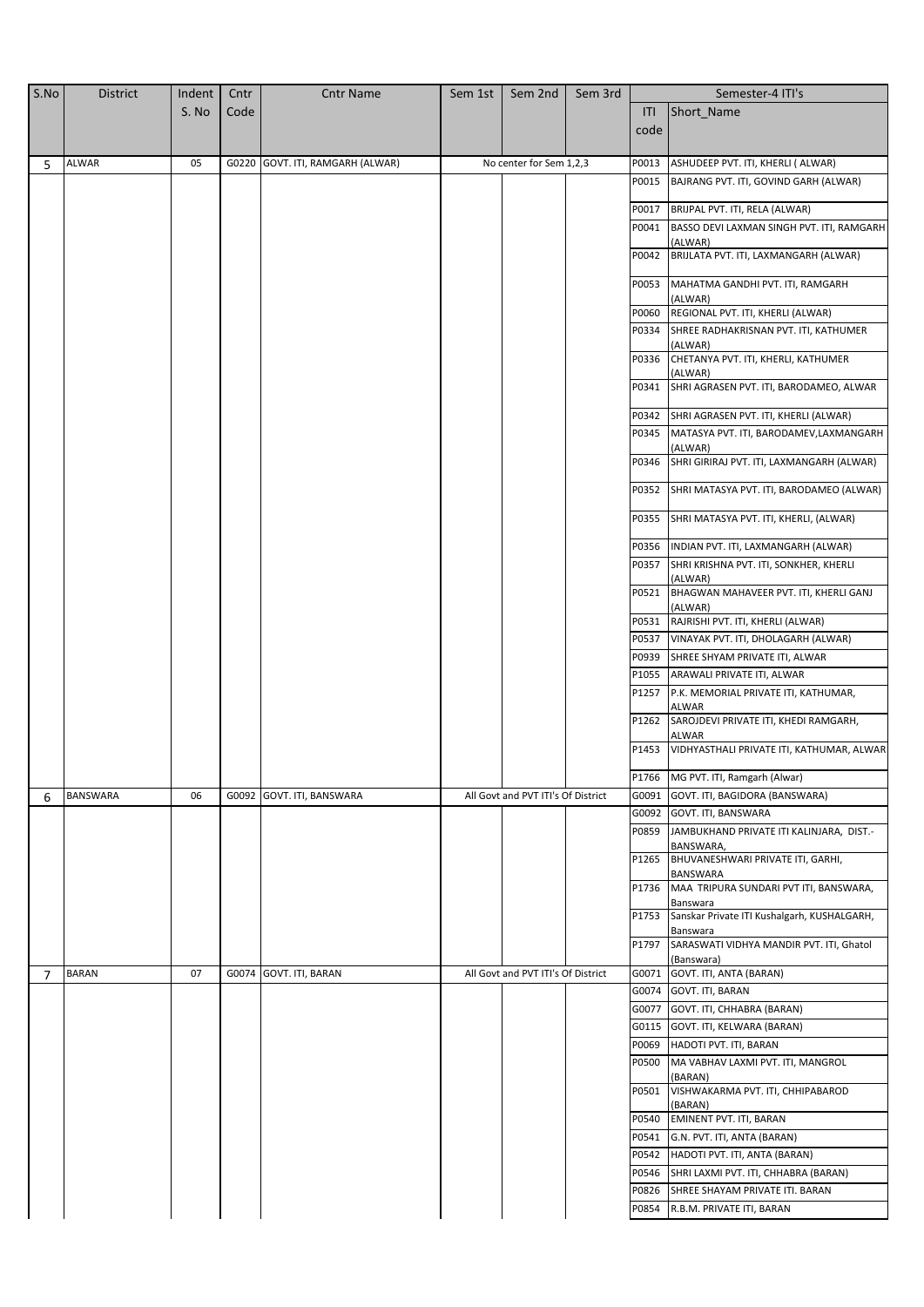| S.No | <b>District</b> | Indent | Cntr  | <b>Cntr Name</b>                    | Sem 1st | Sem 2nd                            | Sem 3rd |       | Semester-4 ITI's                                                     |
|------|-----------------|--------|-------|-------------------------------------|---------|------------------------------------|---------|-------|----------------------------------------------------------------------|
|      |                 | S. No  | Code  |                                     |         |                                    |         | ITI   | Short_Name                                                           |
|      |                 |        |       |                                     |         |                                    |         | code  |                                                                      |
|      |                 |        |       |                                     |         |                                    |         |       |                                                                      |
|      |                 |        |       |                                     |         |                                    |         | P0900 | <b>G.T PRIVATE ITI, ANTA, BARAN</b>                                  |
|      |                 |        |       |                                     |         |                                    |         | P0941 | <b>ISECT PRIVATE ITI, BARAN</b>                                      |
|      |                 |        |       |                                     |         |                                    |         | P0942 | SAI PRIVATE ITI, BARAN                                               |
|      |                 |        |       |                                     |         |                                    |         | P1003 | RAJ PRIVATE ITI, MANGROL, BARAN                                      |
|      |                 |        |       |                                     |         |                                    |         | P1004 | JAI HIND PRIVATE ITI, KISANGANJ, BARAN                               |
|      |                 |        |       |                                     |         |                                    |         | P1062 |                                                                      |
|      |                 |        |       |                                     |         |                                    |         |       | PREET PRIVATE ITI, SITA BARI<br>KELWARA(DANTA), BARAN                |
|      |                 |        |       |                                     |         |                                    |         | P1063 | MAA SARASWATI PRIVATE ITI, BARAN                                     |
|      |                 |        |       |                                     |         |                                    |         | P1064 | SATHYA SAI PRIVATE ITI, MUNDLA, BARAN                                |
|      |                 |        |       |                                     |         |                                    |         |       |                                                                      |
|      |                 |        |       |                                     |         |                                    |         | P1066 | SHRI VINAYAK PRIVATE ITI, CHIPABAROD,<br><b>BARAN</b>                |
|      |                 |        |       |                                     |         |                                    |         | P1067 | SWAMI VIVEKANAND PRIVATE ITI, BARAN                                  |
|      |                 |        |       |                                     |         |                                    |         | P1068 | CHHATRADHARI PRIVATE ITI, ANTA, BARAN                                |
|      |                 |        |       |                                     |         |                                    |         | P1069 | SHREE RADHA PRIVATE ITI, GAJAN PURA,<br><b>BARAN</b>                 |
|      |                 |        |       |                                     |         |                                    |         | P1070 | SHREE KESHAV PRIVATE ITI, ATRU, BARAN                                |
|      |                 |        |       |                                     |         |                                    |         | P1071 | SURYA PRIVATE ITI, ATRU, BARAN                                       |
|      |                 |        |       |                                     |         |                                    |         | P1072 | B S N PVT.ITI SETH, MANGROL, BARAN                                   |
|      |                 |        |       |                                     |         |                                    |         | P1073 | SHREE SHYAM PVT ITI, ATRU, BARAN                                     |
|      |                 |        |       |                                     |         |                                    |         | P1266 | RAMNARAYAN PRIVATE ITI, BARAN                                        |
|      |                 |        |       |                                     |         |                                    |         | P1267 | SHREE RAM PRIVATE ITI, BARAN                                         |
|      |                 |        |       |                                     |         |                                    |         | P1268 | DHARNIDHAR PRIVATE ITI, BARAN                                        |
|      |                 |        |       |                                     |         |                                    |         | P1269 | HARE KRISHNA PRIVATE ITI, MANGROL, BARAN                             |
|      |                 |        |       |                                     |         |                                    |         |       | P1454 SHRI JI PRIVATE ITI, BARAN                                     |
|      |                 |        |       |                                     |         |                                    |         |       | P1455 SHREE RAM PRIVATE ITI, ANTA, BARAN                             |
|      |                 |        |       |                                     |         |                                    |         |       | P1456 SUBODH PRIVATE ITI, ANTA, BARAN                                |
|      |                 |        |       |                                     |         |                                    |         | P1457 | SHREE VISHAVKARMA PRIVATE ITI, MANGROL,                              |
|      |                 |        |       |                                     |         |                                    |         | P1466 | <b>BARAN</b><br>SHRI SHYAM PRIVATE ITI, SHABOD, BARAN                |
|      |                 |        |       |                                     |         |                                    |         | P1715 | MAA VAISHNAVI PRIVATE ITI, BARAN                                     |
| 8    | <b>BARMER</b>   | 08     | G0053 | GOVT. ITI, BARMER                   |         | All Govt and PVT ITI's Of District |         | G0052 | GOVT. ITI, BALOTRA (BARMER)                                          |
|      |                 |        |       |                                     |         |                                    |         |       | G0053 GOVT. ITI, BARMER                                              |
|      |                 |        |       |                                     |         |                                    |         |       | G0068 GOVT. ITI, SIWANA (BARMER)                                     |
|      |                 |        |       |                                     |         |                                    |         |       | G0121 GOVT. ITI, SHIV (BARMER)                                       |
|      |                 |        |       |                                     |         |                                    |         | P1005 | MEGHWAL PRIVATE ITI, PACHPADRA, BARMER                               |
|      |                 |        |       |                                     |         |                                    |         | P1074 | MAHESH PRIVATE ITI, BARMER                                           |
|      |                 |        |       |                                     |         |                                    |         | P1075 | CAMBRIDGE PRIVATE ITI, BARMER                                        |
|      |                 |        |       |                                     |         |                                    |         | P1270 | JYOTI PRIVATE ITI, BALOTRA, BARMER                                   |
|      |                 |        |       |                                     |         |                                    |         | P1271 | PRAGYAN PRIVATE ITI, BALOTRA, BARMER                                 |
|      |                 |        |       |                                     |         |                                    |         | P1458 | R.K. PRIVATE ITI, PACHPADRA, BARMER                                  |
|      |                 |        |       |                                     |         |                                    |         | P1459 | SHRI BALAJI PRIVATE ITI, BARMER                                      |
|      |                 |        |       |                                     |         |                                    |         | P1460 | SANSKAR A VALLEY OF EDUCATION PRIVATE ITI,                           |
|      |                 |        |       |                                     |         |                                    |         |       | PACHPADRA, BARMER                                                    |
|      |                 |        |       |                                     |         |                                    |         | P1461 | K.K MEMORIAL PRIVATE ITI, BARMER                                     |
|      |                 |        |       |                                     |         |                                    |         | P1462 | MALANI PRIVATE ITI, BALOTRA, BARMER                                  |
|      |                 |        |       |                                     |         |                                    |         |       | P1463 KRISHNA PRIVATE ITI, BARMER                                    |
|      |                 |        |       |                                     |         |                                    |         |       | P1464 MAHARISHI DAYANAND SARASWATI PRIVATE<br>ITI, PACHPADRA, BARMER |
|      |                 |        |       |                                     |         |                                    |         |       | P1465 SHRI DAMARAM MEMORIAL PRIVATE ITI,<br>BARMER                   |
|      |                 |        |       |                                     |         |                                    |         | P1628 | SMT. DHAPU DEVI MEMORIAL PVT. ITI SIRDARI<br>ROAD, BARMER            |
|      |                 |        |       |                                     |         |                                    |         | P1632 | TRUN PRIVATE ITI, BARMER                                             |
|      |                 |        |       |                                     |         |                                    |         | P1634 | THAR PRIVATE ITI, BARMER                                             |
|      |                 |        |       |                                     |         |                                    |         | P1717 | SANKALP PRIVATE ITI, BARMER                                          |
|      |                 |        |       |                                     |         |                                    |         | P1723 | SHRI AMAR PRIVATE ITI, BARMER                                        |
| 9    | BHARATPUR       | 09     |       | G0027 GOVT. ITI, BAYANA (BHARATPUR) |         | No center for Sem 1,2,3            |         | G0027 | GOVT. ITI, BAYANA (BHARATPUR)                                        |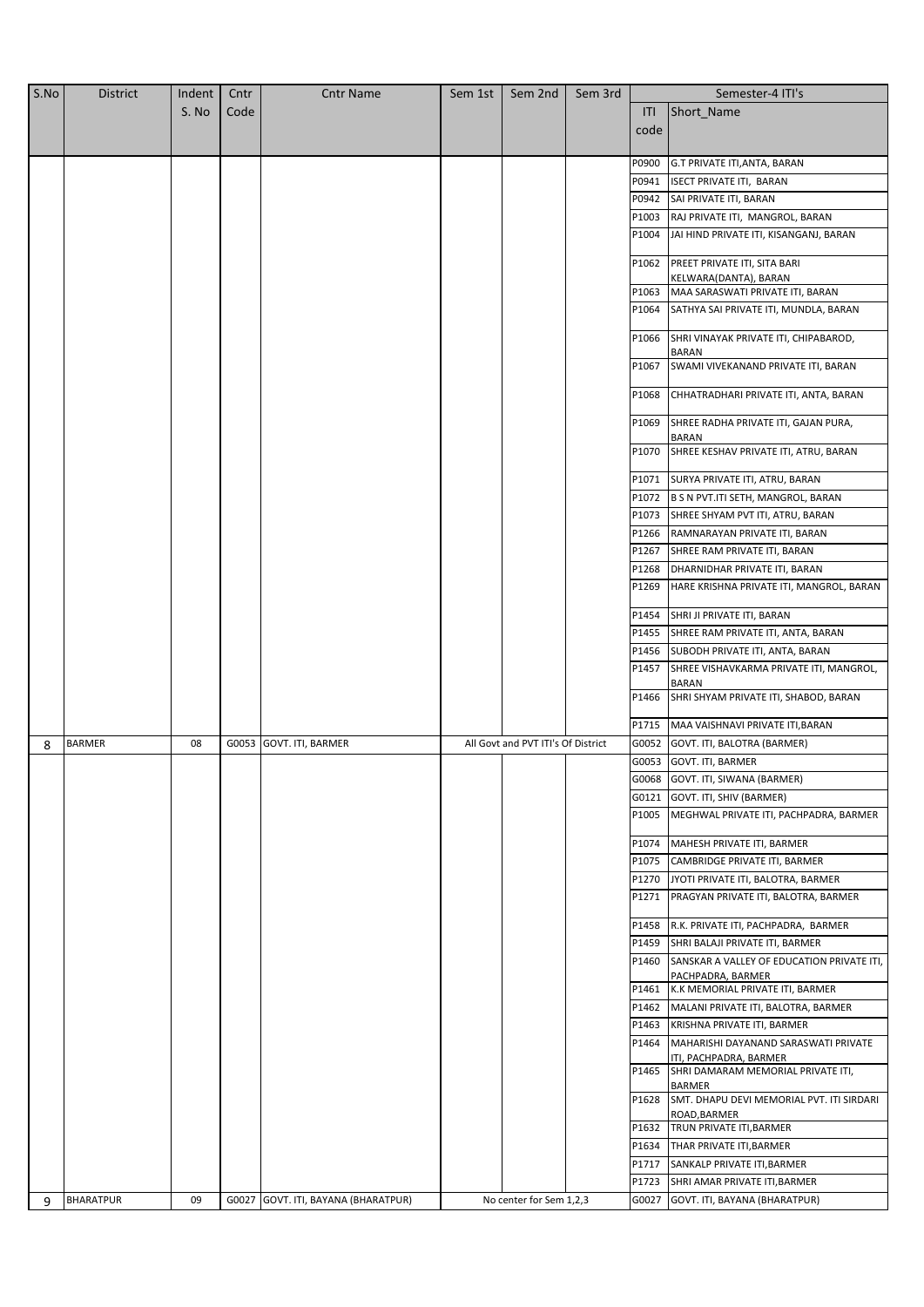| S.No | <b>District</b>  | Indent | Cntr  | <b>Cntr Name</b>            | Sem 1st | Sem 2nd                            | Sem 3rd |       | Semester-4 ITI's                                                                    |
|------|------------------|--------|-------|-----------------------------|---------|------------------------------------|---------|-------|-------------------------------------------------------------------------------------|
|      |                  | S. No  | Code  |                             |         |                                    |         | ITI   | Short_Name                                                                          |
|      |                  |        |       |                             |         |                                    |         | code  |                                                                                     |
|      |                  |        |       |                             |         |                                    |         |       |                                                                                     |
|      |                  |        |       |                             |         |                                    |         | P0074 | BAJRANG PVT. ITI, RUDAWAL (BHARATPUR)                                               |
|      |                  |        |       |                             |         |                                    |         | P0075 | BRIJ GAURAV PVT. ITI, ROOPBAAS (BHARATPUR)                                          |
|      |                  |        |       |                             |         |                                    |         | P0082 | VIDHYA SAROVAR PVT. ITI, SIKANDRA<br>(BHARATPUR)                                    |
|      |                  |        |       |                             |         |                                    |         | P0087 | ARPAN PVT. ITI, UCHCHAIN (BHARATPUR)                                                |
|      |                  |        |       |                             |         |                                    |         | P0088 | ARYA BHATT PVT. ITI, BAYANA (BHARATPUR)                                             |
|      |                  |        |       |                             |         |                                    |         | P0090 | MA KAMESHWARI PVT. ITI, BHUSAWAR<br>(BHARATPUR)                                     |
|      |                  |        |       |                             |         |                                    |         | P0101 | VASUNDHARA PVT. ITI, ROOPBAS (BHARATPUR)                                            |
|      |                  |        |       |                             |         |                                    |         | P0307 | DESHWAL PVT. ITI, WEIR (BHARATPUR)                                                  |
|      |                  |        |       |                             |         |                                    |         | P0396 | MA SANJA DEVI PVT. ITI, BIRYARI (BHARATPUR)                                         |
|      |                  |        |       |                             |         |                                    |         | P0398 | DEV PVT. ITI, BAYANA (BHARATPUR)                                                    |
|      |                  |        |       |                             |         |                                    |         | P0399 | GURU ATMA VALLABH PVT. ITI, BHUSAWAR                                                |
|      |                  |        |       |                             |         |                                    |         | P0402 | (BHARATPUR)<br>SARVODAYA PVT. ITI, KAMALPURA                                        |
|      |                  |        |       |                             |         |                                    |         |       | (BHARATPUR)                                                                         |
|      |                  |        |       |                             |         |                                    |         | P0547 | MAHARAJA AGRESEN PVT. ITI, WEIR<br>(BHARATPUR)                                      |
|      |                  |        |       |                             |         |                                    |         | P0549 | SARVODYA PVT. ITI, UCHAIN (ROOPWAS)<br>(BHARATPUR)                                  |
|      |                  |        |       |                             |         |                                    |         | P0552 | SHRI VISHVAKARMA PVT. ITI, BAYANA                                                   |
|      |                  |        |       |                             |         |                                    |         | P0554 | (BHARATPUR)<br>VIVEKANAND PVT. ITI, BAYANA (BHARATPUR)                              |
|      |                  |        |       |                             |         |                                    |         | P0555 | YASH PVT. ITI, BAYANA (BHARATPUR)                                                   |
|      |                  |        |       |                             |         |                                    |         | P0828 | ANGEL PRIVATE ITI, BRAHMBAD, DISTT.                                                 |
|      |                  |        |       |                             |         |                                    |         | P1078 | <b>BHARATPUR</b><br>S.S. PRIVATE ITI, BAYANA, BHARATPUR                             |
|      |                  |        |       |                             |         |                                    |         | P1079 | LRL PRIVATE ITI, ROOPWAS, BHARATPUR                                                 |
|      |                  |        |       |                             |         |                                    |         | P1080 | SHREE GANESH PRIVATE ITI, BAYANA,                                                   |
|      |                  |        |       |                             |         |                                    |         | P1272 | <b>BHARATPUR</b><br>VAIDH PATIRAM PRIVATE ITI, ROOPWAS,                             |
|      |                  |        |       |                             |         |                                    |         | P1274 | <b>BHARATPUR</b><br>SHIV ANURAG PRIVATE ITI, RUDAWAL,                               |
|      |                  |        |       |                             |         |                                    |         |       | <b>BHARATPUR</b>                                                                    |
|      |                  |        |       |                             |         |                                    |         | P1275 | SHIVI PRIVATE ITI, BAYANA, BHARATPUR<br>P1276 K.M.S. PRIVATE ITI, BAYANA, BHARATPUR |
|      |                  |        |       |                             |         |                                    |         |       |                                                                                     |
|      |                  |        |       |                             |         |                                    |         | P1277 | SAINATH PRIVATE ITI, BAYANA, BHARATPUR                                              |
|      |                  |        |       |                             |         |                                    |         | P1280 | <b>B.B.DAS PRIVATE ITI, ROOPBAS, BHARATPUR</b>                                      |
|      |                  |        |       |                             |         |                                    |         | P1469 | EKLAVYA PRIVATE ITI, BAYANA, BHARATPUR                                              |
|      |                  |        |       |                             |         |                                    |         | P1703 | SHREEMATI RESHAM DEVI PRIVATE<br>ITI, BHARATPUR                                     |
|      |                  |        |       |                             |         |                                    |         | P1800 | SHRI NEMSINGH PARMAR PRIVATE<br>ITI, Bharatpur                                      |
|      |                  |        |       |                             |         |                                    |         | P1817 | SHRIMATI RESHAM DEVI PVT ITI, ROOPWAS,<br><b>BHARATPUR</b>                          |
| 10   | <b>BHARATPUR</b> | 10     | G0028 | <b>GOVT. ITI, BHARATPUR</b> |         | All Govt and PVT ITI's Of District |         |       | G0028 GOVT. ITI, BHARATPUR                                                          |
|      |                  |        |       |                             |         |                                    |         | G0038 | GOVT. ITI, KAMA (BHARATPUR)                                                         |
|      |                  |        |       |                             |         |                                    |         | P0076 | CARRIER DEVELOP PVT. ITI, BHARATPUR                                                 |
|      |                  |        |       |                             |         |                                    |         | P0079 | SHAILENDRA PVT. ITI, SUGRIV COLONY,<br><b>BHARATPUR</b>                             |
|      |                  |        |       |                             |         |                                    |         | P0080 | SHIKHA PVT. ITI, NAGAR (BHARATPUR)                                                  |
|      |                  |        |       |                             |         |                                    |         | P0081 | TECHNOLOGY PARK PVT. ITI, SAVER                                                     |
|      |                  |        |       |                             |         |                                    |         | P0083 | (BHARATPUR)<br>VISHVA BHARTI PVT. ITI, BHARATPUR                                    |
|      |                  |        |       |                             |         |                                    |         | P0084 | VISHVAKARMA PVT. ITI, JASWANT NAGAR,                                                |
|      |                  |        |       |                             |         |                                    |         | P0085 | <b>BHARATPUR</b><br>AGRAWAL PVT. ITI, KUMHER (BHARARTPUR)                           |
|      |                  |        |       |                             |         |                                    |         |       |                                                                                     |
|      |                  |        |       |                             |         |                                    |         | P0086 | ARPAN PVT. ITI, NADBAI (BHARATPUR)                                                  |
|      |                  |        |       |                             |         |                                    |         | P0089 | BHAGAWAN MAHAVEER PVT. ITI, NADBAI<br>(BHARATPUR)                                   |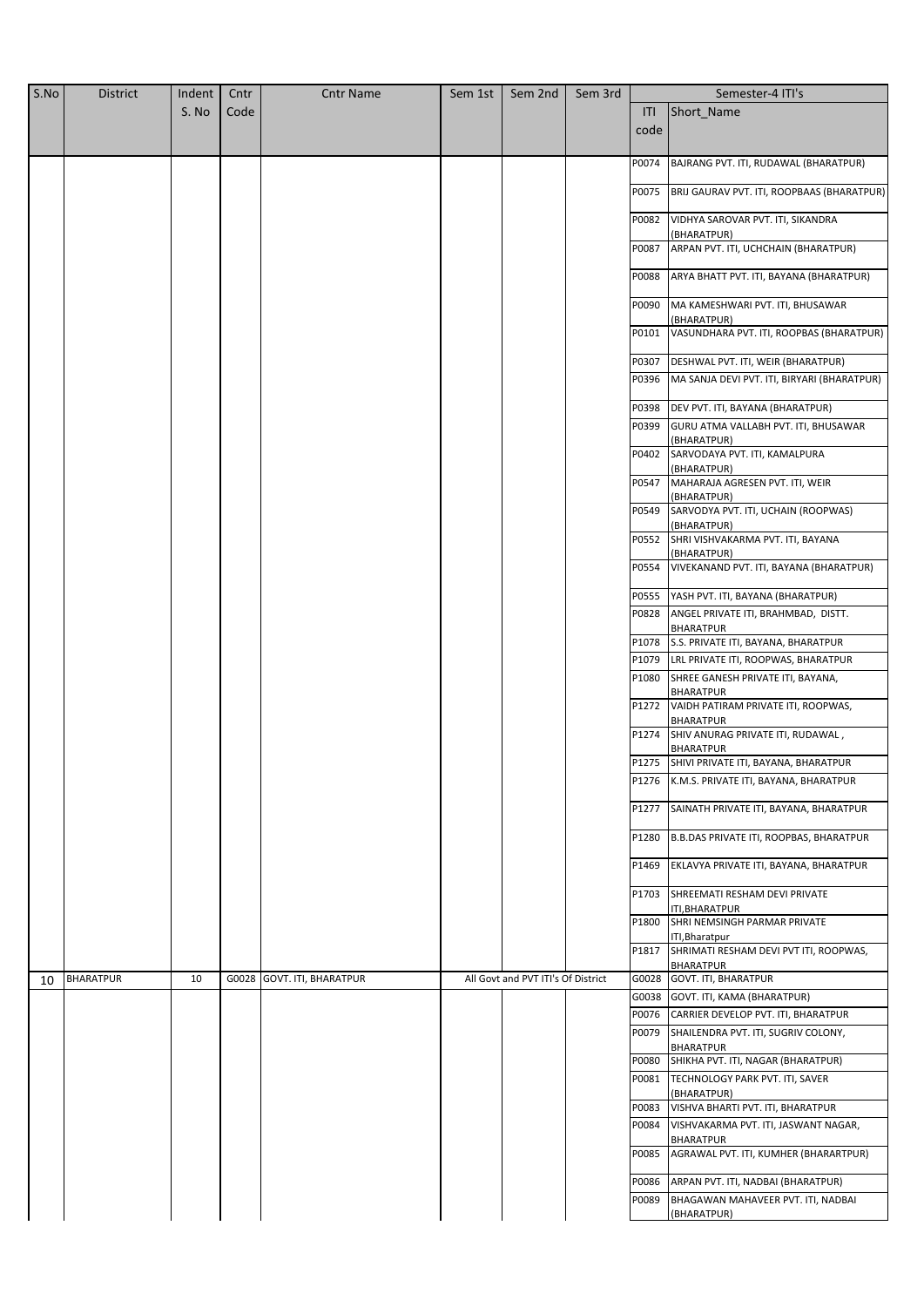| S.No | <b>District</b> | Indent | Cntr | <b>Cntr Name</b> | Sem 1st | Sem 2nd | Sem 3rd |       | Semester-4 ITI's                                                 |
|------|-----------------|--------|------|------------------|---------|---------|---------|-------|------------------------------------------------------------------|
|      |                 | S. No  | Code |                  |         |         |         | ITI   | Short_Name                                                       |
|      |                 |        |      |                  |         |         |         | code  |                                                                  |
|      |                 |        |      |                  |         |         |         |       |                                                                  |
|      |                 |        |      |                  |         |         |         | P0091 | MAHATMA SUKHANAND PVT. ITI, NADBAI                               |
|      |                 |        |      |                  |         |         |         | P0093 | (BHARATPUR)<br>MOTHER TARESA PVT. ITI, NADBAI                    |
|      |                 |        |      |                  |         |         |         |       | (BHARATPUR)                                                      |
|      |                 |        |      |                  |         |         |         | P0094 | PAWAN PVT. ITI, KAMAN (BHARATPUR)                                |
|      |                 |        |      |                  |         |         |         | P0096 | SHREE BANKAE BIHARI PVT. ITI, KAMAN                              |
|      |                 |        |      |                  |         |         |         |       | (BHARATPUR)                                                      |
|      |                 |        |      |                  |         |         |         | P0097 | SHREE DEV PVT. ITI, NADBAI (BHARATPUR)                           |
|      |                 |        |      |                  |         |         |         | P0098 | SHREE JEE PVT. ITI, NAGAR (BHARATPUR)                            |
|      |                 |        |      |                  |         |         |         |       |                                                                  |
|      |                 |        |      |                  |         |         |         | P0100 | SUSHILA DEVI PVT. ITI, DEEG (BHARATPUR)                          |
|      |                 |        |      |                  |         |         |         | P0391 | M.D. PVT. ITI, BHARATPUR                                         |
|      |                 |        |      |                  |         |         |         | P0392 | SHRI GIRIRAJ PVT. ITI, DEEG (BHARATPUR)                          |
|      |                 |        |      |                  |         |         |         |       |                                                                  |
|      |                 |        |      |                  |         |         |         | P0393 | SHRI VISHVAKARMA PVT. ITI, JASWANTNAGAR,                         |
|      |                 |        |      |                  |         |         |         |       | <b>BHARATPUR</b>                                                 |
|      |                 |        |      |                  |         |         |         | P0394 | SHRI SAI PVT. ITI, NADBAI (BHARATPUR)                            |
|      |                 |        |      |                  |         |         |         | P0395 | SARASWATI PVT. ITI, BHARATPUR                                    |
|      |                 |        |      |                  |         |         |         | P0397 | MA GANGA PVT. ITI, BHARATPUR                                     |
|      |                 |        |      |                  |         |         |         | P0400 | OHM PVT. ITI, BHARATPUR                                          |
|      |                 |        |      |                  |         |         |         | P0548 | SARASWATI PVT. ITI, JANUTHAR (BHARATPUR)                         |
|      |                 |        |      |                  |         |         |         | P0550 | SHREE NRASINGH PVT. ITI, BAYANA                                  |
|      |                 |        |      |                  |         |         |         |       | (BHARATPUR)                                                      |
|      |                 |        |      |                  |         |         |         | P0551 | SHRI CHATANYA PVT. ITI, BHARATPUR                                |
|      |                 |        |      |                  |         |         |         | P0553 | V.D. PVT. ITI, CHAK DAULATPUR (BHARATPUR)                        |
|      |                 |        |      |                  |         |         |         | P0736 | MAHARAJA SURAJMAL PVT. ITI, RAMBAG<br>(BHARATPUR)                |
|      |                 |        |      |                  |         |         |         | P0744 | SMT. KAMLESH PVT. ITI, BEHNERA                                   |
|      |                 |        |      |                  |         |         |         |       | (BHARATPUR)                                                      |
|      |                 |        |      |                  |         |         |         | P0810 | I.G.M. PRIVATE ITI, JAGHINA, DIST. BHARATPUR                     |
|      |                 |        |      |                  |         |         |         | P0840 | BALAJI PRIVATE ITI, VPO BHADIRA, DISTT.<br><b>BHARATPUR</b>      |
|      |                 |        |      |                  |         |         |         | P0867 | JAI SHIV PRIVATE ITI, BAMANPURA, SEWAR,                          |
|      |                 |        |      |                  |         |         |         | P0870 | DIST.BHARATPUR<br>SHRI KRISHNA PRIVATE ITI, STADIUM NAGAR,       |
|      |                 |        |      |                  |         |         |         |       | DIST.-BHARATPUR                                                  |
|      |                 |        |      |                  |         |         |         |       | P1006 SHRI CHARAN SINGH PRIVATE ITI, NADBAI,                     |
|      |                 |        |      |                  |         |         |         | P1076 | <b>BHARATPUR</b><br>SHRI SHYAM PRIVATE ITI, NADBAI, BHARATPUR    |
|      |                 |        |      |                  |         |         |         |       |                                                                  |
|      |                 |        |      |                  |         |         |         |       | P1077 SRI VINAYAK PRIVATE ITI, NADBAI, BHARATPUR                 |
|      |                 |        |      |                  |         |         |         | P1081 | JAI HIND PRIVATE ITI, BHARATPUR                                  |
|      |                 |        |      |                  |         |         |         | P1082 | MAHARAJA SURAJMAL PRIVATE ITI, KUMHER,                           |
|      |                 |        |      |                  |         |         |         |       | <b>BHARATPUR</b>                                                 |
|      |                 |        |      |                  |         |         |         |       | P1083 SHRI JAGAN PRASAD PVT.ITI, BHARATPUR                       |
|      |                 |        |      |                  |         |         |         |       | P1084 KALA MANDIR PRIVATE ITI, BHARATPUR                         |
|      |                 |        |      |                  |         |         |         | P1085 | JAI SHREE RADHE PVT ITI, KUMHER,<br><b>BHARATPUR</b>             |
|      |                 |        |      |                  |         |         |         |       | P1226 NEHRU PRIVATE ITI, NADBAI, BHARATPUR                       |
|      |                 |        |      |                  |         |         |         |       | P1273 SHRI RAGHAV PRIVATE ITI, BHUSAWAR,<br><b>BHARATPUR</b>     |
|      |                 |        |      |                  |         |         |         |       | P1278 SHIVAM PRIVATE ITI, BHARATPUR                              |
|      |                 |        |      |                  |         |         |         |       | P1279 SHRI KRISHAN PRIVATE ITI, KUMHER,                          |
|      |                 |        |      |                  |         |         |         |       | <b>BHARATPUR</b>                                                 |
|      |                 |        |      |                  |         |         |         |       | P1467 MASTER KIRODI LAL PRIVATE ITI, NADBAI,<br><b>BHARATPUR</b> |
|      |                 |        |      |                  |         |         |         |       | P1468 SHRI VISHWAKARMA PRIVATE ITI, BHARATPUR                    |
|      |                 |        |      |                  |         |         |         | P1470 | L.S.M.D. BHARATPUR PRIVATE ITI, BHARATPUR                        |
|      |                 |        |      |                  |         |         |         |       | P1471 BALAJI PRIVATE ITI, BHARATPUR                              |
|      |                 |        |      |                  |         |         |         | P1623 | HARI SHANKAR PRIVATE ITI, BHARATPUR                              |
|      |                 |        |      |                  |         |         |         | P1696 | SHREE DURG SINGH PRIVATE ITI, BHARATPUR                          |
|      |                 |        |      |                  |         |         |         |       |                                                                  |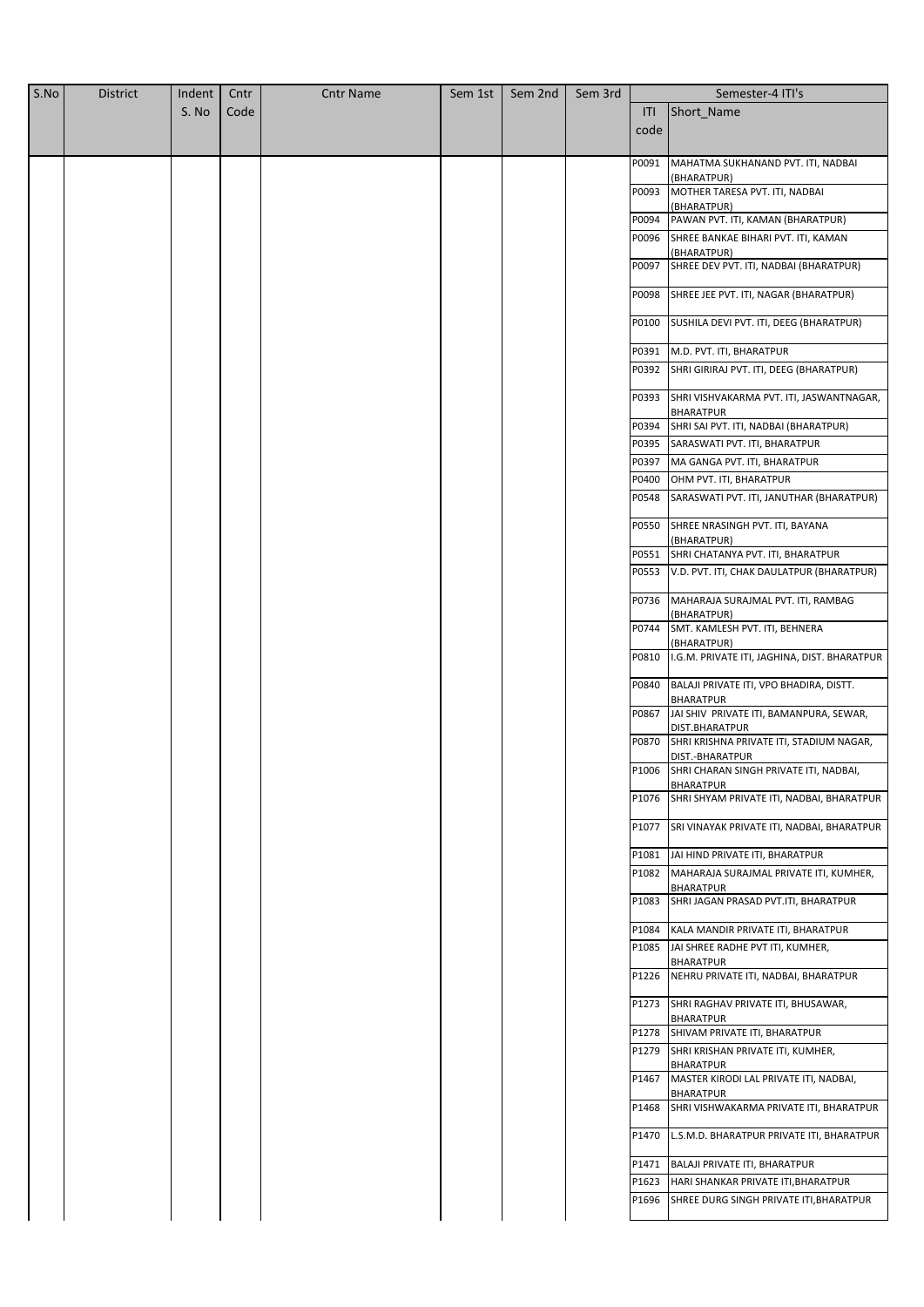| S.No | <b>District</b> | Indent | Cntr  | <b>Cntr Name</b>         | Sem 1st | Sem 2nd                            | Sem 3rd |                | Semester-4 ITI's                                                                   |
|------|-----------------|--------|-------|--------------------------|---------|------------------------------------|---------|----------------|------------------------------------------------------------------------------------|
|      |                 | S. No  | Code  |                          |         |                                    |         | ITI            | Short Name                                                                         |
|      |                 |        |       |                          |         |                                    |         | code           |                                                                                    |
|      |                 |        |       |                          |         |                                    |         |                |                                                                                    |
|      |                 |        |       |                          |         |                                    |         | P1713          | AJEET PRIVATE ITI, BHARATPUR                                                       |
|      |                 |        |       |                          |         |                                    |         | P1739          | shri ram adarsh private industrial training                                        |
|      |                 |        |       |                          |         |                                    |         | P1759          | institute jaluki<br>Shrimati Omwati Devi Private ITI, KUMHER,                      |
|      |                 |        |       |                          |         |                                    |         |                | Bharatpur                                                                          |
|      |                 |        |       |                          |         |                                    |         | P1778          | SHRI RATAN SINGH PRIVATE ITI, KUMHER,                                              |
|      |                 |        |       |                          |         |                                    |         |                | Bharatpur                                                                          |
|      |                 |        |       |                          |         |                                    |         | P1794          | SANSKAR PRIVATE ITI PIPRAU ROAD NADBAI                                             |
| 11   | BHILWARA        | 11     | G0003 | GOVT. ITI, BHILWARA      |         | All Govt and PVT ITI's Of District |         | G0003          | GOVT. ITI, BHILWARA                                                                |
|      |                 |        |       |                          |         |                                    |         |                | G0004 GOVT. ITI, GANGAPUR (BHILWARA)                                               |
|      |                 |        |       |                          |         |                                    |         |                | G0005 GOVT. ITI, GULABPURA (BHILWARA)                                              |
|      |                 |        |       |                          |         |                                    |         |                | G0009 GOVT. WOMEN ITI, BHILWARA                                                    |
|      |                 |        |       |                          |         |                                    |         |                | G0010 GOVT. ITI, MANDALGARH (BHILWARA)                                             |
|      |                 |        |       |                          |         |                                    |         | G0013          | GOVT. ITI, SHAHPURA (BHILWARA)                                                     |
|      |                 |        |       |                          |         |                                    |         | G0110          | GOVT. ITI, UNCHA (BHILWARA)                                                        |
|      |                 |        |       |                          |         |                                    |         | P0102          | MAHESH PVT. ITI, BHILWARA                                                          |
|      |                 |        |       |                          |         |                                    |         | P0556          | SHAH PVT. ITI, SHAHPURA (BHILWARA)                                                 |
|      |                 |        |       |                          |         |                                    |         |                |                                                                                    |
|      |                 |        |       |                          |         |                                    |         |                | P0557 SHRI SHYAM PVT. ITI, BHILWARA                                                |
|      |                 |        |       |                          |         |                                    |         | P0786          | VISION PVT. ITI, UNCHA (BHILWARA)                                                  |
|      |                 |        |       |                          |         |                                    |         | P0833          | SHRI MAHESHSHWARI PRIVATE ITI,<br>GULABPURA THE. HURDA, DIST. BHILWARA             |
|      |                 |        |       |                          |         |                                    |         | P0943          | SHIVAM PRIVATE ITI, UNCHA, BHILWARA                                                |
|      |                 |        |       |                          |         |                                    |         | P1007          | K.K. MEMORIAL PRIVATE ITI, HURDA,<br>BHILWARA                                      |
|      |                 |        |       |                          |         |                                    |         | P1008          | SHRI GURU KRIPA PRIVATE ITI, BHILWARA                                              |
|      |                 |        |       |                          |         |                                    |         | P1086<br>P1087 | SHRI NEELKAMAL PRIVATE ITI, BHILWARA                                               |
|      |                 |        |       |                          |         |                                    |         |                | KRISHNA PRIVATE ITI, BHILWARA                                                      |
|      |                 |        |       |                          |         |                                    |         | P1088          | RAGHAV PRIVATE ITI, BHILWARA                                                       |
|      |                 |        |       |                          |         |                                    |         | P1089          | SANSKAR PVT.ITI MANDALGARH,<br>MANDALGARH, BHILWARA                                |
|      |                 |        |       |                          |         |                                    |         | P1090          | METRO PVT. ITI, BHILWARA                                                           |
|      |                 |        |       |                          |         |                                    |         | P1193          | MODERN PRIVATE ITI, JAHAZPUR, BHILWARA                                             |
|      |                 |        |       |                          |         |                                    |         | P1283          | RISE PRIVATE ITI, JAHAJPUR, BHILWARA                                               |
|      |                 |        |       |                          |         |                                    |         |                | P1618 KANCHAN SHREE PRIVATE ITI, BHILWARA                                          |
|      |                 |        |       |                          |         |                                    |         | P1620          | VIDHYAA PRIVATE ITI, BHILWARA                                                      |
|      |                 |        |       |                          |         |                                    |         | P1633          | MEWAR PRIVATE ITI, BHILWARA                                                        |
|      |                 |        |       |                          |         |                                    |         |                | P1635 VARDHMAN PRIVATE ITI, BHILWARA                                               |
|      |                 |        |       |                          |         |                                    |         |                | P1643 MAYUR PRIVATE ITI, BHILWARA                                                  |
|      |                 |        |       |                          |         |                                    |         |                | P1670 PUNIT PRIVATE ITI, BHILWARA                                                  |
|      |                 |        |       |                          |         |                                    |         |                | P1734 MEWAR PRIVATE ITI, ASIND, Bhilwara                                           |
|      |                 |        |       |                          |         |                                    |         | P1735          | NEELKANTH PRIVATE ITI, MANDALGARH,                                                 |
|      |                 |        |       |                          |         |                                    |         |                | Bhilwara<br>P1783 BALAJI Private ITI, BADNOR, Bhilwara                             |
|      |                 |        |       |                          |         |                                    |         |                | P1796 vidhya private ITI, BHILWARA, Bhilwara                                       |
|      |                 |        |       |                          |         |                                    |         |                | P1818   PASS PVT ITI, PETROL PUMP KE SAMNE,                                        |
|      |                 |        |       |                          |         |                                    |         |                | BHILWARA                                                                           |
|      |                 |        |       |                          |         |                                    |         | P1819          | CAMBRIDGE PVT ITI, ASIND, BHILWARA<br>P1825   LOTUS PVT ITI, GAURAV PATH, BHILWARA |
|      |                 |        |       |                          |         |                                    |         |                |                                                                                    |
| 12   | <b>BIKANER</b>  | 12     |       | G0017 GOVT. ITI, BIKANER |         | All Govt and PVT ITI's Of District |         |                | G0017 GOVT. ITI, BIKANER                                                           |
|      |                 |        |       |                          |         |                                    |         |                | G0111 GOVT. ITI, NOKHA (BIKANER)                                                   |
|      |                 |        |       |                          |         |                                    |         | P0073<br>P0747 | SHREE RAM PVT. ITI, UDASAR (BIKANER)<br>RAJEEV GANDHI PVT. ITI, BARSINGSAR         |
|      |                 |        |       |                          |         |                                    |         |                | (BIKANER)                                                                          |
|      |                 |        |       |                          |         |                                    |         | P0751          | AKANKSHA PVT. ITI, NOKHA (BIKANER)                                                 |
|      |                 |        |       |                          |         |                                    |         |                | P0843 S.L.S. GRAPHIC PRIVATE ITI, LOONKARANSAR,<br>DISTT. BIKANER                  |
|      |                 |        |       |                          |         |                                    |         | P0886          | MURLI SINGH YADAV MEMORIAL PRIVATE ITI,<br>UDAIRAMSAR, DIST. BIKANER               |
|      |                 |        |       |                          |         |                                    |         | P0944          | SARVODYA PRIVATE ITI, BIKANER                                                      |
|      |                 |        |       |                          |         |                                    |         |                |                                                                                    |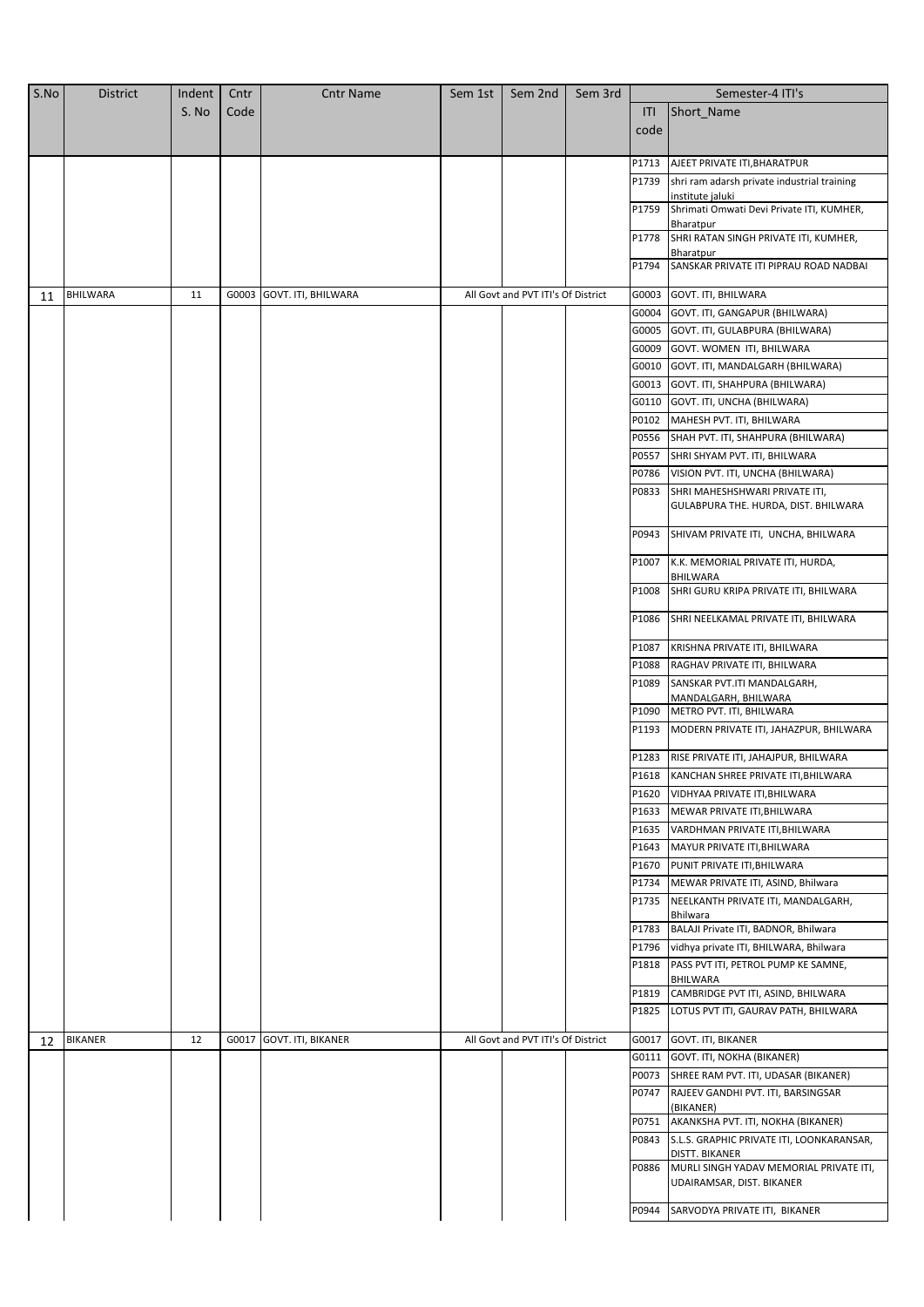| S.No | <b>District</b> | Indent | Cntr  | <b>Cntr Name</b>           | Sem 1st | Sem 2nd                            | Sem 3rd |       | Semester-4 ITI's                                       |
|------|-----------------|--------|-------|----------------------------|---------|------------------------------------|---------|-------|--------------------------------------------------------|
|      |                 | S. No  | Code  |                            |         |                                    |         | ITI   | Short_Name                                             |
|      |                 |        |       |                            |         |                                    |         | code  |                                                        |
|      |                 |        |       |                            |         |                                    |         |       |                                                        |
|      |                 |        |       |                            |         |                                    |         | P0945 | H.R. MEMORIAL PVT ITI, LUNKARANSAR,                    |
|      |                 |        |       |                            |         |                                    |         |       | <b>BIKANER</b>                                         |
|      |                 |        |       |                            |         |                                    |         | P1009 | BIKANA PRIVATE ITI, BIKANER                            |
|      |                 |        |       |                            |         |                                    |         | P1010 | EESHWAR PRIVATE ITI, BIKANER                           |
|      |                 |        |       |                            |         |                                    |         | P1011 | MAA ANNAPURNA PRIVATE ITI, BIKANER                     |
|      |                 |        |       |                            |         |                                    |         | P1028 | RRB PRIVATE ITI, BIKANER                               |
|      |                 |        |       |                            |         |                                    |         | P1091 | GURU KIRPA PRIVATE ITI, BIKANER                        |
|      |                 |        |       |                            |         |                                    |         | P1092 | RAMAN PRIVATE ITI, SRI DUNGAR                          |
|      |                 |        |       |                            |         |                                    |         |       | GARH, BIKANER                                          |
|      |                 |        |       |                            |         |                                    |         | P1284 | MBD PRIVATE ITI, BIKANER                               |
|      |                 |        |       |                            |         |                                    |         | P1285 | GURU KRIPA PRIVATE ITI, NOKHA, BIKANER                 |
|      |                 |        |       |                            |         |                                    |         | P1472 | MANDA PRIVATE ITI, RAISAR, BIKANER                     |
|      |                 |        |       |                            |         |                                    |         | P1473 | SWAMI VIVEKANAND PRIVATE ITI, BIKANER                  |
|      |                 |        |       |                            |         |                                    |         |       |                                                        |
|      |                 |        |       |                            |         |                                    |         | P1474 | NEW BASIC PRIVATE ITI, BIKANER                         |
|      |                 |        |       |                            |         |                                    |         | P1475 | NEW AKANSHA PRIVATE ITI, BIKANER                       |
|      |                 |        |       |                            |         |                                    |         | P1640 | S.R.MUND PRIVATE ITI, BIKANER                          |
|      |                 |        |       |                            |         |                                    |         | P1743 | Gyanoday Private ITI, BIKANER, Bikaner                 |
| 13   | <b>BUNDI</b>    | 13     |       | G0076 GOVT. ITI, BUNDI     |         | All Govt and PVT ITI's Of District |         | G0076 | GOVT. ITI, BUNDI                                       |
|      |                 |        |       |                            |         |                                    |         | P0104 | SHRI MAHA LAKSHMI PVT. ITI, BUNDI                      |
|      |                 |        |       |                            |         |                                    |         | P0105 | PADHMAVATI PVT. ITI, BUNDI                             |
|      |                 |        |       |                            |         |                                    |         | P0503 | NEW PADMAVATI PVT. ITI, BUNDI                          |
|      |                 |        |       |                            |         |                                    |         | P0504 | NENVA PVT. ITI, NENVA (BUNDI)                          |
|      |                 |        |       |                            |         |                                    |         | P0505 | JAI AMBE PVT. ITI, NAINWA (BUNDI)                      |
|      |                 |        |       |                            |         |                                    |         | P0506 | RISE PVT. ITI, NAINWA (BUNDI)                          |
|      |                 |        |       |                            |         |                                    |         | P0562 | MATESHWARI PVT. ITI, HINDOLI (BUNDI)                   |
|      |                 |        |       |                            |         |                                    |         |       |                                                        |
|      |                 |        |       |                            |         |                                    |         | P0835 | NEW MAHALAXMI PRIVATE ITI, TALERA ( BUNDI              |
|      |                 |        |       |                            |         |                                    |         | P0837 | SONY TECH PRIVATE ITI, DISTT- BUNDI                    |
|      |                 |        |       |                            |         |                                    |         | P0871 | VEDANT PRIVATE ITI, JAKHMUND (BUNDI)                   |
|      |                 |        |       |                            |         |                                    |         |       |                                                        |
|      |                 |        |       |                            |         |                                    |         | P0891 | UNIQUE PRIVATE ITI, DISTT. BUNDI                       |
|      |                 |        |       |                            |         |                                    |         | P0927 | PADMAWATI PRIVATE ITI, KUANRTI BUNDI,                  |
|      |                 |        |       |                            |         |                                    |         |       | <b>BUNDI</b>                                           |
|      |                 |        |       |                            |         |                                    |         | P0946 | NEHRU PRIVATE ITI, BUNDI                               |
|      |                 |        |       |                            |         |                                    |         | P1013 | SHRI KRISHNA PRIVATE ITI, TALERA, BUNDI                |
|      |                 |        |       |                            |         |                                    |         | P1093 | SHRI BALAJI PRIVATE ITI, HINDOLI, BUNDI                |
|      |                 |        |       |                            |         |                                    |         | P1094 | RAMA PRIVATE ITI, NAINWA, BUNDI                        |
|      |                 |        |       |                            |         |                                    |         | P1096 | MG PRIVATE ITI, BUNDI                                  |
|      |                 |        |       |                            |         |                                    |         | P1097 | <b>GURUKUL PRIVATE ITI, BUNDI</b>                      |
|      |                 |        |       |                            |         |                                    |         | P1100 | DEV PRIVATE ITI, BUNDI                                 |
|      |                 |        |       |                            |         |                                    |         |       |                                                        |
|      |                 |        |       |                            |         |                                    |         | P1101 | SHREE DEV PRIVATE ITI, BUNDI                           |
|      |                 |        |       |                            |         |                                    |         | P1104 | KSHATRIYA PVT. ITI, BUNDI                              |
|      |                 |        |       |                            |         |                                    |         | P1105 | KAUSHAL PVT. ITI, TALERA, BUNDI                        |
|      |                 |        |       |                            |         |                                    |         | P1286 | MATESHWARI PRIVATE ITI, BUNDI                          |
|      |                 |        |       |                            |         |                                    |         | P1621 | RISE PRIVATE ITI, BUNDI                                |
|      |                 |        |       |                            |         |                                    |         | P1637 | SHRI NARAYAN PRIVATE ITI, BUNDI                        |
|      |                 |        |       |                            |         |                                    |         | P1803 | INDERGARH PVT. ITI, Nainwa (Bundi)                     |
| 14   | <b>BUNDI</b>    | 14     | G0082 | GOVT. ITI, LAKHERI (BUNDI) |         | No center for Sem 1,2,3            |         | G0080 | GOVT. ITI, KESHORAIPATAN (BUNDI)                       |
|      |                 |        |       |                            |         |                                    |         | G0082 | GOVT. ITI, LAKHERI (BUNDI)                             |
|      |                 |        |       |                            |         |                                    |         | P0095 | SORABH PVT. ITI, LAKHERI (BUNDI)                       |
|      |                 |        |       |                            |         |                                    |         | P0559 | GOVINDAM PVT. ITI, KAPREN (BUNDI)                      |
|      |                 |        |       |                            |         |                                    |         | P0560 | MAA BIJASAN PVT. ITI, MOHANPURA (BUNDI)                |
|      |                 |        |       |                            |         |                                    |         | P0561 | MAHARANA PRATAP PVT. ITI, KESHORAI PATAN               |
|      |                 |        |       |                            |         |                                    |         |       | (BUNDI)                                                |
|      |                 |        |       |                            |         |                                    |         | P0563 | NATIONAL PVT. ITI, KAPREN (BUNDI)                      |
|      |                 |        |       |                            |         |                                    |         | P0928 | SHIVA PRIVATE ITI, LAKHERI, BUNDI                      |
|      |                 |        |       |                            |         |                                    |         | P0993 | GURU KRIPA PRIVATE ITI, KESHORAIPATAN,<br><b>BUNDI</b> |
|      |                 |        |       |                            |         |                                    |         |       |                                                        |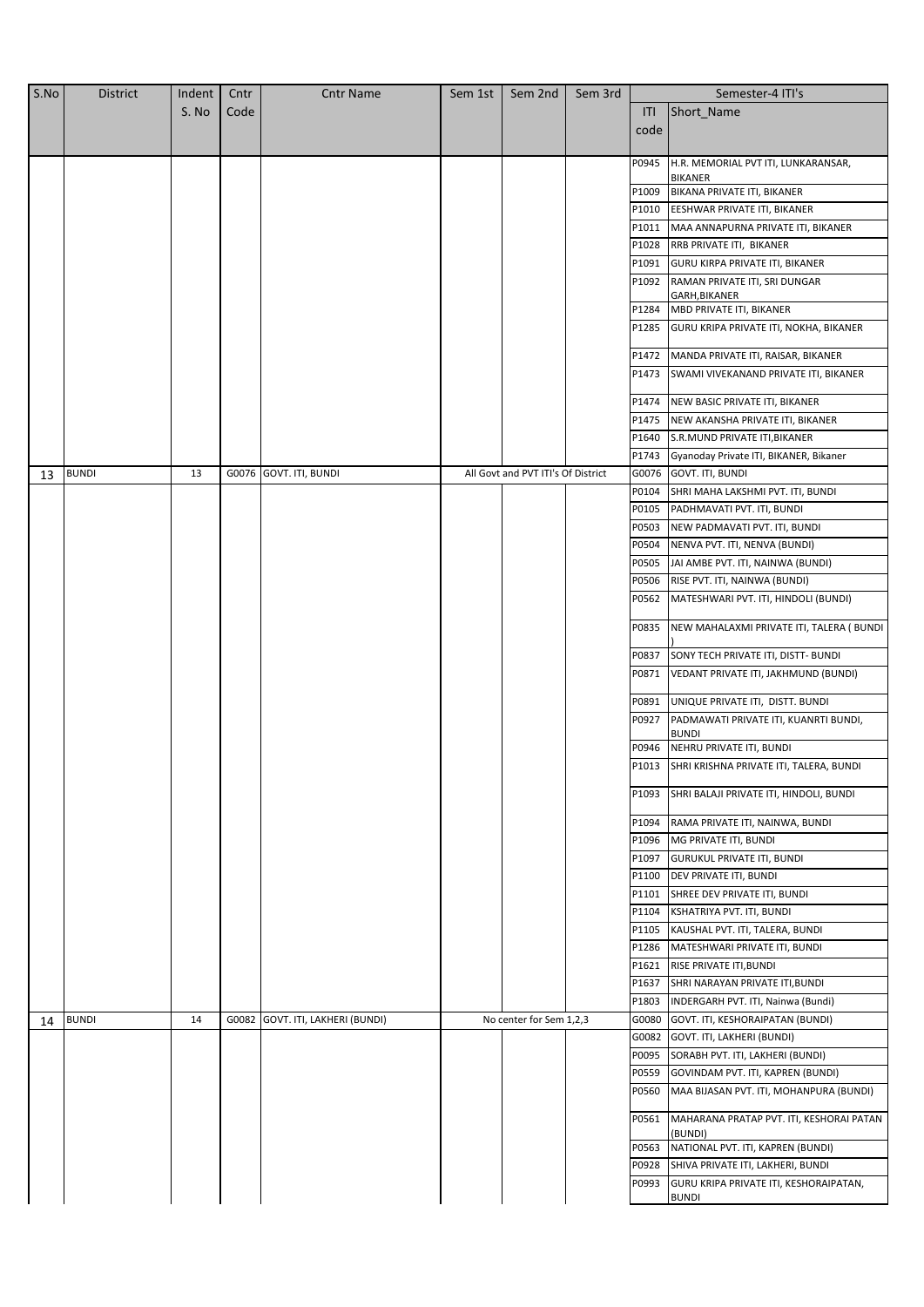| S.No | <b>District</b> | Indent | Cntr  | <b>Cntr Name</b>       | Sem 1st | Sem 2nd                            | Sem 3rd |       | Semester-4 ITI's                                          |
|------|-----------------|--------|-------|------------------------|---------|------------------------------------|---------|-------|-----------------------------------------------------------|
|      |                 | S. No  | Code  |                        |         |                                    |         | ITI   | Short_Name                                                |
|      |                 |        |       |                        |         |                                    |         | code  |                                                           |
|      |                 |        |       |                        |         |                                    |         |       |                                                           |
|      |                 |        |       |                        |         |                                    |         | P1095 | LAKSHYA PRIVATE ITI, KESHORAIPATAN, BUNDI                 |
|      |                 |        |       |                        |         |                                    |         | P1099 | VARDHMAN PRIVATE ITI, KESHORAIPATAN,                      |
|      |                 |        |       |                        |         |                                    |         |       | <b>BUNDI</b>                                              |
|      |                 |        |       |                        |         |                                    |         | P1102 | DEV GURU PRIVATE ITI, BUNDI                               |
|      |                 |        |       |                        |         |                                    |         | P1103 | APEX PRIVATE ITI, KESHORAIPATAN, BUNDI                    |
|      |                 |        |       |                        |         |                                    |         |       |                                                           |
|      |                 |        |       |                        |         |                                    |         | P1476 | SHRI ANNAPURNA PRIVATE ITI,<br>KESHORAIPATAN, BUNDI       |
|      |                 |        |       |                        |         |                                    |         | P1779 | Sanskar Private ITI K Patan, KESHORAIPATAN,               |
|      |                 |        |       |                        |         |                                    |         |       | Bundi                                                     |
| 15   | CHITTORGARH     | 15     | G0094 | GOVT. ITI, CHITTORGARH |         | All Govt and PVT ITI's Of District |         | G0093 | GOVT. ITI, BARI SADARI (CHITTORGARH)                      |
|      |                 |        |       |                        |         |                                    |         | G0094 | GOVT. ITI, CHITTORGARH                                    |
|      |                 |        |       |                        |         |                                    |         | G0097 | GOVT. ITI, KAPASAN (CHITTORGARH)                          |
|      |                 |        |       |                        |         |                                    |         | G0104 | GOVT. ITI, RAWATBHATA (CHITTORGARH)                       |
|      |                 |        |       |                        |         |                                    |         | G0118 | GOVT. ITI, BEGUN (CHITTORGARH)                            |
|      |                 |        |       |                        |         |                                    |         | P0106 | J.K. INSTITUTE OF TECHNOLOGY PVT. ITI,                    |
|      |                 |        |       |                        |         |                                    |         |       | NIMBAHERA (CHITTORGARH)                                   |
|      |                 |        |       |                        |         |                                    |         | P0108 | ADITYA PVT. ITI, BEGUN (CHITTORGARH)                      |
|      |                 |        |       |                        |         |                                    |         | P0114 | S.R.S. PVT. ITI, MANDPHIYA (CHITTORGARH)                  |
|      |                 |        |       |                        |         |                                    |         | P0442 | ACHARYA SHRI NANESH PVT. ITI, BABRARA                     |
|      |                 |        |       |                        |         |                                    |         | P0543 | (CHITTORGARH)<br>RAJASTHAN PVT. ITI, CHANDERIYA           |
|      |                 |        |       |                        |         |                                    |         |       | (Chittaurgarh)                                            |
|      |                 |        |       |                        |         |                                    |         | P0566 | AITECH PVT. ITI, SENTHI (CHITTORGARH)                     |
|      |                 |        |       |                        |         |                                    |         | P0567 | LAL BAHADUR SHASTRI PVT. ITI, CHITTORGARH                 |
|      |                 |        |       |                        |         |                                    |         | P0569 | SHRI VIISHVAKARMA PVT. ITI, RAWATBHATA                    |
|      |                 |        |       |                        |         |                                    |         | P0761 | (CHITTORGARH)<br>DEVYANI PVT. ITI, SHANAWA (CHITTORGARH)  |
|      |                 |        |       |                        |         |                                    |         |       |                                                           |
|      |                 |        |       |                        |         |                                    |         | P0794 | SHREE NATH PRIVATE ITI, CHITTORGARH                       |
|      |                 |        |       |                        |         |                                    |         | P1014 | R.S. PRIVAE ITI, SEMALPURA, CHITTORGARH                   |
|      |                 |        |       |                        |         |                                    |         | P1015 | RADHA KRISHNA PRIVATE ITI, BEGUN,<br>CHITTORGARH          |
|      |                 |        |       |                        |         |                                    |         | P1016 | VEDANTA PRIVATE ITI, NUMBAHEDE,                           |
|      |                 |        |       |                        |         |                                    |         |       | CHITTORGARH<br>P1106 SAMARTH PRIVATE ITI, CHITTORGARH     |
|      |                 |        |       |                        |         |                                    |         |       | P1287 MAHARANA PRATAP PRIVATE ITI,                        |
|      |                 |        |       |                        |         |                                    |         |       | CHHITORGARH                                               |
|      |                 |        |       |                        |         |                                    |         | P1477 | SHIKHAR PRIVATE ITI, RAWAT BHATA,                         |
|      |                 |        |       |                        |         |                                    |         | P1664 | CHITTORGARH<br>PASS INSTITUTE OF FIRE & SAFETY PRIVATE    |
|      |                 |        |       |                        |         |                                    |         |       | ITI, CHITTOURGARH                                         |
|      |                 |        |       |                        |         |                                    |         | P1675 | MAA GAYATRI PRIVATE ITI, CHITTOURGARH                     |
|      |                 |        |       |                        |         |                                    |         | P1714 | SARVODAYA PRIVATE ITI, CHITTOURGARH                       |
| 16   | CHURU           | 16     |       | G0018 GOVT. ITI, CHURU |         | All Govt and PVT ITI's Of District |         |       | G0018 GOVT. ITI, CHURU                                    |
|      |                 |        |       |                        |         |                                    |         |       | G0021 GOVT. ITI, RATANGARH (CHURU)                        |
|      |                 |        |       |                        |         |                                    |         | P0115 | PHOOSRAJ TODI PVT. ITI, RAJALDESAR (CHURU)                |
|      |                 |        |       |                        |         |                                    |         |       |                                                           |
|      |                 |        |       |                        |         |                                    |         |       | P0116 MOHTA PVT. ITI, SADULPUR (CHURU)                    |
|      |                 |        |       |                        |         |                                    |         | P0117 | CHOUDHARY M.S. MEMORIAL PVT. ITI,                         |
|      |                 |        |       |                        |         |                                    |         | P0508 | TARANAGAR (CHURU)<br>CHOUDHARY ISHAR RAM JAKHAR PVT. ITI, |
|      |                 |        |       |                        |         |                                    |         |       | SADULPUR (RAJGARH)                                        |
|      |                 |        |       |                        |         |                                    |         | P0571 | DEV PVT. ITI, TARANAGAR, CHURU                            |
|      |                 |        |       |                        |         |                                    |         | P0573 | S.M.R.T. PVT. ITI, CHURU                                  |
|      |                 |        |       |                        |         |                                    |         | P0574 | S.N. PVT. ITI, SARDAR SHAHAR (CHURU)                      |
|      |                 |        |       |                        |         |                                    |         | P0575 | SARASAWATI PVT. ITI, SARDAR SAHAR (CHURU)                 |
|      |                 |        |       |                        |         |                                    |         | P0576 | SHREE BALAJI PVT. ITI, SARDAR SAHAR (CHURU)               |
|      |                 |        |       |                        |         |                                    |         | P0577 | SHREEMATI MOONGI DEVI PVT. ITI, CHURU                     |
|      |                 |        |       |                        |         |                                    |         | P0579 |                                                           |
|      |                 |        |       |                        |         |                                    |         |       | VIVEKANAND VIDYA ASHRAM PVT. ITI, KATAR<br>CHHOTI (CHURU) |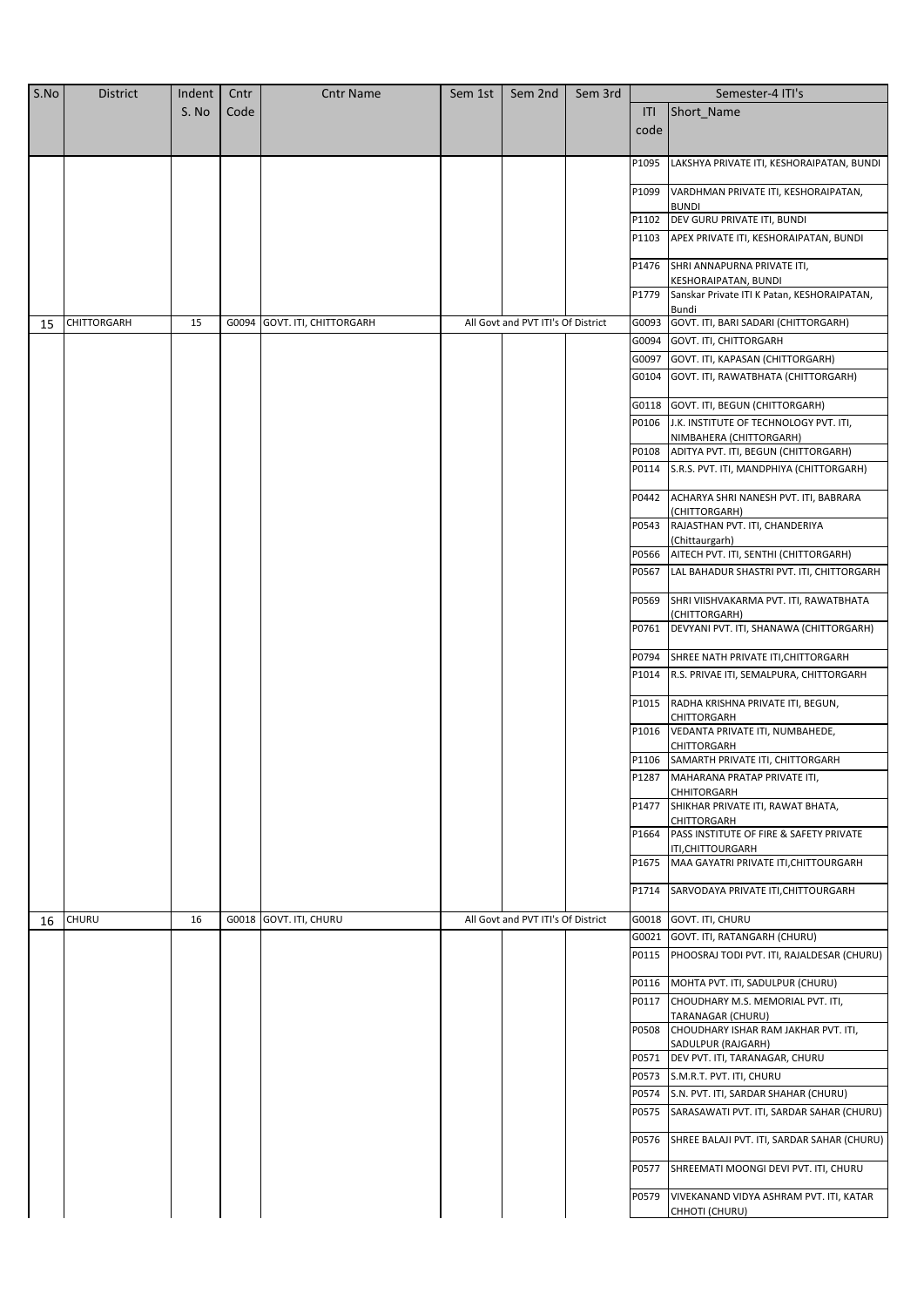| S.No | <b>District</b> | Indent | Cntr | <b>Cntr Name</b>       | Sem 1st | Sem 2nd                            | Sem 3rd |       | Semester-4 ITI's                                   |
|------|-----------------|--------|------|------------------------|---------|------------------------------------|---------|-------|----------------------------------------------------|
|      |                 | S. No  | Code |                        |         |                                    |         | ITI   | Short Name                                         |
|      |                 |        |      |                        |         |                                    |         | code  |                                                    |
|      |                 |        |      |                        |         |                                    |         |       |                                                    |
|      |                 |        |      |                        |         |                                    |         | P0756 | SARASWATI PVT. ITI, LAMBORE BARI (CHURU)           |
|      |                 |        |      |                        |         |                                    |         | P0771 | GYAN JYOTI PVT. ITI, CHURU                         |
|      |                 |        |      |                        |         |                                    |         | P0903 | SPR PRIVATE ITI, SUJANGARH, CHURU                  |
|      |                 |        |      |                        |         |                                    |         | P0947 | GRAMOTTHAN PRIVATE ITI, RATANGARH,                 |
|      |                 |        |      |                        |         |                                    |         |       | <b>CHURU</b>                                       |
|      |                 |        |      |                        |         |                                    |         | P0948 | CHAUDHARY PRIVATE ITI, RAJGARH, CHURU              |
|      |                 |        |      |                        |         |                                    |         | P1017 | RATANGARH PRIVATE ITI, RATANGARH, CHURU            |
|      |                 |        |      |                        |         |                                    |         |       |                                                    |
|      |                 |        |      |                        |         |                                    |         | P1107 | ASHA DEVI PRIVATE ITI, SADULSAHAR, CHURU           |
|      |                 |        |      |                        |         |                                    |         | P1108 | MAHATMA JYOTIRAO PHULE PRIVATE ITI,                |
|      |                 |        |      |                        |         |                                    |         |       | RAJGARH, CHURU                                     |
|      |                 |        |      |                        |         |                                    |         | P1110 | SHRI BALAJI PRIVATE ITI, SUJANGARH, CHURU          |
|      |                 |        |      |                        |         |                                    |         | P1111 | VIVEKANAND PRIVATE ITI, RAJGARH, CHURU             |
|      |                 |        |      |                        |         |                                    |         |       |                                                    |
|      |                 |        |      |                        |         |                                    |         | P1112 | SSM PRIVATE ITI, TARANAGAR, CHURU                  |
|      |                 |        |      |                        |         |                                    |         | P1113 | MJP PRIVATE ITI, CHURU                             |
|      |                 |        |      |                        |         |                                    |         | P1114 | KALPNA PRIVATE ITI, TARANAGAR, CHURU               |
|      |                 |        |      |                        |         |                                    |         | P1115 | MARUDHAR PRIVATE ITI, RATANGARH, CHURU             |
|      |                 |        |      |                        |         |                                    |         | P1225 | CHANDGI RAM PRIVATE, RAJGARH, CHURU                |
|      |                 |        |      |                        |         |                                    |         | P1288 | LAMBA PRIVATE ITI, CHURU                           |
|      |                 |        |      |                        |         |                                    |         | P1289 | SUMITRA MEMORIAL PRIVATE ITI, RATANGARH,           |
|      |                 |        |      |                        |         |                                    |         |       | <b>CHURU</b>                                       |
|      |                 |        |      |                        |         |                                    |         | P1478 | NIRMAL PRIVATE ITI, RATHANGARH, CHURU              |
|      |                 |        |      |                        |         |                                    |         | P1479 | SWAMI VIVEKANAND PRIVATE ITI, TARANGAR,<br>CHURU   |
|      |                 |        |      |                        |         |                                    |         | P1480 | SHRI R.N. PRIVATE ITI, SALASAR, CHURU              |
|      |                 |        |      |                        |         |                                    |         | P1481 | BALAJI PRIVATE ITI, SUJANGARH, CHURU               |
|      |                 |        |      |                        |         |                                    |         | P1482 | DHANVANTARI PRIVATE ITI, RAJGARH, CHURU            |
|      |                 |        |      |                        |         |                                    |         | P1483 | KAPTAN SINGH PRIVATE ITI, SURJANGARH,              |
|      |                 |        |      |                        |         |                                    |         |       | <b>CHURU</b>                                       |
|      |                 |        |      |                        |         |                                    |         | P1669 | SHREE VIVEKANAND PRIVATE ITI, CHURU                |
|      |                 |        |      |                        |         |                                    |         | P1692 | <b>DIWAKAR PRIVATE ITI, CHURU</b>                  |
|      |                 |        |      |                        |         |                                    |         |       | P1754 Shri Hari Private ITI, SARDARSHAHR, Churu    |
|      |                 |        |      |                        |         |                                    |         | P1755 | VCI PVT. ITI, Rajgarh (Churu)                      |
|      |                 |        |      |                        |         |                                    |         | P1758 | MARUDHAR PRIVATE INDUSTRIAL TRAINING               |
|      |                 |        |      |                        |         |                                    |         |       | INSTITUTE, TARANAGAR, Churu                        |
|      |                 |        |      |                        |         |                                    |         | P1760 | Choudhary H R Private ITI, SARDARSHAHR,            |
|      |                 |        |      |                        |         |                                    |         | P1772 | Churu<br>USHA DEVI PRIVATE ITI, SARDARSHAHR, Churu |
|      |                 |        |      |                        |         |                                    |         | P1799 | SHREE RAM PRIVATE ITI, TARANAGAR, Churu            |
|      |                 |        |      |                        |         |                                    |         | P1821 | SHIVA PVT ITI, SAHAWA TARANAGAR, CHURU             |
|      |                 |        |      |                        |         |                                    |         | P1846 | NEW DHANWANTARI PVT ITI, NEW ROAD,                 |
|      |                 |        |      |                        |         |                                    |         |       | CHURU                                              |
|      |                 |        |      |                        |         |                                    |         | P1847 | PRAGATI PVT ITI, SARDARSHAHAR, CHURU               |
|      |                 |        |      |                        |         |                                    |         | P1848 | SANKALP PVT ITI, VPO-SALASAR, CHURU                |
| 17   | <b>DAUSA</b>    | 17     |      | G0032 GOVT. ITI, DAUSA |         | All Govt and PVT ITI's Of District |         | G0032 | GOVT. ITI, DAUSA                                   |
|      |                 |        |      |                        |         |                                    |         | P0138 | YASHODA PVT. ITI, NAANGAL RAJAVATAAN               |
|      |                 |        |      |                        |         |                                    |         |       | (DAUSA)<br>P0139 ASHISH PVT. ITI, DAUSA            |
|      |                 |        |      |                        |         |                                    |         | P0141 | INDIAN INSTITUTE OF PVT. ITI, HINGOTIA             |
|      |                 |        |      |                        |         |                                    |         |       | (DAUSA)                                            |
|      |                 |        |      |                        |         |                                    |         | P0142 | INDIAN PVT. ITI, DAUSA                             |
|      |                 |        |      |                        |         |                                    |         | P0144 | MAHARSHI ANGIRA PVT. ITI, DAUSA                    |
|      |                 |        |      |                        |         |                                    |         | P0149 | SHREE KRISHNA PVT. ITI, DAUSA                      |
|      |                 |        |      |                        |         |                                    |         | P0150 | YASHODA PVT. ITI, DAUSA                            |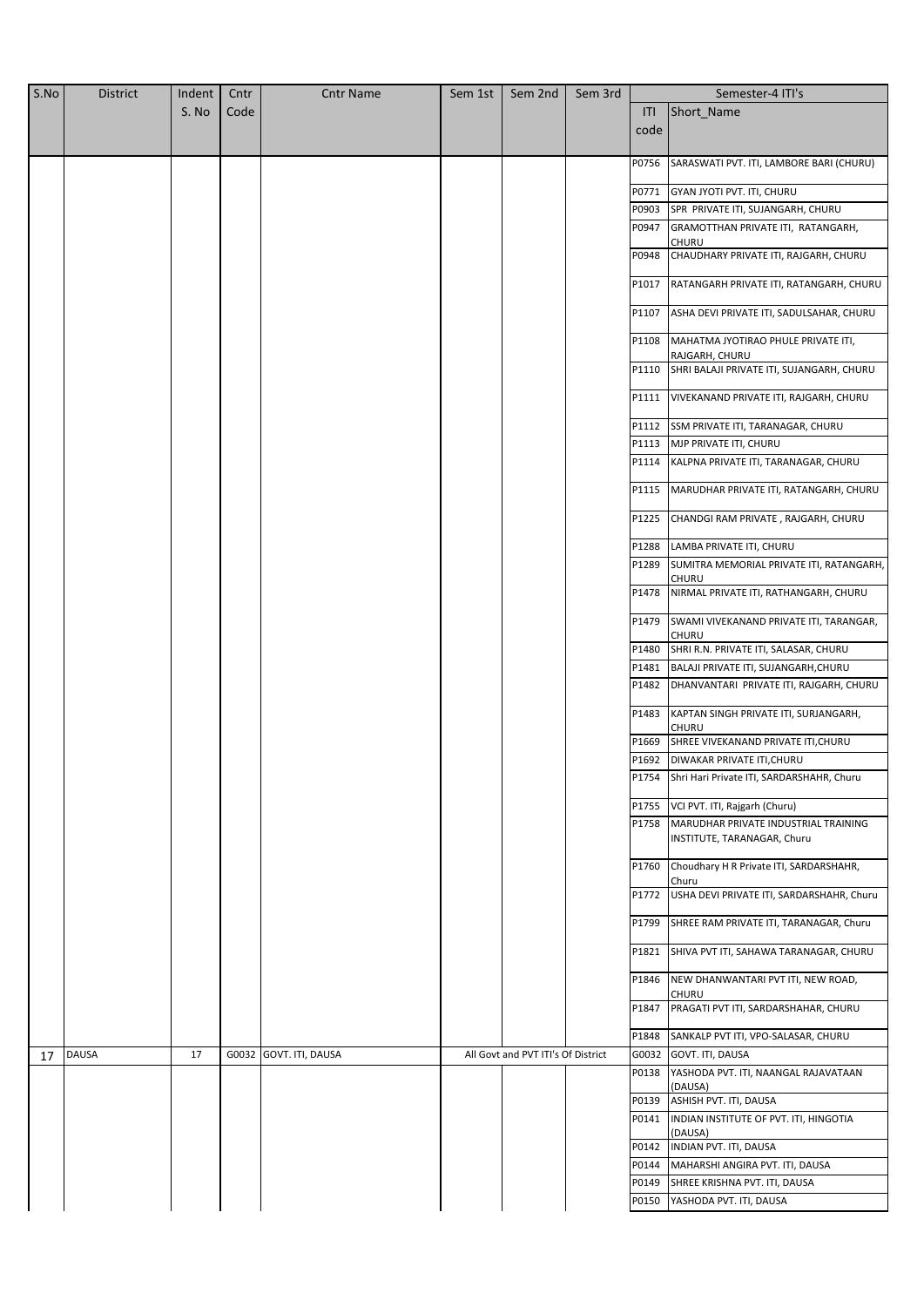| S.No | <b>District</b> | Indent | Cntr | <b>Cntr Name</b>               | Sem 1st | Sem 2nd                 | Sem 3rd |       | Semester-4 ITI's                          |
|------|-----------------|--------|------|--------------------------------|---------|-------------------------|---------|-------|-------------------------------------------|
|      |                 | S. No  | Code |                                |         |                         |         | ITI   | Short_Name                                |
|      |                 |        |      |                                |         |                         |         | code  |                                           |
|      |                 |        |      |                                |         |                         |         |       |                                           |
|      |                 |        |      |                                |         |                         |         | P0200 | NOBLE TECHNOLOGY PVT. ITI, DAUSA (DAUSA)  |
|      |                 |        |      |                                |         |                         |         |       |                                           |
|      |                 |        |      |                                |         |                         |         | P0422 | KULDEEP PVT. ITI, SIRIAN (DAUSA)          |
|      |                 |        |      |                                |         |                         |         | P0426 | KRISHNA PVT. ITI, DAUSA                   |
|      |                 |        |      |                                |         |                         |         | P0427 | JAGDISH PRASAD BOHRA PVT. ITI, DAUSA      |
|      |                 |        |      |                                |         |                         |         |       |                                           |
|      |                 |        |      |                                |         |                         |         | P0428 | KESAR PVT. ITI, DAUSA                     |
|      |                 |        |      |                                |         |                         |         | P0437 | VIVEKANAND PVT. ITI, DAUSA                |
|      |                 |        |      |                                |         |                         |         | P0581 | GIRISH PVT. ITI, DAUSA                    |
|      |                 |        |      |                                |         |                         |         | P0587 | NATIONAL INSTITUTE OF PVT. ITI, DAUSA     |
|      |                 |        |      |                                |         |                         |         | P0737 | SHRI MOHAN PVT. ITI, DAUSA                |
|      |                 |        |      |                                |         |                         |         | P0743 | SORABH PVT. ITI, KHEDLI, DAUSA            |
|      |                 |        |      |                                |         |                         |         | P0825 | RAGHUKUL PRIVATE ITI, BEHIND GOVERNMENT   |
|      |                 |        |      |                                |         |                         |         |       | HOSPITAL, RALAWATA ROAD, DISTT.-DAUSA     |
|      |                 |        |      |                                |         |                         |         | P0834 | NEW GRISH PRIVATE ITI, DISTT.-DAUSA       |
|      |                 |        |      |                                |         |                         |         | P0889 | SHRI SAI PRIVATE ITI, DIST .DAUSA         |
|      |                 |        |      |                                |         |                         |         | P0929 | DAKSHA PRIVATE ITI, DAUSA                 |
|      |                 |        |      |                                |         |                         |         | P0994 | SHRI KEDARNATH PRIVATE ITI, DAUSA         |
|      |                 |        |      |                                |         |                         |         | P1116 | SHREE VINAYAK PRIVATE ITI, DAUSA          |
|      |                 |        |      |                                |         |                         |         |       | DEVYANI PVT. ITI, DAUSA (DAUSA)           |
|      |                 |        |      |                                |         |                         |         | P1282 |                                           |
|      |                 |        |      |                                |         |                         |         | P1399 | SHREE RAM PVT. ITI, DAUSA                 |
|      |                 |        |      |                                |         |                         |         | P1486 | MAA BHAGWATI PRIVATE ITI, DAUSA           |
|      |                 |        |      |                                |         |                         |         | P1487 | SHREE JAGDISH BOHRA PRIVATE ITI, DAUSA    |
|      |                 |        |      |                                |         |                         |         | P1488 | NEW YASHODA PRIVATE ITI, DAUSA            |
|      |                 |        |      |                                |         |                         |         | P1489 | MAHARSHI ANGIRA PRIVATE ITI, DAUSA        |
|      |                 |        |      |                                |         |                         |         | P1625 | JAI KALYANI PRIVATE ITI, DAUSA            |
|      |                 |        |      |                                |         |                         |         | P1650 | ASHISH PVT. ITI, KHEDA KURD (DAUSA)       |
|      |                 |        |      |                                |         |                         |         | P1662 | SARSWATI PRIVATE ITI, DAUSA               |
|      |                 |        |      |                                |         |                         |         | P1712 | SIDHI VINAYAK PRIVATE ITI, DAUSA          |
|      |                 |        |      |                                |         |                         |         | P1738 | UTTHAN FIRE AND SAFETY PVT. ITI, Dausa    |
|      |                 |        |      |                                |         |                         |         | P1812 | New Vansh Private ITI, DAUSA, Dausa       |
|      |                 |        |      |                                |         |                         |         | P1822 | NEW MAA BHAGWATI PVT ITI, AYODHYA         |
|      |                 |        |      |                                |         |                         |         |       | NAGAR, DAUSA                              |
| 18   | <b>DAUSA</b>    | 18     |      | G0146 GOVT. ITI, BASWA (DAUSA) |         | No center for Sem 1,2,3 |         |       | P0135 SHRI AGRESEN PVT. ITI, DAUSA        |
|      |                 |        |      |                                |         |                         |         | P0137 | SHRI KRISHNA PVT. ITI, BANDIKUI (DAUSA)   |
|      |                 |        |      |                                |         |                         |         | P0143 | MA PITAMBRA PVT. ITI, DAUSA               |
|      |                 |        |      |                                |         |                         |         | P0146 | PUSHPAWATI PVT. ITI, BANDIKUI (DAUSA)     |
|      |                 |        |      |                                |         |                         |         | P0148 | SHREE GIRIRAJ PVT. ITI, BANDIKUI (DAUSA)  |
|      |                 |        |      |                                |         |                         |         | P0420 | SHIV PVT. ITI, BALAJI (DAUSA)             |
|      |                 |        |      |                                |         |                         |         | P0421 | SWASTIK PVT. ITI, SOMNATH (DAUSA)         |
|      |                 |        |      |                                |         |                         |         | P0423 | SHRI SHYAM PVT. ITI, BANDIKUI (DAUSA)     |
|      |                 |        |      |                                |         |                         |         |       |                                           |
|      |                 |        |      |                                |         |                         |         | P0424 | ROYAL PVT. ITI, KOLANA (DAUSA)            |
|      |                 |        |      |                                |         |                         |         | P0425 | SMT. GANGA DEVI PVT. ITI, BASWA (DAUSA)   |
|      |                 |        |      |                                |         |                         |         | P0430 | DEEP SHEKHA PVT. ITI, BANDIKUI (DAUSA)    |
|      |                 |        |      |                                |         |                         |         | P0431 | VIJAY PVT. ITI, BANDIKUI (DAUSA)          |
|      |                 |        |      |                                |         |                         |         | P0585 | MAHATMA GANDHI PVT. ITI, BANDIKUI (DAUSA) |
|      |                 |        |      |                                |         |                         |         |       |                                           |
|      |                 |        |      |                                |         |                         |         | P0586 | MEENAKSHI PVT. ITI, BANDIKUI (DAUSA)      |
|      |                 |        |      |                                |         |                         |         | P0593 | SHRI VINAYAK PVT. ITI, BANDIKUI (DAUSA)   |
|      |                 |        |      |                                |         |                         |         | P0594 | VIJAY PVT. ITI, SIKANDRA (DAUSA)          |
|      |                 |        |      |                                |         |                         |         | P0739 | SWAMI VIVEKANAND PVT. ITI, DAUSA          |
|      |                 |        |      |                                |         |                         |         | P0805 | LOTWARA PRIVATE ITI, LOTAWARA (DAUSA)     |
|      |                 |        |      |                                |         |                         |         | P0949 | JEEYASH PRIVATE ITI, DAUSA                |
|      |                 |        |      |                                |         |                         |         | P1153 | RAJDEEP PVT. ITI, BANDIKUI (DAUSA)        |
|      |                 |        |      |                                |         |                         |         |       |                                           |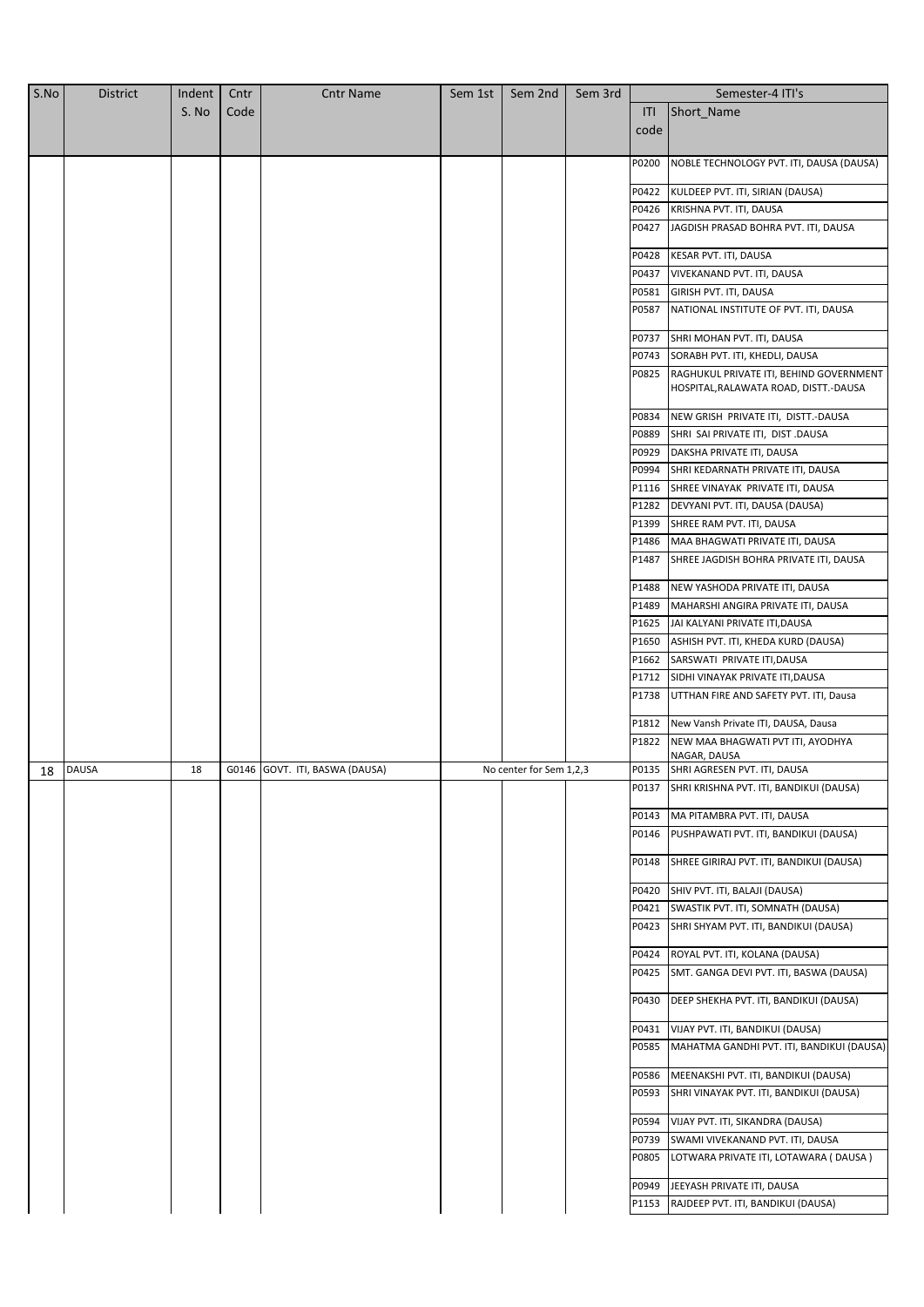| S.No | <b>District</b> | Indent | Cntr  | <b>Cntr Name</b>          | Sem 1st | Sem 2nd                 | Sem 3rd |       | Semester-4 ITI's                                           |
|------|-----------------|--------|-------|---------------------------|---------|-------------------------|---------|-------|------------------------------------------------------------|
|      |                 | S. No  | Code  |                           |         |                         |         | ITI   | Short_Name                                                 |
|      |                 |        |       |                           |         |                         |         | code  |                                                            |
|      |                 |        |       |                           |         |                         |         |       |                                                            |
|      |                 |        |       |                           |         |                         |         | P1291 | MA SHERAWALI PRIVATE ITI, BASWA, DAUSA                     |
|      |                 |        |       |                           |         |                         |         | P1294 | RAJASTHALI PRIVATE ITI, BASWARA, DAUSA                     |
|      |                 |        |       |                           |         |                         |         | P1297 | KRISHNA PRIVATE ITI, DAUSA                                 |
|      |                 |        |       |                           |         |                         |         | P1299 | SHRI GANDHI PRIVATE ITI, BASWA, DAUSA                      |
|      |                 |        |       |                           |         |                         |         | P1485 | SHREE GOPAL PRIVATE ITI, BANDIKUI, DAUSA                   |
|      |                 |        |       |                           |         |                         |         |       |                                                            |
|      |                 |        |       |                           |         |                         |         | P1613 | S.R. MAHANA PRIVATE ITI, DAUSA                             |
|      |                 |        |       |                           |         |                         |         | P1617 | SARVODAYI PRIVATE ITI, DAUSA                               |
|      |                 |        |       |                           |         |                         |         | P1823 | NEW MAA SARASWATI PVT ITI, KOSHIK SCHOOL<br>KE PASS, DAUSA |
|      |                 |        |       |                           |         |                         |         | P1824 | KANISHK PRIVATE ITI, BANDIKUI, TEH. BASWA,<br>DAUSA        |
| 19   | <b>DAUSA</b>    | 19     | G0147 | GOVT. ITI, SIKRAI (DAUSA) |         | No center for Sem 1,2,3 |         | P0129 | DEEPAK PVT. ITI, MANDAWAR (DAUSA)                          |
|      |                 |        |       |                           |         |                         |         | P0130 | GULPADIA PVT. ITI, RASIDPUR (DAUSA)                        |
|      |                 |        |       |                           |         |                         |         | P0132 | MAHATMA GANDHI PVT. ITI, MAHWA (DAUSA)                     |
|      |                 |        |       |                           |         |                         |         | P0133 | MAHATMA GANDHI PVT. ITI, LALSOT (DAUSA)                    |
|      |                 |        |       |                           |         |                         |         | P0140 | INDIAN INSTITUTE OF PVT. ITI, LALSOT (DAUSA)               |
|      |                 |        |       |                           |         |                         |         | P0311 | BHAGAT SINGH PVT. ITI, MAHUWA (DAUSA)                      |
|      |                 |        |       |                           |         |                         |         | P0429 | NISHANT PVT. ITI, PADLI, SAMLETI (DAUSA)                   |
|      |                 |        |       |                           |         |                         |         | P0433 | SW. SHRI MOOLCHAND MEENA PVT. ITI, LALSOT<br>(DAUSA)       |
|      |                 |        |       |                           |         |                         |         | P0435 | DAKHA DEVI INSTITUTE OF PVT. ITI, LALSOT                   |
|      |                 |        |       |                           |         |                         |         | P0438 | (DAUSA)<br>SHIV PVT. ITI, KALKAKRA, LALSOT (DAUSA)         |
|      |                 |        |       |                           |         |                         |         |       |                                                            |
|      |                 |        |       |                           |         |                         |         | P0539 | BHAGAT SINGH PVT. ITI, Sikrai (Dausa)                      |
|      |                 |        |       |                           |         |                         |         | P0582 | GLOBAL PVT. ITI, TIKRI JAFRAN (DAUSA)                      |
|      |                 |        |       |                           |         |                         |         | P0583 | GURU DIKSHA PVT. ITI, MUNDAWAR (DAUSA)                     |
|      |                 |        |       |                           |         |                         |         | P0584 | KHUSHI PVT. ITI, NAGARIYAWAS (DAUSA)                       |
|      |                 |        |       |                           |         |                         |         | P0588 | NUTAN PVT. ITI, GEEJGARH (DAUSA)                           |
|      |                 |        |       |                           |         |                         |         | P0590 | RAM SWAROOP AGARWAL PVT. ITI,<br>MANDAWAR (DAUSA)          |
|      |                 |        |       |                           |         |                         |         | P0591 | ROHIT PVT. ITI, MAHWA (DAUSA)                              |
|      |                 |        |       |                           |         |                         |         | P0592 | SHRI SHYAM PVT. ITI, TEEKRI JAFRAN, MAHWA                  |
|      |                 |        |       |                           |         |                         |         | P0811 | (DAUSA)<br>MARWAR PVT. ITI, MAHWA (DAUSA)                  |
|      |                 |        |       |                           |         |                         |         | P0852 | VINITA PRIVATE ITI, KALYA DHANI, LAL SOT,                  |
|      |                 |        |       |                           |         |                         |         |       | DIST. DAUSA                                                |
|      |                 |        |       |                           |         |                         |         | P1290 | RAJ PRIVATE ITI, DAUSA                                     |
|      |                 |        |       |                           |         |                         |         | P1292 | BHAGIRATH PRIVATE ITI, MANJPUR, DAUSA                      |
|      |                 |        |       |                           |         |                         |         | P1293 | BALAJI PRIVATE ITI, DAUSA                                  |
|      |                 |        |       |                           |         |                         |         | P1295 | VINAYAK PRIVATE ITI, MAHWA, DAUSA                          |
|      |                 |        |       |                           |         |                         |         | P1296 | KRISHNA PRIVATE ITI, LALSOT, DAUSA                         |
|      |                 |        |       |                           |         |                         |         | P1298 | S.K.D. PRIVATE ITI, RAMGARH PACHWARA,<br><b>DAUSA</b>      |
|      |                 |        |       |                           |         |                         |         | P1484 | RAJSTHALI PRIVATE ITI, DAUSA                               |
|      |                 |        |       |                           |         |                         |         | P1656 | SHYAM PRIVATE ITI, DAUSA                                   |
|      |                 |        |       |                           |         |                         |         | P1695 | MD PRIVATE ITI, DAUSA                                      |
|      |                 |        |       |                           |         |                         |         | P1746 | NEW RAJASTHAN PRIVATE ITI, SIKRAI, Dausa                   |
|      |                 |        |       |                           |         |                         |         | P1757 | JAI MINESH PRIVATE ITI, LALSOT, Dausa                      |
|      |                 |        |       |                           |         |                         |         | P1771 | Vansh Private ITI, SIKRAI, Dausa                           |
|      |                 |        |       |                           |         |                         |         | P1788 | RAJASTHALI PVT. ITI, Sikrai (Dausa)                        |
|      |                 |        |       |                           |         |                         |         | P1807 | BHUMIKA PVT. ITI, Mahwa (Dausa)                            |
|      |                 |        |       |                           |         |                         |         | P1826 | SANKALP PVT. ITI, BANDHIKUI ROAD,<br>SIKANDRA, DAUSA       |
|      |                 |        |       |                           |         |                         |         | P1827 | NEW MAHATMA GANDHI PVT ITI, LALSOT,                        |
|      |                 |        |       |                           |         |                         |         |       | DAUSA                                                      |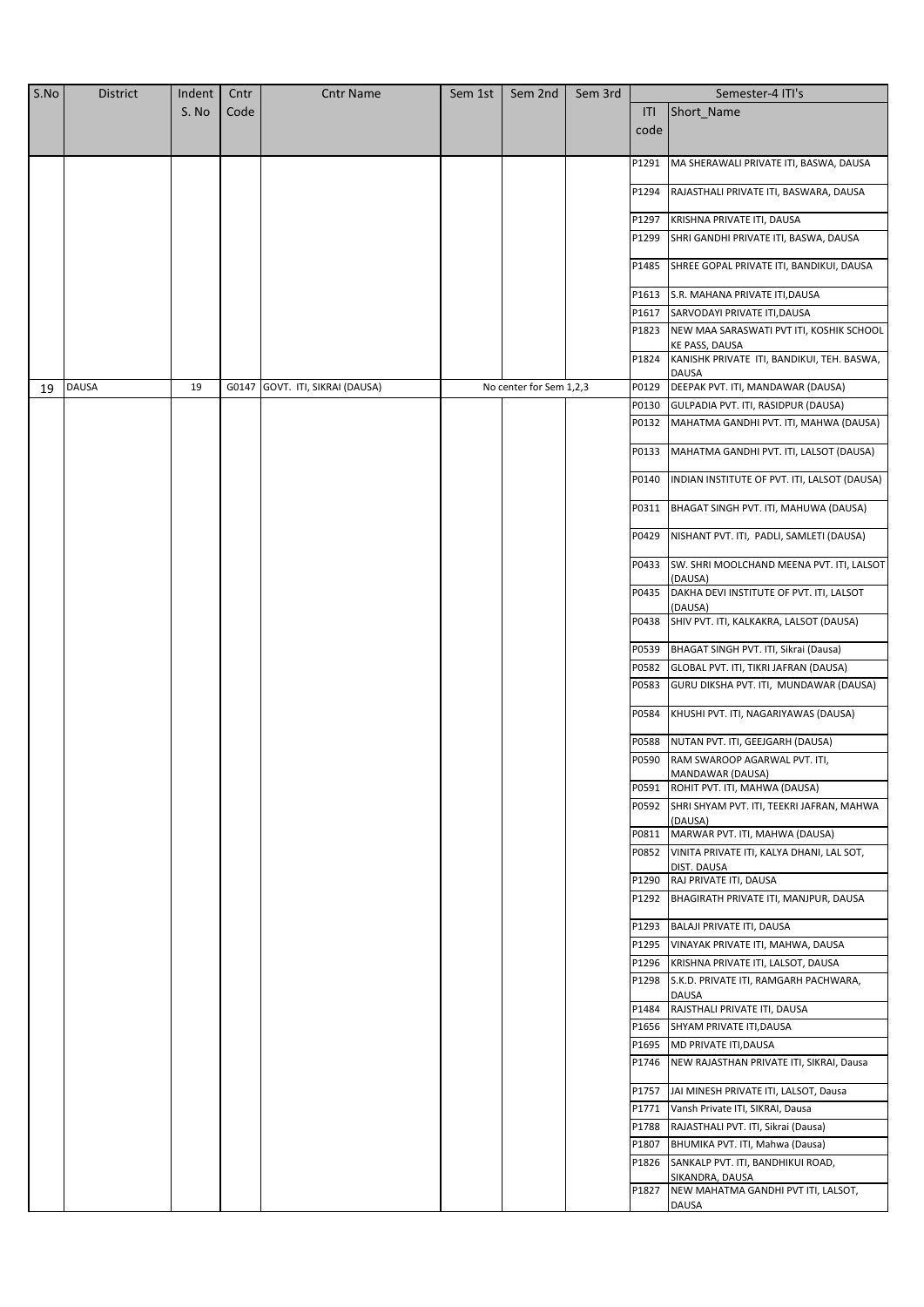| S.No | <b>District</b>  | Indent | Cntr | <b>Cntr Name</b>                | Sem 1st | Sem 2nd                            | Sem 3rd |       | Semester-4 ITI's                                             |
|------|------------------|--------|------|---------------------------------|---------|------------------------------------|---------|-------|--------------------------------------------------------------|
|      |                  | S. No  | Code |                                 |         |                                    |         | ITI   | Short Name                                                   |
|      |                  |        |      |                                 |         |                                    |         | code  |                                                              |
|      | <b>DHOLPUR</b>   | 20     |      | G0033 GOVT. ITI, DHAULPUR       |         | All Govt and PVT ITI's Of District |         | G0033 | <b>GOVT. ITI, DHAULPUR</b>                                   |
| 20   |                  |        |      |                                 |         |                                    |         | G0044 | GOVT. ITI, RAJAKHERA (DHAULPUR)                              |
|      |                  |        |      |                                 |         |                                    |         | G0128 | GOVT. ITI, BADI (DHAULPUR)                                   |
|      |                  |        |      |                                 |         |                                    |         | P0118 | GANDHI PVT. ITI, DHAULPUR                                    |
|      |                  |        |      |                                 |         |                                    |         | P0119 | KAMAKSHI PVT. ITI, DHAULPUR                                  |
|      |                  |        |      |                                 |         |                                    |         | P0120 | R.N.T. PVT. ITI, BARI (DHAULPUR)                             |
|      |                  |        |      |                                 |         |                                    |         | P0121 | RISHI GAALAV PVT. ITI, DHAULPUR                              |
|      |                  |        |      |                                 |         |                                    |         | P0122 | CHANDRA SHAKER AZAD PVT. ITI, MANIA                          |
|      |                  |        |      |                                 |         |                                    |         |       | (DHAULPUR)                                                   |
|      |                  |        |      |                                 |         |                                    |         | P0123 | MASTER DWARIKA PRASAD PVT. ITI, DHAULPUR                     |
|      |                  |        |      |                                 |         |                                    |         | P0124 | S.N. PVT. ITI, DHAULPUR                                      |
|      |                  |        |      |                                 |         |                                    |         | P0126 | SHREE GOVERDHAN PVT. ITI, BASEDI                             |
|      |                  |        |      |                                 |         |                                    |         | P0127 | (DHAULPUR)<br>SHREE SARNAM SINGH PVT. ITI, BARI              |
|      |                  |        |      |                                 |         |                                    |         |       | (DHAULPUR)                                                   |
|      |                  |        |      |                                 |         |                                    |         | P0491 | DANTESHWARI PVT. ITI, SIRMATHURA<br>(DHAULPUR)               |
|      |                  |        |      |                                 |         |                                    |         | P0492 | DHAULPUR PVT. ITI, DHAULPUR                                  |
|      |                  |        |      |                                 |         |                                    |         | P0494 | SHRI NARAYAN PVT. ITI, RAJAKHERA                             |
|      |                  |        |      |                                 |         |                                    |         | P0595 | (DHAULPUR)<br>ANAND PVT. ITI, BARI (DHOLPUR)                 |
|      |                  |        |      |                                 |         |                                    |         | P0596 | G.S. PVT. ITI, SAIPAU (DHOLPUR)                              |
|      |                  |        |      |                                 |         |                                    |         | P0597 | M.S. RAWAT PVT. ITI, BARI, DHOLPUR                           |
|      |                  |        |      |                                 |         |                                    |         | P0598 | MAHARAJA AGRESEN PVT. ITI, DHAULPUR                          |
|      |                  |        |      |                                 |         |                                    |         |       |                                                              |
|      |                  |        |      |                                 |         |                                    |         | P0772 | NEW DHOLPUR PVT. ITI, BARI ROAD, DHOLPUR                     |
|      |                  |        |      |                                 |         |                                    |         | P0812 | SHRIJEE PRIVATE ITI, DHOLPUR                                 |
|      |                  |        |      |                                 |         |                                    |         | P0860 | S.N PRIVATE ITI, BARI, DISTT. DHOLPUR                        |
|      |                  |        |      |                                 |         |                                    |         | P0912 | DEV DAYANAND PRIVATE ITI, MANIYA,<br><b>DHOLPUR</b>          |
|      |                  |        |      |                                 |         |                                    |         | P0914 | BABA R.D.RAWAT PRIVATE ITI, BARI, DIST.<br><b>DHOLPUR</b>    |
|      |                  |        |      |                                 |         |                                    |         | P0950 | V.S.J. PRIVATE ITI, RAJA KHEDA, DHOLPUR                      |
|      |                  |        |      |                                 |         |                                    |         | P0995 | BRIJ MAHADEV PRIVATE ITI, DHOLPUR                            |
|      |                  |        |      |                                 |         |                                    |         | P1018 | SHIV SHAKTI PRIVATE ITI, DHOLPUR                             |
|      |                  |        |      |                                 |         |                                    |         |       | P1117 B.L. PRIVATE ITI, RAJA KHERA, DHOLPUR                  |
|      |                  |        |      |                                 |         |                                    |         |       | P1118   MASTER VIDYARAM PRIVATE ITI, BAIPAU,                 |
|      |                  |        |      |                                 |         |                                    |         | P1120 | <b>DHOLPUR</b><br>KMS PRIVATE ITI, DHOLPUR                   |
|      |                  |        |      |                                 |         |                                    |         | P1121 | BANKE BIHARI PRIVATE ITI, DHOLPUR                            |
|      |                  |        |      |                                 |         |                                    |         | P1300 | CHAUDHARY NISHA SHARMA PRIVATE ITI, RAJA                     |
|      |                  |        |      |                                 |         |                                    |         | P1490 | KHERA, DHOLPUR<br>S.R. PRIVATE ITI, KANCHANPUR, DHOLPUR      |
|      |                  |        |      |                                 |         |                                    |         | P1491 | HARRI NARAYAN PRIVATE ITI, DHOLPUR                           |
|      |                  |        |      |                                 |         |                                    |         | P1492 | SRINATH PRIVATE ITI, DHOLPUR                                 |
|      |                  |        |      |                                 |         |                                    |         | P1493 | RAJ RAJESHWARI PRIVATE ITI, TASLMO,                          |
|      |                  |        |      |                                 |         |                                    |         | P1701 | <b>DHOLPUR</b><br>DEV KRIPA PRIVATE ITI, DHOLPUR             |
|      |                  |        |      |                                 |         |                                    |         | P1710 | SHRI BRIJ KRISHNA PRIVATE ITI, DHOLPUR                       |
|      |                  |        |      |                                 |         |                                    |         | P1718 | MAA PEETAMBER PRIVATE ITI, DHOLPUR                           |
|      |                  |        |      |                                 |         |                                    |         | P1785 | Vivekanand Private ITI, Dhaulpur                             |
| 21   | <b>DUNGARPUR</b> | 21     |      | G0096 GOVT. ITI, DUNGARPUR      |         | All Govt and PVT ITI's Of District |         | G0096 | GOVT. ITI, DUNGARPUR                                         |
|      |                  |        |      |                                 |         |                                    |         | P0600 | PYAR CHAND NAGDA PVT. ITI, GHANTI                            |
|      |                  |        |      |                                 |         |                                    |         | P1663 | (DUNGARPUR)<br>MAA ASAPURA PVT. ITI, Bichhiwara              |
|      |                  |        |      |                                 |         |                                    |         |       | (DUNGARPUR)                                                  |
|      |                  |        |      |                                 |         |                                    |         | P1726 | Kamakhya Pvt ITI, Dungarpur                                  |
|      |                  |        |      |                                 |         |                                    |         | P1828 | YASH PVT ITI, VPO - DHAMBOLA, SIMALWARA<br>ROAD, DUNGARPUR   |
|      |                  |        |      |                                 |         |                                    |         | P1829 | GURUKRIPA PVT ITI, V/P - PEETH, TEH.<br>SIMALWARA, DUNGARPUR |
| 22   | GANGANAGAR       | 22     |      | G0022 GOVT. ITI, SRI GANGANAGAR |         | All Govt and PVT ITI's Of District |         | G0016 | GOVT. ITI, ANUPGARH (SRI GANGANAGAR)                         |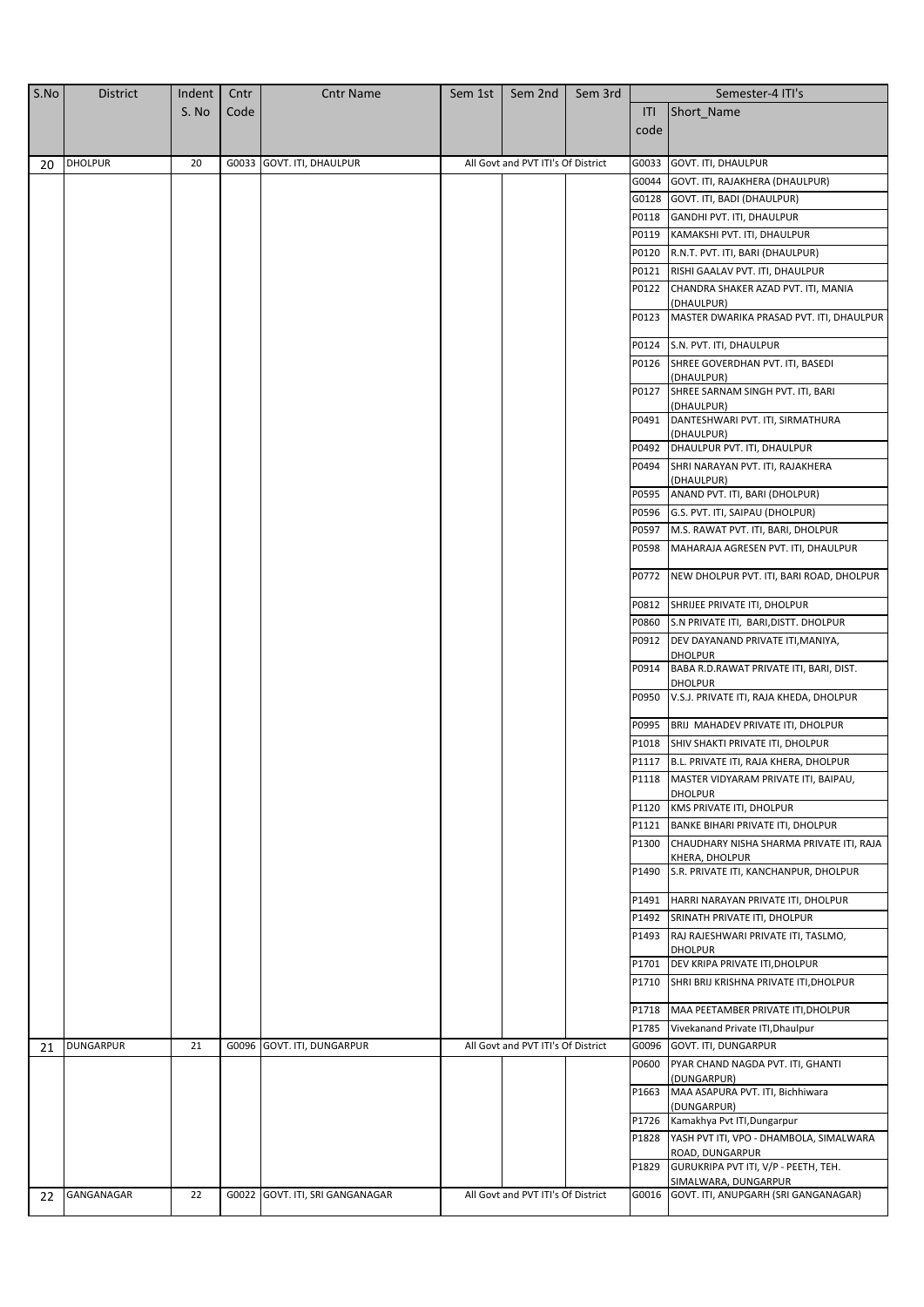| S.No | <b>District</b> | Indent | Cntr | <b>Cntr Name</b>             | Sem 1st | Sem 2nd                            | Sem 3rd |       | Semester-4 ITI's                                                   |
|------|-----------------|--------|------|------------------------------|---------|------------------------------------|---------|-------|--------------------------------------------------------------------|
|      |                 | S. No  | Code |                              |         |                                    |         | ITI   | Short Name                                                         |
|      |                 |        |      |                              |         |                                    |         | code  |                                                                    |
|      |                 |        |      |                              |         |                                    |         |       |                                                                    |
|      |                 |        |      |                              |         |                                    |         | G0022 | GOVT. ITI, SRI GANGANAGAR                                          |
|      |                 |        |      |                              |         |                                    |         | G0112 | GOVT. ITI, KARANPUR (SRI GANGANAGAR)                               |
|      |                 |        |      |                              |         |                                    |         | P0283 | JAIN PVT. ITI, SSB ROAD, SRI GANGANAGAR                            |
|      |                 |        |      |                              |         |                                    |         | P0284 | LAKSHAY PVT. ITI, SURATGARH (SRI<br>GANGANAGAR)                    |
|      |                 |        |      |                              |         |                                    |         | P0285 | MAHARAJA AGARSEN PVT. ITI, SURATGARH (SRI<br>GANGANAGAR)           |
|      |                 |        |      |                              |         |                                    |         | P0286 | MAHARAJA AGRESEN PVT. ITI, PADAMPUR(SRI<br>GANGANAGAR)             |
|      |                 |        |      |                              |         |                                    |         | P0454 | NAVJEEVAN PVT. ITI, GHARSANA (SRI<br>GANGANAGAR)                   |
|      |                 |        |      |                              |         |                                    |         | P0456 | PIONEER PVT. ITI, VIJAY NAGAR (SRI<br>GANGANAGAR)                  |
|      |                 |        |      |                              |         |                                    |         | P0457 | CHAWALA PVT. ITI, SRI GANGANAGAR                                   |
|      |                 |        |      |                              |         |                                    |         | P0458 | ARJIL MODERN PVT. ITI, SURATGARH (SRI<br>GANGANAGAR)               |
|      |                 |        |      |                              |         |                                    |         | P0719 | M.D.M. PVT. ITI, RAISINGH NAGAR (SRI<br>GANGANAGAR)                |
|      |                 |        |      |                              |         |                                    |         |       | P0720 M.P.S PVT. ITI, SRI GANGANAGAR                               |
|      |                 |        |      |                              |         |                                    |         | P0757 | JAIN PVT. ITI, SADULSHAHAR, SRI<br>GANGANAGAR                      |
|      |                 |        |      |                              |         |                                    |         | P0866 | VIKASH PRIVATE ITI, SURATGARH, DIST. SRI<br>GANGANAGAR             |
|      |                 |        |      |                              |         |                                    |         | P1216 | SHRI GURU JAMBHESWAR MODEL PVT. ITI,<br>SADULSAHAR, SRI GANGANAGAR |
|      |                 |        |      |                              |         |                                    |         | P1217 | LOVELY PVT. ITI, KESRISINGHPUR,<br>GANGANAGAR                      |
|      |                 |        |      |                              |         |                                    |         | P1218 | THAR PVT. ITI, ANUPGARH, SHRI GANGANAGAR                           |
|      |                 |        |      |                              |         |                                    |         | P1435 | TECHNNOTIME PVT. ITI, ANUPGARH, SHRI<br><b>GANGA NAGAR</b>         |
|      |                 |        |      |                              |         |                                    |         | P1436 | MAHARAJA AGARSEN PVT. ITI, GHARSANA,<br>SRIGANAGANAGAR             |
|      |                 |        |      |                              |         |                                    |         | P1437 | SHINING STARS PVT. ITI, RAISHING NAGAR, SRI<br><b>GANGA NAGAR</b>  |
|      |                 |        |      |                              |         |                                    |         | P1438 | S.K. PVT. ITI, GHARSANA, SRI GANGA NAGAR                           |
|      |                 |        |      |                              |         |                                    |         | P1439 | MESWT PVT. ITI, GHARSAMA, SHRI GANGA<br><b>NAGAR</b>               |
|      |                 |        |      |                              |         |                                    |         | P1440 | MURTI DEVI PVT. ITI, SADUL SHAHAR, SHRI<br>GANGANAGAR              |
|      |                 |        |      |                              |         |                                    |         |       | P1441   JAITSAR PVT. ITI, JAITSAR, SRI GANGANAGAR                  |
|      |                 |        |      |                              |         |                                    |         | P1442 | GOLDEN RAYS PVT. ITI, MOHANPURA, SHRI<br><b>GANGA NAGAR</b>        |
|      |                 |        |      |                              |         |                                    |         |       | P1443 SHRI RAM PVT. ITI, RAISINGHNAGAR, SHRI<br>GANGANAGAR         |
|      |                 |        |      |                              |         |                                    |         | P1600 | ATUL PVT. ITI, GHARSANA, SRIGANGA NAGAR                            |
|      |                 |        |      |                              |         |                                    |         | P1601 | TAGORE PVT. ITI, ANUPGARH, SRI<br>GANGANAGAR                       |
|      |                 |        |      |                              |         |                                    |         | P1611 | MARUDHAR PRIVATE ITI, SRI GANGANAGAR                               |
|      |                 |        |      |                              |         |                                    |         | P1615 | VASHISHTH PRIVATE ITI, SRI GANGANAGAR                              |
|      |                 |        |      |                              |         |                                    |         | P1720 | KHALSA SHIKSHAN SANSTHAN PRIVATE ITI, SRI<br>GANGANAGAR            |
|      |                 |        |      |                              |         |                                    |         | P1740 | MATA CHAWLI DEVI PRIVATE ITI, SRIKARANPUR,<br>Ganganagar           |
|      |                 |        |      |                              |         |                                    |         | P1750 | CH MOTA RAM MEEL MEMORIAL PRIVATE ITI,<br>SURATGARH, Ganganagar    |
|      |                 |        |      |                              |         |                                    |         | P1751 | SHIVALIK PVT. ITI, CHAK 17 Z GANGANAGAR                            |
|      |                 |        |      |                              |         |                                    |         | P1770 | TAGORE PRIVATE ITI, SURATGARH, Ganganagar                          |
| 23   | HANUMANGARH     | 23     |      | G0019 GOVT. ITI, HANUMANGARH |         | All Govt and PVT ITI's Of District |         | G0019 | GOVT. ITI, HANUMANGARH                                             |
|      |                 |        |      |                              |         |                                    |         | P0153 | BHATNER PVT. ITI, HANUMANGARH TOWN                                 |
|      |                 |        |      |                              |         |                                    |         | P0154 | E-GYAN CENTRE PVT. ITI, HANUMANGARH<br>JUNCTION                    |
|      |                 |        |      |                              |         |                                    |         | P0155 | KALPANA CHAWLA MEMORIAL PVT. ITI,<br>BHADRA (HANUMANGARH)          |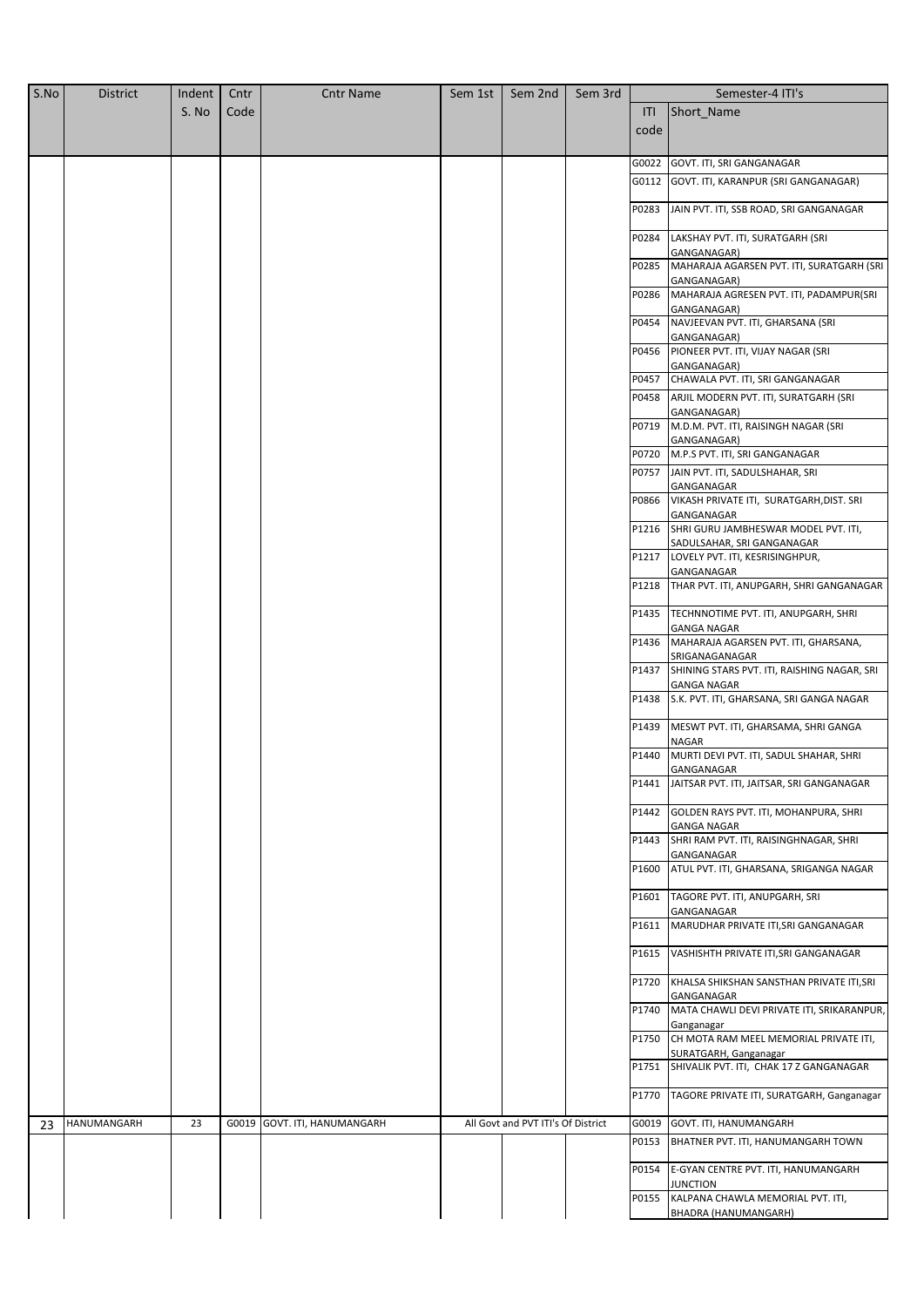| S.No | <b>District</b> | Indent | Cntr | <b>Cntr Name</b>               | Sem 1st | Sem 2nd                 | Sem 3rd |                | Semester-4 ITI's                                             |
|------|-----------------|--------|------|--------------------------------|---------|-------------------------|---------|----------------|--------------------------------------------------------------|
|      |                 | S. No  | Code |                                |         |                         |         | ITI            | Short_Name                                                   |
|      |                 |        |      |                                |         |                         |         | code           |                                                              |
|      |                 |        |      |                                |         |                         |         |                |                                                              |
|      |                 |        |      |                                |         |                         |         | P0156          | MATA SANTOSH DEVI PVT. ITI, HANUMANGARH<br>JUNCTION          |
|      |                 |        |      |                                |         |                         |         | P0157          | SARDAR VALLABH BHAI PATEL PVT. ITI, BHADRA                   |
|      |                 |        |      |                                |         |                         |         |                | (HANUMANGARH)                                                |
|      |                 |        |      |                                |         |                         |         | P0158          | SAWAMI VIVEKANAND PVT. ITI,<br>HANUMANGARH JUNCTION          |
|      |                 |        |      |                                |         |                         |         | P0313          | CHOUDHARY PVT. ITI, RAWATSAR, NOHAR                          |
|      |                 |        |      |                                |         |                         |         | P0314          | (HANUMANGARH)<br>MOHANLAL SOHEWAL SMIRITI PVT. ITI, NOHAR    |
|      |                 |        |      |                                |         |                         |         |                | (HANUMANGARH)                                                |
|      |                 |        |      |                                |         |                         |         | P0496          | MAHARAJA AGRESEN PVT. ITI, BHADRA                            |
|      |                 |        |      |                                |         |                         |         | P0497          | (HANUMANGARH)<br>MATA KITAB KAUR PVT. ITI, HANUMANGARH       |
|      |                 |        |      |                                |         |                         |         |                |                                                              |
|      |                 |        |      |                                |         |                         |         | P0498          | VIVEKANAND PVT. ITI, NOHAR                                   |
|      |                 |        |      |                                |         |                         |         | P0499          | (HANUMANGARH)<br>NOHAR PVT. ITI, NOHAR (HANUMANGARH)         |
|      |                 |        |      |                                |         |                         |         |                |                                                              |
|      |                 |        |      |                                |         |                         |         | P0601          | A.R.M. PVT. ITI, SANGARIA (HANUMANGARH)                      |
|      |                 |        |      |                                |         |                         |         | P0603          | KESHAV PVT. ITI, PILIBANGA (HANUMANGARH)                     |
|      |                 |        |      |                                |         |                         |         | P0778          | CH. PARMA RAM GODARA PVT. ITI, NOHAR<br>(HANUMANGARH)        |
|      |                 |        |      |                                |         |                         |         | P0779          | KALPANA PVT. ITI, CHANNI BARI<br>(HANUMANGARH)               |
|      |                 |        |      |                                |         |                         |         | P0780          | CH. G.R. DHAKA PVT. ITI, CHAK-14 HMH, KOHLA<br>(HANUMANGARH) |
|      |                 |        |      |                                |         |                         |         | P1019          | NOHAR PVT. ITI, NOHAR, HANUMANGARH                           |
|      |                 |        |      |                                |         |                         |         | P1122          | HANUMAN GARH BRC PVT. ITI, NEW DHAN<br>MANDI, HANUMANGARH    |
|      |                 |        |      |                                |         |                         |         | P1123          | ADARSH PVT. ITI, NOHAR, HANUMANGARH                          |
|      |                 |        |      |                                |         |                         |         | P1124          | LB MEMORIAL PVT. ITI, PALLU, HANUMANGARH                     |
|      |                 |        |      |                                |         |                         |         |                |                                                              |
|      |                 |        |      |                                |         |                         |         | P1125<br>P1301 | VIVEKANAND PVT. ITI, , HANUMANGARH                           |
|      |                 |        |      |                                |         |                         |         |                | VIVEKANAND PVT. ITI, BHADRA,<br>HANUMANGARH                  |
|      |                 |        |      |                                |         |                         |         | P1302          | CHOUDHARY ROOP RAM PVT. ITI, RAWATSAR,<br>HANUMANGARH        |
|      |                 |        |      |                                |         |                         |         | P1303          | VIVEKANAND PVT. ITI, BHADRA,<br>HANUMANGARH                  |
|      |                 |        |      |                                |         |                         |         |                | P1304 BHADU PVT. ITI, PILI BANGA, HANUMANGARH                |
|      |                 |        |      |                                |         |                         |         | P1305          | BHARGAVA PVT. ITI, NEAR NANDRAM DHANI,<br>HANUMANGARH        |
|      |                 |        |      |                                |         |                         |         | P1494          | SKD PVT. ITI, DABLLI RATHAN, HANUMANGARH                     |
|      |                 |        |      |                                |         |                         |         | P1495          | B.R. CHAUDHARY PVT. ITI, GOLUWALA,<br>HANUMANGARH            |
|      |                 |        |      |                                |         |                         |         |                | P1496 LAKSHAY PVT. ITI, GOLUWALA,                            |
|      |                 |        |      |                                |         |                         |         |                | HANUMANGARH<br>P1497 PILIBANGA PVT. ITI, PILIBANGA,          |
|      |                 |        |      |                                |         |                         |         |                | HANUMANGARH                                                  |
|      |                 |        |      |                                |         |                         |         | P1661          | KASWAN PRIVATE ITI, HANUMANGARH                              |
|      |                 |        |      |                                |         |                         |         | P1686          | BALAJI PRIVATE ITI, HANUMANGARH                              |
|      |                 |        |      |                                |         |                         |         | P1688          | BRIGHT STAR PRIVATE ITI, HANUMANGARH                         |
|      |                 |        |      |                                |         |                         |         | P1709          | SURYAUDAY PRIVATE ITI, HANUMANGARH                           |
|      |                 |        |      |                                |         |                         |         | P1737          | SANSKAR PRIVATE ITI, BHADHRA, Hanumangarh                    |
|      |                 |        |      |                                |         |                         |         | P1752          | BRIGHT FUTURE PRIVATE ITI, PALLU,<br>Hanumangarh             |
|      |                 |        |      |                                |         |                         |         | P1789          | UNIQUE PRIVATE ITI, HANUMANGARH,<br>Hanumangarh              |
| 24   | <b>JAIPUR</b>   | 24     |      | G0026 GOVT. ITI, AMER (JAIPUR) |         | No center for Sem 1,2,3 |         |                | G0026 GOVT. ITI, AMER (JAIPUR)                               |
|      |                 |        |      |                                |         |                         |         |                | G0124 GOVT. ITI, CHOMU (JAIPUR)                              |
|      |                 |        |      |                                |         |                         |         | P0176          | MAHRISHI DAYANAND SARASWATI PVT. ITI,<br>CHOMU (JAIPUR)      |
|      |                 |        |      |                                |         |                         |         |                | P0182 RATANDEVI PVT. ITI, CHOUMU (JAIPUR)                    |
|      |                 |        |      |                                |         |                         |         | P0190          | A.N. PUBLIC PVT. ITI, CHOMU (JAIPUR)                         |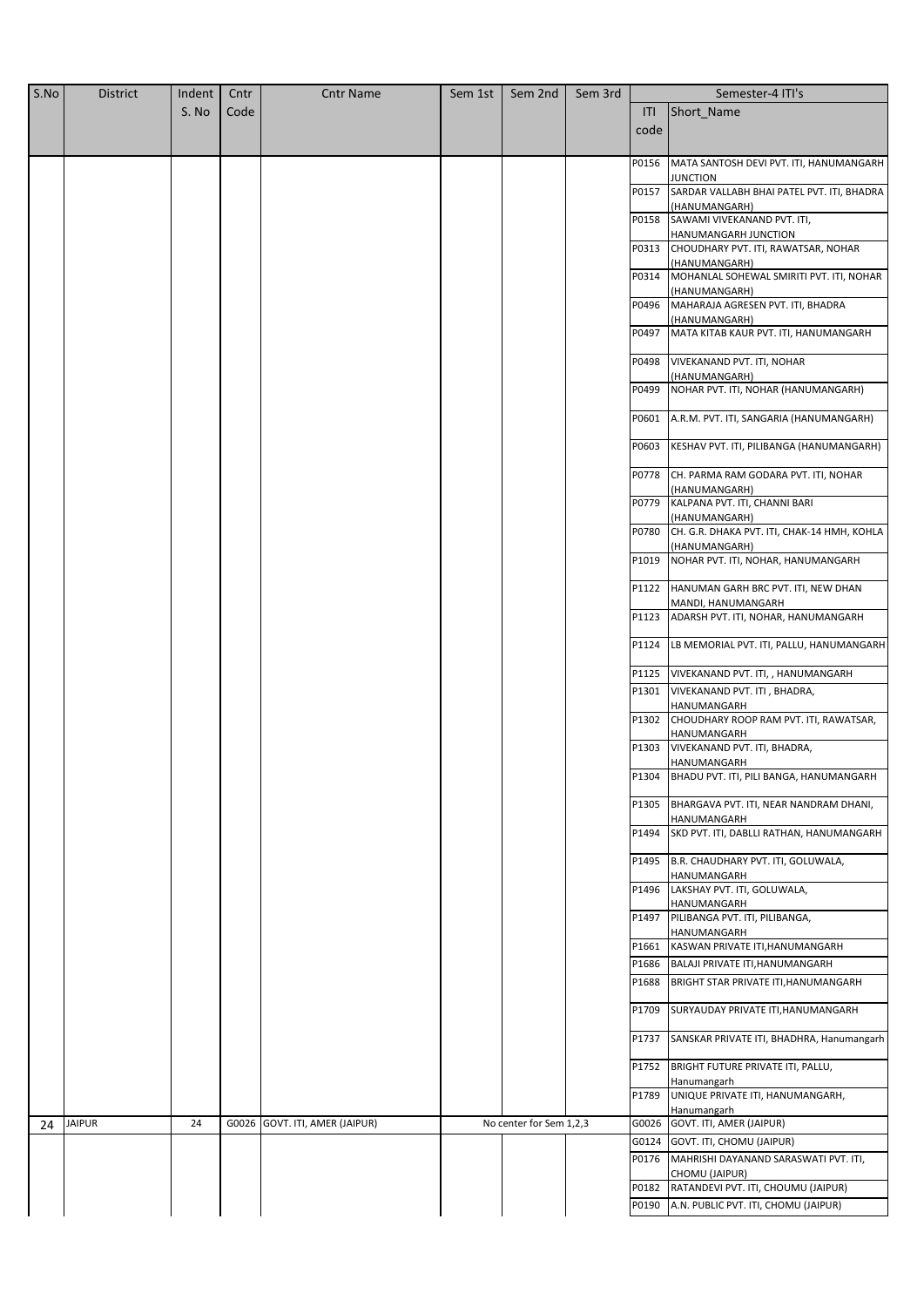| S.No | <b>District</b> | Indent | Cntr | <b>Cntr Name</b> | Sem 1st | Sem 2nd | Sem 3rd |       | Semester-4 ITI's                                                          |
|------|-----------------|--------|------|------------------|---------|---------|---------|-------|---------------------------------------------------------------------------|
|      |                 | S. No  | Code |                  |         |         |         | ITI   | Short_Name                                                                |
|      |                 |        |      |                  |         |         |         | code  |                                                                           |
|      |                 |        |      |                  |         |         |         |       |                                                                           |
|      |                 |        |      |                  |         |         |         | P0191 | AMER MAHARAJA PVT. ITI, THATAR, AMER                                      |
|      |                 |        |      |                  |         |         |         |       | (JAIPUR)                                                                  |
|      |                 |        |      |                  |         |         |         | P0196 | CENTRAL PVT. ITI, GOVINDGARH (JAIPUR)                                     |
|      |                 |        |      |                  |         |         |         | P0606 | GANGA DEVI PVT. ITI, NANGAL SUNSARATAN                                    |
|      |                 |        |      |                  |         |         |         |       | (JAIPUR)                                                                  |
|      |                 |        |      |                  |         |         |         | P0607 | INDIRA GANDHI PVT. ITI, GUNAVTA (JAIPUR)                                  |
|      |                 |        |      |                  |         |         |         |       |                                                                           |
|      |                 |        |      |                  |         |         |         | P0614 | ORAS PVT. ITI, KHEJROLI (JAIPUR)                                          |
|      |                 |        |      |                  |         |         |         | P0623 | VIVEKANAND PVT. ITI, CHOMU (JAIPUR)                                       |
|      |                 |        |      |                  |         |         |         | P0763 | SHRI NARAYAN PVT. ITI, BAGWADA (JAIPUR)                                   |
|      |                 |        |      |                  |         |         |         | P0768 | GURUKUL PVT. ITI, CHOMU (JAIPUR)                                          |
|      |                 |        |      |                  |         |         |         | P0770 | SHRI GIRIRAJ PVT. ITI, KHEHROLI, CHOMU                                    |
|      |                 |        |      |                  |         |         |         |       | (JAIPUR)                                                                  |
|      |                 |        |      |                  |         |         |         | P0798 | SHIVAJI PRIVATE ITI, CHOMU, JAIPUR                                        |
|      |                 |        |      |                  |         |         |         | P0817 | MEHTA PRIVATE ITI, AMER DIST. JAIPUR                                      |
|      |                 |        |      |                  |         |         |         | P0848 | ACHROL PRIVATE ITI, VPO- ACHROL, TEHSIL-                                  |
|      |                 |        |      |                  |         |         |         | P0849 | AMER, DISTT.-JAIPUR                                                       |
|      |                 |        |      |                  |         |         |         |       | SHIVALOK PRIVATE ITI VILLAGR & POST<br>RUNDAL, TEHSIL AMER, DISTT. JAIPUR |
|      |                 |        |      |                  |         |         |         | P0853 | SHRI SHAYAM PRIVATE ITI, UDAIPURIA, TEHSIL                                |
|      |                 |        |      |                  |         |         |         |       | CHOMU, JAIPUR                                                             |
|      |                 |        |      |                  |         |         |         | P0869 | SWAMI VIVEKANAND PRIVATE ITI, CHOMU,                                      |
|      |                 |        |      |                  |         |         |         | P0879 | DIST. JAIPUR<br>RAJASTHAN PRIVATE ITI, AMER (JAIPUR)                      |
|      |                 |        |      |                  |         |         |         | P0904 | MANTHAN PRIVATE ITI, CHOMU, JAIPUR                                        |
|      |                 |        |      |                  |         |         |         | P0908 | CHANDEL PRIVATE ITI, CHOMU, JAIPUR                                        |
|      |                 |        |      |                  |         |         |         | P0910 | NAVODYA PRIVATE ITI AMER JAIPUR                                           |
|      |                 |        |      |                  |         |         |         | P0951 | SOLECT PVT. ITI, AGE RAMPURA, JAIPUR                                      |
|      |                 |        |      |                  |         |         |         | P0955 | BALAJI PVT. ITI, CHOMU, JAIPUR                                            |
|      |                 |        |      |                  |         |         |         | P0963 | RAJASTHAN TRADE PVT. ITI, HARMADA, JAIPUR                                 |
|      |                 |        |      |                  |         |         |         |       |                                                                           |
|      |                 |        |      |                  |         |         |         | P0967 | RADHA KRISHAN PVT. ITI, CHOMU, JAIPUR                                     |
|      |                 |        |      |                  |         |         |         |       |                                                                           |
|      |                 |        |      |                  |         |         |         | P0968 | JYOTIBA PVT. ITI, CHOMU, JAIPUR                                           |
|      |                 |        |      |                  |         |         |         | P0969 | JAI SHREE SHYAM PVT. ITI, CHOMU, JAIPUR                                   |
|      |                 |        |      |                  |         |         |         | P0970 | KIRAN PVT. ITI, SHANTI NAGAR, JAIPUR                                      |
|      |                 |        |      |                  |         |         |         | P0972 | RAGHUKUL PVT. ITI, CHOMU, JAIPUR                                          |
|      |                 |        |      |                  |         |         |         |       | P0996 S.L.B.S. PVT. ITI, AMER, JAIPUR                                     |
|      |                 |        |      |                  |         |         |         | P1026 | NEW TARGET PRIVAE ITI, CHOMU, JAIPUR                                      |
|      |                 |        |      |                  |         |         |         |       |                                                                           |
|      |                 |        |      |                  |         |         |         | P1030 | SHRI GOVIND PVT. ITI, AMER, JAIPUR                                        |
|      |                 |        |      |                  |         |         |         |       | P1129 AKASH PVT. ITI, CHOMU, JAIPUR                                       |
|      |                 |        |      |                  |         |         |         |       | P1131 AACHAL PVT. ITI, CHOMU, JAIPUR                                      |
|      |                 |        |      |                  |         |         |         | P1137 | GYANDEEP PVT. ITI, TEHSOLCHOMU, JAIPUR                                    |
|      |                 |        |      |                  |         |         |         | P1145 | RAJASTHAN PVT. ITI, AMER, JAIPUR                                          |
|      |                 |        |      |                  |         |         |         | P1150 | VIDYAGRAM PVT. ITI, CHOMU, JAIPUR                                         |
|      |                 |        |      |                  |         |         |         | P1160 | TAGORE PVT. ITI, CHOMU, JAIPUR                                            |
|      |                 |        |      |                  |         |         |         | P1309 | SARASWATI PVT. ITI, CHOMU, JAIPUR                                         |
|      |                 |        |      |                  |         |         |         |       |                                                                           |
|      |                 |        |      |                  |         |         |         | P1315 | SHRI BAJRANG PVT. ITI, MAHAR KALAN, JAIPUR                                |
|      |                 |        |      |                  |         |         |         | P1322 | ADITYA PVT. ITI, CHOMU, JAIPUR                                            |
|      |                 |        |      |                  |         |         |         | P1324 | ABHINAV PVT. ITI, CHOMU, JAIPUR                                           |
|      |                 |        |      |                  |         |         |         | P1325 | SHRI KRISHNA PVT. ITI, TIGARIY, JAIPUR                                    |
|      |                 |        |      |                  |         |         |         | P1330 | PRINCE PVT. ITI, CHOMU, JAIPUR                                            |
|      |                 |        |      |                  |         |         |         | P1499 | BALAJI PVT. ITI, CHOMU, JAIPUR                                            |
|      |                 |        |      |                  |         |         |         |       | P1504 SAROJ PVT. ITI, AMER, JAIPUR                                        |
|      |                 |        |      |                  |         |         |         |       | P1511 SUNRISE PVT. 111, CHOMU, JAIPUR                                     |
|      |                 |        |      |                  |         |         |         |       | P1513 SHRI GANESH PVT. ITI, CHOMU, JAIPUR                                 |
|      |                 |        |      |                  |         |         |         |       | P1522 SADHANA PVT. ITI, AMBER, JAIPUR                                     |
|      |                 |        |      |                  |         |         |         | P1648 | SATYAM PRIVATE ITI, JAIPUR                                                |
|      |                 |        |      |                  |         |         |         | P1724 | SAHIL PRIVATE ITI, JAIPUR                                                 |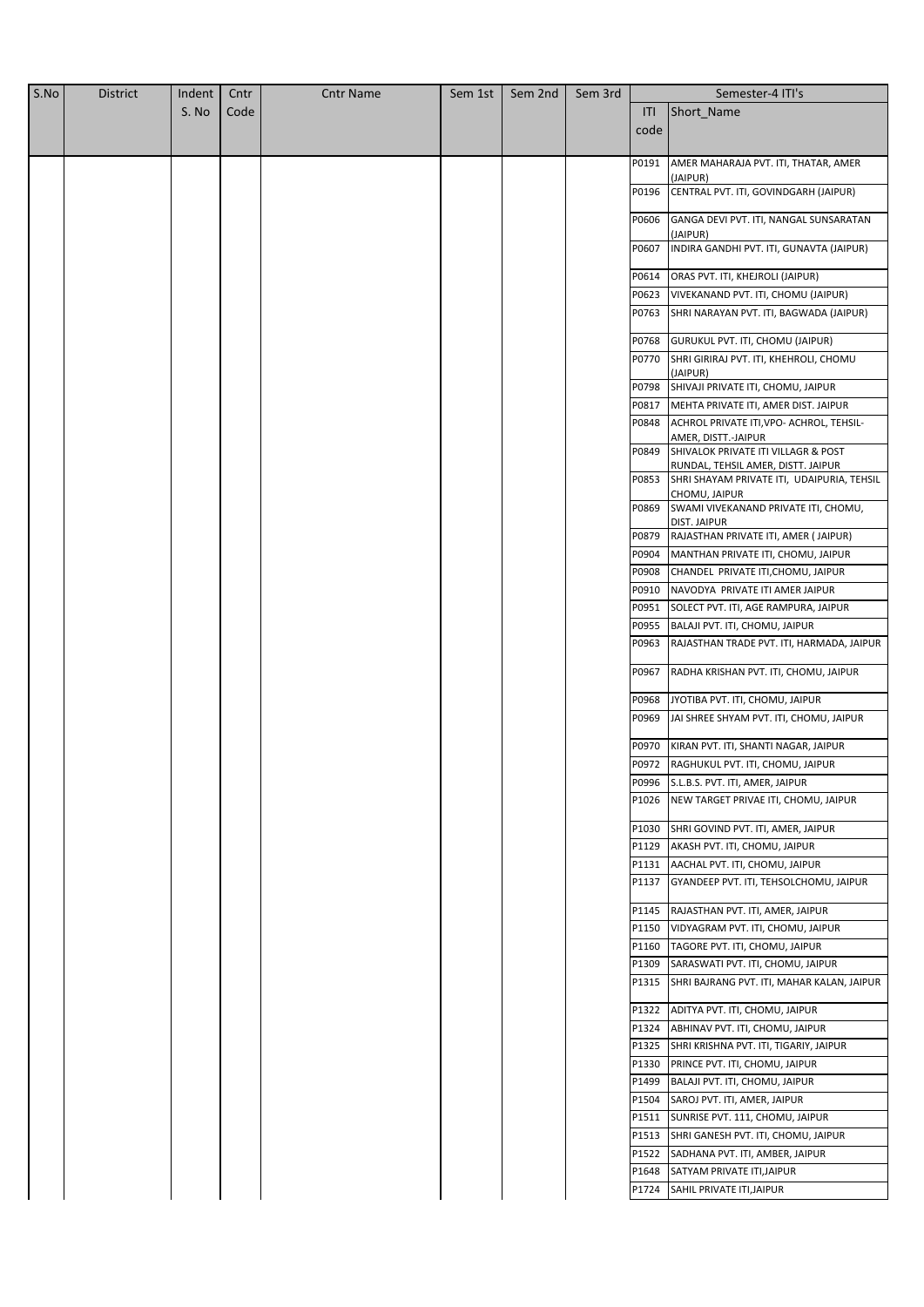| S.No | <b>District</b> | Indent | Cntr  | <b>Cntr Name</b>  | Sem 1st | Sem 2nd                            | Sem 3rd |                | Semester-4 ITI's                                                                  |
|------|-----------------|--------|-------|-------------------|---------|------------------------------------|---------|----------------|-----------------------------------------------------------------------------------|
|      |                 | S. No  | Code  |                   |         |                                    |         | ITI            | Short_Name                                                                        |
|      |                 |        |       |                   |         |                                    |         | code           |                                                                                   |
|      |                 |        |       |                   |         |                                    |         |                |                                                                                   |
|      |                 |        |       |                   |         |                                    |         | P1763          | SUNRISE PRIVATE INDUSTRIAL TRAINING                                               |
|      |                 |        |       |                   |         |                                    |         | P1776          | INSTITUTE, TUNGA, Jaipur<br>AZAD PVT. ITI, Chomu (Jaipur)                         |
| 25   | <b>JAIPUR</b>   | 25     | G0037 | GOVT. ITI, JAIPUR |         | All Govt and PVT ITI's Of District |         | G0036          | GOVT. ITI, JAIL, JAIPUR                                                           |
|      |                 |        |       |                   |         |                                    |         | G0037          | GOVT. ITI, JAIPUR                                                                 |
|      |                 |        |       |                   |         |                                    |         | G0042          | <b>GOVT. WOMEN ITI, JAIPUR</b>                                                    |
|      |                 |        |       |                   |         |                                    |         | P0161          | ARIHANT PVT. ITI, JAIPUR                                                          |
|      |                 |        |       |                   |         |                                    |         | P0163          | BHUSHAN PVT. ITI, SIRSI MOD(JAIPUR)                                               |
|      |                 |        |       |                   |         |                                    |         | P0169          | J.D. PVT. ITI, JAIPUR                                                             |
|      |                 |        |       |                   |         |                                    |         | P0177          | MAULANA ABUL KALAM AZAD PVT. ITI, JAIPUR                                          |
|      |                 |        |       |                   |         |                                    |         | P0178          | RAGHURAJ TECHNO ENGINEERS PVT. ITI, JAIPUR                                        |
|      |                 |        |       |                   |         |                                    |         | P0180          | RAJEEV GANDHI PVT. ITI, SHAHPURA BAAG,                                            |
|      |                 |        |       |                   |         |                                    |         |                | <b>JAIPUR</b>                                                                     |
|      |                 |        |       |                   |         |                                    |         | P0181          | RAJHANS PVT. ITI, JAIPUR                                                          |
|      |                 |        |       |                   |         |                                    |         | P0184          | SAURABH PVT. ITI, JAGATPURA, JAIPUR                                               |
|      |                 |        |       |                   |         |                                    |         | P0187          | VIVEKANAND PVT. ITI, JAIPUR                                                       |
|      |                 |        |       |                   |         |                                    |         | P0188          | VIVEKANAND PVT. ITI, HANUTIYA (JAIPUR)                                            |
|      |                 |        |       |                   |         |                                    |         | P0195          | BHARTIA NAVJEEVAN PVT. ITI, JAIPUR                                                |
|      |                 |        |       |                   |         |                                    |         | P0198          | JAIMAN PVT. ITI, SODALA (JAIPUR)                                                  |
|      |                 |        |       |                   |         |                                    |         | P0202          | PRIYANKA PVT. ITI, JAIPUR                                                         |
|      |                 |        |       |                   |         |                                    |         | P0209          | SHREE BALAJI PVT. ITI, JHOTWARA, JAIPUR                                           |
|      |                 |        |       |                   |         |                                    |         | P0373          | SHYAMPURIA PVT. ITI, 22 GODOWN, JAIPUR                                            |
|      |                 |        |       |                   |         |                                    |         | P0376          | NEW SHREE BALAJI PVT. ITI, JHOTWARA<br>(JAIPUR)                                   |
|      |                 |        |       |                   |         |                                    |         | P0377          | GAGAN DEEP PVT. ITI, LALPURA (JAIPUR)                                             |
|      |                 |        |       |                   |         |                                    |         | P0379          | JAHNAVI PVT. ITI, JHOTWARA, JAIPUR                                                |
|      |                 |        |       |                   |         |                                    |         | P0380          | NEW JAIMAN PVT. ITI, JAIPUR                                                       |
|      |                 |        |       |                   |         |                                    |         | P0384          | AJMERA PVT. ITI, SODALA, JAIPUR                                                   |
|      |                 |        |       |                   |         |                                    |         | P0619          | SWAMI VIVEKANAND PVT. ITI, JAGATPURA,<br>JAIPUR                                   |
|      |                 |        |       |                   |         |                                    |         | P0621          | TIRUPATI PVT. ITI, SANGANER (JAIPUR)                                              |
|      |                 |        |       |                   |         |                                    |         | P0622          | VISHVAKARMA PVT. ITI, JAGATPURA (JAIPUR)                                          |
|      |                 |        |       |                   |         |                                    |         | P0752          | GURUKUL PVT. ITI, KALWAR ROAD, JHOTWARA<br>(JAIPUR)                               |
|      |                 |        |       |                   |         |                                    |         | P0789          | GANPATI PRIVATE ITI, JAIPUR                                                       |
|      |                 |        |       |                   |         |                                    |         | P0824          | VIVEK PRIVATE ITI VILLAGR KALWAR, JAIPUR<br>DISTT. JAIPUR                         |
|      |                 |        |       |                   |         |                                    |         | P0838          | NAV BHARTI PRIVATE ITI, PANCHAYAWALA,<br>JAIPUR                                   |
|      |                 |        |       |                   |         |                                    |         | P0858          | SHIVALAYA PRIVATE ITI, DISTT. JAIPUR                                              |
|      |                 |        |       |                   |         |                                    |         | P0924          | KODAI PRIVATE ITI, JAIPUR                                                         |
|      |                 |        |       |                   |         |                                    |         | P0930          | P.N.B. PVT. ITI, MUKANDPURA BHANKROTA,<br><b>JAIPUR</b>                           |
|      |                 |        |       |                   |         |                                    |         | P0961          | SH. BALAJI PVT. ITI, KALWAR, JAIPUR                                               |
|      |                 |        |       |                   |         |                                    |         | P1022          | BABA RAMDEV PVT. ITI, AGEMACHWA, JAIPUR                                           |
|      |                 |        |       |                   |         |                                    |         | P1025          | METRO PVT. ITI, GOVIND PURA, JAIPUR                                               |
|      |                 |        |       |                   |         |                                    |         | P1032          | WELCOME PVT. ITI, VIVEK VIHAR, JAIPUR                                             |
|      |                 |        |       |                   |         |                                    |         | P1132          | NARAYANA PVT. ITI, BINDYAKA, JAIPUR                                               |
|      |                 |        |       |                   |         |                                    |         | P1135          | GENIUS ACADEMY PVT. ITI, SIRSI ROAD, JAIPUR                                       |
|      |                 |        |       |                   |         |                                    |         | P1142          | ABHIGYAN PVT. ITI, JHOTWARA, JAIPUR                                               |
|      |                 |        |       |                   |         |                                    |         | P1144          | SHRI GANESH PVT. ITI, JHOTWARA, JAIPUR                                            |
|      |                 |        |       |                   |         |                                    |         | P1158          | AADI PVT. ITI, HARMARA SIKAR ROAD, JAIPUR                                         |
|      |                 |        |       |                   |         |                                    |         | P1190<br>P1310 | SHIV SHAKTI PVT. ITI, JAIPUR, JAIPUR<br>CHETANYA PVT. ITI, VAISHALI NAGAR, JAIPUR |
|      |                 |        |       |                   |         |                                    |         |                |                                                                                   |
|      |                 |        |       |                   |         |                                    |         | P1311          | S.P.D.M. PVT. ITI, JHOTWARA, JAIPUR                                               |
|      |                 |        |       |                   |         |                                    |         | P1317          | IMPULSE PVT. ITI, JHOTWARA, JAIPUR                                                |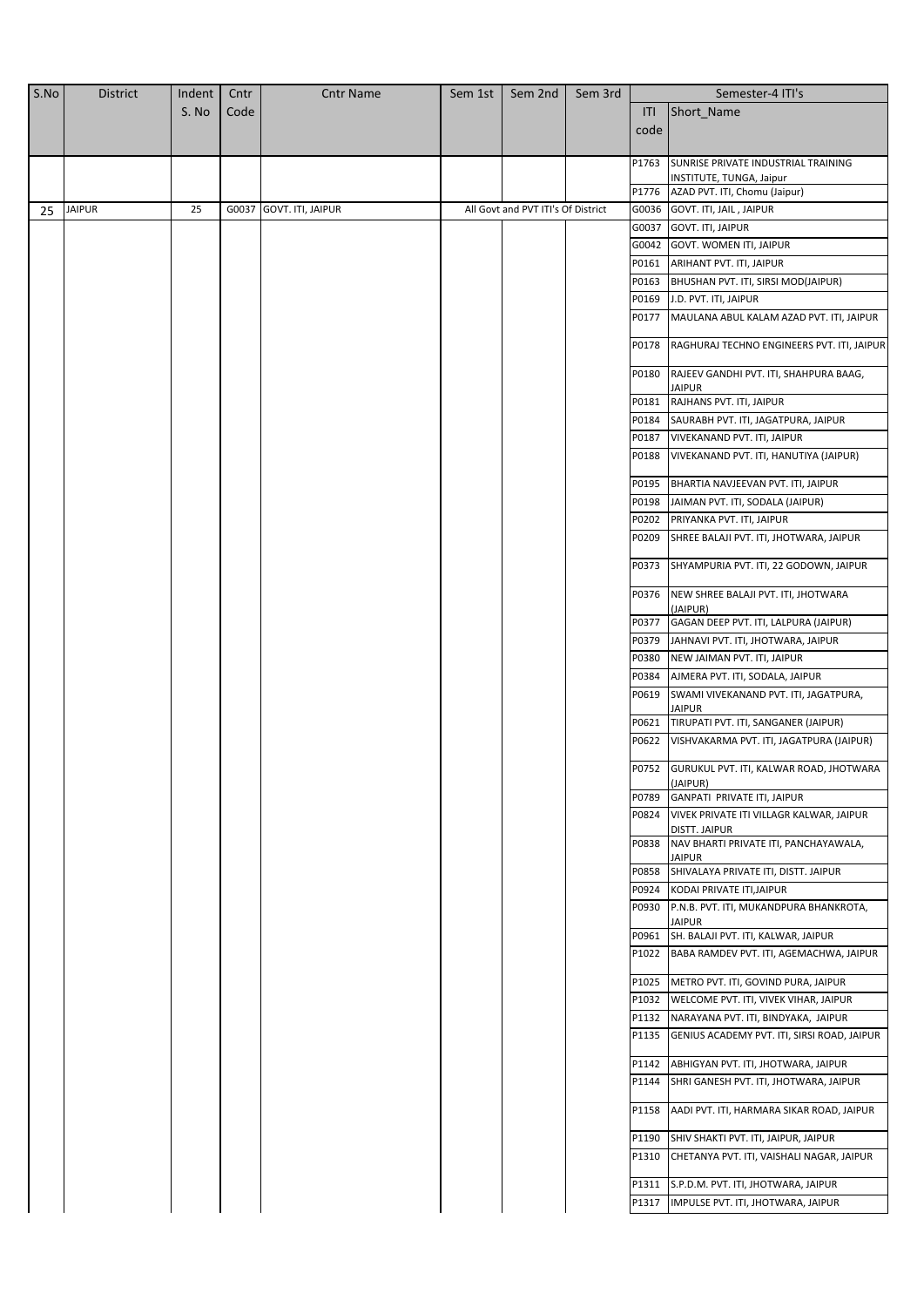| S.No | <b>District</b> | Indent | Cntr  | <b>Cntr Name</b>        | Sem 1st | Sem 2nd                 | Sem 3rd |                | Semester-4 ITI's                                                                |
|------|-----------------|--------|-------|-------------------------|---------|-------------------------|---------|----------------|---------------------------------------------------------------------------------|
|      |                 | S. No  | Code  |                         |         |                         |         | ITI            | Short_Name                                                                      |
|      |                 |        |       |                         |         |                         |         | code           |                                                                                 |
|      |                 |        |       |                         |         |                         |         |                |                                                                                 |
|      |                 |        |       |                         |         |                         |         | P1321          | LOKESH PVT. ITI, SABRAMPURA MAHEHWA,                                            |
|      |                 |        |       |                         |         |                         |         | P1516          | JAIPUR<br>SUNRISE PVT. ITI, AGRA ROAD, JAIPUR                                   |
|      |                 |        |       |                         |         |                         |         | P1517          | JAYA PVT. ITI, , JAIPUR                                                         |
|      |                 |        |       |                         |         |                         |         | P1610          | GANESHAM PRIVATE ITI, JAIPUR                                                    |
|      |                 |        |       |                         |         |                         |         | P1699          | SHRI BHAWANI NIKETAN PRIVATE ITI, JAIPUR                                        |
|      |                 |        |       |                         |         |                         |         |                |                                                                                 |
|      |                 |        |       |                         |         |                         |         | P1781          | Biyani Private Industrial Training Institute                                    |
|      |                 |        |       |                         |         |                         |         | P1832          | BALAJI PVT ITI, KALWAR ROAD, JHOTWARA,                                          |
|      |                 |        |       |                         |         |                         |         |                | IAIPUR                                                                          |
| 26   | <b>JAIPUR</b>   | 26     | G0042 | GOVT. WOMEN ITI, JAIPUR |         | No center for Sem 1,2,3 |         | G0034          | GOVT. ITI, DUDU (JAIPUR)                                                        |
|      |                 |        |       |                         |         |                         |         | G0122          | GOVT. ITI, PHAGI (JAIPUR)                                                       |
|      |                 |        |       |                         |         |                         |         | P0365          | TRIVENY PVT. ITI, KISHANGARH-RENWAL<br>(JAIPUR)                                 |
|      |                 |        |       |                         |         |                         |         | P0371          | VISHVAKARMA PVT. ITI, DUDU (JAIPUR)                                             |
|      |                 |        |       |                         |         |                         |         | P0375          | SMT. BHAWARI DEVI PVT. ITI, KISHANGARH                                          |
|      |                 |        |       |                         |         |                         |         |                | RAINWAL, PHULERA (JAIPUR)                                                       |
|      |                 |        |       |                         |         |                         |         | P0386          | DASHMESH PVT. ITI, DEDOO (JAIPUR)                                               |
|      |                 |        |       |                         |         |                         |         | P0387          | VINAYAK PVT. ITI, DADUNAGAR, PHULERA                                            |
|      |                 |        |       |                         |         |                         |         |                | (JAIPUR)                                                                        |
|      |                 |        |       |                         |         |                         |         | P0389          | SHRI RAMDEV PVT. ITI, PHULERA (JAIPUR)                                          |
|      |                 |        |       |                         |         |                         |         | P0620          | TAGORE SHIKSHA NIKETAN PVT. ITI,<br>BHASISLANA (JAIPUR)                         |
|      |                 |        |       |                         |         |                         |         | P0759          | NAVJIVAN PVT. ITI, BANDE KA BALAJI, (JAIPUR)                                    |
|      |                 |        |       |                         |         |                         |         | P0769          | BHARTI PVT. ITI, BHAINSAWA (JAIPUR)                                             |
|      |                 |        |       |                         |         |                         |         | P0797          | SHRI SHAYAM PRIVATE ITI, PAOTA, JAIPUR                                          |
|      |                 |        |       |                         |         |                         |         | P0855          | SANKALP PRIVATE ITI, VILLAGE DUNGARI,<br>HINGONIA TEHSIL PHULERA, DISTT. JAIPUR |
|      |                 |        |       |                         |         |                         |         | P0884          | BALAJI PRIVATE ITI, KISHANGARH RENWAL,<br>PHULERA (JAIPUR)                      |
|      |                 |        |       |                         |         |                         |         | P0923          | AARIYAN PRIVATE ITI, HINGONIYA, JAIPUR                                          |
|      |                 |        |       |                         |         |                         |         | P0960          | RAJASTHAN PVT. ITI, PHULERA, JAIPUR                                             |
|      |                 |        |       |                         |         |                         |         | P0962          | KULDEEP PVT. ITI, PHULLERA, JAIPUR                                              |
|      |                 |        |       |                         |         |                         |         | P0966          | SAGAR PVT. ITI, PAOTA, KOTPUTALI, JAIPUR                                        |
|      |                 |        |       |                         |         |                         |         | P1020          | AKSHAT PVT. ITI, PHULERA, JAIPUR                                                |
|      |                 |        |       |                         |         |                         |         | P1126          | DEEPAK PVT. ITI, KOTPUTLI, JAIPUR                                               |
|      |                 |        |       |                         |         |                         |         | P1139          | R.K. PVT. ITI, PHULERA, JAIPUR                                                  |
|      |                 |        |       |                         |         |                         |         | P1148          | RAJASTHAN PVT. ITI, KISHANGARH RENWAL,<br><b>JAIPUR</b>                         |
|      |                 |        |       |                         |         |                         |         | P1152          | SHRI SITARAM PVT. ITI, KOTPUTLI, JAIPUR                                         |
|      |                 |        |       |                         |         |                         |         | P1157          | SHRI KRISHNA GYANDEEP PVT. ITI, PAOTA,<br>KOTPUTALI, JAIPUR                     |
|      |                 |        |       |                         |         |                         |         | P1306          | OM PVT. ITI, KHEDI MILAK, JAIPUR                                                |
|      |                 |        |       |                         |         |                         |         | P1308          | JAI HIND PVT. ITI, PHULERA, JAIPUR                                              |
|      |                 |        |       |                         |         |                         |         | P1313          | SHRI RAM PVT. ITI, PHULERA, JAIPUR                                              |
|      |                 |        |       |                         |         |                         |         | P1314<br>P1327 | BALAJI PVT. ITI, DUDU, JAIPUR<br>SUBODH PVT. ITI, KOTPUTALI, JAIPUR             |
|      |                 |        |       |                         |         |                         |         | P1328          | MAHARISHI PVT. ITI, DUDU, JAIPUR                                                |
|      |                 |        |       |                         |         |                         |         | P1502          | B.S. PVT. ITI, BAGRU, JAIPUR                                                    |
|      |                 |        |       |                         |         |                         |         | P1510          | THOMAS CANGAN PVT. ITI, PHAGI, JAIPUR                                           |
|      |                 |        |       |                         |         |                         |         | P1514          | MAA SARASWATI PVT. ITI, JOBNER, JAIPUR                                          |
|      |                 |        |       |                         |         |                         |         | P1525          | JOBNER PVT. ITI, JOBNER, JAIPUR                                                 |
|      |                 |        |       |                         |         |                         |         | P1649          | SHREE GANESH PRIVATE ITI, JAIPUR                                                |
|      |                 |        |       |                         |         |                         |         | P1678          | S.J. PRIVATE ITI, JAIPUR                                                        |
|      |                 |        |       |                         |         |                         |         | P1679          | VANDANA PRIVATE ITI, JAIPUR                                                     |
|      |                 |        |       |                         |         |                         |         | P1761          | THE RAJASTHAN PRIVATE ITI, PAOTA, Jaipur                                        |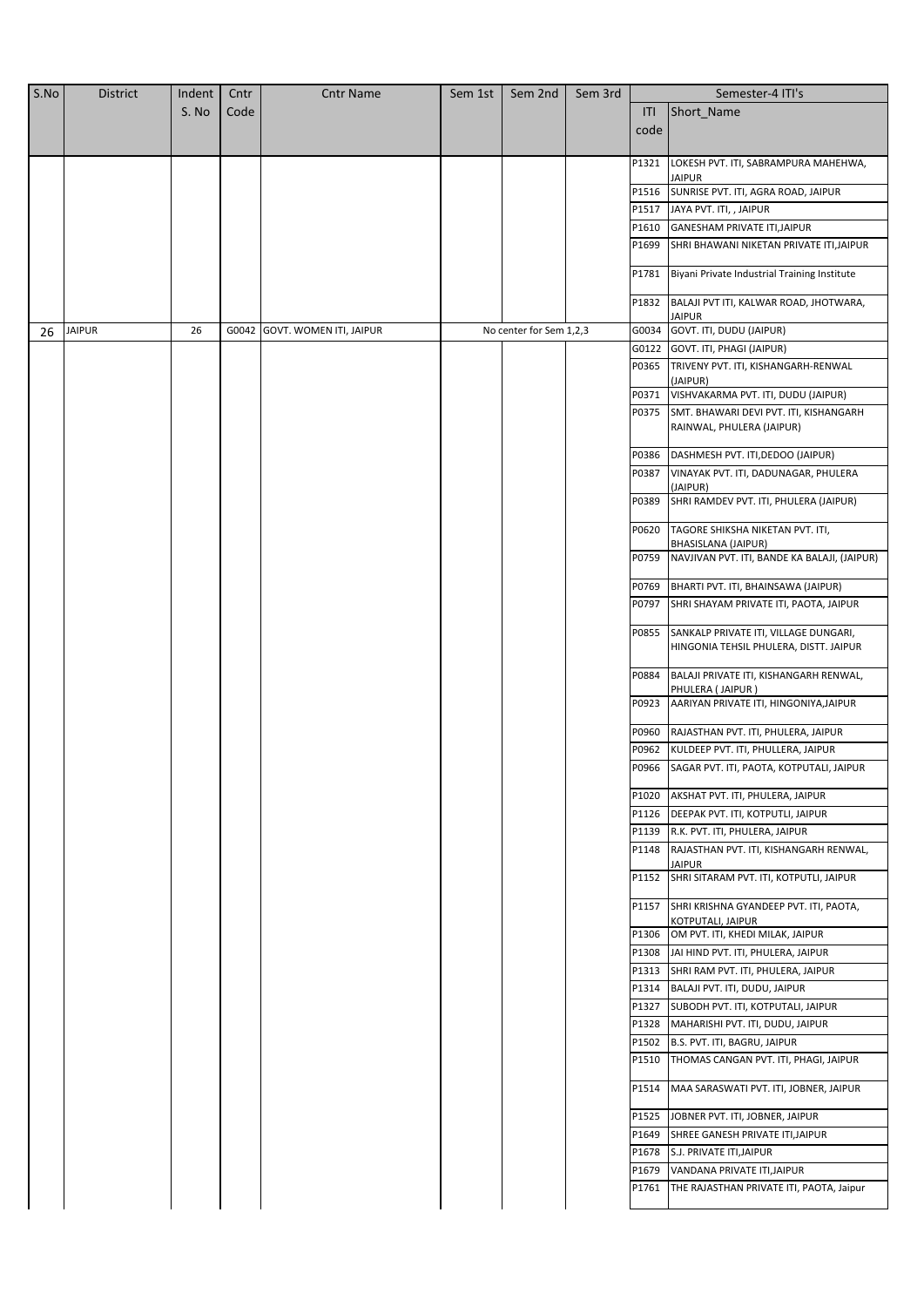| S.No | <b>District</b> | Indent | Cntr | <b>Cntr Name</b>                   | Sem 1st | Sem 2nd                 | Sem 3rd |                | Semester-4 ITI's                                                                 |
|------|-----------------|--------|------|------------------------------------|---------|-------------------------|---------|----------------|----------------------------------------------------------------------------------|
|      |                 | S. No  | Code |                                    |         |                         |         | ITI            | Short Name                                                                       |
|      |                 |        |      |                                    |         |                         |         | code           |                                                                                  |
|      |                 |        |      |                                    |         |                         |         |                |                                                                                  |
|      |                 |        |      |                                    |         |                         |         | P1782          | KISHAN JANKALYAN PVT. ITI, Kotputli (Jaipur)                                     |
| 27   | <b>JAIPUR</b>   | 27     |      | G0047 GOVT. ITI, SHAHPURA (JAIPUR) |         | No center for Sem 1,2,3 |         | G0040          | GOVT. ITI, KOTPUTALI (JAIPUR)                                                    |
|      |                 |        |      |                                    |         |                         |         | G0047          | GOVT. ITI, SHAHPURA (JAIPUR)                                                     |
|      |                 |        |      |                                    |         |                         |         | P0185          | TRIVENI PVT. ITI, DHAWALI, SHAHPURA                                              |
|      |                 |        |      |                                    |         |                         |         |                | (JAIPUR)                                                                         |
|      |                 |        |      |                                    |         |                         |         | P0192          | BALAJI PVT. ITI, KANSLI (JAIPUR)                                                 |
|      |                 |        |      |                                    |         |                         |         | P0206          | RAVI PVT. ITI, DADUKA (JAIPUR)                                                   |
|      |                 |        |      |                                    |         |                         |         | P0207          | SHARDA PVT. ITI, KOTPUTLI (JAIPUR)                                               |
|      |                 |        |      |                                    |         |                         |         | P0316          | SHREE RAMANANDACHARYA PVT. ITI,<br>SHAHPURA (JAIPUR)                             |
|      |                 |        |      |                                    |         |                         |         | P0362          | MANVI PVT. ITI, SHAHPURA (JAIPUR)                                                |
|      |                 |        |      |                                    |         |                         |         | P0366          | RAJASTHAN PVT. ITI, AMARSAR (JAIPUR)                                             |
|      |                 |        |      |                                    |         |                         |         | P0368          | B.N. PVT. ITI, VIRAT NAGAR, JAIPUR                                               |
|      |                 |        |      |                                    |         |                         |         | P0369          | INDIAN PVT. ITI, TAKSOLA (JAIPUR)                                                |
|      |                 |        |      |                                    |         |                         |         | P0370          | VIKAS PVT. ITI, KOTPUTLI (JAIPUR)                                                |
|      |                 |        |      |                                    |         |                         |         | P0381          | BABA BHAGWAN DAS PVT. ITI, SHAHPURA                                              |
|      |                 |        |      |                                    |         |                         |         |                | (JAIPUR)                                                                         |
|      |                 |        |      |                                    |         |                         |         | P0383<br>P0385 | BASANT PVT. ITI, KOTPUTALI (JAIPUR)<br>SHRI KRISHAN PVT. ITI, KOTPUTALI (JAIPUR) |
|      |                 |        |      |                                    |         |                         |         |                |                                                                                  |
|      |                 |        |      |                                    |         |                         |         | P0749          | SHRI BALAJI PVT. ITI, A-170, MANOHARPUR,<br><b>JAIPUR</b>                        |
|      |                 |        |      |                                    |         |                         |         | P0755          | BABA GANGA DAS VIDHYAPETH PVT. ITI,<br>CHIMANPUR (JAIPUR)                        |
|      |                 |        |      |                                    |         |                         |         | P0788          | SHAHPURA PRIVATE ITI, JAIPUR                                                     |
|      |                 |        |      |                                    |         |                         |         | P0804          | VIJAY PRIVATE ITI RADAWAS (JAIPUR)                                               |
|      |                 |        |      |                                    |         |                         |         | P0807          | TRIVENY PRIVATE ITI SHAHPURA (JAIPUR)                                            |
|      |                 |        |      |                                    |         |                         |         | P0877          | BHAIRAV PRIVATE ITI, VPO DHAWALI, DIST.                                          |
|      |                 |        |      |                                    |         |                         |         |                | <b>JAIPUR</b>                                                                    |
|      |                 |        |      |                                    |         |                         |         | P0902          | SHIVAM PRIVATE ITI, JAIPUR                                                       |
|      |                 |        |      |                                    |         |                         |         | P0954          | RAJASTHAN PVT. ITI, KOTPUTLI, JAIPUR                                             |
|      |                 |        |      |                                    |         |                         |         | P0956          | BHARATI PVT. ITI, KOTPUTLI, JAIPUR                                               |
|      |                 |        |      |                                    |         |                         |         | P0964          | TAJ MEMORIAL PVT. ITI, KOTPUTLI, JAIPUR                                          |
|      |                 |        |      |                                    |         |                         |         | P0971          | RADHA MADHAV PVT. ITI, SHAHPURA, JAIPUR                                          |
|      |                 |        |      |                                    |         |                         |         | P1023          | CHANKAYA PVT. ITI, KOTPUTLI, JAIPUR                                              |
|      |                 |        |      |                                    |         |                         |         |                | P1031 SHRI RAMANANDACHARYA PVT. ITI, SHAHPURA,<br>JAIPUR                         |
|      |                 |        |      |                                    |         |                         |         | P1140          | GURUKUL PVT. ITI, SHAHPURA, JAIPUR                                               |
|      |                 |        |      |                                    |         |                         |         | P1147          | CLE PVT. ITI, KOTPUTLI, JAIPUR                                                   |
|      |                 |        |      |                                    |         |                         |         | P1307          | KRISH PVT. ITI, KOTPUTLI, JAIPUR                                                 |
|      |                 |        |      |                                    |         |                         |         | P1319          | NEW SUBODH PVT. ITI, KATPUTLI, JAIPUR                                            |
|      |                 |        |      |                                    |         |                         |         | P1326          | BHANWARLAL PVT. ITI, KOTPUTLI, JAIPUR                                            |
|      |                 |        |      |                                    |         |                         |         | P1329          | AYUSHMAN PVT. ITI, MANOHARPUR, JAIPUR                                            |
|      |                 |        |      |                                    |         |                         |         | P1501          | SARDAR PATEL PVT. ITI, SHAHPURA, JAIPUR                                          |
|      |                 |        |      |                                    |         |                         |         | P1503          | MARUDHARA PVT. ITI, SHAHPURA, JAIPUR                                             |
|      |                 |        |      |                                    |         |                         |         | P1506          | VASUDHA PVT. ITI, SHAHPURA, JAIPUR                                               |
|      |                 |        |      |                                    |         |                         |         | P1508          | VIKAS PVT. ITI, KOTPUTLI, JAIPUR                                                 |
|      |                 |        |      |                                    |         |                         |         | P1512<br>P1519 | GLOBAL PVT. ITI, KOTPUTLI, JAIPUR                                                |
|      |                 |        |      |                                    |         |                         |         |                | SHRI SHYAM PVT. ITI, SHAHPURA, JAIPUR                                            |
|      |                 |        |      |                                    |         |                         |         | P1521          | CHANDRAWANSHI PVT. ITI, VIRATNAGAR,<br>JAIPUR                                    |
|      |                 |        |      |                                    |         |                         |         | P1524          | JAI MAHAVEER PVT. ITI, VIRAT NAGAR, JAIPUR                                       |
|      |                 |        |      |                                    |         |                         |         | P1614          | VIVEKANAND PRIVATE ITI, JAIPUR                                                   |
|      |                 |        |      |                                    |         |                         |         | P1690          | ANMOL PRIVATE ITI, JAIPUR                                                        |
|      |                 |        |      |                                    |         |                         |         | P1711          | SANSKAR PRIVATE ITI, JAIPUR                                                      |
|      |                 |        |      |                                    |         |                         |         | P1719          | SHIVA PRIVATE ITI, JAIPUR                                                        |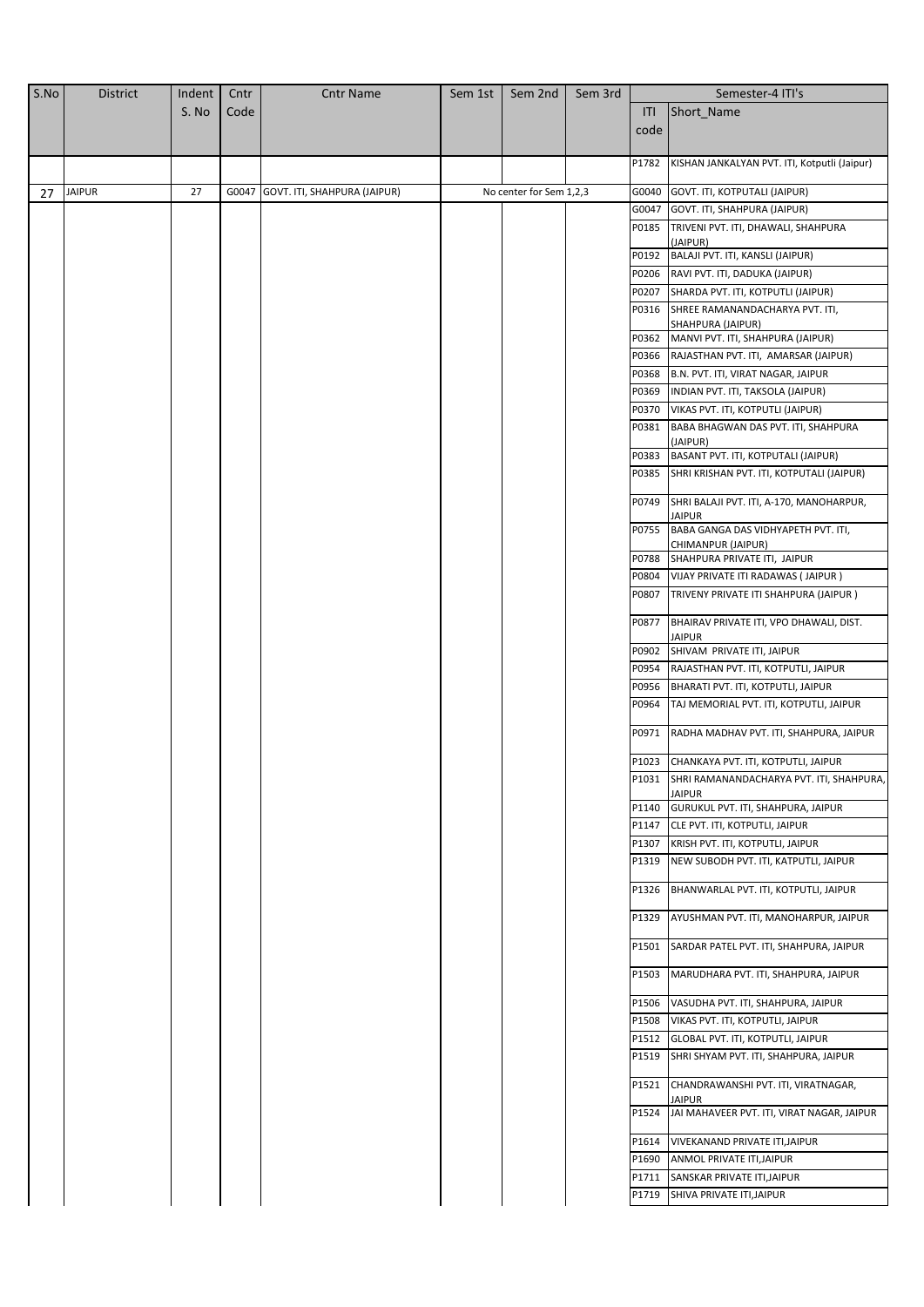| S.No | <b>District</b> | Indent | Cntr | <b>Cntr Name</b>                      | Sem 1st | Sem 2nd                 | Sem 3rd |                | Semester-4 ITI's                                              |
|------|-----------------|--------|------|---------------------------------------|---------|-------------------------|---------|----------------|---------------------------------------------------------------|
|      |                 | S. No  | Code |                                       |         |                         |         | ITI            | Short Name                                                    |
|      |                 |        |      |                                       |         |                         |         | code           |                                                               |
|      |                 |        |      |                                       |         |                         |         |                |                                                               |
|      |                 |        |      |                                       |         |                         |         | P1831          | SARDAR VALLABH BHAI PATEL PVT ITI,                            |
|      |                 |        |      |                                       |         |                         |         |                | VIRATNAGER, JAIPUR                                            |
| 28   | <b>JAIPUR</b>   | 28     |      | G0123 GOVT. ITI, SANGANER (JAIPUR)    |         | No center for Sem 1,2,3 |         | G0123          | GOVT. ITI, SANGANER (JAIPUR)                                  |
|      |                 |        |      |                                       |         |                         |         | P0167          | I.S. PVT. ITI, KALYANPURA, JAIPUR                             |
|      |                 |        |      |                                       |         |                         |         | P0186          | VIKAS PVT. ITI, JAIPUR                                        |
|      |                 |        |      |                                       |         |                         |         | P0199          | NEWTECH PVT. ITI, BAGGRU (JAIPUR)                             |
|      |                 |        |      |                                       |         |                         |         | P0205          | RAJASTHAN PVT. ITI, MANSAROVER, JAIPUR                        |
|      |                 |        |      |                                       |         |                         |         | P0212          | VISHALAKSHI PVT. ITI, SANGANER (JAIPUR)                       |
|      |                 |        |      |                                       |         |                         |         | P0315          | AMRIT PVT. ITI, MANSAROVAR (JAIPUR)                           |
|      |                 |        |      |                                       |         |                         |         | P0318          | TAGOUR PVT. ITI, MACHERA (JAIPUR)                             |
|      |                 |        |      |                                       |         |                         |         | P0363          | SHIV PVT. ITI, MACHEDA, JAIPUR                                |
|      |                 |        |      |                                       |         |                         |         | P0608          | J.D.H. PVT. ITI, MALVIYA NAGAR, JAIPUR                        |
|      |                 |        |      |                                       |         |                         |         | P0609          | K.K. MEMORIAL PVT. ITI, GONER (JAIPUR)                        |
|      |                 |        |      |                                       |         |                         |         | P0613          | NIRMALA DEVI PVT. ITI, SIRSI (JAIPUR)                         |
|      |                 |        |      |                                       |         |                         |         |                | P0616 RAMAN PVT. ITI, SANGANER, JAIPUR                        |
|      |                 |        |      |                                       |         |                         |         | P0753          | SIDDHARTH PVT. ITI, PRATAP NAGAR,                             |
|      |                 |        |      |                                       |         |                         |         |                | SANGANER (JAIPUR)                                             |
|      |                 |        |      |                                       |         |                         |         | P0764          | SHREE RAM PVT. ITI, GURJAR KITHADI, (JAIPUR)                  |
|      |                 |        |      |                                       |         |                         |         | P0766          | L B S PVT. ITI, SANGANER (JAIPUR)                             |
|      |                 |        |      |                                       |         |                         |         | P0767          | RAVI PVT. ITI, NEVTA (JAIPUR)                                 |
|      |                 |        |      |                                       |         |                         |         | P0799          | ARAVALI PRIVATE ITI, BAGRU, DIST. JAIPUR                      |
|      |                 |        |      |                                       |         |                         |         | P0862          | NEW SUNRISE PRIVATE ITI, MANGYAWAR,<br>MANSAROVAR, (JAIPUR)   |
|      |                 |        |      |                                       |         |                         |         | P0868          | SHRI NAVEEN PRIVATE ITI, SITAPURA, (JAIPUR)                   |
|      |                 |        |      |                                       |         |                         |         | P0872          | NEW TECH. GROUP PRIVATE ITI, BAGRU, DIST.<br><b>JAIPUR</b>    |
|      |                 |        |      |                                       |         |                         |         | P0875          | VIVEKANAND PRIVATE ITI, SITAPURA, DIST.<br><b>JAIPUR</b>      |
|      |                 |        |      |                                       |         |                         |         | P0892          | GAURAV PRIVATE ITI, DIST. JAIPUR                              |
|      |                 |        |      |                                       |         |                         |         | P0896          | NEW BRIGHT LAND PRIVATE ITI, MALIVYA<br>NAGAR, DIST. JAIPUR   |
|      |                 |        |      |                                       |         |                         |         | P0899          | SIDDHANT PRIVATE ITI, MANSAROVAR, JAIPUR                      |
|      |                 |        |      |                                       |         |                         |         | P0907          | VINAYAK RAJ PRIVATE ITI, JAGATPURA, JAIPUR                    |
|      |                 |        |      |                                       |         |                         |         |                | P0917 ROOP RAJAT PRIVATE ITI, MANSAROVER,<br>SANGANER, JAIPUR |
|      |                 |        |      |                                       |         |                         |         | P0952          | SHREE BALAJI PVT. ITI, BAGRU, JAIPUR                          |
|      |                 |        |      |                                       |         |                         |         |                | P0953 SUPARSHVA PVT. ITI, SANGANER, JAIPUR                    |
|      |                 |        |      |                                       |         |                         |         |                | P0957 PRAKASH PVT. ITI, SANGANER, JAIPUR                      |
|      |                 |        |      |                                       |         |                         |         | P0959          | SHIVALIK PVT. ITI, SANGANER, JAIPUR                           |
|      |                 |        |      |                                       |         |                         |         | P0965          | SAPIENCE PVT. ITI, TONK ROAD, JAIPUR                          |
|      |                 |        |      |                                       |         |                         |         | P1027          | RAMA KRISHNA PVT. ITI, SANGNER, JAIPUR                        |
|      |                 |        |      |                                       |         |                         |         | P1029          | RUKMANI DEVI PVT. ITI, SANGANER, JAIPUR                       |
|      |                 |        |      |                                       |         |                         |         | P1127<br>P1146 | ADARSH PVT. TI, SANGANER, JAIPUR<br>KAMAL RATHAN PVT. ITI,    |
|      |                 |        |      |                                       |         |                         |         |                | RAMCHANPURA(EAST), JAIPUR                                     |
|      |                 |        |      |                                       |         |                         |         | P1154          | SHRI HANUMAT PVT. ITI, MAHAPURA, JAIPUR                       |
|      |                 |        |      |                                       |         |                         |         | P1155          | BRCM PVT. ITI, MAHAPURA AJMER ROAD,<br><b>JAIPUR</b>          |
|      |                 |        |      |                                       |         |                         |         | P1312          | SWABHIMAAN PVT. ITI, SANGANER, JAIPUR                         |
|      |                 |        |      |                                       |         |                         |         |                | P1316   D.H. PVT. ITI, SANGANER, JAIPUR                       |
|      |                 |        |      |                                       |         |                         |         | P1323          | GEETANJALI PVT. ITI, SANGAHOR, JAIPUR                         |
|      |                 |        |      |                                       |         |                         |         | P1498          | SARTHAK PVT. ITI, JAGATPURA, JAIPUR                           |
|      |                 |        |      |                                       |         |                         |         | P1654          | SUPERTECH PRIVATE ITI, JAIPUR                                 |
|      |                 |        |      |                                       |         |                         |         | P1657          | CHAUDHARY PRIVATE ITI, JAIPUR                                 |
|      |                 |        |      |                                       |         |                         |         | P1793          | R S KAUSALYA DEVI PRIVATE ITI, SANGANER,                      |
| 29   | <b>JAIPUR</b>   | 29     |      | G0135 GOVT. ITI, Kho Nagorian(jaipur) |         | No center for Sem 1,2,3 |         | P0201          | Jaipur<br>PRATEEK PVT. ITI, CHAKSU (JAIPUR)                   |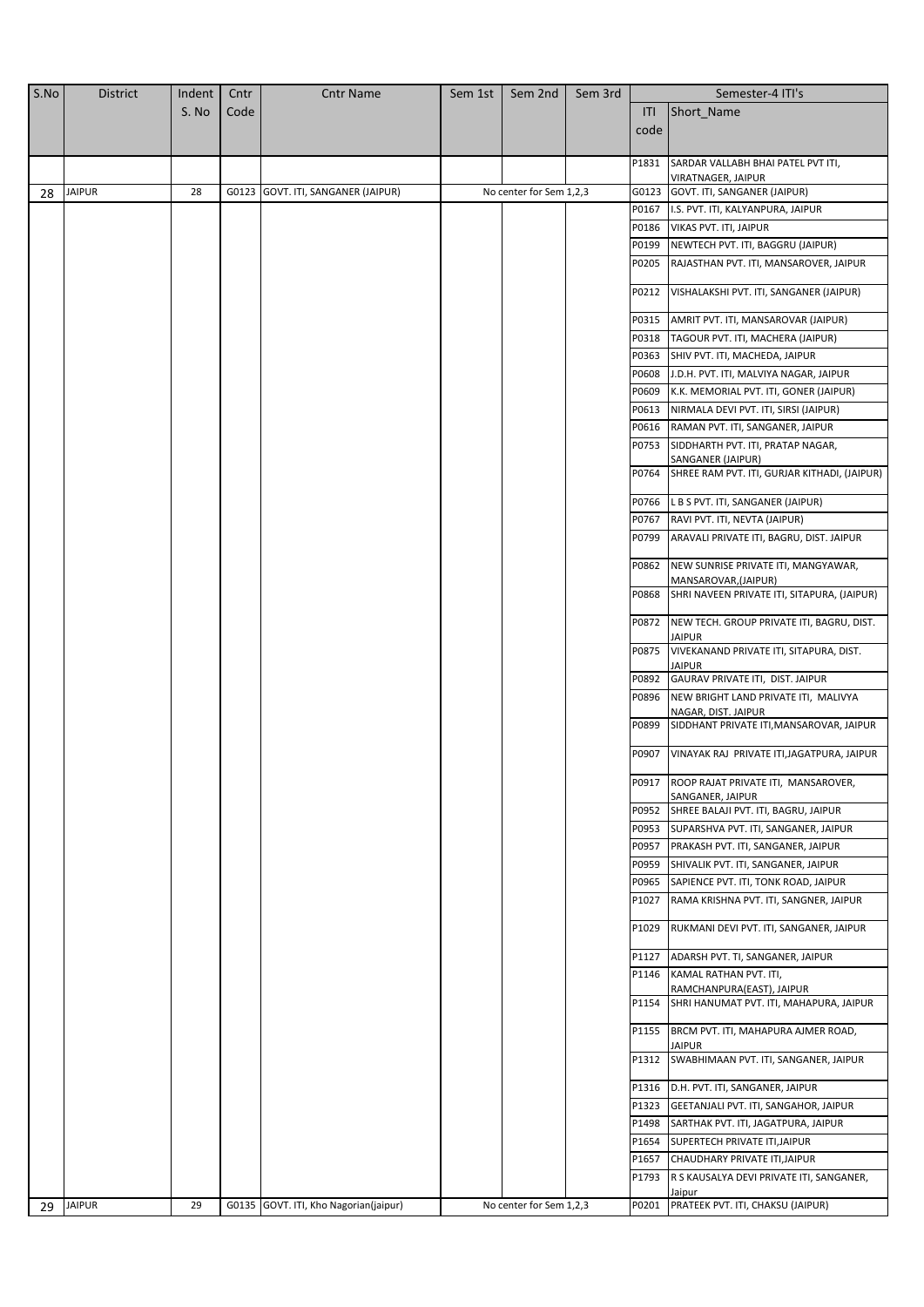| S.No | <b>District</b> | Indent | Cntr  | <b>Cntr Name</b>        | Sem 1st | Sem 2nd                            | Sem 3rd |       | Semester-4 ITI's                                                        |
|------|-----------------|--------|-------|-------------------------|---------|------------------------------------|---------|-------|-------------------------------------------------------------------------|
|      |                 | S. No  | Code  |                         |         |                                    |         | ITI   | Short_Name                                                              |
|      |                 |        |       |                         |         |                                    |         | code  |                                                                         |
|      |                 |        |       |                         |         |                                    |         |       |                                                                         |
|      |                 |        |       |                         |         |                                    |         | P0203 | RAGHUKUL PVT. ITI, BASSI (JAIPUR)                                       |
|      |                 |        |       |                         |         |                                    |         | P0208 | SORABH PVT. ITI, BASSI (JAIPUR)                                         |
|      |                 |        |       |                         |         |                                    |         | P0317 | SHREE MINESH PVT. ITI, JAMWARAMGARH<br>(JAIPUR)                         |
|      |                 |        |       |                         |         |                                    |         | P0360 | BHARDHWAJ PVT. ITI, BANSKHOH, BASSI                                     |
|      |                 |        |       |                         |         |                                    |         | P0361 | (JAIPUR)<br>SHRI B.R. MEMORIAL PVT. ITI, ACHROL (JAIPUR)                |
|      |                 |        |       |                         |         |                                    |         | P0611 | MONISH PVT. ITI, KOTKHAWADA (JAIPUR)                                    |
|      |                 |        |       |                         |         |                                    |         | P0612 | NETAJI SOBASH CHANDER BOSH PVT. ITI,                                    |
|      |                 |        |       |                         |         |                                    |         |       | TUNGA (JAIPUR)                                                          |
|      |                 |        |       |                         |         |                                    |         | P0618 | SOHAR PVT. ITI, BASSI (JAIPUR)                                          |
|      |                 |        |       |                         |         |                                    |         | P0800 | OM PRIVATE ITI, RAMLAXMANPURA, JAIPUR                                   |
|      |                 |        |       |                         |         |                                    |         | P0830 | RAHUL CHANDIJA MEMORIAL PVT. ITI,                                       |
|      |                 |        |       |                         |         |                                    |         | P0839 | <b>BHANPUR KALAN (JAIPUR)</b><br>SUSHIL PRIVATE ITI, VILLAGE ARJUNPURA, |
|      |                 |        |       |                         |         |                                    |         |       | POST. DHOULA, DIST. JAIPUR                                              |
|      |                 |        |       |                         |         |                                    |         | P0916 | JAI JAGDISH PRIVATE ITI, HEERAWALA, JAIPUR                              |
|      |                 |        |       |                         |         |                                    |         | P0958 | NAV PRATEEK PVT. ITI, CHAKSU, JAIPUR                                    |
|      |                 |        |       |                         |         |                                    |         | P1128 | DEV PVT. ITI, CHAKSU, JAIPUR                                            |
|      |                 |        |       |                         |         |                                    |         | P1130 | JAI HIND PVT. ITI, BASSI, JAIPUR                                        |
|      |                 |        |       |                         |         |                                    |         | P1136 | RAHUL CHANDIJA MEMORIAL PVT. ITI,                                       |
|      |                 |        |       |                         |         |                                    |         | P1138 | JAMAWARAMGARH, JAIPUR<br>G.D. PVT. ITI, JAMAWA RAM GARH, JAIPUR         |
|      |                 |        |       |                         |         |                                    |         | P1143 | SHRI RAM PVT. ITI, JAMWARAMGHAR, JAIPUR                                 |
|      |                 |        |       |                         |         |                                    |         |       |                                                                         |
|      |                 |        |       |                         |         |                                    |         | P1151 | SHRI RADHEY PVT. ITI, BASSI, JAIPUR                                     |
|      |                 |        |       |                         |         |                                    |         | P1156 | ARYAN PVT. ITI, JAMAWARAMGARH, JAIPUR                                   |
|      |                 |        |       |                         |         |                                    |         | P1318 | VIPUL PVT. ITI, TOONGA (JAIPUR)                                         |
|      |                 |        |       |                         |         |                                    |         | P1320 | SHRI GURUKUL PVT. ITI, ANDHI, JAIPUR                                    |
|      |                 |        |       |                         |         |                                    |         | P1331 | SARASWATI PVT. ITI, JAMUARAMGARH, JAIPUR                                |
|      |                 |        |       |                         |         |                                    |         | P1500 | M L MITTAL PVT. ITI, BASSI, JAIPUR                                      |
|      |                 |        |       |                         |         |                                    |         | P1509 | K.G.R. PVT. ITI, JAMWARAMGARH, JAIPUR                                   |
|      |                 |        |       |                         |         |                                    |         |       | P1515 DEV PVT. ITI, JAMWARAMGARH, JAIPUR                                |
|      |                 |        |       |                         |         |                                    |         | P1518 | RAJASTHAN PVT. ITI, JAMWARAMGARH, JAIPUR                                |
|      |                 |        |       |                         |         |                                    |         | P1520 | NEHRU JYOTI PVT. ITI, JAMWARAMGARH,                                     |
|      |                 |        |       |                         |         |                                    |         | P1523 | <b>JAIPUR</b><br>MAHARAJA AGARSEN PVT. ITI, KANOTA, JAIPUR              |
|      |                 |        |       |                         |         |                                    |         | P1641 | L.J. PRIVATE ITI, JAIPUR                                                |
|      |                 |        |       |                         |         |                                    |         | P1671 | SUNRISE MOON PRIVATE ITI, JAIPUR                                        |
|      |                 |        |       |                         |         |                                    |         | P1704 | SHASTRI PRIVATE ITI, JAIPUR                                             |
|      |                 |        |       |                         |         |                                    |         | P1721 | SARDAR PATEL PRIVATE ITI, JAIPUR                                        |
|      |                 |        |       |                         |         |                                    |         | P1728 | LALITA DEVI PRIVATE I.T.I., JAMWARAGARH,                                |
|      |                 |        |       |                         |         |                                    |         | P1747 | Jaipur<br>Index Private ITI, CHAKSU, Jaipur                             |
|      |                 |        |       |                         |         |                                    |         | P1830 | JAIPUR PVT ITI, JAMWARAMGARH, JAIPUR                                    |
| 30   | JAISALMER       | 30     | G0055 | GOVT. ITI, JAISALMER    |         | All Govt and PVT ITI's Of District |         | G0055 | GOVT. ITI, JAISALMER                                                    |
|      |                 |        |       |                         |         |                                    |         | G0064 | <b>GOVT. ITI, POKHRAN (JAISALMER)</b>                                   |
|      |                 |        |       |                         |         |                                    |         | P0510 | JAGTAMBA PVT. ITI, JAISALMER                                            |
|      |                 |        |       |                         |         |                                    |         | P1833 | SANKALP PVT ITI, VPO- POKARAN, JAISALMER                                |
| 31   | JALORE          | 31     |       | G0056 GOVT. ITI, JALORE |         | All Govt and PVT ITI's Of District |         | G0056 | GOVT. ITI, JALORE                                                       |
|      |                 |        |       |                         |         |                                    |         | G0065 | GOVT. ITI, RANIWARA (JALORE)                                            |
|      |                 |        |       |                         |         |                                    |         | P0911 | SHRI HEERA LAL YOGI PRIVATE ITI, VILLAGE<br>VALERA DIST. JALORE         |
|      |                 |        |       |                         |         |                                    |         | P1332 | SARASWATI PVT. ITI, BHADRAJUN, JALORE                                   |
|      |                 |        |       |                         |         |                                    |         | P1527 | AAHORE PVT. ITI, DAYALPURA, JALORE                                      |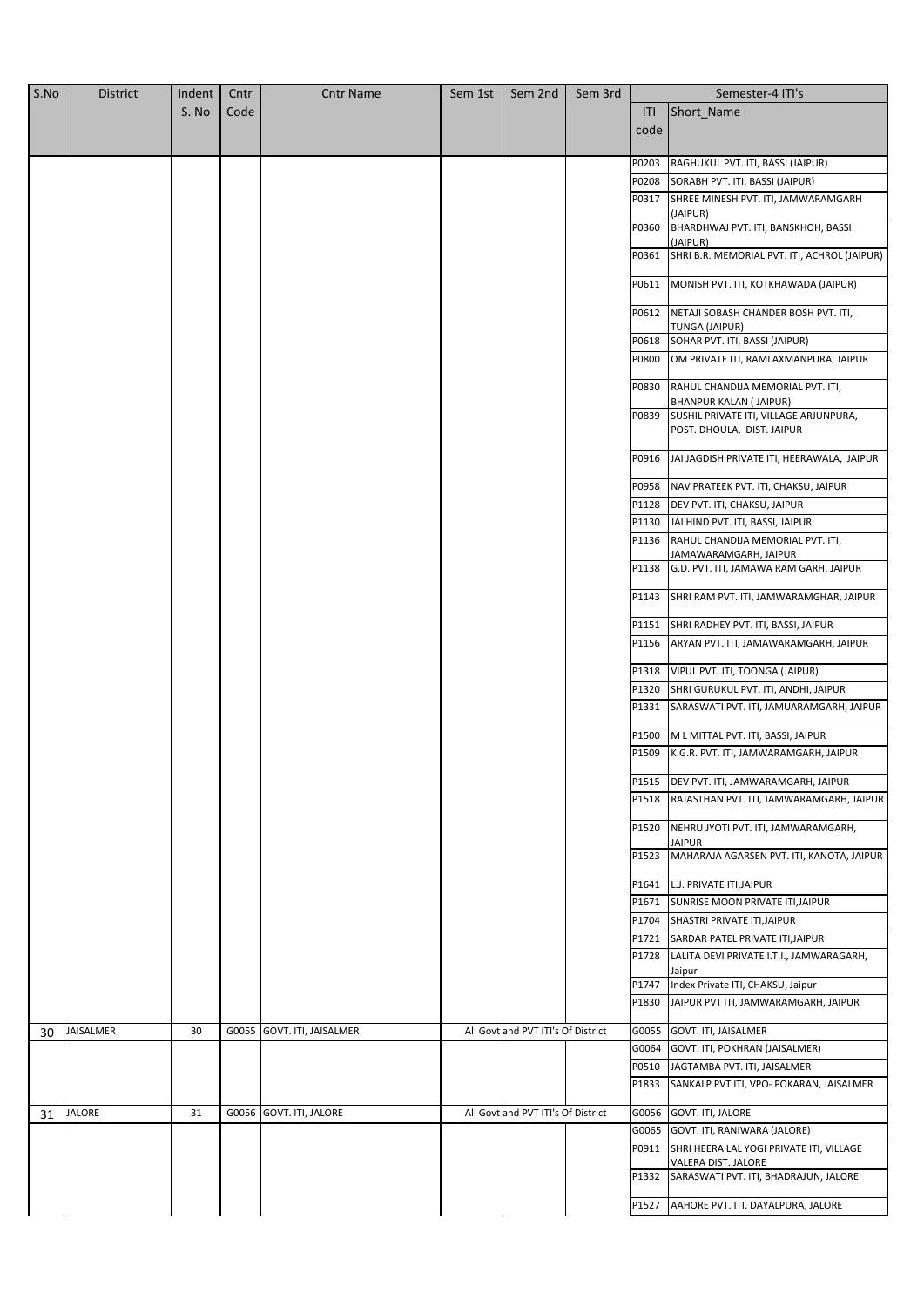| S.No | <b>District</b>  | Indent | Cntr  | <b>Cntr Name</b>                | Sem 1st | Sem 2nd                            | Sem 3rd |                | Semester-4 ITI's                                             |
|------|------------------|--------|-------|---------------------------------|---------|------------------------------------|---------|----------------|--------------------------------------------------------------|
|      |                  | S. No  | Code  |                                 |         |                                    |         | ITI            | Short Name                                                   |
|      |                  |        |       |                                 |         |                                    |         | code           |                                                              |
|      |                  |        |       |                                 |         |                                    |         |                |                                                              |
|      |                  |        |       |                                 |         |                                    |         | P1834          | RAMDEV PVT ITI, SANCHORE, JALORE                             |
|      |                  |        |       |                                 |         |                                    |         | P1835          | APEX PVT ITI, CHATRAVAS, BHINMAL ROAD-                       |
| 32   | <b>JHALAWAR</b>  | 32     |       | G0078 GOVT. ITI, JHALAWAR       |         | All Govt and PVT ITI's Of District |         | G0070          | SANCHOR, DIST-JALOR<br>GOVT. ITI, AKLERA (JHALAWAR)          |
|      |                  |        |       |                                 |         |                                    |         | G0075          | GOVT. ITI, BHAWANI MANDI (JHALAWAR)                          |
|      |                  |        |       |                                 |         |                                    |         |                |                                                              |
|      |                  |        |       |                                 |         |                                    |         | G0078          | GOVT. ITI, JHALAWAR                                          |
|      |                  |        |       |                                 |         |                                    |         | G0084          | GOVT. ITI, PIDAWA (JHALAWAR)                                 |
|      |                  |        |       |                                 |         |                                    |         | G0116          | GOVT. ITI, KHANPUR (JHALAWAR)                                |
|      |                  |        |       |                                 |         |                                    |         | G0131          | GOVT. ITI, JHALRAPATAN (JHALAWAR)                            |
|      |                  |        |       |                                 |         |                                    |         | P0624          | INDIA INTERNATIONAL PVT. ITI, BHAWANI                        |
|      |                  |        |       |                                 |         |                                    |         | P0628          | MANDI (JHALAWAR)<br>SARDAR PATAL PVT. ITI, JHALAWAR          |
|      |                  |        |       |                                 |         |                                    |         | P0629          | SHRI KANHAIYA PVT. ITI, BHAWANI MANDI                        |
|      |                  |        |       |                                 |         |                                    |         |                | (JHALAWAR)                                                   |
|      |                  |        |       |                                 |         |                                    |         | P0630          | TECHNO PVT. ITI, JHALAWAR                                    |
|      |                  |        |       |                                 |         |                                    |         | P0823          | MAHATMA GANDHI PRIVATE ITI, JHALAWAR                         |
|      |                  |        |       |                                 |         |                                    |         |                | P0863 SWAMI VIVEKANAND PRIVATE ITI, DIST.                    |
|      |                  |        |       |                                 |         |                                    |         |                | JHALAWAR                                                     |
|      |                  |        |       |                                 |         |                                    |         |                | P0973 SAINATH PVT. ITI, AKLERA, JHALAWAR                     |
|      |                  |        |       |                                 |         |                                    |         | P0974          | GURUKUL PVT. ITI, AKLERA, JHALAWAR                           |
|      |                  |        |       |                                 |         |                                    |         | P0975          | MAHARAJA INDRAJEET SINGH PVT. ITI,                           |
|      |                  |        |       |                                 |         |                                    |         |                | JHALARNPATAN, JHALAWAR                                       |
|      |                  |        |       |                                 |         |                                    |         | P0997          | NARAYANI PVT. ITI, , JHALAWAR                                |
|      |                  |        |       |                                 |         |                                    |         |                | P1033 PT. RATNAKER PVT. ITI, JHALRAPATAN,<br><b>JHALAWAR</b> |
|      |                  |        |       |                                 |         |                                    |         | P1161          | SHREE KRISHNA PVT. ITI, BHAWANI MANDI,<br>JHALAWAR           |
|      |                  |        |       |                                 |         |                                    |         | P1162          | SHREE KRISHNA PVT. ITI, AKLERA, JHALAWAR                     |
|      |                  |        |       |                                 |         |                                    |         | P1163          | RATHORJI PVT. ITI, KHANPUR, JHALAWAR                         |
|      |                  |        |       |                                 |         |                                    |         | P1333          | MAHARSHI ARVIND PVT. ITI, KHANPUR,<br>JHALAWAR               |
|      |                  |        |       |                                 |         |                                    |         | P1334          | MODERN PVT. ITI, AKLERA, JHALAWAR                            |
|      |                  |        |       |                                 |         |                                    |         | P1335          | ELITE PVT. ITI, JHALRAPATAN, JHALAWAR                        |
|      |                  |        |       |                                 |         |                                    |         | P1336          | MAA SHARDA PVT. ITI, JHALRAPATAN ROAD,                       |
|      |                  |        |       |                                 |         |                                    |         | P1337          | JHALAWAR<br>NEW RAJASTHAN PVT. ITI, KHANPUR,                 |
|      |                  |        |       |                                 |         |                                    |         | P1338          | JHALAWAR<br>SIDDARTH PVT. ITI, RAJ LAXMI NAGAR,              |
|      |                  |        |       |                                 |         |                                    |         |                | JHALAWAR                                                     |
|      |                  |        |       |                                 |         |                                    |         | P1339          | RAJRANI PVT. ITI, AKLERA, JHALAWAR                           |
|      |                  |        |       |                                 |         |                                    |         | P1340          | MAHARAJA PVT. ITI, MUNDERI, JHALAWAR                         |
|      |                  |        |       |                                 |         |                                    |         | P1528          | GURUKUL PVT. ITI, , JHALAWAR                                 |
|      |                  |        |       |                                 |         |                                    |         | P1529          | GENLUS PVT. ITI, KHANPUR, JHALAWAR                           |
|      |                  |        |       |                                 |         |                                    |         | P1530          | S.M. PVT. ITI, BHAWANI MANDI, JHALAWAR                       |
|      |                  |        |       |                                 |         |                                    |         |                | ADARSH PVT. ITI, AKLERA, JHALAWAR                            |
|      |                  |        |       |                                 |         |                                    |         | P1531<br>P1532 | SUMAN PVT. ITI, MANOHAR THANA, JHALAWAR                      |
|      |                  |        |       |                                 |         |                                    |         | P1533          | SHIVAM PVT. ITI, KHANPUR, JHALAWAR                           |
|      |                  |        |       |                                 |         |                                    |         | P1534          | ADARSH PVT. ITI, KANPUR ROAD, JHALAWAR                       |
|      |                  |        |       |                                 |         |                                    |         | P1535          | SIGMA PVT. ITI, MUNDERI, JHALAWAR                            |
|      |                  |        |       |                                 |         |                                    |         | P1536          | ADITYA PVT. ITI, AKLERA, JHALAWAR                            |
|      |                  |        |       |                                 |         |                                    |         | P1697          | SHREE RAM PRIVATE ITI, JHALAWAR                              |
|      |                  |        |       |                                 |         |                                    |         | P1795          | SHAGUN PVT. ITI, Jhalrapatan (Jhalawar)                      |
| 33   | <b>JHUNJHUNU</b> | 33     | G0030 | GOVT. ITI, BINJUSAR (JHUNJHUNU) |         | No center for Sem 1,2,3            |         | G0030          | GOVT. ITI, BINJUSAR (JHUNJHUNU)                              |
|      |                  |        |       |                                 |         |                                    |         | P0213          | BIRLA TECHNICAL TRAINING INSTITUTE, PILANI                   |
|      |                  |        |       |                                 |         |                                    |         |                | (JHUNJHUNU)                                                  |
|      |                  |        |       |                                 |         |                                    |         | P0219          | HALWAN PVT. ITI, PILANI (JHUNJHUNU)                          |
|      |                  |        |       |                                 |         |                                    |         | P0223          | TAGOUR PVT. ITI, SINGHANA (JHUNJHUNU)                        |
|      |                  |        |       |                                 |         |                                    |         | P0224          | TAGOUR PVT. ITI, SURAJGARH (JHUNJHUNU)                       |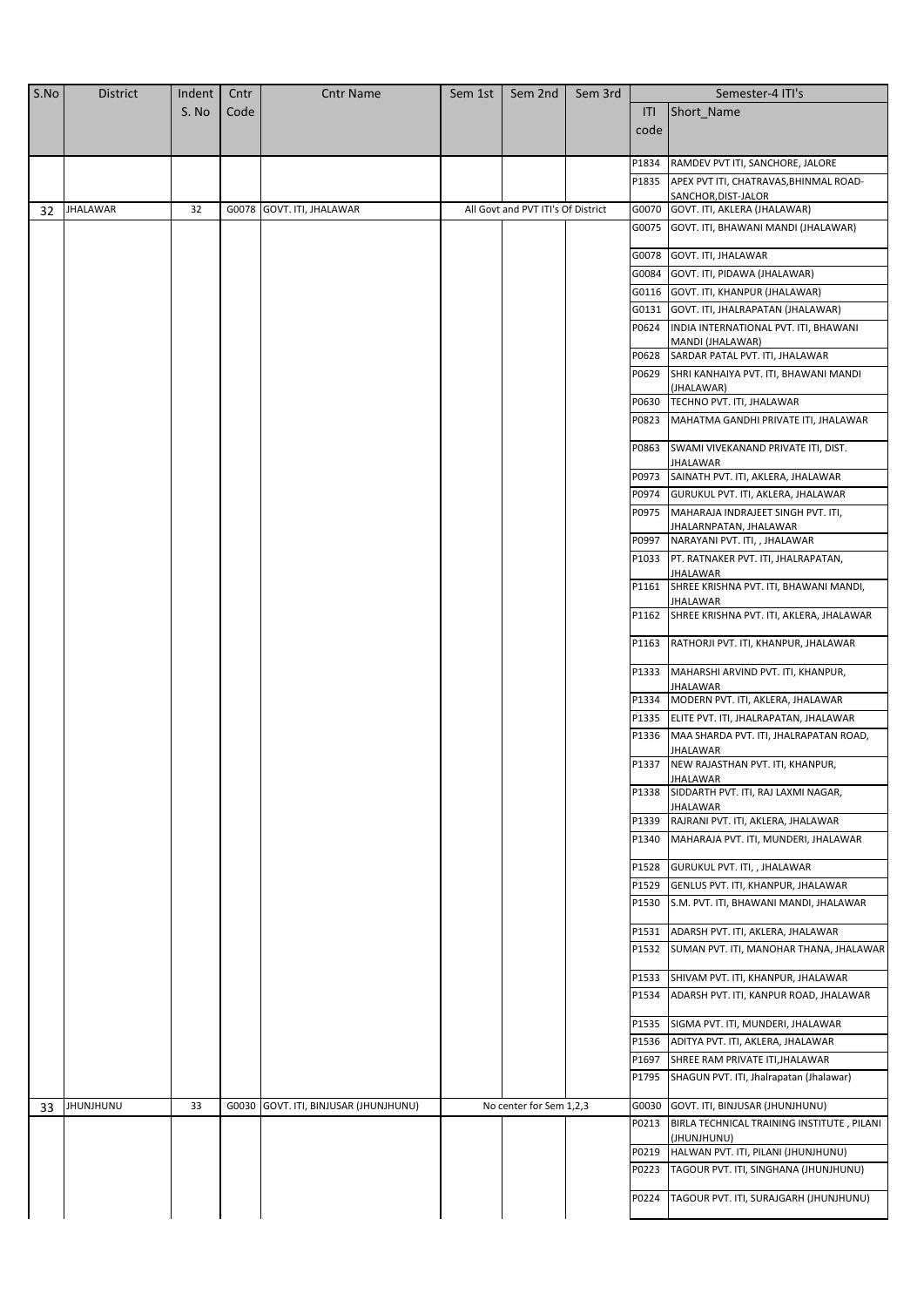| S.No | <b>District</b> | Indent | Cntr | <b>Cntr Name</b>           | Sem 1st | Sem 2nd                            | Sem 3rd |       | Semester-4 ITI's                                                                               |
|------|-----------------|--------|------|----------------------------|---------|------------------------------------|---------|-------|------------------------------------------------------------------------------------------------|
|      |                 | S. No  | Code |                            |         |                                    |         | ITI   | Short_Name                                                                                     |
|      |                 |        |      |                            |         |                                    |         | code  |                                                                                                |
|      |                 |        |      |                            |         |                                    |         |       |                                                                                                |
|      |                 |        |      |                            |         |                                    |         | P0487 | RAO PVT. ITI, GARDANA KHUND (JHUNJHUNU)                                                        |
|      |                 |        |      |                            |         |                                    |         | P0490 | VISION PVT. ITI, TODI-DUDIYA (JHUNJHUNU)                                                       |
|      |                 |        |      |                            |         |                                    |         |       |                                                                                                |
|      |                 |        |      |                            |         |                                    |         | P0631 | AMMAN PVT. ITI, DHOLAKHERA (JHUNJHUNU)                                                         |
|      |                 |        |      |                            |         |                                    |         | P0637 | MANOJ PVT. ITI, BANWAS (JHUNJHUNU)                                                             |
|      |                 |        |      |                            |         |                                    |         | P0638 | MOHIT PVT. ITI, BHUANA (JHUNJHUNU)                                                             |
|      |                 |        |      |                            |         |                                    |         | P0641 | RAMCHANDRA BOHARA PVT. ITI, KALAKHARI                                                          |
|      |                 |        |      |                            |         |                                    |         | P0644 | (JHUNJHUNU)<br>SHREE NATH PVT. ITI, SHIVPURA (JHUNJHUNU)                                       |
|      |                 |        |      |                            |         |                                    |         | P0645 | SHRI AMICHAND PVT. ITI, BHUANA<br>(JHUNJHUNU)                                                  |
|      |                 |        |      |                            |         |                                    |         | P0647 | Y.S. HALWAN PVT. ITI, PILANI (JHUNJHUNU)                                                       |
|      |                 |        |      |                            |         |                                    |         | P0813 | SHRI ANURAG PRIVATE ITI, TITANAGAR, DIST.<br>JHUNJHUNU                                         |
|      |                 |        |      |                            |         |                                    |         | P0841 | SHRI BALAJI PRIVATE ITI, GUDHA GORJI, DISTT-<br>JHUNJHUNU                                      |
|      |                 |        |      |                            |         |                                    |         | P0861 | ANUJA PRIVATE ITI, RAJGARH ROAD, PILANI,<br>DISTT. JHUNJHUNU                                   |
|      |                 |        |      |                            |         |                                    |         | P0895 | BHANWAR KANWAR SUGAN SINGH PRIVATE ITI,<br>INDERPURA, TEHSIL. UDAIPURWATI, DISTT.<br>JHUNJHUNU |
|      |                 |        |      |                            |         |                                    |         | P0920 | SARASWATI VIDYA MANDIR PRIVATE ITI, VILL,<br>JAI SINGHWAR, POST. LOTIA DIST. JHUNJHUNU         |
|      |                 |        |      |                            |         |                                    |         | P0976 | RAJASTHAN CHIRAWA PVT. ITI, CHIRAWA,<br>JHUNJHUNU                                              |
|      |                 |        |      |                            |         |                                    |         | P0977 | UMRAO SINGH ARYA PVT. ITI, BUHANA,<br>JHUNJHUNU                                                |
|      |                 |        |      |                            |         |                                    |         | P1167 | BALAJI PVT. ITI, UDAIPURWATI, JHUNJHUNU                                                        |
|      |                 |        |      |                            |         |                                    |         | P1344 | SHAHID H.S. ADARSH PVT. ITI, SURAJGARH,                                                        |
|      |                 |        |      |                            |         |                                    |         | P1345 | JHUNJHUNU<br>MAA SARASWATI PVT. ITI, PILANI, JHUNJHUNU                                         |
|      |                 |        |      |                            |         |                                    |         | P1346 | SHRI SHRADDHANATH PVT. ITI, UDAIPUR WATI,<br>JHUNJHUNU                                         |
|      |                 |        |      |                            |         |                                    |         | P1349 | VISHWAKARMA PVT. ITI, UDAIPURWATI,<br>JHUNJHUNU                                                |
|      |                 |        |      |                            |         |                                    |         | P1352 | KIRAN PVT. ITI, UDAIPURWATI, JHUNJHUNU                                                         |
|      |                 |        |      |                            |         |                                    |         | P1353 | CHAMBAL PVT. ITI, UDAIPURWATI, JHUNJHUNU                                                       |
|      |                 |        |      |                            |         |                                    |         | P1539 | TAGORE PVT. ITI, UDAIPURWATI, JHUNJHUNU                                                        |
|      |                 |        |      |                            |         |                                    |         | P1630 | JAI GIRIRAJ PRIVATE ITI, JHUNJHUNU                                                             |
|      |                 |        |      |                            |         |                                    |         | P1642 | RAJASTHAN PRIVATE ITI, JHUNJHUNU                                                               |
|      |                 |        |      |                            |         |                                    |         | P1651 | SHEKHAWATI PRIVATE ITI, JHUNJHUNU                                                              |
|      |                 |        |      |                            |         |                                    |         | P1683 | SHRI MADHUKAR SHYAM PRIVATE                                                                    |
|      |                 |        |      |                            |         |                                    |         | P1700 | ITI, JHUNJHUNU<br>SANKALP PRIVATE ITI, JHUNJHUNU                                               |
|      |                 |        |      |                            |         |                                    |         | P1729 | PARISKAR PVT. ITI, Buhana (Jhunjhunun)                                                         |
|      |                 |        |      |                            |         |                                    |         | P1777 | yaduvanshi private iti sohali, BUHANA,<br>Jhunjhunun                                           |
|      |                 |        |      |                            |         |                                    |         | P1786 | VAIDIK Private ITI, Jhunjhunun                                                                 |
|      |                 |        |      |                            |         |                                    |         | P1804 | SHRI BAWALIYA BABA PVT. ITI, Udaipurwati<br>(Jhunjhunun)                                       |
|      |                 |        |      |                            |         |                                    |         | P1838 | TAGORE PVT ITI, PILANI, JHUNJHUNU                                                              |
| 34   | JHUNJHUNU       | 34     |      | G0127 GOVT. ITI, JHUNJHUNU |         | All Govt and PVT ITI's Of District |         | G0031 | GOVT. ITI, CHIRAWA (JHUNJHUNU)                                                                 |
|      |                 |        |      |                            |         |                                    |         | G0039 | GOVT. ITI, KHETRI (JHUNJHUNU)                                                                  |
|      |                 |        |      |                            |         |                                    |         | G0127 | GOVT. ITI, JHUNJHUNU                                                                           |
|      |                 |        |      |                            |         |                                    |         | P0214 | JAMNADHAR SAGARMAL BAGRODIA PVT. ITI,                                                          |
|      |                 |        |      |                            |         |                                    |         |       | MUKUNDGARH (JHUNJHUNU)<br>P0215 SHIV OMKAR MAHESHWARI PVT. ITI, BAGGAR                         |
|      |                 |        |      |                            |         |                                    |         | P0218 | (JHUNJHUNU)<br>ACHARYA SHREE MAHAPRAGYA PVT. ITI,                                              |
|      |                 |        |      |                            |         |                                    |         |       | TAMKOR (JHUNJHUNU)                                                                             |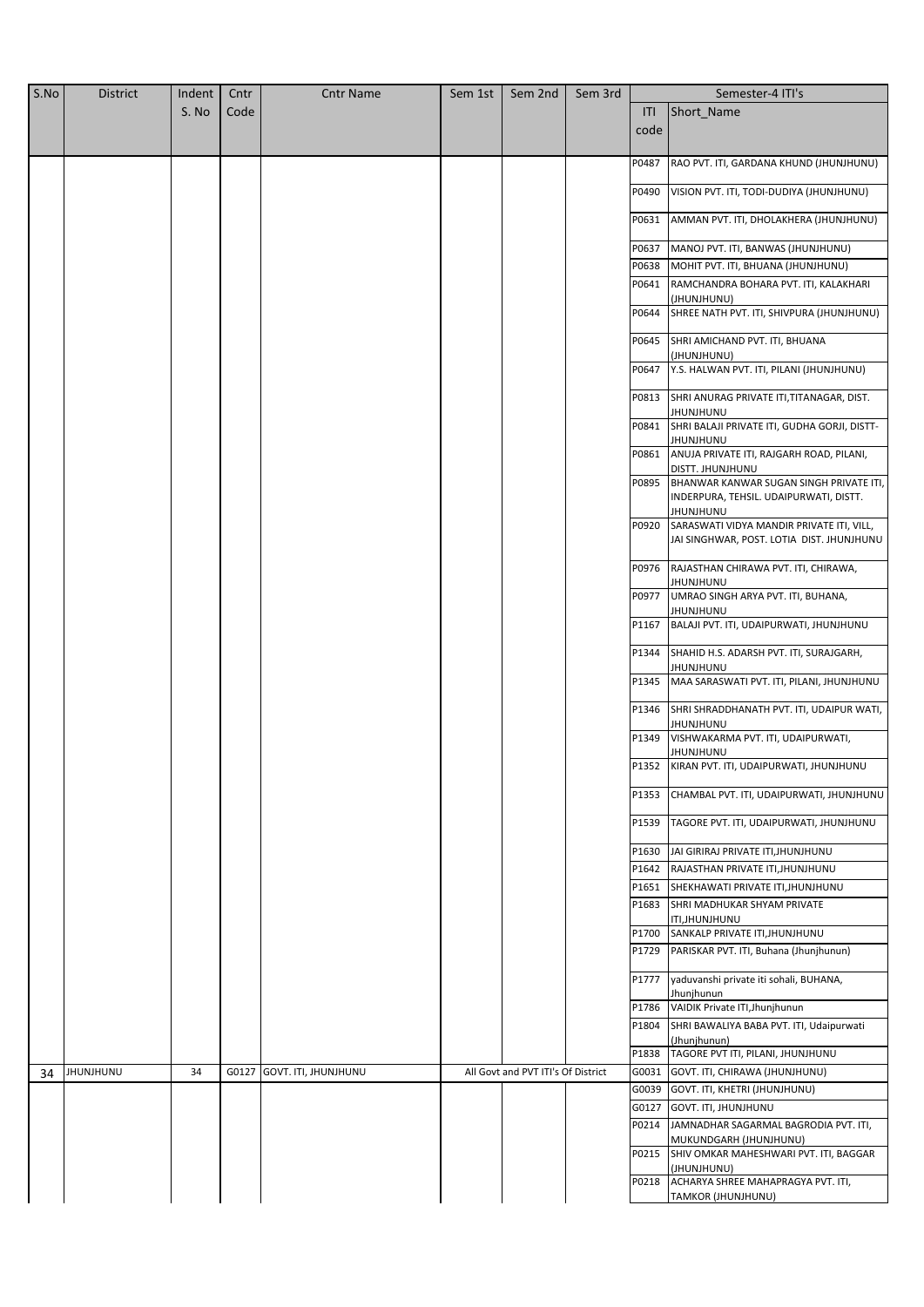| S.No | <b>District</b> | Indent | Cntr | <b>Cntr Name</b> | Sem 1st | Sem 2nd | Sem 3rd |       | Semester-4 ITI's                                              |
|------|-----------------|--------|------|------------------|---------|---------|---------|-------|---------------------------------------------------------------|
|      |                 | S. No  | Code |                  |         |         |         | ITI   | Short Name                                                    |
|      |                 |        |      |                  |         |         |         | code  |                                                               |
|      |                 |        |      |                  |         |         |         |       |                                                               |
|      |                 |        |      |                  |         |         |         | P0220 | MAHARAJA AGRESEN PVT. ITI, KHETRI NAGAR                       |
|      |                 |        |      |                  |         |         |         | P0221 | (JHUNJUNU)<br>NEW INDIAN PVT. ITI, NAVALGARH                  |
|      |                 |        |      |                  |         |         |         |       | (JHUNJHUNU)                                                   |
|      |                 |        |      |                  |         |         |         |       | P0222 SHEKAWATI PVT. ITI, DHUNDHLOD                           |
|      |                 |        |      |                  |         |         |         | P0483 | (JHUNJHUNU)<br>KHETRI PVT. ITI, KHETRI (JHUNJHUNU)            |
|      |                 |        |      |                  |         |         |         | P0485 | JALNDRA INSTITUTE OF PVT. ITI, PAPURNA                        |
|      |                 |        |      |                  |         |         |         |       | (JHUNJHUNU)                                                   |
|      |                 |        |      |                  |         |         |         | P0486 | SAINIK PVT. ITI, KHETRI NAGAR (JHUNJHUNU)                     |
|      |                 |        |      |                  |         |         |         | P0488 |                                                               |
|      |                 |        |      |                  |         |         |         |       | SHREE RAMESHWERLAL SHARMA PVT. ITI,<br>CHIRAWA (JHUNJHUNU)    |
|      |                 |        |      |                  |         |         |         | P0489 | MAHAVEER PVT. ITI, LALGARH (JHUNJHUNU)                        |
|      |                 |        |      |                  |         |         |         |       |                                                               |
|      |                 |        |      |                  |         |         |         | P0632 | CH. MANGAL CHAND JHAJHARIA PVT. ITI,<br>SULTANA (JHUNJHUNU)   |
|      |                 |        |      |                  |         |         |         | P0634 | GOODWILL PVT. ITI, CHARAWAS (JHUNJHUNU)                       |
|      |                 |        |      |                  |         |         |         |       |                                                               |
|      |                 |        |      |                  |         |         |         | P0635 | L.R. MEMORIAL PVT. ITI, MANDAWA                               |
|      |                 |        |      |                  |         |         |         | P0636 | (JHUNJHUNU)<br>MANI MALA PVT. ITI, GOTHRA, KHETRI NAGAR       |
|      |                 |        |      |                  |         |         |         |       | (JHUNJHUNU)                                                   |
|      |                 |        |      |                  |         |         |         | P0640 | RAJASTHAN PVT. ITI, CHIRAWA (JHUNJHUNU)                       |
|      |                 |        |      |                  |         |         |         | P0642 | RUNTHLA PVT. ITI, NAWALGARH (JHUNJHUNU)                       |
|      |                 |        |      |                  |         |         |         |       |                                                               |
|      |                 |        |      |                  |         |         |         | P0643 | SAWTANTRATA SENANI CHOUDHARY BEGA                             |
|      |                 |        |      |                  |         |         |         |       | RAM PVT. ITI, KOLSIA (JHUNJHUNUN)                             |
|      |                 |        |      |                  |         |         |         | P0646 | TOLASARIA PVT. ITI, DUNDLOD (JHUNJHUNU)                       |
|      |                 |        |      |                  |         |         |         |       |                                                               |
|      |                 |        |      |                  |         |         |         | P0775 | SETH MOTILAL PVT. ITI, ISHARPURA                              |
|      |                 |        |      |                  |         |         |         | P0821 | (JHUNJHUNU)<br>BGK PRIVATE ITI, TALUK CHURI, AJITGARH,        |
|      |                 |        |      |                  |         |         |         |       | DISTT. JHUNJHUNU                                              |
|      |                 |        |      |                  |         |         |         | P0827 | SHRI GOVIND PRIVATE ITI BISSAU, DIST.                         |
|      |                 |        |      |                  |         |         |         |       | JHUNJHUNU                                                     |
|      |                 |        |      |                  |         |         |         | P0832 | CH. CHARAN SINGH PRIVATE ITI, MANDAWA (<br>JHUNJHUNU)         |
|      |                 |        |      |                  |         |         |         | P0847 | SDS PRIVATE ITI, V/P RAJOTA, DIS. JHUNJHUNU                   |
|      |                 |        |      |                  |         |         |         |       |                                                               |
|      |                 |        |      |                  |         |         |         |       | P0876 CKRD PRIVATE ITI, DISTT. JHUNJHUNU                      |
|      |                 |        |      |                  |         |         |         |       | P1034 BABA GANGANATH PVT. ITI, NAWALGARH,<br><b>JHUNJHUNU</b> |
|      |                 |        |      |                  |         |         |         | P1164 | CHAUDHARY HARLAL PVT. ITI, NAWALGARH,                         |
|      |                 |        |      |                  |         |         |         |       | JHUNJHUNU                                                     |
|      |                 |        |      |                  |         |         |         | P1165 | ADARSH PVT. ITI, KHETRI, JHUNJHUNU                            |
|      |                 |        |      |                  |         |         |         | P1166 | VIVEKANAND PVT. ITI, KHETRI, JHUNJHUNU                        |
|      |                 |        |      |                  |         |         |         |       | P1341 EKTA PVT. ITI, UDAIPURWATI ROAD,                        |
|      |                 |        |      |                  |         |         |         |       | JHUNJHUNU                                                     |
|      |                 |        |      |                  |         |         |         |       | P1343 SETH MOTILAL PVT. ITI, , JHUNJHUNU                      |
|      |                 |        |      |                  |         |         |         |       | P1347 RAJ PVT. ITI, BEED, JHUNJHUNU                           |
|      |                 |        |      |                  |         |         |         | P1348 | VIVEKANAND PVT. ITI, BISSAU MALSISAR,<br>JHUNJHUNU            |
|      |                 |        |      |                  |         |         |         | P1350 | SANSKAR BHARTI PVT. ITI, KHETRI, JHUNJHUNU                    |
|      |                 |        |      |                  |         |         |         |       |                                                               |
|      |                 |        |      |                  |         |         |         |       | P1351 R.P. DULER PVT. ITI, BISSAU MALSISAR,                   |
|      |                 |        |      |                  |         |         |         |       | JHUNJHUNU<br>P1538 MANU OXFORD PVT. ITI, NAWALGARH,           |
|      |                 |        |      |                  |         |         |         |       | JHUNJHUNU                                                     |
|      |                 |        |      |                  |         |         |         | P1540 | SHRI BHAIRAV BABA PVT. ITI, NAVALGARH,                        |
|      |                 |        |      |                  |         |         |         |       | JHUNJHUNU<br>P1622 SHAMBHAVI PRIVATE ITI, JHUNJHUNU           |
|      |                 |        |      |                  |         |         |         | P1624 | SHREE SHYAM PRIVATE ITI, JHUNJHUNU                            |
|      |                 |        |      |                  |         |         |         | P1629 | BLM PRIVATE ITI, JHUNJHUNU                                    |
|      |                 |        |      |                  |         |         |         | P1681 | VIVEKANAND PRIVATE ITI, JHUNJHUNU                             |
|      |                 |        |      |                  |         |         |         | P1689 | MODERN PRIVATE ITI, JHUNJHUNU                                 |
|      |                 |        |      |                  |         |         |         | P1731 | Gurukripa Pvt. I.T.I., Jhunjhunun                             |
|      |                 |        |      |                  |         |         |         |       | P1741 SAINIK PVT. ITI, Jhunjhunun                             |
|      |                 |        |      |                  |         |         |         |       |                                                               |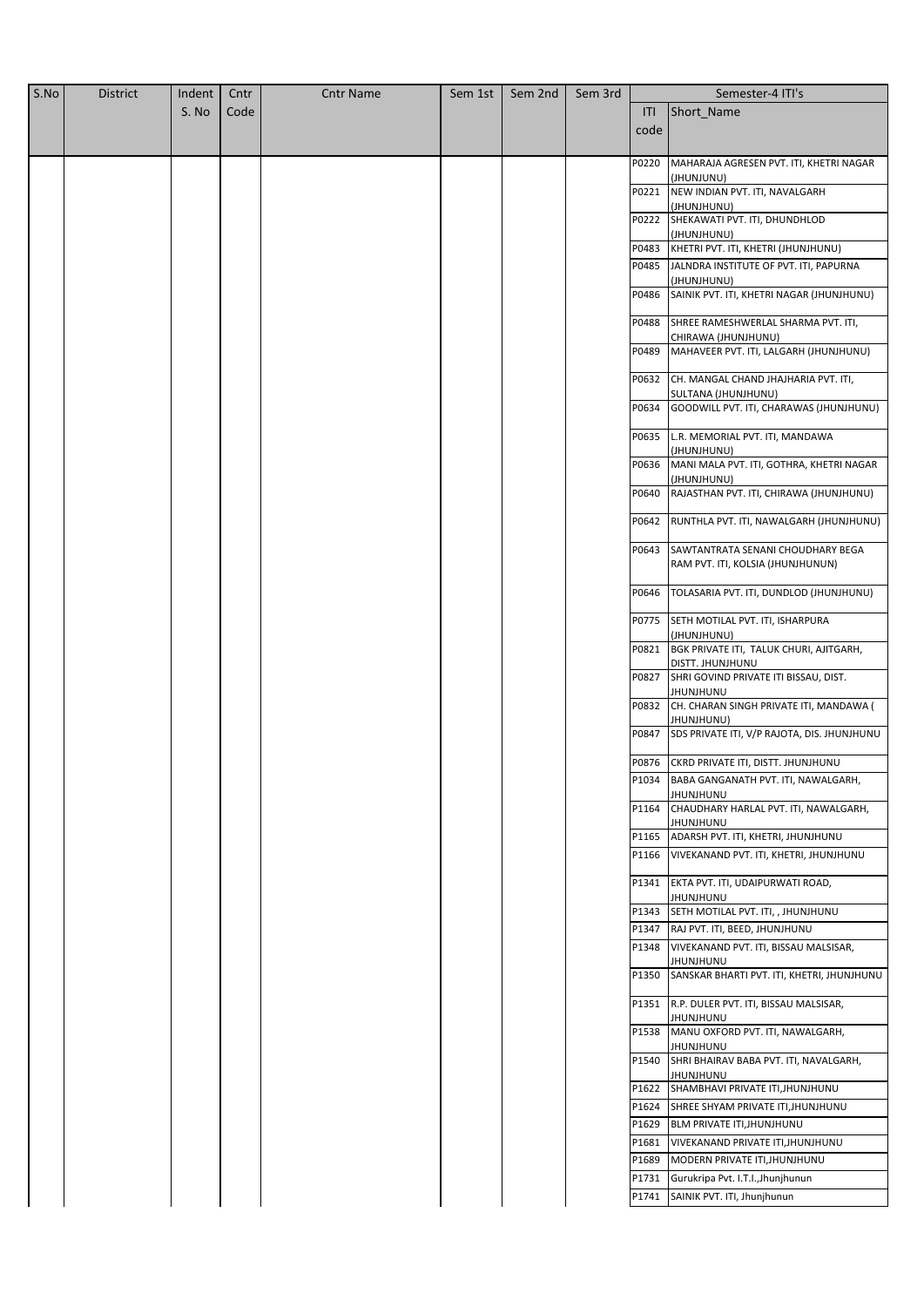| S.No | <b>District</b> | Indent | Cntr | <b>Cntr Name</b>         | Sem 1st | Sem 2nd                            | Sem 3rd |       | Semester-4 ITI's                                                          |
|------|-----------------|--------|------|--------------------------|---------|------------------------------------|---------|-------|---------------------------------------------------------------------------|
|      |                 | S. No  | Code |                          |         |                                    |         | ITI   | Short_Name                                                                |
|      |                 |        |      |                          |         |                                    |         | code  |                                                                           |
|      |                 |        |      |                          |         |                                    |         |       |                                                                           |
|      |                 |        |      |                          |         |                                    |         | P1768 | CHANAKYA PRIVATE ITI, Jhunjhunun                                          |
|      |                 |        |      |                          |         |                                    |         | P1774 | MAHARANI PRIVATE ITI, JHUNJHUNU,                                          |
|      |                 |        |      |                          |         |                                    |         | P1836 | Jhunjhunun<br>KANTIKUMAR R. PODAR PVT ITI, NAWALGARH,                     |
|      |                 |        |      |                          |         |                                    |         |       | JHUNJHUNUN                                                                |
|      |                 |        |      |                          |         |                                    |         | P1837 | BABA RAM SA PEER PVT ITI COLLAGE,                                         |
|      |                 |        |      |                          |         |                                    |         | P1850 | NAWALGARH, JHUNJHUNU<br>TAGORE PVT ITI, SITSAR, JHUNJHUNU                 |
| 35   | <b>JODHPUR</b>  | 35     |      | G0058 GOVT. ITI, JODHPUR |         | All Govt and PVT ITI's Of District |         | G0058 | GOVT. ITI, JODHPUR                                                        |
|      |                 |        |      |                          |         |                                    |         | G0063 | GOVT. ITI, PIPAR CITY (JODHPUR)                                           |
|      |                 |        |      |                          |         |                                    |         |       | G0119 GOVT. ITI, BALESAR (JODHPUR)                                        |
|      |                 |        |      |                          |         |                                    |         | G0120 | GOVT. ITI, LUNI (JODHPUR)                                                 |
|      |                 |        |      |                          |         |                                    |         | P0226 | MAULANA ABUL KALAM AZAD MUSLIM PVT. ITI,                                  |
|      |                 |        |      |                          |         |                                    |         |       | <b>JODHPUR</b>                                                            |
|      |                 |        |      |                          |         |                                    |         | P0230 | AADARSH PVT. ITI, OSIA (JODHPUR)                                          |
|      |                 |        |      |                          |         |                                    |         | P0511 | GURU HASTI PVT. ITI, JODHPUR                                              |
|      |                 |        |      |                          |         |                                    |         | P0738 | SHRI BHAWRAV PVT. ITI, PIPAR CITY (JODHPUR)                               |
|      |                 |        |      |                          |         |                                    |         | P0793 | SHRI RAM PRIVATE ITI VILLAGE<br>TIWARI, JODHPUR                           |
|      |                 |        |      |                          |         |                                    |         | P0796 | NEW RAJASTHAN PRIVATE ITI JODHPUR                                         |
|      |                 |        |      |                          |         |                                    |         | P0842 | NEER PRIVATE ITI, PIPAR ROAD, DIST. JODHPUR                               |
|      |                 |        |      |                          |         |                                    |         | P0881 | SHRI HARI AADARSH PRIVATE ITI, BORUNDA,                                   |
|      |                 |        |      |                          |         |                                    |         | P0898 | PIPAR CITY (JODHPUR)<br>ARVIND PRIVATE ITI, PIPAR CITY, DISTT.<br>JODHPUR |
|      |                 |        |      |                          |         |                                    |         | P0901 | TEJAS PRIVATE ITI, BHOPALGARH, JODHPUR                                    |
|      |                 |        |      |                          |         |                                    |         | P0978 | SHREE SITA SAMRIDI PVT. ITI, BHADWASIYA,<br><b>JODHPUR</b>                |
|      |                 |        |      |                          |         |                                    |         | P1109 | SLBS PVT. ITI, DANGIAWAS, JODHPUR                                         |
|      |                 |        |      |                          |         |                                    |         | P1168 | MAHADEV PVT. ITI, BARUNDA PIPAR, JODHPUR                                  |
|      |                 |        |      |                          |         |                                    |         | P1169 | SHIV SHAKTI PVT. ITI, KHANGTA, PIPARCITY,<br><b>JODHPUR</b>               |
|      |                 |        |      |                          |         |                                    |         | P1170 | JODHPUR PVT. ITI, MONDOR, JODHPUR                                         |
|      |                 |        |      |                          |         |                                    |         | P1171 | MARWAR PVT. ITI, MONDOR, JODHPUR                                          |
|      |                 |        |      |                          |         |                                    |         | P1172 | AADARSH PVT. ITI, JHALAMAND, JODHPUR                                      |
|      |                 |        |      |                          |         |                                    |         |       | P1174 SWAMI VIVEKANAND PVT. ITI, MAGRA PUNJLA,<br><b>JODHPUR</b>          |
|      |                 |        |      |                          |         |                                    |         | P1175 | SHRI OM PVT. ITI, BORUNDA, JODHPUR                                        |
|      |                 |        |      |                          |         |                                    |         | P1176 | NOBLE PVT. ITI, PIPARCITY, JODHPUR                                        |
|      |                 |        |      |                          |         |                                    |         | P1177 | POOJA PVT. ITI, PIPARCITY, JODHPUR                                        |
|      |                 |        |      |                          |         |                                    |         | P1178 | MARUDHARA PVT. ITI, BAORI, JODHPUR                                        |
|      |                 |        |      |                          |         |                                    |         | P1179 | SHUBHDEEP PVT. ITI, BASNI PHASE-I, JODHPUR                                |
|      |                 |        |      |                          |         |                                    |         | P1180 | THE TULSI PVT. ITI, NANDRI, JODHPUR                                       |
|      |                 |        |      |                          |         |                                    |         | P1181 | SHRI BALAJI PVT. ITI, MANJI KA HATHA,                                     |
|      |                 |        |      |                          |         |                                    |         | P1183 | <b>JHODHPUR</b><br>JODHPUR PVT. ITI, SARAN NAGAR, JODHPUR                 |
|      |                 |        |      |                          |         |                                    |         | P1184 | SHREE HARI ADARSH PVT. ITI, PIPAR CITY,                                   |
|      |                 |        |      |                          |         |                                    |         | P1354 | <b>JODHPUR</b><br>SUGAN PVT. ITI, PHALODI, JODHPUR                        |
|      |                 |        |      |                          |         |                                    |         | P1355 | MAHADEV PVT. ITI, MATHUNIA, JODHPUR                                       |
|      |                 |        |      |                          |         |                                    |         | P1357 | RAJ PVT. ITI, BAWARLA, JODHPUR                                            |
|      |                 |        |      |                          |         |                                    |         | P1358 | CENTRAL MODERN PVT. ITI, MAIN BAHAR                                       |
|      |                 |        |      |                          |         |                                    |         | P1541 | ROAD, JODHPUR<br>G.S. JANGID PVT. ITI, GANGANA, JODHPUR                   |
|      |                 |        |      |                          |         |                                    |         | P1542 | MAHIPAL PVT. ITI, TINWARI, JODHPUR                                        |
|      |                 |        |      |                          |         |                                    |         | P1543 | NISHKAM PVT. ITI, PIPAR CITY, JODHPUR                                     |
|      |                 |        |      |                          |         |                                    |         |       | P1652   HARSH PRIVATE ITI, JODHPUR                                        |
|      |                 |        |      |                          |         |                                    |         | P1653 | BILARA PRIVATE ITI, JODHPUR                                               |
|      |                 |        |      |                          |         |                                    |         | P1727 | NEELKANTH PVT ITI, BALESAR, Jodhpur                                       |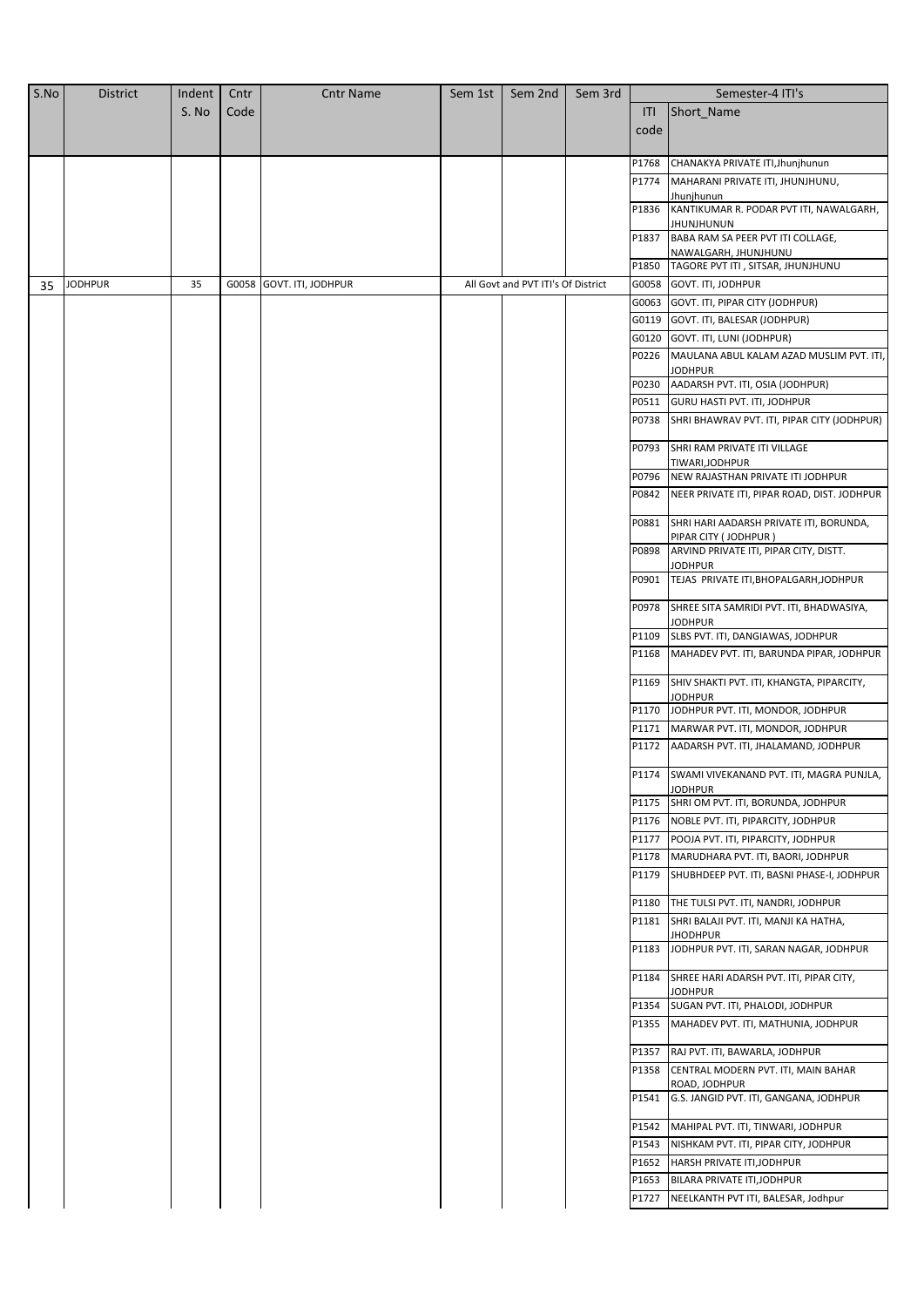| S.No | <b>District</b> | Indent | Cntr | <b>Cntr Name</b>                   | Sem 1st | Sem 2nd                            | Sem 3rd | Semester-4 ITI's |                                                                               |
|------|-----------------|--------|------|------------------------------------|---------|------------------------------------|---------|------------------|-------------------------------------------------------------------------------|
|      |                 | S. No  | Code |                                    |         |                                    |         | ITI              | Short Name                                                                    |
|      |                 |        |      |                                    |         |                                    |         | code             |                                                                               |
|      |                 |        |      |                                    |         |                                    |         |                  |                                                                               |
|      |                 |        |      |                                    |         |                                    |         | P1775            | VIKAS PVT. ITI, Osian (Jodhpur)                                               |
| 36   | KARAULI         | 36     |      | G0079 GOVT. ITI, KARAULI           |         | All Govt and PVT ITI's Of District |         | G0079            | GOVT. ITI, KARAULI                                                            |
|      |                 |        |      |                                    |         |                                    |         | P0232            | BHAGWAN MAHAVEER PVT. ITI, HINDAUN CITY                                       |
|      |                 |        |      |                                    |         |                                    |         | P0233            | (KARAULI)<br>CITY PVT. ITI, KARAULI                                           |
|      |                 |        |      |                                    |         |                                    |         | P0234            | GAYATRI PVT. ITI, HINDAUN CITY (KARAULI)                                      |
|      |                 |        |      |                                    |         |                                    |         |                  |                                                                               |
|      |                 |        |      |                                    |         |                                    |         | P0235            | JAGDAMBA PVT. ITI, SHRI MAHAVEER JI                                           |
|      |                 |        |      |                                    |         |                                    |         | P0243            | (KARAULI)<br>SHIV PVT. ITI, SRI MAHAVEERJI (KARAULI)                          |
|      |                 |        |      |                                    |         |                                    |         |                  |                                                                               |
|      |                 |        |      |                                    |         |                                    |         | P0244            | SORABH PVT. ITI, KHERA, HINDAUN CITY                                          |
|      |                 |        |      |                                    |         |                                    |         | P0245            | (KARAULI)<br>VISHVAKARMA PVT. ITI, BHOPUR, TODABHIM                           |
|      |                 |        |      |                                    |         |                                    |         |                  | (KARAULI)                                                                     |
|      |                 |        |      |                                    |         |                                    |         | P0320            | TAGOUR PVT. ITI, HINDAUN CITY (KARAULI)                                       |
|      |                 |        |      |                                    |         |                                    |         | P0408            | KARMSHIL PVT. ITI, HINDAUN CITY (KARAULI)                                     |
|      |                 |        |      |                                    |         |                                    |         |                  |                                                                               |
|      |                 |        |      |                                    |         |                                    |         | P0409            | PANCHADARA PVT. ITI, RARASHAHPUR                                              |
|      |                 |        |      |                                    |         |                                    |         | P0410            | (KARAULI)<br>BHARTI PVT. ITI, KARAULI                                         |
|      |                 |        |      |                                    |         |                                    |         | P0412            | ARUSH PVT. ITI, KARAULI                                                       |
|      |                 |        |      |                                    |         |                                    |         | P0416            | SHREE GANESH PVT. ITI, KATKAR, HINDAUN                                        |
|      |                 |        |      |                                    |         |                                    |         |                  | CITY (KARAULI)                                                                |
|      |                 |        |      |                                    |         |                                    |         | P0417            | SHREE KRISHAN PVT. ITI, KURGAON (KARAULI)                                     |
|      |                 |        |      |                                    |         |                                    |         | P0419            | SHRI AGRASEN PVT. ITI, HINDAUN CITY                                           |
|      |                 |        |      |                                    |         |                                    |         |                  | (KARAULI)                                                                     |
|      |                 |        |      |                                    |         |                                    |         | P0589            | RAJASTHAN PVT. ITI, BHAVLI (KARAULI)                                          |
|      |                 |        |      |                                    |         |                                    |         | P0649            | BHAGWATI DEVI PVT. ITI, MANDRAYAL<br>(KARAULI)                                |
|      |                 |        |      |                                    |         |                                    |         | P0655            | NEHRU PVT. ITI, HINDAUN CITY (KARAULI)                                        |
|      |                 |        |      |                                    |         |                                    |         | P0656            |                                                                               |
|      |                 |        |      |                                    |         |                                    |         | P0658            | NEW JAGDHAMBA PVT. ITI, KARAULI<br>OM SHANTI PVT. ITI, HINDAUN CITY (KARAULI) |
|      |                 |        |      |                                    |         |                                    |         |                  |                                                                               |
|      |                 |        |      |                                    |         |                                    |         | P0659            | PATEL FOUNDATION PVT. ITI, SAPOTRA                                            |
|      |                 |        |      |                                    |         |                                    |         | P0663            | (KARAULI)<br>SATYA BHAMA PVT. ITI, VIJAYPURA (KARAULI)                        |
|      |                 |        |      |                                    |         |                                    |         |                  |                                                                               |
|      |                 |        |      |                                    |         |                                    |         | P0664            | SHUBHAM PVT. ITI, KARAULI                                                     |
|      |                 |        |      |                                    |         |                                    |         | P0666            | VEENA MEMORIAL PVT. ITI, KARAULI                                              |
|      |                 |        |      |                                    |         |                                    |         | P0667            | MISHRI DEVI MEMORIAL PVT. ITI, TODABHIM<br>(KARAULI)                          |
|      |                 |        |      |                                    |         |                                    |         | P0668            | MAHARAJA AGRASEN PVT. ITI, HINDAUN CITY                                       |
|      |                 |        |      |                                    |         |                                    |         |                  | (KARAULI)                                                                     |
|      |                 |        |      |                                    |         |                                    |         | P0790            | ANAND PRIVATE ITI, HÍNDAUN CITY, DIST.<br>KARAULI                             |
|      |                 |        |      |                                    |         |                                    |         | P0806            | HINDAUN PRIVATE ITI HINDAUN CITY (                                            |
|      |                 |        |      |                                    |         |                                    |         |                  | KARAULI)                                                                      |
|      |                 |        |      |                                    |         |                                    |         | P0926            | GURUKRIPA PVT. ITI, KYARDA KHURD (Karauli)                                    |
|      |                 |        |      |                                    |         |                                    |         | P1186            | BHAGWATI PVT. ITI, DHANDAWALI, KARAULI                                        |
|      |                 |        |      |                                    |         |                                    |         | P1187            | EKLAVYA PVT. ITI, NEAR RIICO AREA, KARAULI                                    |
|      |                 |        |      |                                    |         |                                    |         |                  |                                                                               |
|      |                 |        |      |                                    |         |                                    |         | P1194            | MAHADEV PVT. ITI, KYARDA KHURD (KARAULI)                                      |
|      |                 |        |      |                                    |         |                                    |         | P1359            | RADHA GOVIND PVT. ITI, HINDUAN CITY,                                          |
|      |                 |        |      |                                    |         |                                    |         | P1360            | KARAULI<br>ADRASH PVT. ITI, SUROTH, KARAULI                                   |
|      |                 |        |      |                                    |         |                                    |         | P1446            | MEWAR PVT. ITI, KATKAR (KARAULI)                                              |
|      |                 |        |      |                                    |         |                                    |         | P1544            | GURU KRIPA PVT. ITI, HINDAUN CITY, KARAULI                                    |
|      |                 |        |      |                                    |         |                                    |         |                  |                                                                               |
| 37   | KARAULI         | 37     |      | G0133 GOVT. ITI, NADAUTI (KARAULI) |         | No center for Sem 1,2,3            |         | P0231            | AGRESEN PVT. ITI, HINDAUN CITY (KARAULI)                                      |
|      |                 |        |      |                                    |         |                                    |         | P0405            | K.M.S. PVT. ITI, HINDAUN CITY (KARAULI)                                       |
|      |                 |        |      |                                    |         |                                    |         | P0414            | BHAGWAN MAHAVEER PVT. ITI, KACHROLI                                           |
|      |                 |        |      |                                    |         |                                    |         |                  | (KARAULI)                                                                     |
|      |                 |        |      |                                    |         |                                    |         | P0516            | RAJASTHAN PVT. ITI, KHERA (KARAULI)                                           |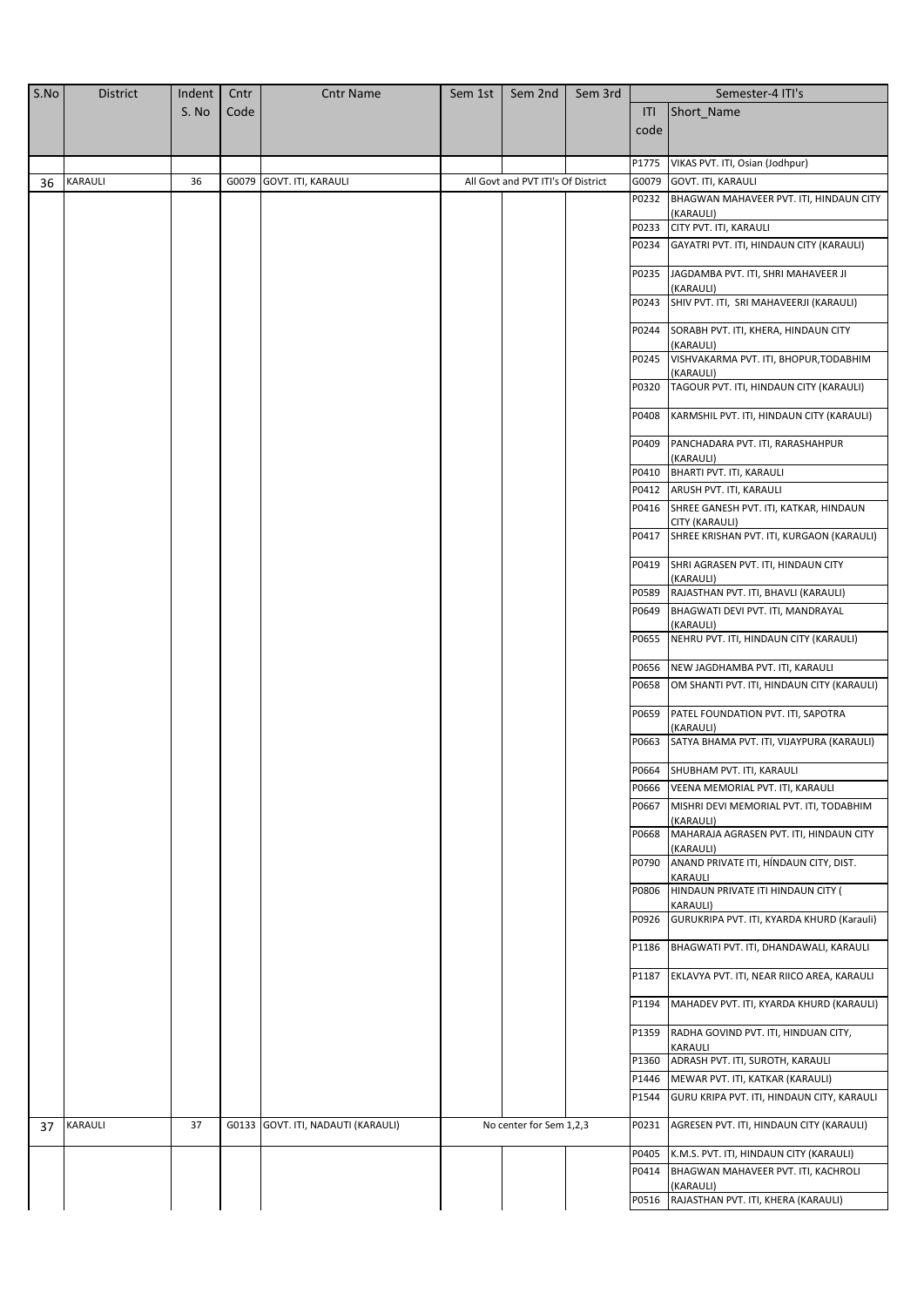| S.No | <b>District</b> | Indent | Cntr | <b>Cntr Name</b>      | Sem 1st | Sem 2nd                            | Sem 3rd |                | Semester-4 ITI's                                                                                    |
|------|-----------------|--------|------|-----------------------|---------|------------------------------------|---------|----------------|-----------------------------------------------------------------------------------------------------|
|      |                 | S. No  | Code |                       |         |                                    |         | ITI            | Short_Name                                                                                          |
|      |                 |        |      |                       |         |                                    |         | code           |                                                                                                     |
|      |                 |        |      |                       |         |                                    |         |                |                                                                                                     |
|      |                 |        |      |                       |         |                                    |         | P0657          | OM PVT. ITI, HINDAUN CITY (KARAULI)                                                                 |
|      |                 |        |      |                       |         |                                    |         | P0918          | SIDHANT PRIVATE ITI, GUDHA CHANDRAJI, DIST.                                                         |
| 38   | <b>KOTA</b>     | 38     |      | G0081 GOVT. ITI, KOTA |         | All Govt and PVT ITI's Of District |         | G0081          | KARAULI<br>GOVT. ITI, KOTA                                                                          |
|      |                 |        |      |                       |         |                                    |         | P0246          | DR. RADHA KRISHNAN PVT. ITI, KOTA                                                                   |
|      |                 |        |      |                       |         |                                    |         | P0247          | MAHATMA GANDHI PVT. ITI, BORKHERA, KOTA                                                             |
|      |                 |        |      |                       |         |                                    |         |                |                                                                                                     |
|      |                 |        |      |                       |         |                                    |         | P0249          | SHRI RAMCHANDRA PVT. ITI, KOTA                                                                      |
|      |                 |        |      |                       |         |                                    |         | P0250          | VAIBHAV SHRI PVT. ITI, KOTA                                                                         |
|      |                 |        |      |                       |         |                                    |         | P0252          | LAL BAHADUR SHASTRI PVT. ITI, KOTA                                                                  |
|      |                 |        |      |                       |         |                                    |         | P0256          | SANT NAMDEV PVT. ITI, KOTA                                                                          |
|      |                 |        |      |                       |         |                                    |         | P0257          | SCIENCE ACADEMY PVT. ITI, KOTA                                                                      |
|      |                 |        |      |                       |         |                                    |         | P0258<br>P0479 | VISHVAKARMA PVT. ITI, KOTA<br>SETH SHREE BADRILAL TIJUBAI PVT. ITI,                                 |
|      |                 |        |      |                       |         |                                    |         |                | KUNHARI, KOTA                                                                                       |
|      |                 |        |      |                       |         |                                    |         | P0481          | NEW RAJASTHAN PVT. ITI, KOTA                                                                        |
|      |                 |        |      |                       |         |                                    |         | P0669          | CHHATRAPATI SHIVAJI PVT. ITI, KOTA                                                                  |
|      |                 |        |      |                       |         |                                    |         | P0735          | ARIHANT PVT. ITI, KOTA                                                                              |
|      |                 |        |      |                       |         |                                    |         | P0774          | RAMA PVT. ITI, BALAJI NAGAR, KOTA                                                                   |
|      |                 |        |      |                       |         |                                    |         | P0815          | <b>BHARTI PRIVATE ITI, KOTA</b>                                                                     |
|      |                 |        |      |                       |         |                                    |         | P0820          | NAVODAYA PRIVATE ITI, LADPURA, KOTA                                                                 |
|      |                 |        |      |                       |         |                                    |         | P0874          | BALAJI PRIVATE ITI, RANGBARI, KOTA                                                                  |
|      |                 |        |      |                       |         |                                    |         | P0887          | ARYAN PRIVATE ITI, RAIPURA, DIST. KOTA                                                              |
|      |                 |        |      |                       |         |                                    |         | P0894          | VISHVKARMA PRIVATE ITI, VILLAGE ABHYPURA,<br>POST GANDHIPHALI, TEHSIL LADPURA, DIST.<br><b>KOTA</b> |
|      |                 |        |      |                       |         |                                    |         | P0921          | LAKSHYA PVT ITI GUMANPURA, KOTA                                                                     |
|      |                 |        |      |                       |         |                                    |         | P0933          | MUSKAN PVT. ITI, LADPURA, KOTA                                                                      |
|      |                 |        |      |                       |         |                                    |         | P1035          | G.L. PVT. ITI, OLD JAWAHAR NAGAR, KOTA                                                              |
|      |                 |        |      |                       |         |                                    |         | P1036          | MOTHER INDIA PVT. ITI, DADABARI, KOTA                                                               |
|      |                 |        |      |                       |         |                                    |         | P1037          | SARVODAYA PVT. ITI, LADPURA, KOTA                                                                   |
|      |                 |        |      |                       |         |                                    |         |                | P1119 GURUKUL PVT. ITI, RANPUR, KOTA                                                                |
|      |                 |        |      |                       |         |                                    |         | P1141          | MOHAMMEDI PVT. ITI, LADPURA, KOTA                                                                   |
|      |                 |        |      |                       |         |                                    |         | P1188          | SUMAN BHARTI PVT. ITI, , KOTA                                                                       |
|      |                 |        |      |                       |         |                                    |         |                | P1189 KOTA PVT. ITI, LADPURA, KOTA                                                                  |
|      |                 |        |      |                       |         |                                    |         | P1191          | RAJA PVT. ITI, LADPURA, KOTA                                                                        |
|      |                 |        |      |                       |         |                                    |         | P1195          | SANJEEVNI PVT. ITI, BALAKUND, KOTA                                                                  |
|      |                 |        |      |                       |         |                                    |         | P1197          | NEW SCIENCE ACADEMY PVT. ITI, LADPURA,                                                              |
|      |                 |        |      |                       |         |                                    |         | P1361          | KOTA<br>LORD KRISHNA PVT. ITI, LADPURA, KOTA                                                        |
|      |                 |        |      |                       |         |                                    |         | P1362          | YGN PVT. ITI, BHAMASHAH MANDI ROAD, KOTA                                                            |
|      |                 |        |      |                       |         |                                    |         | P1363          | SHRI PRATAP PVT. ITI, K PATAN ROAD, KOTA                                                            |
|      |                 |        |      |                       |         |                                    |         | P1366          | SHREE CHARBHUJA PVT. ITI, CHAMBAL<br>INDUSTRIAL AREA, KOTA                                          |
|      |                 |        |      |                       |         |                                    |         | P1367          | MODI PVT. ITI, SWAMI VIVEKANAND NAGAR,<br>KOTA                                                      |
|      |                 |        |      |                       |         |                                    |         | P1368          | LORD BUDDHA PVT. ITI, RANPUR, KOTA                                                                  |
|      |                 |        |      |                       |         |                                    |         | P1369          | MAGNIFYING PVT. ITI, , KOTA                                                                         |
|      |                 |        |      |                       |         |                                    |         | P1371          | LAKSHY PVT. ITI, DADA BARI, KOTA                                                                    |
|      |                 |        |      |                       |         |                                    |         | P1373          | HIFT PVT. ITI, RANGBARI, KOTA                                                                       |
|      |                 |        |      |                       |         |                                    |         | P1374          | MAA SARASWATI PVT. ITI, SHRI NASHPURA,                                                              |
|      |                 |        |      |                       |         |                                    |         |                | <b>KOTA</b><br>P1375 BALAJI PVT. ITI, RANPUR, KOTA                                                  |
|      |                 |        |      |                       |         |                                    |         | P1376          | SHRINATH PVT. ITI, KHERTI PHATAK, KOTA                                                              |
|      |                 |        |      |                       |         |                                    |         | P1546          | SAVITRI DEVI PVT. ITI, MAHAVIR NAGAR, KOTA                                                          |
|      |                 |        |      |                       |         |                                    |         | P1547          | SHREE VITTHAL PVT. ITI, VALLABHBARI, KOTA                                                           |
|      |                 |        |      |                       |         |                                    |         | P1548          | GANDHI PVT. ITI, RK COLONY, KOTA                                                                    |
|      |                 |        |      |                       |         |                                    |         | P1549          | SHREE RAM PVT. ITI, KUNHARI, KOTA                                                                   |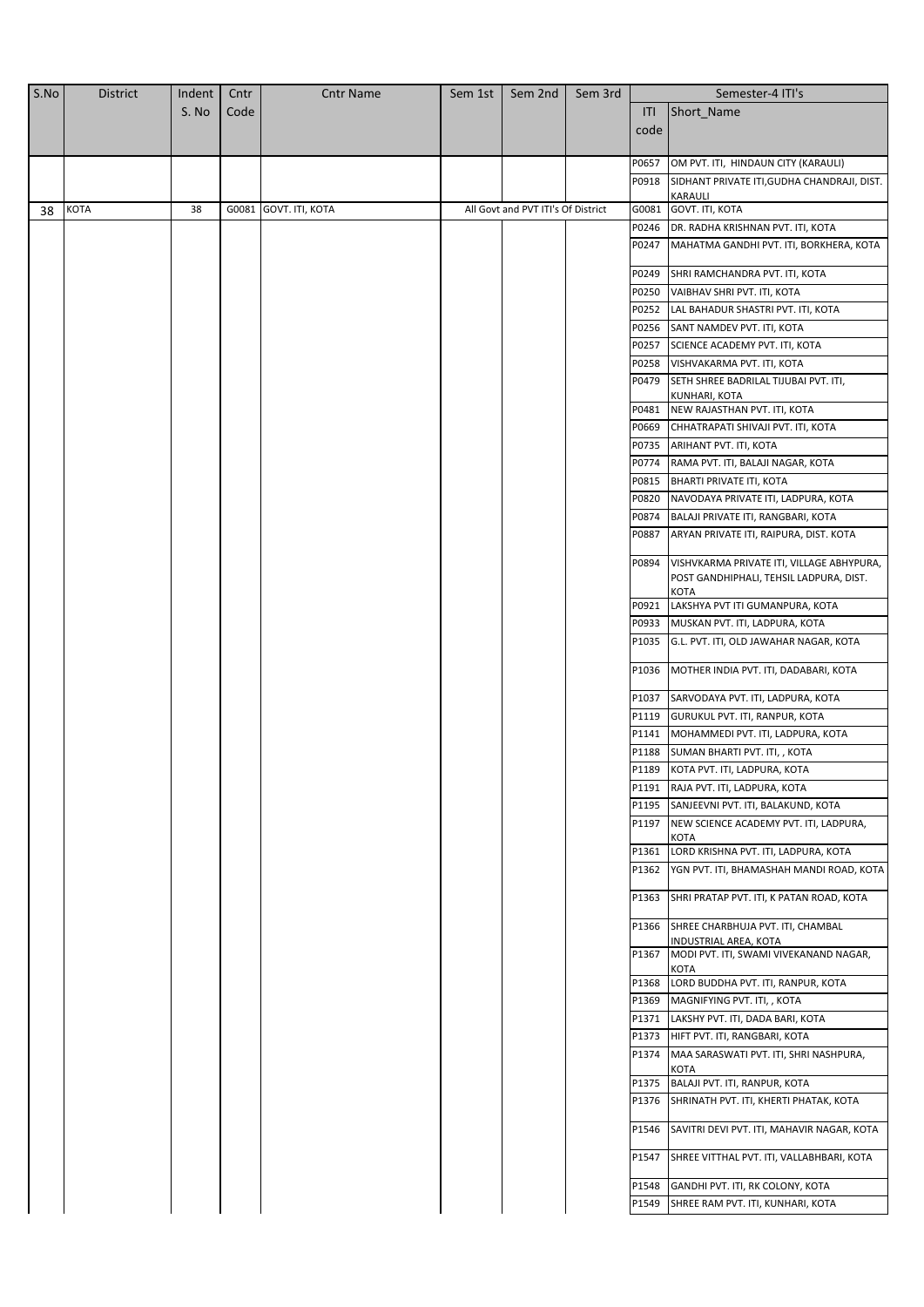| S.No | <b>District</b> | Indent | Cntr | <b>Cntr Name</b>                       | Sem 1st | Sem 2nd                 | Sem 3rd |       | Semester-4 ITI's                                         |
|------|-----------------|--------|------|----------------------------------------|---------|-------------------------|---------|-------|----------------------------------------------------------|
|      |                 | S. No  | Code |                                        |         |                         |         | ITI   | Short_Name                                               |
|      |                 |        |      |                                        |         |                         |         | code  |                                                          |
|      |                 |        |      |                                        |         |                         |         |       |                                                          |
|      |                 |        |      |                                        |         |                         |         | P1552 | ALLIED PVT. ITI, TALWANDI, KOTA                          |
|      |                 |        |      |                                        |         |                         |         | P1553 | JAISWAL PVT. ITI, RANPUR, KOTA                           |
|      |                 |        |      |                                        |         |                         |         | P1626 | RAJRANI PRIVATE ITI, KOTA                                |
|      |                 |        |      |                                        |         |                         |         | P1676 | SHREE RADHA RAMAN PRIVATE ITI, KOTA                      |
| 39   | KOTA            | 39     |      | G0083 GOVT. WOMEN ITI, KOTA            |         | No center for Sem 1,2,3 |         | G0083 | GOVT. WOMEN ITI, KOTA                                    |
|      |                 |        |      |                                        |         |                         |         | G0085 | GOVT. ITI, SANGOD (KOTA)                                 |
|      |                 |        |      |                                        |         |                         |         | G0087 | GOVT. ITI, SULTANPUR (KOTA)                              |
|      |                 |        |      |                                        |         |                         |         |       | G0113 GOVT. ITI, BTC, KOTA                               |
|      |                 |        |      |                                        |         |                         |         | G0114 | GOVT. ITI, KHAIRABAD (KOTA)                              |
|      |                 |        |      |                                        |         |                         |         | P0254 | PRATAP PVT. ITI, KOTA                                    |
|      |                 |        |      |                                        |         |                         |         | P0474 | VAIBHAV LAXMI PVT. ITI, PANCHAWATI NAGAR,                |
|      |                 |        |      |                                        |         |                         |         | P0475 | KUNHARI, KOTA<br>ADARSH PVT. ITI, ITAWA (KOTA)           |
|      |                 |        |      |                                        |         |                         |         | P0478 | SHRI LAL BAHADUR SHASTRI PVT. ITI, LADPURA,              |
|      |                 |        |      |                                        |         |                         |         |       | KOTA                                                     |
|      |                 |        |      |                                        |         |                         |         | P0670 | DIVYA AKSH PVT. ITI, MODAK STATION (KOTA)                |
|      |                 |        |      |                                        |         |                         |         | P0741 | MAHARANA PRATAP PVT. ITI. GOPALPURA,<br>KOTA             |
|      |                 |        |      |                                        |         |                         |         | P0754 | SHRI GIRI RAJ PVT. ITI, KUNHARI, KOTA                    |
|      |                 |        |      |                                        |         |                         |         | P0773 | SWARGIYA SHREE PATEL CHANDALAL PVT. ITI,                 |
|      |                 |        |      |                                        |         |                         |         | P0836 | KAMOLAR (KOTA)<br>YOGIRAJ PRIVATE ITI, NAYANOHRA, DISTT. |
|      |                 |        |      |                                        |         |                         |         | P0893 | <b>KOTA</b><br>SH. RADHE RANI PRIVATE ITI, KUNHARI,      |
|      |                 |        |      |                                        |         |                         |         |       | LADPURA, DIST. KOTA                                      |
|      |                 |        |      |                                        |         |                         |         | P0932 | LAKSHAY PVT. ITI, RAMGANJMANDI, KOTA                     |
|      |                 |        |      |                                        |         |                         |         | P0979 | HADOTI PVT. ITI, LADPURA, KOTA                           |
|      |                 |        |      |                                        |         |                         |         | P0980 | SHREE KANTA PVT. ITI, RAMGANJ MANDI, KOTA                |
|      |                 |        |      |                                        |         |                         |         | P1192 | ASTHA PVT. ITI, ITAWA, KOTA                              |
|      |                 |        |      |                                        |         |                         |         | P1196 | RAJDEEP PVT. ITI, KHERABAD, KOTA                         |
|      |                 |        |      |                                        |         |                         |         | P1198 | SHIV SAI PVT. ITI, , KOTA                                |
|      |                 |        |      |                                        |         |                         |         | P1365 | RADHA KRISHNA PVT. ITI, KANWAS, KOTA                     |
|      |                 |        |      |                                        |         |                         |         | P1370 | SHREE NATH PVT. ITI, RAMGANJMANDI, KOTA                  |
|      |                 |        |      |                                        |         |                         |         |       | P1377   MAA GAYATRI PVT. ITI, SANGOD, KOTA               |
|      |                 |        |      |                                        |         |                         |         |       | P1378 RAVINDRA NATH TAGORE PVT. ITI, SNAGOD,             |
|      |                 |        |      |                                        |         |                         |         | P1550 | <b>KOTA</b><br>VISHWANATH PVT. ITI, AGE AYANA, KOTA      |
|      |                 |        |      |                                        |         |                         |         |       |                                                          |
|      |                 |        |      |                                        |         |                         |         | P1551 | SHREE SHYAM SANADAY PVT. ITI,                            |
|      |                 |        |      |                                        |         |                         |         | P1554 | KANWARPURA, KOTA<br>JYOTI PVT. ITI, SANGOD, KOTA         |
|      |                 |        |      |                                        |         |                         |         | P1646 | NEW GYAN JYOTI PRIVATE ITI, KOTA                         |
|      |                 |        |      |                                        |         |                         |         | P1685 | SHRI CHARBHUJA PRIVATE ITI, KOTA                         |
| 40   | <b>NAGAUR</b>   | 40     |      | G0007 GOVT. ITI, KUCHAMANCITY (NAGAUR) |         | No center for Sem 1,2,3 |         | G0007 | GOVT. ITI, KUCHAMANCITY (NAGAUR)                         |
|      |                 |        |      |                                        |         |                         |         | P0472 | C.D. MEMORIAL PVT. ITI, DIDWANA (NAGAUR)                 |
|      |                 |        |      |                                        |         |                         |         | P0674 | B.K. BIRLA PVT. ITI, KUCHAMANCITY (NAGAUR)               |
|      |                 |        |      |                                        |         |                         |         | P0675 | B.R. MIRDHA PVT. ITI, MAULASAR (NAGAUR)                  |
|      |                 |        |      |                                        |         |                         |         | P0676 | BALAJI PVT. ITI, KUCHAMAN CITY (NAGAUR)                  |
|      |                 |        |      |                                        |         |                         |         | P0677 | D.R. MEMORIAL PVT. ITI, KUCHAMAN CITY<br>(NAGAUR)        |
|      |                 |        |      |                                        |         |                         |         | P0758 | RITU RAJ PVT. ITI, PARBATSAR (NAGAUR)                    |
|      |                 |        |      |                                        |         |                         |         | P0776 | SHRI DADU PVT. ITI, CHOSLA (NAGAUR)                      |
|      |                 |        |      |                                        |         |                         |         | P0777 | SHRI TAGORE PVT. ITI, KUCHAMANCITY                       |
|      |                 |        |      |                                        |         |                         |         | P0829 | (NAGAUR)<br>TAGORE PRIVATE ITI, NEAR MELA MAIDAN,        |
|      |                 |        |      |                                        |         |                         |         |       | MOLASAR DIDWANA, DISTT. NAGOUR                           |
|      |                 |        |      |                                        |         |                         |         | P0934 | GOKUL PVT. ITI, KUCHAMAN CITY, NAGOUR                    |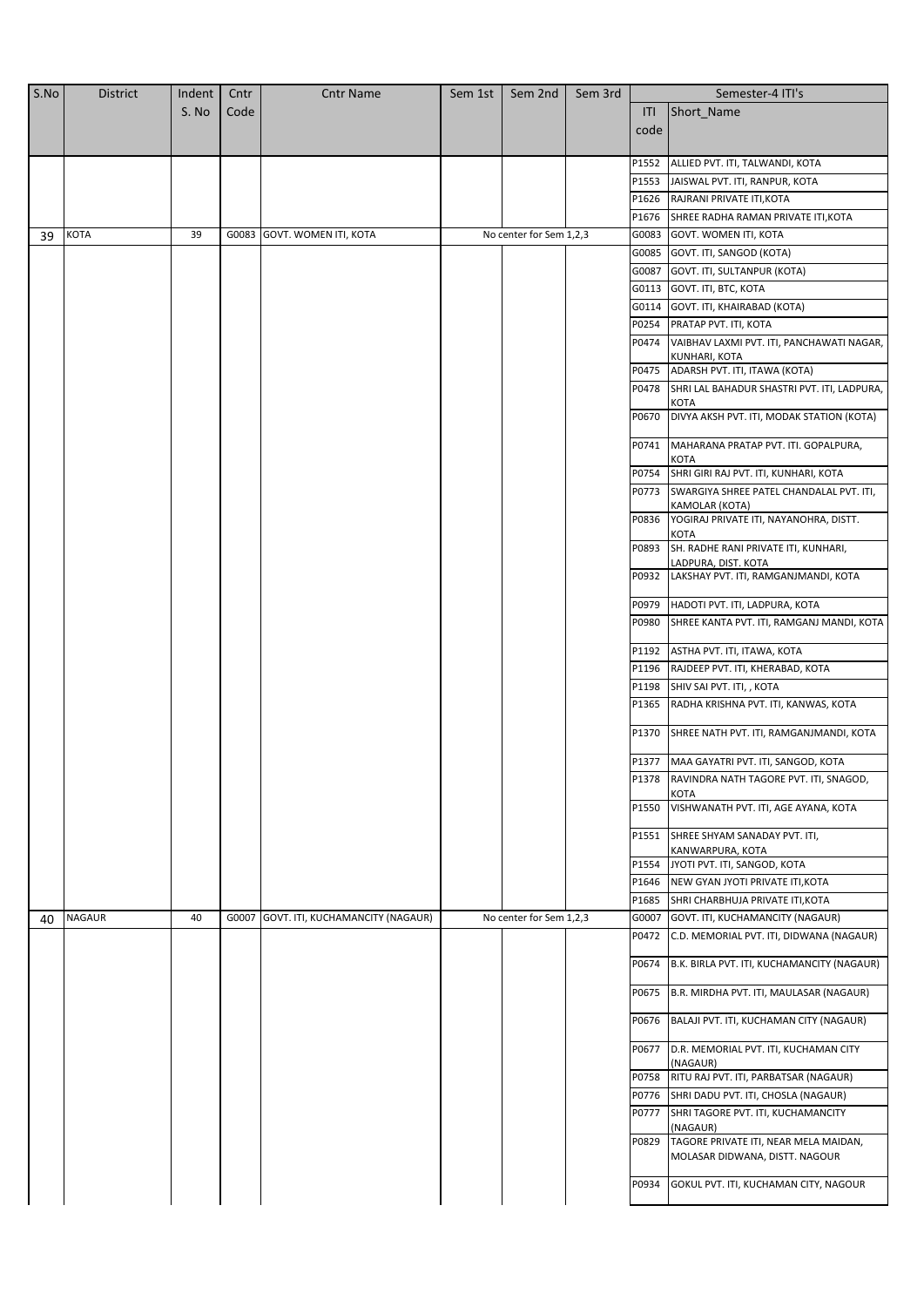| S.No | <b>District</b> | Indent | Cntr | <b>Cntr Name</b>        | Sem 1st | Sem 2nd                            | Sem 3rd |       | Semester-4 ITI's                                                     |
|------|-----------------|--------|------|-------------------------|---------|------------------------------------|---------|-------|----------------------------------------------------------------------|
|      |                 | S. No  | Code |                         |         |                                    |         | ITI   | Short_Name                                                           |
|      |                 |        |      |                         |         |                                    |         | code  |                                                                      |
|      |                 |        |      |                         |         |                                    |         |       |                                                                      |
|      |                 |        |      |                         |         |                                    |         | P0984 | GLOBAL PVT. ITI, KUCHAMAN CITY, NAGAUR                               |
|      |                 |        |      |                         |         |                                    |         |       |                                                                      |
|      |                 |        |      |                         |         |                                    |         | P0985 | SK GREENWOOD PVT. ITI, DEEDWANA, NAGORE                              |
|      |                 |        |      |                         |         |                                    |         | P1038 | GEETANJALI PVT. ITI, MAKRANA, NAGAUR                                 |
|      |                 |        |      |                         |         |                                    |         |       |                                                                      |
|      |                 |        |      |                         |         |                                    |         | P1200 | KUCHAMAN PVT. ITI, KUCHAMAN CITY,                                    |
|      |                 |        |      |                         |         |                                    |         | P1202 | <b>NAGAUR</b><br>SHREE HARI PVT. ITI, KUCHAMANCITY, NAGOUR           |
|      |                 |        |      |                         |         |                                    |         |       |                                                                      |
|      |                 |        |      |                         |         |                                    |         | P1203 | RAJASTHAN PVT. ITI, KUCHAMAN CITY, NAGAUR                            |
|      |                 |        |      |                         |         |                                    |         | P1204 | VIKALP PVT. ITI, KUCHAMANCITY, NAGAUR                                |
|      |                 |        |      |                         |         |                                    |         |       |                                                                      |
|      |                 |        |      |                         |         |                                    |         | P1206 | B.R. KHOKHAR PVT. ITI, KUCHAMAN CITY,                                |
|      |                 |        |      |                         |         |                                    |         | P1380 | NAGAUR<br>TAGORE PVT. ITI, DIDWANA, NAGORE                           |
|      |                 |        |      |                         |         |                                    |         | P1381 | VIVEKANAND PVT. ITI, KUCHAMAN CITY,                                  |
|      |                 |        |      |                         |         |                                    |         |       | <b>NAGAUR</b>                                                        |
|      |                 |        |      |                         |         |                                    |         | P1387 | SARDAR PATEL PVT. ITI, KUCHAMAN CITY,                                |
|      |                 |        |      |                         |         |                                    |         |       | NAGAUR                                                               |
|      |                 |        |      |                         |         |                                    |         | P1388 | BHARATI PVT. ITI, DIDWANA, NAGAUR                                    |
|      |                 |        |      |                         |         |                                    |         | P1390 | GURUKULAM PVT. ITI, BAGOT, NAGAUR                                    |
|      |                 |        |      |                         |         |                                    |         | P1393 | DIDWANA PVT. ITI, DIDWANA, NAGAUR                                    |
|      |                 |        |      |                         |         |                                    |         | P1397 | R.G. PVT. ITI, MOULASAR, NAGAUR                                      |
|      |                 |        |      |                         |         |                                    |         | P1400 | SAMRAT PVT. ITI, MAKRANA, NAGAUR                                     |
|      |                 |        |      |                         |         |                                    |         | P1555 | VEER TEJA PVT. ITI, CHOTI KHATTU, NAGAUR                             |
|      |                 |        |      |                         |         |                                    |         | P1557 | VETO PVT. ITI, DIDWANA, NAGAUR                                       |
|      |                 |        |      |                         |         |                                    |         | P1559 | VIVEKANAND PVT. ITI, MAULASAR, NAGAUR                                |
|      |                 |        |      |                         |         |                                    |         |       |                                                                      |
|      |                 |        |      |                         |         |                                    |         | P1560 | KISAN PVT. ITI, KUCHAMAN CITY, NAGAUR                                |
|      |                 |        |      |                         |         |                                    |         | P1562 | GAYATRI PVT. ITI, DIDWANA, NAGAUR                                    |
|      |                 |        |      |                         |         |                                    |         | P1569 | SATYAM PVT. ITI, KUCHAMANCITY, NAGAUR                                |
|      |                 |        |      |                         |         |                                    |         | P1571 | PREM PVT. ITI, DIDWANA, NAGAUR                                       |
|      |                 |        |      |                         |         |                                    |         | P1572 | SHREE BALAJI PVT. ITI, DIDWANA, NAGAUR                               |
|      |                 |        |      |                         |         |                                    |         |       |                                                                      |
|      |                 |        |      |                         |         |                                    |         | P1658 | RAVINDRANATH TAGORE PRIVATE ITI,                                     |
|      |                 | 41     |      | G0012 GOVT. ITI, NAGAUR |         |                                    |         |       | BORAWAR, NAGAUR, NAGAUR                                              |
|      | 41 NAGAUR       |        |      |                         |         | All Govt and PVT ITI's Of District |         | P0260 | G0012 GOVT. ITI, NAGAUR<br>SHRI SURAJMAL TAPRIA PVT. ITI,            |
|      |                 |        |      |                         |         |                                    |         |       | JASWANTGARH (NAGAUR)                                                 |
|      |                 |        |      |                         |         |                                    |         |       | P0262 SHREE BALDEV RAM MIRDHA PVT. ITI,                              |
|      |                 |        |      |                         |         |                                    |         |       | <b>MERTACITY (NAGAUR)</b>                                            |
|      |                 |        |      |                         |         |                                    |         | P0264 | MODEL PVT. ITI, NAGAUR<br>NISHKAM PVT. ITI, MERTA ROAD (NAGAUR)      |
|      |                 |        |      |                         |         |                                    |         | P0265 |                                                                      |
|      |                 |        |      |                         |         |                                    |         | P0468 | MIRDHA PVT. ITI, NAGAUR                                              |
|      |                 |        |      |                         |         |                                    |         | P0471 | SINGHJI PVT. ITI, MARWAR MUNDWA,                                     |
|      |                 |        |      |                         |         |                                    |         |       | (NAGAUR)                                                             |
|      |                 |        |      |                         |         |                                    |         | P0680 | MARUDHAR PVT. ITI, JAYAL (NAGAUR)                                    |
|      |                 |        |      |                         |         |                                    |         | P0742 | RAJ PVT. ITI, JUNJALA (NAGAUR)                                       |
|      |                 |        |      |                         |         |                                    |         | P0792 | BHASKAR PRIVATE ITI MERTA ROAD<br>DIST, NAGAUR                       |
|      |                 |        |      |                         |         |                                    |         | P0819 | MANGALAM PRIVATE ITI, THANWALA, DISTT.                               |
|      |                 |        |      |                         |         |                                    |         |       | <b>NAGOUR</b>                                                        |
|      |                 |        |      |                         |         |                                    |         |       | P0856 SHIV PRIVATE ITI, VPO SHILGAON, BLOCK<br>MUNDAWA, DIST. NAGOUR |
|      |                 |        |      |                         |         |                                    |         | P0880 | SHRI DAMA RAM MEMORIAL PRIVATE ITI,                                  |
|      |                 |        |      |                         |         |                                    |         |       | KHIMSAR (NAGOUR)                                                     |
|      |                 |        |      |                         |         |                                    |         | P0883 | JMK PRIVATE ITI, SATLAWAS, MERTACITY, DISTT.-                        |
|      |                 |        |      |                         |         |                                    |         |       | NAGAUR<br>P0906 ADARSH PRIVATE ITI, NAGAUR                           |
|      |                 |        |      |                         |         |                                    |         | P0981 | SANTOSH ADARSH PVT. ITI, RIYAN BADI, MERTA                           |
|      |                 |        |      |                         |         |                                    |         |       | CITY, NAGAUR                                                         |
|      |                 |        |      |                         |         |                                    |         | P0982 | MEGA PVT. ITI, BADELA, NAGOUR                                        |
|      |                 |        |      |                         |         |                                    |         | P0983 | B.S.R. PVT. ITI, MERTA CITY, NAGAUR                                  |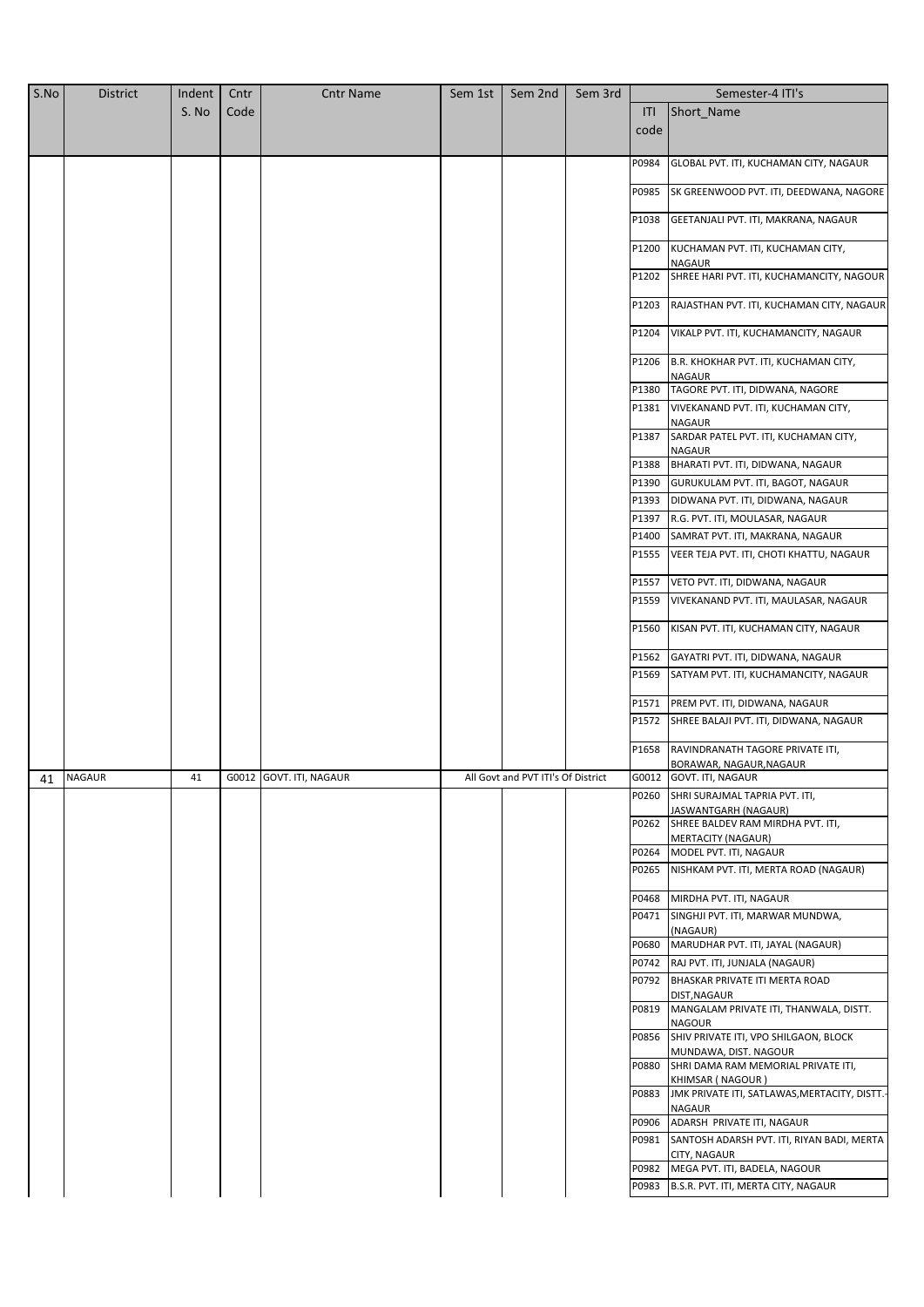| S.No | <b>District</b> | Indent | Cntr | <b>Cntr Name</b>            | Sem 1st | Sem 2nd                            | Sem 3rd |       | Semester-4 ITI's                                               |
|------|-----------------|--------|------|-----------------------------|---------|------------------------------------|---------|-------|----------------------------------------------------------------|
|      |                 | S. No  | Code |                             |         |                                    |         | ITI   | Short_Name                                                     |
|      |                 |        |      |                             |         |                                    |         | code  |                                                                |
|      |                 |        |      |                             |         |                                    |         |       |                                                                |
|      |                 |        |      |                             |         |                                    |         | P0986 | SHREE SAINATH PVT. ITI, MERTA CITY, NAGUOR                     |
|      |                 |        |      |                             |         |                                    |         | P1134 | I.D.M. PVT. ITI, LADNUN, NAGOUR                                |
|      |                 |        |      |                             |         |                                    |         | P1201 | POOSARAM PVT. ITI, MARWAR MUNDWA,                              |
|      |                 |        |      |                             |         |                                    |         |       | NAGOUR                                                         |
|      |                 |        |      |                             |         |                                    |         | P1205 | NEW SUFIYA PVT. ITI, , NAGAUR                                  |
|      |                 |        |      |                             |         |                                    |         | P1207 | SDRM PVT. ITI, SANJAY COLONY, NAGAUR                           |
|      |                 |        |      |                             |         |                                    |         |       |                                                                |
|      |                 |        |      |                             |         |                                    |         | P1208 | PRABHAKAR PVT. ITI, MERTA CITY, NAGAUR                         |
|      |                 |        |      |                             |         |                                    |         | P1209 | SAINT KABIR PVT. ITI, JASVANT GARH, NAGOUR                     |
|      |                 |        |      |                             |         |                                    |         | P1210 | GEETA PVT. ITI, METRO CITY, NAGOUR                             |
|      |                 |        |      |                             |         |                                    |         | P1211 | VAIDANTI PVT. ITI, DEGANA, NAGOUR                              |
|      |                 |        |      |                             |         |                                    |         | P1379 | RONAK PVT. ITI, KINWSAR, NAGAUR                                |
|      |                 |        |      |                             |         |                                    |         | P1382 | NISHKAM PVT. ITI, DEGANA, NAGAUR                               |
|      |                 |        |      |                             |         |                                    |         | P1383 | SBRC PVT. ITI, MERTACITY, NAGOUR                               |
|      |                 |        |      |                             |         |                                    |         | P1384 | CHHOG SINGH MEMORIAL PVT. ITI, DEU THE.                        |
|      |                 |        |      |                             |         |                                    |         |       | KINWSAR, NAGAUR                                                |
|      |                 |        |      |                             |         |                                    |         | P1386 | SUBH GAURAV PVT. ITI, LADNUN, NAGOUR                           |
|      |                 |        |      |                             |         |                                    |         | P1389 | MARWAR PVT. ITI, DEGANA, NAGAUR                                |
|      |                 |        |      |                             |         |                                    |         | P1391 | BAPUJI PVT. ITI, LADNUN, NAGAUR                                |
|      |                 |        |      |                             |         |                                    |         | P1392 | VINAYAK PVT. ITI, JAYAL, NAGAUR                                |
|      |                 |        |      |                             |         |                                    |         | P1394 | SHIV SHAKTI PVT. ITI, BARLI ROAD, NAGAUR                       |
|      |                 |        |      |                             |         |                                    |         | P1395 | MAHADEV PVT. ITI, RIYAN BARI, NAGOUR                           |
|      |                 |        |      |                             |         |                                    |         | P1396 | DHAPUDEVI PVT. ITI, , NAGAUR                                   |
|      |                 |        |      |                             |         |                                    |         | P1398 | SHRI DARIYAV PVT. ITI, , NAGAUR                                |
|      |                 |        |      |                             |         |                                    |         | P1401 | RAJSHREE PVT. ITI, MUNDAWA ROAD, NAGAUR                        |
|      |                 |        |      |                             |         |                                    |         | P1402 | SHRI BALAJI PVT. ITI, TAUSAR ROAD, NAGAUR                      |
|      |                 |        |      |                             |         |                                    |         | P1556 | SHRI KARNI PVT. ITI, DEGANA, NAGAUR                            |
|      |                 |        |      |                             |         |                                    |         | P1558 | TAGORE PVT. ITI, KUCHERA, NAGOUR                               |
|      |                 |        |      |                             |         |                                    |         | P1563 | MAHADEV PVT. ITI, KHIMSAR, NAGAUR                              |
|      |                 |        |      |                             |         |                                    |         | P1565 | PARMANAND PARAMHANS PVT. ITI, BIKANER                          |
|      |                 |        |      |                             |         |                                    |         |       | BY PASS, NAGOUR                                                |
|      |                 |        |      |                             |         |                                    |         |       | P1566 SHREE VEER TEJA PVT. ITI, BIKANER ROAD,<br><b>NAGAUR</b> |
|      |                 |        |      |                             |         |                                    |         | P1567 | SANSKAR PVT. ITI, GOTAN, NAGOUR                                |
|      |                 |        |      |                             |         |                                    |         | P1568 | P.R.G. MEMORIAL PVT. ITI, FORT ROAD,                           |
|      |                 |        |      |                             |         |                                    |         |       | <b>NAGAUR</b>                                                  |
|      |                 |        |      |                             |         |                                    |         | P1570 | NAVEEN VIDHYAPEETH PVT. ITI, LADNUN,<br><b>NAGAUR</b>          |
|      |                 |        |      |                             |         |                                    |         |       | P1619 Heena RD PRIVATE ITI, NAGAUR                             |
|      |                 |        |      |                             |         |                                    |         |       | P1780 RAJ TAIGORE PVT. ITI, Degana (Nagaur)                    |
|      |                 |        |      |                             |         |                                    |         | P1849 | MAA SARASWATI PVT ITI, VILL-TILANESH, THE-                     |
| 42   | PALI            | 42     |      | G0060 GOVT. ITI, PALI       |         | All Govt and PVT ITI's Of District |         |       | DEGANA, NAGAUR<br>G0054 GOVT. ITI, DESURI (PALI)               |
|      |                 |        |      |                             |         |                                    |         | G0057 | GOVT. ITI, JAITARAN (PALI)                                     |
|      |                 |        |      |                             |         |                                    |         | G0060 | GOVT. ITI, PALI                                                |
|      |                 |        |      |                             |         |                                    |         | G0061 | GOVT. ITI, PHALNA (PALI)                                       |
|      |                 |        |      |                             |         |                                    |         | P0686 | SANSKAR PVT. ITI, JALA KE CHOKI (PALI)                         |
|      |                 |        |      |                             |         |                                    |         | P0846 | <b>ISON PRIVATE ITI, PALI</b>                                  |
|      |                 |        |      |                             |         |                                    |         | P1212 | ADITYA PVT. ITI, PALI, PALI                                    |
|      |                 |        |      |                             |         |                                    |         | P1213 | H.K. HI TECH. PVT. ITI, SAMARPUR, PALI                         |
|      |                 |        |      |                             |         |                                    |         | P1214 | ACHARYA MAHASHRAMAN PVT. ITI, MARWAR,                          |
|      |                 |        |      |                             |         |                                    |         | P1215 | PALI<br>KRISHNA PVT. ITI, CHIMARPUR, PALI                      |
|      |                 |        |      |                             |         |                                    |         | P1573 | SAINATH PVT. ITI, JAITARAN, PALI                               |
|      |                 |        |      |                             |         |                                    |         | P1667 | <b>GYAN GANGA PRIVATE ITI, PALI</b>                            |
|      |                 |        |      |                             |         |                                    |         | P1707 | SAINI PRIVATE ITI, PALI                                        |
|      |                 |        |      |                             |         |                                    |         |       | P1725 BALAJI PRIVATE ITI, PALI                                 |
| 43   | PRATAPGARH      | 43     |      | G0103 GOVT. ITI, PRATAPGARH |         | All Govt and PVT ITI's Of District |         |       | G0090 GOVT. ITI, ARNODE (PRATAPGARH)                           |
|      |                 |        |      |                             |         |                                    |         |       |                                                                |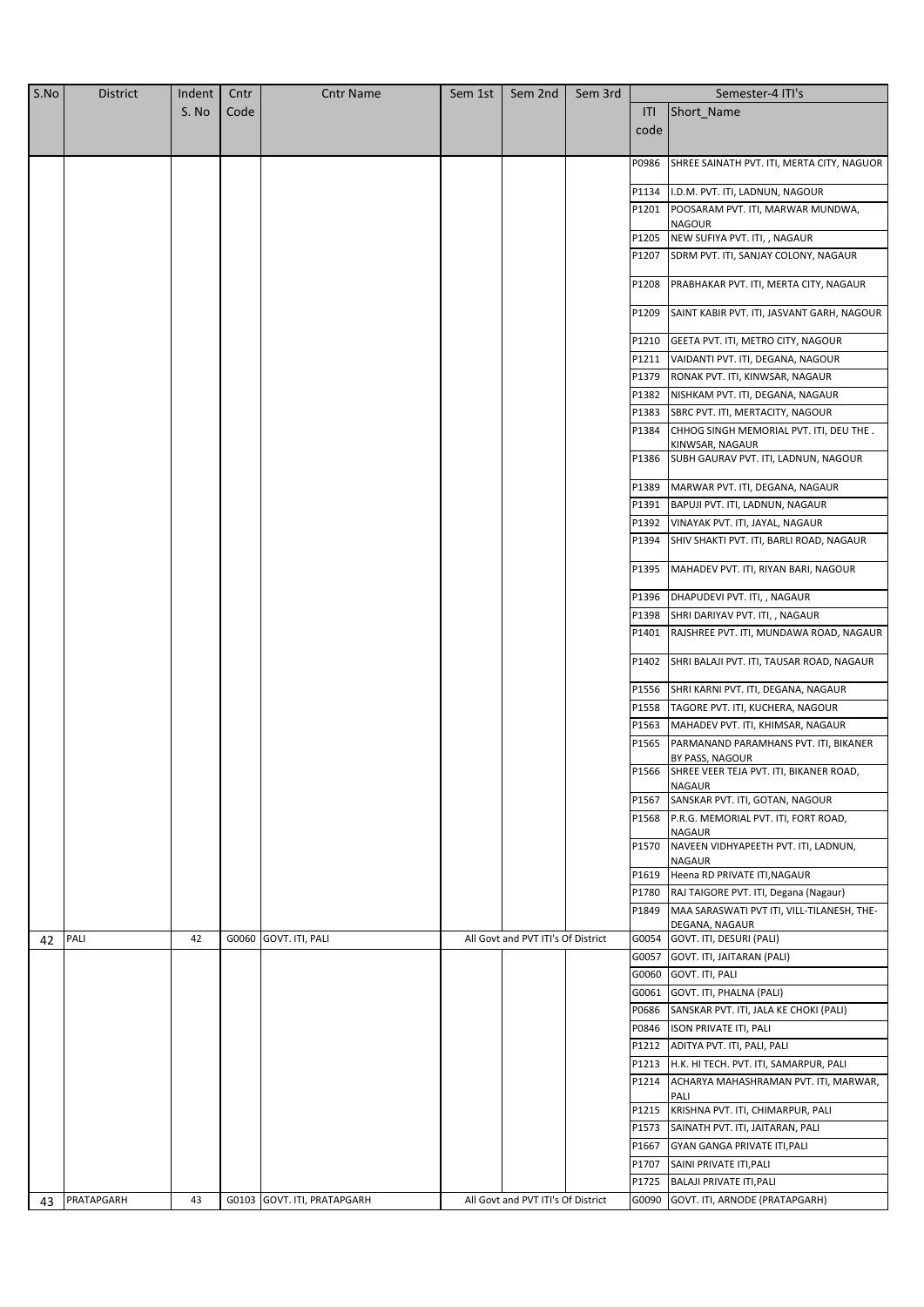| S.No | District              | Indent | Cntr  | <b>Cntr Name</b>                         | Sem 1st | Sem 2nd                            | Sem 3rd |       | Semester-4 ITI's                                                        |
|------|-----------------------|--------|-------|------------------------------------------|---------|------------------------------------|---------|-------|-------------------------------------------------------------------------|
|      |                       | S. No  | Code  |                                          |         |                                    |         | ITI   | Short_Name                                                              |
|      |                       |        |       |                                          |         |                                    |         | code  |                                                                         |
|      |                       |        |       |                                          |         |                                    |         |       |                                                                         |
|      |                       |        |       |                                          |         |                                    |         | G0095 | GOVT. ITI, DHARIYAWAD (PRATAPGARH)                                      |
|      |                       |        |       |                                          |         |                                    |         | G0103 | GOVT. ITI, PRATAPGARH                                                   |
|      |                       |        |       |                                          |         |                                    |         | P0110 | GYAN SAROVER PVT. ITI, CHHOTI SADARI                                    |
|      |                       |        |       |                                          |         |                                    |         |       | (PRATAPGARH)                                                            |
|      |                       |        |       |                                          |         |                                    |         | P1574 | VATSALYA PVT. ITI, , PRATAPGARH                                         |
| 44   | RAJSAMAND             | 44     | G0117 | GOVT. ITI, RAJSAMAND                     |         | All Govt and PVT ITI's Of District |         | G0089 | GOVT. ITI, AMET (RAJSAMAND)                                             |
|      |                       |        |       |                                          |         |                                    |         | G0102 | GOVT. ITI, NATHDWARA (RAJSAMAND)                                        |
|      |                       |        |       |                                          |         |                                    |         | G0117 | GOVT. ITI, RAJSAMAND                                                    |
|      |                       |        |       |                                          |         |                                    |         | P0512 | KARNI PVT. ITI, DEOGARH, (RAJSAMAND)                                    |
|      |                       |        |       |                                          |         |                                    |         | P0791 | SHREE KARNI PRIVATE ITI, DEOGARH DIST.<br>RAJSAMAND                     |
|      |                       |        |       |                                          |         |                                    |         |       | P1039 NATHDWARA PVT. ITI, NATHDWARA,                                    |
|      |                       |        |       |                                          |         |                                    |         |       | RAJSAMAND                                                               |
|      |                       |        |       |                                          |         |                                    |         | P1636 | SHIVAM PRIVATE ITI, RAJSAMAND                                           |
|      |                       |        |       |                                          |         |                                    |         | P1655 | ISHWAR PRIVATE ITI, RAJSAMAND                                           |
|      |                       |        |       |                                          |         |                                    |         | P1798 | GIRIJA DEVI Private ITI railmagra, RAILMAGRA,                           |
| 45   | SAWAI MADHOPUR        | 45     |       | G0086 GOVT. ITI, SAWAI MADHOPUR          |         | All Govt and PVT ITI's Of District |         | G0086 | Rajsamand<br>GOVT. ITI, SAWAI MADHOPUR                                  |
|      |                       |        |       |                                          |         |                                    |         | P0270 | AADRASH PVT. ITI, KHERDA (SAWAI                                         |
|      |                       |        |       |                                          |         |                                    |         |       | MADHOPUR)                                                               |
|      |                       |        |       |                                          |         |                                    |         | P0273 | SAURABH PVT. ITI, SAWAI MADHOPUR                                        |
|      |                       |        |       |                                          |         |                                    |         | P0277 | INDIAN INST. OF PVT. ITI, BONLI (SAWAI                                  |
|      |                       |        |       |                                          |         |                                    |         | P0278 | MADHOPUR)<br>LAXMAN PVT. ITI, BONLI (SAWAI MADHOPUR)                    |
|      |                       |        |       |                                          |         |                                    |         |       |                                                                         |
|      |                       |        |       |                                          |         |                                    |         | P0459 | NEW SORABH PVT. ITI, KHERDA (SAWAI<br>MADHOPUR)                         |
|      |                       |        |       |                                          |         |                                    |         | P0464 | BHAGWAN MAHAVEER PVT. ITI, JATWARA<br>(SAWAI MADHOPUR)                  |
|      |                       |        |       |                                          |         |                                    |         | P0688 | K.B.M. PVT. ITI, BONLI (SAWAI MADHOPUR)                                 |
|      |                       |        |       |                                          |         |                                    |         | P0694 | KALPANA PVT. ITI, KHERDA (SAWAI<br>MADHOPUR)                            |
|      |                       |        |       |                                          |         |                                    |         | P0700 | SUNRISE PVT. ITI, SAWAI MADHOPUR                                        |
|      |                       |        |       |                                          |         |                                    |         | P0750 | RANTHUMBHORE PVT. ITI, KHERDA (SAWAI                                    |
|      |                       |        |       |                                          |         |                                    |         | P0784 | MAHOPUR)<br>NEW SUNRISE PVT. ITI, SAWAI MADHOPUR                        |
|      |                       |        |       |                                          |         |                                    |         |       |                                                                         |
|      |                       |        |       |                                          |         |                                    |         | P0987 | NEW MAA JAGDAMBA PVT. ITI, MALARNA<br>DUNGAR, SAWAI MADHOPUR            |
|      |                       |        |       |                                          |         |                                    |         |       | P1575 VINAYAK PVT. ITI, RIICO INDUSTRIAL AREA,                          |
|      |                       |        |       |                                          |         |                                    |         |       | SAWAIMADHOPUR                                                           |
|      |                       |        |       |                                          |         |                                    |         | P1801 | DIVINE FIRE SAFETY PVT. ITI, Bonli (Sawai<br>Madhopur)                  |
|      |                       |        |       |                                          |         |                                    |         | P1802 | AGRASEN PVT. ITI, Sawai Madhopur                                        |
| 46   | <b>SAWAI MADHOPUR</b> | 46     |       | G0145 GOVT. ITI, CHOTH KA BARWARA, SAWAI |         | No center for Sem 1,2,3            |         | P0275 | BHAGAWAN MAHAVEER PVT. ITI,                                             |
|      |                       |        |       |                                          |         |                                    |         | P0279 | GANGAPURCITY (SAWAI MADHOPUR)<br>SNEHDEEP PVT. ITI, GANGAPURCITY (SAWAI |
|      |                       |        |       |                                          |         |                                    |         |       | MADHOPUR)                                                               |
|      |                       |        |       |                                          |         |                                    |         | P0462 | GOVINDAM PVT. ITI, GAGAPURCITY (SAWAI<br>MADHOPUR)                      |
|      |                       |        |       |                                          |         |                                    |         | P0466 | JAGDAMBA PVT. ITI, GANGAPURCITY (SAWAI                                  |
|      |                       |        |       |                                          |         |                                    |         |       | MADHOPUR)                                                               |
|      |                       |        |       |                                          |         |                                    |         | P0467 | NURSINGH PVT. ITI, GANGAPURCITY (SAWAI<br>MADHOPUR)                     |
|      |                       |        |       |                                          |         |                                    |         | P0689 | AGRAWAL PVT. ITI, GANGAPURCITY (SAWAI<br>MADHOPUR)                      |
|      |                       |        |       |                                          |         |                                    |         | P0691 | BHAGWAN VISHWKARMA PVT. ITI, GANGAPUR<br>CITY (SAWAI MADHOPUR)          |
|      |                       |        |       |                                          |         |                                    |         | P0693 | GANESHAM PVT. ITI, GANGAPURCITY (SAWAI<br>MADHOPUR)                     |
|      |                       |        |       |                                          |         |                                    |         | P0697 | NEW LAL BAHADUR SHASTRI PVT. ITI,<br>GANGAPURCITY (SAWAI MADHOPUR)      |
|      |                       |        |       |                                          |         |                                    |         | P0698 | SHRI BALAJI PVT. ITI, GANGAPURCITY (SAWAI<br>MADHOPUR)                  |
|      |                       |        |       |                                          |         |                                    |         | P0699 | SHRI JEE PVT. ITI, GANGAPUR CITY (SAWAI<br>MADHOPUR)                    |
|      |                       |        |       |                                          |         |                                    |         | P0802 | LAL BAHADUR SHASTRI PRIVATE ITI, GANGAPUR<br><b>CITY</b>                |
|      |                       |        |       |                                          |         |                                    |         | P0935 | LAXMAN PVT. ITI, GANGAPUR CITY, SAWAI                                   |
|      |                       |        |       |                                          |         |                                    |         |       | <b>MADHOPUR</b>                                                         |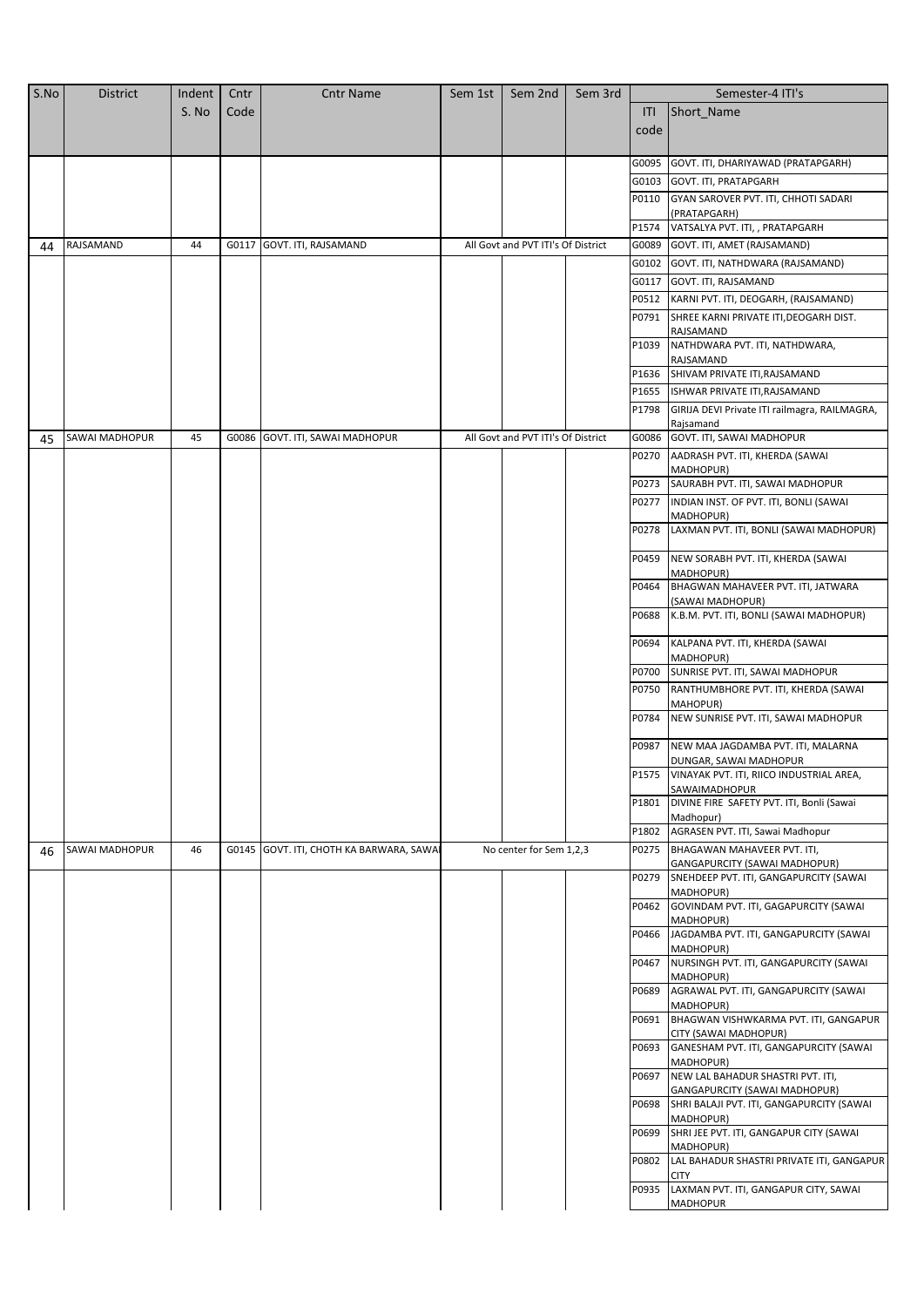| S.No | <b>District</b> | Indent | Cntr | <b>Cntr Name</b>                  | Sem 1st | Sem 2nd                            | Sem 3rd |       | Semester-4 ITI's                                         |
|------|-----------------|--------|------|-----------------------------------|---------|------------------------------------|---------|-------|----------------------------------------------------------|
|      |                 | S. No  | Code |                                   |         |                                    |         | ITI   | Short_Name                                               |
|      |                 |        |      |                                   |         |                                    |         | code  |                                                          |
|      |                 |        |      |                                   |         |                                    |         |       |                                                          |
|      |                 |        |      |                                   |         |                                    |         | P0988 | BHAGWATI PVT. ITI, GANGANAGAR CITY,                      |
|      |                 |        |      |                                   |         |                                    |         |       | SAWAIMADHOPUR                                            |
|      |                 |        |      |                                   |         |                                    |         | P1040 | GANGAPUR PVT. ITI, GANGAPUR CITY,<br>SAWAIMADHOPUR       |
|      |                 |        |      |                                   |         |                                    |         | P1851 | MAA KAILA DEVI PVT ITI, NADOTI ROAD                      |
|      |                 |        |      |                                   |         |                                    |         |       | GANGAPUR (SAWAI MADHOPUR)                                |
| 47   | <b>SIKAR</b>    | 47     |      | G0035 GOVT. ITI, FATEHPUR (SIKAR) |         | No center for Sem 1,2,3            |         | P0287 | ARAVALI PVT. ITI, NEEM KA THANA (SIKAR)                  |
|      |                 |        |      |                                   |         |                                    |         | P0294 | KARMBHUMI PVT. ITI, NEEM KA THANA (SIKAR)                |
|      |                 |        |      |                                   |         |                                    |         |       |                                                          |
|      |                 |        |      |                                   |         |                                    |         | P0295 | PALRIWALA VOCATIONAL TRAINING &                          |
|      |                 |        |      |                                   |         |                                    |         |       | RESEARCH INSTITUTE PVT. ITI, LAXMANGARH<br>(SIKAR)       |
|      |                 |        |      |                                   |         |                                    |         | P0298 | SHARDA SADAN PVT. ITI, NEEM KA THANA                     |
|      |                 |        |      |                                   |         |                                    |         |       | (SIKAR)                                                  |
|      |                 |        |      |                                   |         |                                    |         | P0444 | YADUWANSI PVT. ITI, HASAMPUR (SIKAR)                     |
|      |                 |        |      |                                   |         |                                    |         | P0446 | DEEPSHIKHA PVT. ITI, AJEETGARH (SIKAR)                   |
|      |                 |        |      |                                   |         |                                    |         |       |                                                          |
|      |                 |        |      |                                   |         |                                    |         | P0451 | BAGARIA PVT. ITI, FATEHPUR SHEKHAWATI                    |
|      |                 |        |      |                                   |         |                                    |         | P0701 | (SIKAR)<br>ASHA DEVI PVT. ITI, PATAN (SIKAR)             |
|      |                 |        |      |                                   |         |                                    |         | P0705 | DEEN DAYAL PVT. ITI, BARI (SIKAR)                        |
|      |                 |        |      |                                   |         |                                    |         | P0710 | PRAGATI SHEEL PVT. ITI, PATAN (SIKAR)                    |
|      |                 |        |      |                                   |         |                                    |         | P0740 | VARDA PVT. ITI, CHALA (SIKAR)                            |
|      |                 |        |      |                                   |         |                                    |         | P0850 | BHAVISHYA PRIVATE ITI, DEHRA GUHALA, NEEM                |
|      |                 |        |      |                                   |         |                                    |         |       | KA THANA, DIST. SIKAR                                    |
|      |                 |        |      |                                   |         |                                    |         | P0873 | ANNAPURNA PRIVATE ITI, VILLAGE MAWANDA,                  |
|      |                 |        |      |                                   |         |                                    |         |       | DISTT. SIKAR                                             |
|      |                 |        |      |                                   |         |                                    |         | P0882 | BHARTIYA PRIVATE ITI, LAXMAN GARH, DIST.<br><b>SIKAR</b> |
|      |                 |        |      |                                   |         |                                    |         | P0888 | AKHIL PRIVATE ITI, NEEM KA THANA, DIST.-                 |
|      |                 |        |      |                                   |         |                                    |         |       | <b>SIKAR</b>                                             |
|      |                 |        |      |                                   |         |                                    |         | P0915 | VARDA PRIVATE ITI, NEEM KA THANA, DIST.<br><b>SIKAR</b>  |
|      |                 |        |      |                                   |         |                                    |         | P1041 | APEX PVT. ITI, NEEM KA THANA, SIKAR                      |
|      |                 |        |      |                                   |         |                                    |         | P1042 | NEW ARAWALI PVT. ITI, NEEM KA THANA, SIKAR               |
|      |                 |        |      |                                   |         |                                    |         |       |                                                          |
|      |                 |        |      |                                   |         |                                    |         | P1219 | SARASWATI PVT. ITI, NEEM KA THANA, SIKAR                 |
|      |                 |        |      |                                   |         |                                    |         | P1231 | SAFAL PVT. ITI, LAXMANGARH, SIKAR                        |
|      |                 |        |      |                                   |         |                                    |         | P1233 | MADHAV PVT. ITI, LAXMANGARH, SIKAR                       |
|      |                 |        |      |                                   |         |                                    |         |       | P1403 MARUDHARA PVT. ITI, LACHHMAN GARH, SIKAR           |
|      |                 |        |      |                                   |         |                                    |         |       |                                                          |
|      |                 |        |      |                                   |         |                                    |         | P1422 | NAVEEN PVT. ITI, LAXMANGARH, SIKAR                       |
|      |                 |        |      |                                   |         |                                    |         | P1427 | SARASWATI PVT. ITI, LAXMANGARH, SIKAR                    |
|      |                 |        |      |                                   |         |                                    |         | P1434 | BHARAT PVT. ITI, NEEM KA THANA, SIKAR                    |
|      |                 |        |      |                                   |         |                                    |         |       |                                                          |
|      |                 |        |      |                                   |         |                                    |         | P1588 | SATYA SAI PVT. ITI, LAXMANGARH, SIKAR                    |
|      |                 |        |      |                                   |         |                                    |         | P1589 | VEER TEJA PVT. ITI, KACHHAWA, SIKAR                      |
|      |                 |        |      |                                   |         |                                    |         | P1592 | SUNDER DEVI PVT. ITI, LAXMANGARH, SIKAR                  |
|      |                 |        |      |                                   |         |                                    |         | P1595 | SHRI VINAYAK PVT. ITI, NEEM KA THANA, SIKAR              |
|      |                 |        |      |                                   |         |                                    |         |       |                                                          |
|      |                 |        |      |                                   |         |                                    |         | P1627 | TAGORE PRIVATE ITI, SIKAR                                |
|      |                 |        |      |                                   |         |                                    |         | P1659 | ADARSH PRIVATE ITI, SIKAR                                |
|      |                 |        |      |                                   |         |                                    |         | P1706 | SHRI BABA KUSHLA PRIVATE ITI, SIKAR                      |
|      |                 |        |      |                                   |         |                                    |         | P1716 | RAJASTHAN PRIVATE ITI, SIKAR                             |
|      |                 |        |      |                                   |         |                                    |         | P1773 | Virendra Private ITI, LACHHMANGARH, Sikar                |
|      |                 |        |      |                                   |         |                                    |         | P1787 | BABA NARAYANDAS PVT. ITI, Neem-Ka-Thana                  |
|      |                 |        |      |                                   |         |                                    |         |       | (Sikar)                                                  |
|      |                 |        |      |                                   |         |                                    |         | P1842 | TAGORE PVT ITI, VPO-CHALA, SIKAR                         |
| 48   | <b>SIKAR</b>    | 48     |      | G0048 GOVT. ITI, SIKAR            |         | All Govt and PVT ITI's Of District |         | G0048 | GOVT. ITI, SIKAR                                         |
|      |                 |        |      |                                   |         |                                    |         | P0288 | HAJRAT OMER BIN KHATAAB PVT. ITI, SIKAR                  |
|      |                 |        |      |                                   |         |                                    |         | P0289 | AANCHHAL PVT. ITI, RINGAS (SIKAR)                        |
|      |                 |        |      |                                   |         |                                    |         | P0293 | JYOTI PVT. ITI, AJEETGARH, SHREE                         |
|      |                 |        |      |                                   |         |                                    |         |       | MADHOPUR(SIKAR)                                          |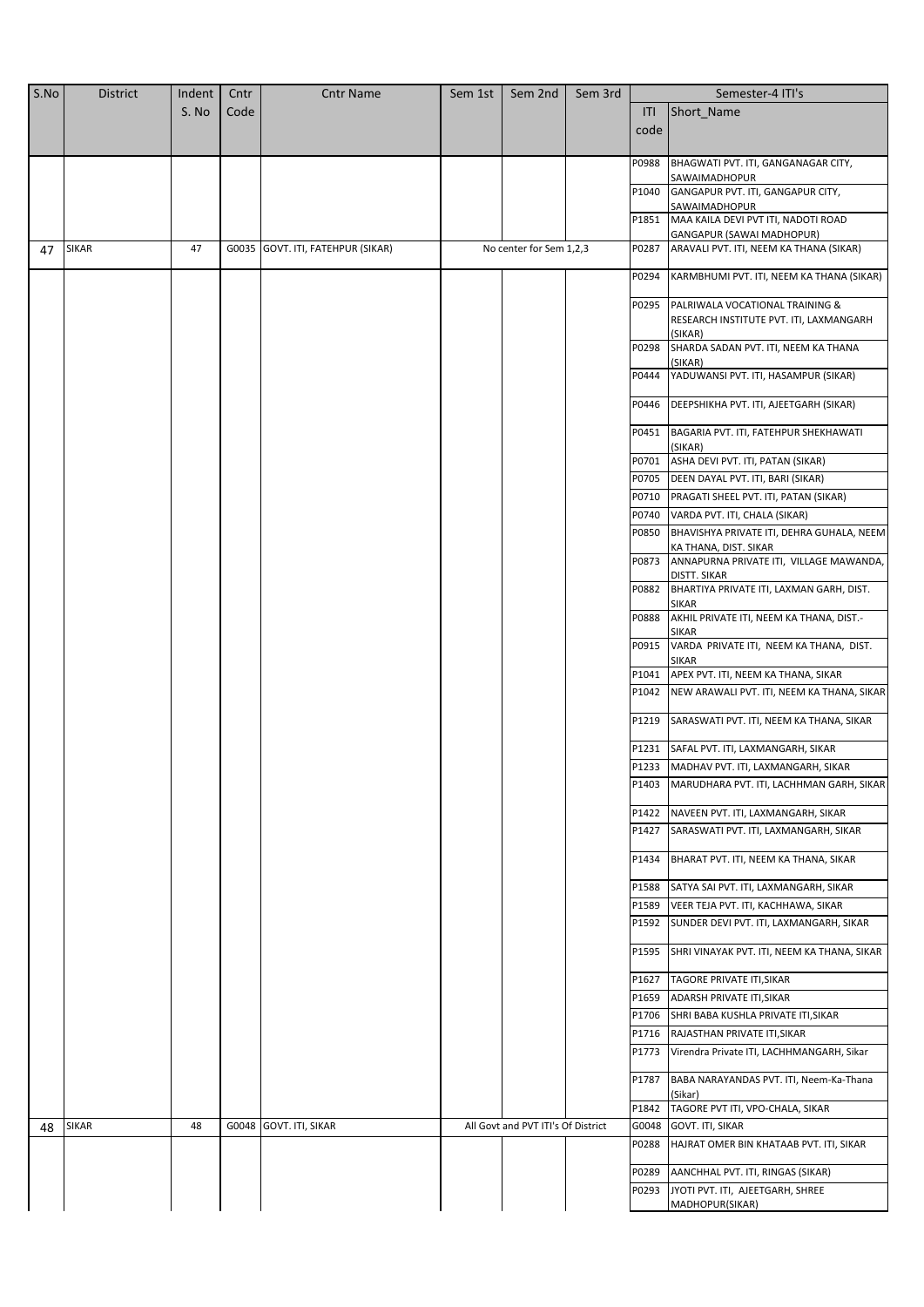| S.No | <b>District</b> | Indent | Cntr | <b>Cntr Name</b> | Sem 1st | Sem 2nd | Sem 3rd |                | Semester-4 ITI's                                             |
|------|-----------------|--------|------|------------------|---------|---------|---------|----------------|--------------------------------------------------------------|
|      |                 | S. No  | Code |                  |         |         |         | ITI            | Short_Name                                                   |
|      |                 |        |      |                  |         |         |         | code           |                                                              |
|      |                 |        |      |                  |         |         |         |                |                                                              |
|      |                 |        |      |                  |         |         |         | P0297          | SATYAM PVT. ITI, SIKAR                                       |
|      |                 |        |      |                  |         |         |         | P0443          | SHEKHAWATI PVT. ITI, PALBAS ROAD, SIKAR                      |
|      |                 |        |      |                  |         |         |         | P0445          | MAHATMA GANDHI PVT. ITI, SRI MADHOPUR<br>(SIKAR)             |
|      |                 |        |      |                  |         |         |         | P0453          | SAMBAL PVT. ITI, SHIV SINGH PURA, SIKAR                      |
|      |                 |        |      |                  |         |         |         | P0707          | INDIAN PVT. ITI, RINGUS (SIKAR)                              |
|      |                 |        |      |                  |         |         |         | P0708          | MAHARAJA PVT. ITI, SRI MADHOPUR (SIKAR)                      |
|      |                 |        |      |                  |         |         |         | P0709          | NEW SHEKHAWATI. PVT. ITI, SIKAR                              |
|      |                 |        |      |                  |         |         |         | P0711          | S.V.P. PVT. ITI, PALSANA, DHATARAMGARH                       |
|      |                 |        |      |                  |         |         |         | P0712          | (SIKAR)<br>SHEKHAWATI PVT. ITI, SIKAR                        |
|      |                 |        |      |                  |         |         |         | P0713          | SHREE RAM PVT. ITI, BERI, SIKAR                              |
|      |                 |        |      |                  |         |         |         | P0715          | UNITECH PVT. ITI, SIKAR                                      |
|      |                 |        |      |                  |         |         |         | P0716          | VEDANT PVT. ITI, SIKAR                                       |
|      |                 |        |      |                  |         |         |         | P0746          | GURUKUL PVT. ITI, CHOMU PUROHITAN (SIKAR)                    |
|      |                 |        |      |                  |         |         |         |                |                                                              |
|      |                 |        |      |                  |         |         |         | P0818<br>P0831 | JAMNA DEVI PRIVATE ITI, SIKAR                                |
|      |                 |        |      |                  |         |         |         |                | GOVINDAM PRIVATE ITI, PALWAS ROAD, DISTT.<br><b>SIKAR</b>    |
|      |                 |        |      |                  |         |         |         | P0844          | BALAJI PRIVATE ITI, SAMARTHPURA, PIRALI<br>ROAD, DIST. SIKAR |
|      |                 |        |      |                  |         |         |         | P0845          | KRISHNA PRIVATE ITI, DIST. SIKAR                             |
|      |                 |        |      |                  |         |         |         | P0864          | CHANKYA PRIVATE ITI, REENGUS(SIKAR)                          |
|      |                 |        |      |                  |         |         |         | P0865          | CITY PRIVATE ITI, KONARK, DIST. SIKAR                        |
|      |                 |        |      |                  |         |         |         | P0897          | MAHALA PRIVATE ITI, REENGUS, DIST. SIKAR                     |
|      |                 |        |      |                  |         |         |         | P0913          | SHANTI PRIVATE ITI RINGUS, SIKAR                             |
|      |                 |        |      |                  |         |         |         | P1221          | SUNRISE PVT. ITI, AGEREWASA, SIKAR                           |
|      |                 |        |      |                  |         |         |         | P1222          | MARUTI PVT. ITI, CHIDIYA TIBA, SIKAR                         |
|      |                 |        |      |                  |         |         |         | P1223          | PARAMHANS PVT. ITI, RANOLI, SIKAR                            |
|      |                 |        |      |                  |         |         |         | P1224          | SANJEEVANI PVT. ITI, JAIPUR ROAD, SIKAR                      |
|      |                 |        |      |                  |         |         |         | P1228          | PRAGATI PVT. ITI, DHOD ROAD, SIKAR                           |
|      |                 |        |      |                  |         |         |         | P1229          | SEKHAWATI PVT. ITI, JAIPUR ROAD, SIKAR                       |
|      |                 |        |      |                  |         |         |         |                |                                                              |
|      |                 |        |      |                  |         |         |         | P1232          | BHARTI PVT. ITI, CHANDPURA, SIKAR                            |
|      |                 |        |      |                  |         |         |         |                | P1235 GYANDEV PVT. ITI, JHUNJHUNU BY PASS, SIKAR             |
|      |                 |        |      |                  |         |         |         | P1404          | SHARV KALYAN PVT. ITI, SHRI MADHOPUR,<br><b>SIKAR</b>        |
|      |                 |        |      |                  |         |         |         | P1409          | VICTORIA PVT. ITI, PIPARALI ROAD, SIKAR                      |
|      |                 |        |      |                  |         |         |         | P1410          | SHRI RAM PVT. ITI, PALSANA, SIKAR                            |
|      |                 |        |      |                  |         |         |         | P1414          | SURABHI PVT. ITI, RADHA KRISHAN PURA, SIKAR                  |
|      |                 |        |      |                  |         |         |         | P1416          | LMG PVT. ITI, JAIPUR BIKANER BY PASS, SIKAR                  |
|      |                 |        |      |                  |         |         |         | P1417          | SHRI SHYAM PVT. ITI, AJITGARH, SIKAR                         |
|      |                 |        |      |                  |         |         |         | P1419          | SHRI RUPANA DHAM PVT. ITI, GRAM PALSANA,                     |
|      |                 |        |      |                  |         |         |         |                | <b>SIKAR</b>                                                 |
|      |                 |        |      |                  |         |         |         | P1423          | SARASWATI PVT. ITI, KATRATHAL, SIKAR                         |
|      |                 |        |      |                  |         |         |         | P1424          | IDEAL PVT. ITI, LAMPUWA, SIKAR                               |
|      |                 |        |      |                  |         |         |         | P1425          | B.R. PVT. ITI, SHRI MADHOPUR, SIKAR                          |
|      |                 |        |      |                  |         |         |         | P1428          | NAV PRARNA PVT. ITI, DANTARAMGARH, SIKAR                     |
|      |                 |        |      |                  |         |         |         | P1429          | CHANAKYA PVT. ITI, SHRIMADHOPUR, SIKAR                       |
|      |                 |        |      |                  |         |         |         | P1430          | B.R. PVT. ITI, SHRI MADHOPUR, SIKAR                          |
|      |                 |        |      |                  |         |         |         | P1432          | SUNTECH PVT. ITI, JAIPUR ROAD, SIKAR                         |
|      |                 |        |      |                  |         |         |         | P1433          | SASTRI PVT. ITI, SHRI MADHUPUR, SIKAR                        |
|      |                 |        |      |                  |         |         |         | P1576          | S.R. PVT. ITI, PALASANA, SIKAR                               |
|      |                 |        |      |                  |         |         |         | P1577          | SHRI SHYAM PVT. ITI, SRI MADHOPUR, SIKAR                     |
|      |                 |        |      |                  |         |         |         | P1578          | CITY PVT. ITI, GOKULPURA, SIKAR                              |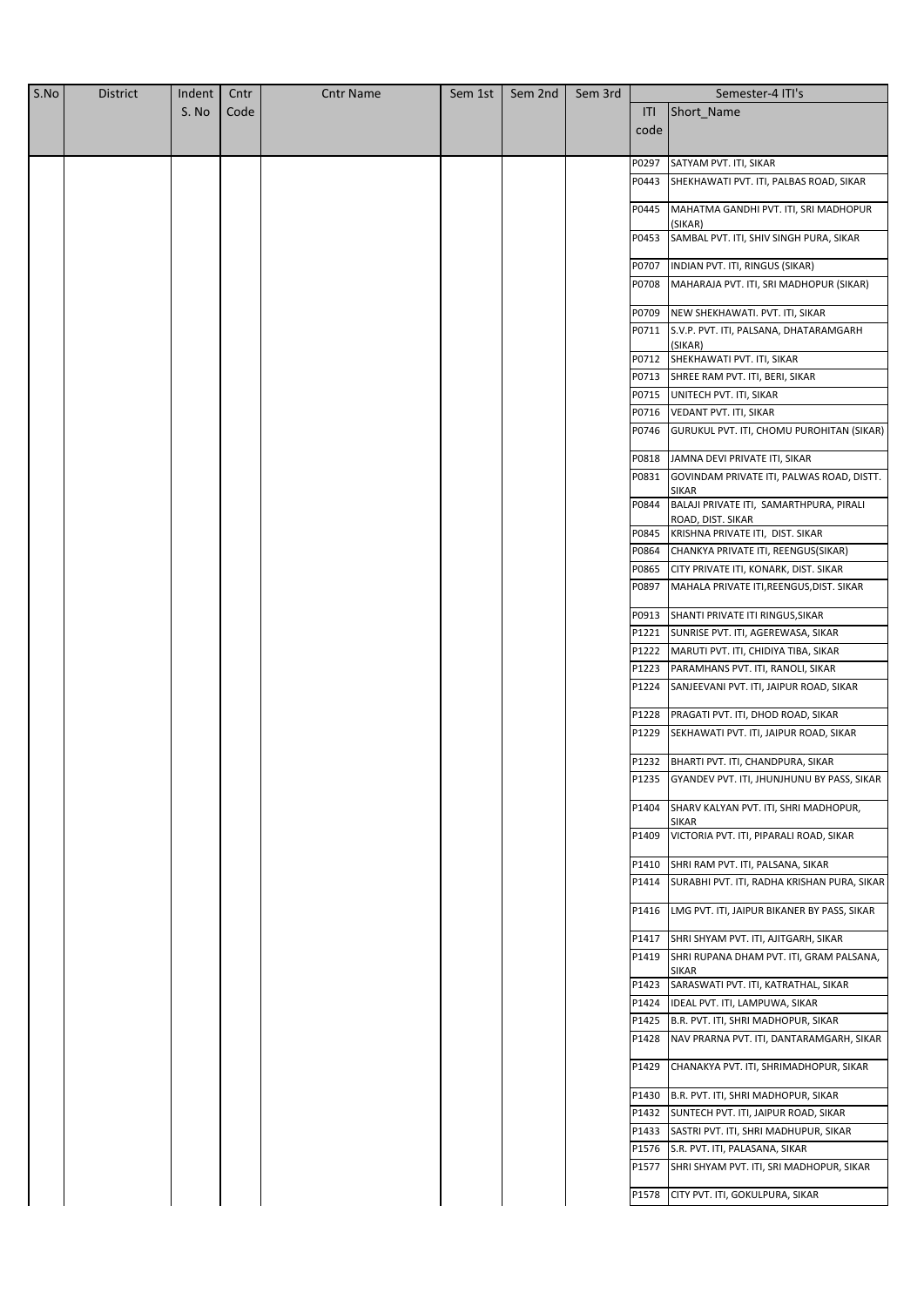| S. No<br>Code<br>Short Name<br>ITI<br>code<br>P1579<br>RUDKI PVT. ITI, RANOLI, SIKAR<br>P1581<br>MODERN PVT. ITI, JAIPUR BIKANER BY PASS<br>ROAD, SIKAR<br>M.L. PVT. ITI, GOKULPURA, SIKAR<br>P1584<br>P1585<br>SHRI SHYAM PVT. ITI, DANTA RAMGARH, SIKAR<br>P1586<br>DADRAJ KATARIYA PVT. ITI, CHIRIYA TIBBA,<br>SIKAR<br>P1591<br>RAJASTHAN PVT. ITI, DHOD ROAD, SIKAR<br>P1594<br>GURUPRAGYA PVT. ITI, RAGHUNATHGARH,<br>SIKAR<br>P1645<br>BHAWANI NIKETAN PRIVATE ITI, SIKAR<br>P1687<br>JAMNALAL BAJAJ PRIVATE ITI, SIKAR<br>P1698<br>BHARTIYA PRIVATE ITI, SIKAR<br>P1841<br>VATIKA PVT ITI, SIKAR<br>P1844<br>QUALITY PVT ITI, JAIPUR ROAD, SIKAR<br>49<br>No center for Sem 1,2,3<br><b>SIKAR</b><br>G0125 GOVT. ITI, KHOOR (SIKAR)<br>G0125<br>GOVT. ITI, KHOOR (SIKAR)<br>49<br>R.S. PVT. ITI, KANWAT, KHANDELA (SIKAR)<br>P0296<br>P0326<br>SHREE BALAJI PVT. ITI, DATAN (SIKAR)<br>P0447<br>BALAJI PVT. ITI, KHANDELA (SIKAR)<br>P0448<br>SHEKHAWATI PVT. ITI, LOSAL (SIKAR)<br>P0452<br>DESH BANDHU PVT. ITI, SEWA (SIKAR)<br>P0703<br>BALAJI PVT. ITI, BAY (SIKAR)<br>P0714<br>SUMITRA MEMORIAL PVT. ITI, LOSAL (SIKAR)<br>P0781<br>J. J. PVT. ITI, JUGALPURA, TEH-SRI MADHOPUR<br>(SIKAR)<br>P0782<br>PRINCE ACADEMY OF HIGHER EDUCATION PVT.<br>ITI, NANI (SIKAR)<br>P0808<br>VEER TEJA PRIVATE ITI, KHOOR, DIST. SIKAR<br>P0989<br>ACHI DEVI PVT. ITI, SHRI MADHOPUR, SIKAR<br>P0990<br>ARJUN PVT. ITI, LAXMANGARH ROAD, SIKAR<br>P1043<br>SORABH PVT. ITI, BALRAMPURA, SIKAR<br>P1044<br>VIVEKANAND PVT. ITI, SHRI MADHOPUR, SIKAR<br>P1058<br>RAJASTHAN PVT. ITI, BAY DANTA RAMGARH,<br>SIKAR<br>P1220<br>MINAL PVT. ITI, KANWAT, SIKAR<br>P1227<br>TIRUPATI PVT. ITI, SALASAR ROAD, SIKAR<br>P1230<br>SHRI SAI BABA PVT. ITI, DANTA, SIKAR<br>P1236<br>VINAYAK PVT.ITI VILL.KHOOR,<br>DANTARAMGARH, SIKAR<br>P1237<br>SHIVAM PVT. ITI, DANTA RAMGARH, SIKAR<br>P1405<br>NAVYUG PVT. ITI, DANTA RAMGARH, SIKAR<br>P1406<br>SUNRISE PVT. ITI, SHRI MADHOPUR, SIKAR<br>P1407<br>VIVEKANAND PVT. ITI, KHACHARIYAWAS, SIKAR<br>P1408<br>VINAYAK PVT. ITI, SHAHPURA, SIKAR<br>P1411<br>SHRI NARSING BHAGWAN PVT. ITI, SHRI<br>MADHOPUR, SIKAR<br>P1412<br>TAGORE PVT. ITI, DANTARAMGARH, SIKAR<br>P1413<br>SHRI SHYAM PVT. ITI, KHANDELA, SIKAR<br>P1415<br>SARASWATI PVT. ITI, DANTARAMGARH, SIKAR<br>P1418<br>SHREE SHYAM PVT. ITI, DHOD, SIKAR<br>P1420<br>LOSAL PVT. ITI, LOSAL, SIKAR<br>P1421<br>SHREE RAM PVT. ITI, DANTA RAMGARH, SIKAR<br>P1426<br>UNNATI PVT. ITI, LOSAL, SIKAR<br>P1431<br>RAJ PVT. ITI, KHOOR, SIKAR | S.No | <b>District</b> | Indent | Cntr | <b>Cntr Name</b> | Sem 1st | Sem 2nd | Sem 3rd | Semester-4 ITI's |
|------------------------------------------------------------------------------------------------------------------------------------------------------------------------------------------------------------------------------------------------------------------------------------------------------------------------------------------------------------------------------------------------------------------------------------------------------------------------------------------------------------------------------------------------------------------------------------------------------------------------------------------------------------------------------------------------------------------------------------------------------------------------------------------------------------------------------------------------------------------------------------------------------------------------------------------------------------------------------------------------------------------------------------------------------------------------------------------------------------------------------------------------------------------------------------------------------------------------------------------------------------------------------------------------------------------------------------------------------------------------------------------------------------------------------------------------------------------------------------------------------------------------------------------------------------------------------------------------------------------------------------------------------------------------------------------------------------------------------------------------------------------------------------------------------------------------------------------------------------------------------------------------------------------------------------------------------------------------------------------------------------------------------------------------------------------------------------------------------------------------------------------------------------------------------------------------------------------------------------------------------------------------------------------------------------------------------------------------------------------------------------------------------------------------------------------------------------------------------------------------------------------------------------------------|------|-----------------|--------|------|------------------|---------|---------|---------|------------------|
|                                                                                                                                                                                                                                                                                                                                                                                                                                                                                                                                                                                                                                                                                                                                                                                                                                                                                                                                                                                                                                                                                                                                                                                                                                                                                                                                                                                                                                                                                                                                                                                                                                                                                                                                                                                                                                                                                                                                                                                                                                                                                                                                                                                                                                                                                                                                                                                                                                                                                                                                                |      |                 |        |      |                  |         |         |         |                  |
|                                                                                                                                                                                                                                                                                                                                                                                                                                                                                                                                                                                                                                                                                                                                                                                                                                                                                                                                                                                                                                                                                                                                                                                                                                                                                                                                                                                                                                                                                                                                                                                                                                                                                                                                                                                                                                                                                                                                                                                                                                                                                                                                                                                                                                                                                                                                                                                                                                                                                                                                                |      |                 |        |      |                  |         |         |         |                  |
|                                                                                                                                                                                                                                                                                                                                                                                                                                                                                                                                                                                                                                                                                                                                                                                                                                                                                                                                                                                                                                                                                                                                                                                                                                                                                                                                                                                                                                                                                                                                                                                                                                                                                                                                                                                                                                                                                                                                                                                                                                                                                                                                                                                                                                                                                                                                                                                                                                                                                                                                                |      |                 |        |      |                  |         |         |         |                  |
|                                                                                                                                                                                                                                                                                                                                                                                                                                                                                                                                                                                                                                                                                                                                                                                                                                                                                                                                                                                                                                                                                                                                                                                                                                                                                                                                                                                                                                                                                                                                                                                                                                                                                                                                                                                                                                                                                                                                                                                                                                                                                                                                                                                                                                                                                                                                                                                                                                                                                                                                                |      |                 |        |      |                  |         |         |         |                  |
|                                                                                                                                                                                                                                                                                                                                                                                                                                                                                                                                                                                                                                                                                                                                                                                                                                                                                                                                                                                                                                                                                                                                                                                                                                                                                                                                                                                                                                                                                                                                                                                                                                                                                                                                                                                                                                                                                                                                                                                                                                                                                                                                                                                                                                                                                                                                                                                                                                                                                                                                                |      |                 |        |      |                  |         |         |         |                  |
|                                                                                                                                                                                                                                                                                                                                                                                                                                                                                                                                                                                                                                                                                                                                                                                                                                                                                                                                                                                                                                                                                                                                                                                                                                                                                                                                                                                                                                                                                                                                                                                                                                                                                                                                                                                                                                                                                                                                                                                                                                                                                                                                                                                                                                                                                                                                                                                                                                                                                                                                                |      |                 |        |      |                  |         |         |         |                  |
|                                                                                                                                                                                                                                                                                                                                                                                                                                                                                                                                                                                                                                                                                                                                                                                                                                                                                                                                                                                                                                                                                                                                                                                                                                                                                                                                                                                                                                                                                                                                                                                                                                                                                                                                                                                                                                                                                                                                                                                                                                                                                                                                                                                                                                                                                                                                                                                                                                                                                                                                                |      |                 |        |      |                  |         |         |         |                  |
|                                                                                                                                                                                                                                                                                                                                                                                                                                                                                                                                                                                                                                                                                                                                                                                                                                                                                                                                                                                                                                                                                                                                                                                                                                                                                                                                                                                                                                                                                                                                                                                                                                                                                                                                                                                                                                                                                                                                                                                                                                                                                                                                                                                                                                                                                                                                                                                                                                                                                                                                                |      |                 |        |      |                  |         |         |         |                  |
|                                                                                                                                                                                                                                                                                                                                                                                                                                                                                                                                                                                                                                                                                                                                                                                                                                                                                                                                                                                                                                                                                                                                                                                                                                                                                                                                                                                                                                                                                                                                                                                                                                                                                                                                                                                                                                                                                                                                                                                                                                                                                                                                                                                                                                                                                                                                                                                                                                                                                                                                                |      |                 |        |      |                  |         |         |         |                  |
|                                                                                                                                                                                                                                                                                                                                                                                                                                                                                                                                                                                                                                                                                                                                                                                                                                                                                                                                                                                                                                                                                                                                                                                                                                                                                                                                                                                                                                                                                                                                                                                                                                                                                                                                                                                                                                                                                                                                                                                                                                                                                                                                                                                                                                                                                                                                                                                                                                                                                                                                                |      |                 |        |      |                  |         |         |         |                  |
|                                                                                                                                                                                                                                                                                                                                                                                                                                                                                                                                                                                                                                                                                                                                                                                                                                                                                                                                                                                                                                                                                                                                                                                                                                                                                                                                                                                                                                                                                                                                                                                                                                                                                                                                                                                                                                                                                                                                                                                                                                                                                                                                                                                                                                                                                                                                                                                                                                                                                                                                                |      |                 |        |      |                  |         |         |         |                  |
|                                                                                                                                                                                                                                                                                                                                                                                                                                                                                                                                                                                                                                                                                                                                                                                                                                                                                                                                                                                                                                                                                                                                                                                                                                                                                                                                                                                                                                                                                                                                                                                                                                                                                                                                                                                                                                                                                                                                                                                                                                                                                                                                                                                                                                                                                                                                                                                                                                                                                                                                                |      |                 |        |      |                  |         |         |         |                  |
|                                                                                                                                                                                                                                                                                                                                                                                                                                                                                                                                                                                                                                                                                                                                                                                                                                                                                                                                                                                                                                                                                                                                                                                                                                                                                                                                                                                                                                                                                                                                                                                                                                                                                                                                                                                                                                                                                                                                                                                                                                                                                                                                                                                                                                                                                                                                                                                                                                                                                                                                                |      |                 |        |      |                  |         |         |         |                  |
|                                                                                                                                                                                                                                                                                                                                                                                                                                                                                                                                                                                                                                                                                                                                                                                                                                                                                                                                                                                                                                                                                                                                                                                                                                                                                                                                                                                                                                                                                                                                                                                                                                                                                                                                                                                                                                                                                                                                                                                                                                                                                                                                                                                                                                                                                                                                                                                                                                                                                                                                                |      |                 |        |      |                  |         |         |         |                  |
|                                                                                                                                                                                                                                                                                                                                                                                                                                                                                                                                                                                                                                                                                                                                                                                                                                                                                                                                                                                                                                                                                                                                                                                                                                                                                                                                                                                                                                                                                                                                                                                                                                                                                                                                                                                                                                                                                                                                                                                                                                                                                                                                                                                                                                                                                                                                                                                                                                                                                                                                                |      |                 |        |      |                  |         |         |         |                  |
|                                                                                                                                                                                                                                                                                                                                                                                                                                                                                                                                                                                                                                                                                                                                                                                                                                                                                                                                                                                                                                                                                                                                                                                                                                                                                                                                                                                                                                                                                                                                                                                                                                                                                                                                                                                                                                                                                                                                                                                                                                                                                                                                                                                                                                                                                                                                                                                                                                                                                                                                                |      |                 |        |      |                  |         |         |         |                  |
|                                                                                                                                                                                                                                                                                                                                                                                                                                                                                                                                                                                                                                                                                                                                                                                                                                                                                                                                                                                                                                                                                                                                                                                                                                                                                                                                                                                                                                                                                                                                                                                                                                                                                                                                                                                                                                                                                                                                                                                                                                                                                                                                                                                                                                                                                                                                                                                                                                                                                                                                                |      |                 |        |      |                  |         |         |         |                  |
|                                                                                                                                                                                                                                                                                                                                                                                                                                                                                                                                                                                                                                                                                                                                                                                                                                                                                                                                                                                                                                                                                                                                                                                                                                                                                                                                                                                                                                                                                                                                                                                                                                                                                                                                                                                                                                                                                                                                                                                                                                                                                                                                                                                                                                                                                                                                                                                                                                                                                                                                                |      |                 |        |      |                  |         |         |         |                  |
|                                                                                                                                                                                                                                                                                                                                                                                                                                                                                                                                                                                                                                                                                                                                                                                                                                                                                                                                                                                                                                                                                                                                                                                                                                                                                                                                                                                                                                                                                                                                                                                                                                                                                                                                                                                                                                                                                                                                                                                                                                                                                                                                                                                                                                                                                                                                                                                                                                                                                                                                                |      |                 |        |      |                  |         |         |         |                  |
|                                                                                                                                                                                                                                                                                                                                                                                                                                                                                                                                                                                                                                                                                                                                                                                                                                                                                                                                                                                                                                                                                                                                                                                                                                                                                                                                                                                                                                                                                                                                                                                                                                                                                                                                                                                                                                                                                                                                                                                                                                                                                                                                                                                                                                                                                                                                                                                                                                                                                                                                                |      |                 |        |      |                  |         |         |         |                  |
|                                                                                                                                                                                                                                                                                                                                                                                                                                                                                                                                                                                                                                                                                                                                                                                                                                                                                                                                                                                                                                                                                                                                                                                                                                                                                                                                                                                                                                                                                                                                                                                                                                                                                                                                                                                                                                                                                                                                                                                                                                                                                                                                                                                                                                                                                                                                                                                                                                                                                                                                                |      |                 |        |      |                  |         |         |         |                  |
|                                                                                                                                                                                                                                                                                                                                                                                                                                                                                                                                                                                                                                                                                                                                                                                                                                                                                                                                                                                                                                                                                                                                                                                                                                                                                                                                                                                                                                                                                                                                                                                                                                                                                                                                                                                                                                                                                                                                                                                                                                                                                                                                                                                                                                                                                                                                                                                                                                                                                                                                                |      |                 |        |      |                  |         |         |         |                  |
|                                                                                                                                                                                                                                                                                                                                                                                                                                                                                                                                                                                                                                                                                                                                                                                                                                                                                                                                                                                                                                                                                                                                                                                                                                                                                                                                                                                                                                                                                                                                                                                                                                                                                                                                                                                                                                                                                                                                                                                                                                                                                                                                                                                                                                                                                                                                                                                                                                                                                                                                                |      |                 |        |      |                  |         |         |         |                  |
|                                                                                                                                                                                                                                                                                                                                                                                                                                                                                                                                                                                                                                                                                                                                                                                                                                                                                                                                                                                                                                                                                                                                                                                                                                                                                                                                                                                                                                                                                                                                                                                                                                                                                                                                                                                                                                                                                                                                                                                                                                                                                                                                                                                                                                                                                                                                                                                                                                                                                                                                                |      |                 |        |      |                  |         |         |         |                  |
|                                                                                                                                                                                                                                                                                                                                                                                                                                                                                                                                                                                                                                                                                                                                                                                                                                                                                                                                                                                                                                                                                                                                                                                                                                                                                                                                                                                                                                                                                                                                                                                                                                                                                                                                                                                                                                                                                                                                                                                                                                                                                                                                                                                                                                                                                                                                                                                                                                                                                                                                                |      |                 |        |      |                  |         |         |         |                  |
|                                                                                                                                                                                                                                                                                                                                                                                                                                                                                                                                                                                                                                                                                                                                                                                                                                                                                                                                                                                                                                                                                                                                                                                                                                                                                                                                                                                                                                                                                                                                                                                                                                                                                                                                                                                                                                                                                                                                                                                                                                                                                                                                                                                                                                                                                                                                                                                                                                                                                                                                                |      |                 |        |      |                  |         |         |         |                  |
|                                                                                                                                                                                                                                                                                                                                                                                                                                                                                                                                                                                                                                                                                                                                                                                                                                                                                                                                                                                                                                                                                                                                                                                                                                                                                                                                                                                                                                                                                                                                                                                                                                                                                                                                                                                                                                                                                                                                                                                                                                                                                                                                                                                                                                                                                                                                                                                                                                                                                                                                                |      |                 |        |      |                  |         |         |         |                  |
|                                                                                                                                                                                                                                                                                                                                                                                                                                                                                                                                                                                                                                                                                                                                                                                                                                                                                                                                                                                                                                                                                                                                                                                                                                                                                                                                                                                                                                                                                                                                                                                                                                                                                                                                                                                                                                                                                                                                                                                                                                                                                                                                                                                                                                                                                                                                                                                                                                                                                                                                                |      |                 |        |      |                  |         |         |         |                  |
|                                                                                                                                                                                                                                                                                                                                                                                                                                                                                                                                                                                                                                                                                                                                                                                                                                                                                                                                                                                                                                                                                                                                                                                                                                                                                                                                                                                                                                                                                                                                                                                                                                                                                                                                                                                                                                                                                                                                                                                                                                                                                                                                                                                                                                                                                                                                                                                                                                                                                                                                                |      |                 |        |      |                  |         |         |         |                  |
|                                                                                                                                                                                                                                                                                                                                                                                                                                                                                                                                                                                                                                                                                                                                                                                                                                                                                                                                                                                                                                                                                                                                                                                                                                                                                                                                                                                                                                                                                                                                                                                                                                                                                                                                                                                                                                                                                                                                                                                                                                                                                                                                                                                                                                                                                                                                                                                                                                                                                                                                                |      |                 |        |      |                  |         |         |         |                  |
|                                                                                                                                                                                                                                                                                                                                                                                                                                                                                                                                                                                                                                                                                                                                                                                                                                                                                                                                                                                                                                                                                                                                                                                                                                                                                                                                                                                                                                                                                                                                                                                                                                                                                                                                                                                                                                                                                                                                                                                                                                                                                                                                                                                                                                                                                                                                                                                                                                                                                                                                                |      |                 |        |      |                  |         |         |         |                  |
|                                                                                                                                                                                                                                                                                                                                                                                                                                                                                                                                                                                                                                                                                                                                                                                                                                                                                                                                                                                                                                                                                                                                                                                                                                                                                                                                                                                                                                                                                                                                                                                                                                                                                                                                                                                                                                                                                                                                                                                                                                                                                                                                                                                                                                                                                                                                                                                                                                                                                                                                                |      |                 |        |      |                  |         |         |         |                  |
|                                                                                                                                                                                                                                                                                                                                                                                                                                                                                                                                                                                                                                                                                                                                                                                                                                                                                                                                                                                                                                                                                                                                                                                                                                                                                                                                                                                                                                                                                                                                                                                                                                                                                                                                                                                                                                                                                                                                                                                                                                                                                                                                                                                                                                                                                                                                                                                                                                                                                                                                                |      |                 |        |      |                  |         |         |         |                  |
|                                                                                                                                                                                                                                                                                                                                                                                                                                                                                                                                                                                                                                                                                                                                                                                                                                                                                                                                                                                                                                                                                                                                                                                                                                                                                                                                                                                                                                                                                                                                                                                                                                                                                                                                                                                                                                                                                                                                                                                                                                                                                                                                                                                                                                                                                                                                                                                                                                                                                                                                                |      |                 |        |      |                  |         |         |         |                  |
|                                                                                                                                                                                                                                                                                                                                                                                                                                                                                                                                                                                                                                                                                                                                                                                                                                                                                                                                                                                                                                                                                                                                                                                                                                                                                                                                                                                                                                                                                                                                                                                                                                                                                                                                                                                                                                                                                                                                                                                                                                                                                                                                                                                                                                                                                                                                                                                                                                                                                                                                                |      |                 |        |      |                  |         |         |         |                  |
|                                                                                                                                                                                                                                                                                                                                                                                                                                                                                                                                                                                                                                                                                                                                                                                                                                                                                                                                                                                                                                                                                                                                                                                                                                                                                                                                                                                                                                                                                                                                                                                                                                                                                                                                                                                                                                                                                                                                                                                                                                                                                                                                                                                                                                                                                                                                                                                                                                                                                                                                                |      |                 |        |      |                  |         |         |         |                  |
|                                                                                                                                                                                                                                                                                                                                                                                                                                                                                                                                                                                                                                                                                                                                                                                                                                                                                                                                                                                                                                                                                                                                                                                                                                                                                                                                                                                                                                                                                                                                                                                                                                                                                                                                                                                                                                                                                                                                                                                                                                                                                                                                                                                                                                                                                                                                                                                                                                                                                                                                                |      |                 |        |      |                  |         |         |         |                  |
|                                                                                                                                                                                                                                                                                                                                                                                                                                                                                                                                                                                                                                                                                                                                                                                                                                                                                                                                                                                                                                                                                                                                                                                                                                                                                                                                                                                                                                                                                                                                                                                                                                                                                                                                                                                                                                                                                                                                                                                                                                                                                                                                                                                                                                                                                                                                                                                                                                                                                                                                                |      |                 |        |      |                  |         |         |         |                  |
|                                                                                                                                                                                                                                                                                                                                                                                                                                                                                                                                                                                                                                                                                                                                                                                                                                                                                                                                                                                                                                                                                                                                                                                                                                                                                                                                                                                                                                                                                                                                                                                                                                                                                                                                                                                                                                                                                                                                                                                                                                                                                                                                                                                                                                                                                                                                                                                                                                                                                                                                                |      |                 |        |      |                  |         |         |         |                  |
|                                                                                                                                                                                                                                                                                                                                                                                                                                                                                                                                                                                                                                                                                                                                                                                                                                                                                                                                                                                                                                                                                                                                                                                                                                                                                                                                                                                                                                                                                                                                                                                                                                                                                                                                                                                                                                                                                                                                                                                                                                                                                                                                                                                                                                                                                                                                                                                                                                                                                                                                                |      |                 |        |      |                  |         |         |         |                  |
|                                                                                                                                                                                                                                                                                                                                                                                                                                                                                                                                                                                                                                                                                                                                                                                                                                                                                                                                                                                                                                                                                                                                                                                                                                                                                                                                                                                                                                                                                                                                                                                                                                                                                                                                                                                                                                                                                                                                                                                                                                                                                                                                                                                                                                                                                                                                                                                                                                                                                                                                                |      |                 |        |      |                  |         |         |         |                  |
|                                                                                                                                                                                                                                                                                                                                                                                                                                                                                                                                                                                                                                                                                                                                                                                                                                                                                                                                                                                                                                                                                                                                                                                                                                                                                                                                                                                                                                                                                                                                                                                                                                                                                                                                                                                                                                                                                                                                                                                                                                                                                                                                                                                                                                                                                                                                                                                                                                                                                                                                                |      |                 |        |      |                  |         |         |         |                  |
|                                                                                                                                                                                                                                                                                                                                                                                                                                                                                                                                                                                                                                                                                                                                                                                                                                                                                                                                                                                                                                                                                                                                                                                                                                                                                                                                                                                                                                                                                                                                                                                                                                                                                                                                                                                                                                                                                                                                                                                                                                                                                                                                                                                                                                                                                                                                                                                                                                                                                                                                                |      |                 |        |      |                  |         |         |         |                  |
|                                                                                                                                                                                                                                                                                                                                                                                                                                                                                                                                                                                                                                                                                                                                                                                                                                                                                                                                                                                                                                                                                                                                                                                                                                                                                                                                                                                                                                                                                                                                                                                                                                                                                                                                                                                                                                                                                                                                                                                                                                                                                                                                                                                                                                                                                                                                                                                                                                                                                                                                                |      |                 |        |      |                  |         |         |         |                  |
|                                                                                                                                                                                                                                                                                                                                                                                                                                                                                                                                                                                                                                                                                                                                                                                                                                                                                                                                                                                                                                                                                                                                                                                                                                                                                                                                                                                                                                                                                                                                                                                                                                                                                                                                                                                                                                                                                                                                                                                                                                                                                                                                                                                                                                                                                                                                                                                                                                                                                                                                                |      |                 |        |      |                  |         |         |         |                  |
|                                                                                                                                                                                                                                                                                                                                                                                                                                                                                                                                                                                                                                                                                                                                                                                                                                                                                                                                                                                                                                                                                                                                                                                                                                                                                                                                                                                                                                                                                                                                                                                                                                                                                                                                                                                                                                                                                                                                                                                                                                                                                                                                                                                                                                                                                                                                                                                                                                                                                                                                                |      |                 |        |      |                  |         |         |         |                  |
|                                                                                                                                                                                                                                                                                                                                                                                                                                                                                                                                                                                                                                                                                                                                                                                                                                                                                                                                                                                                                                                                                                                                                                                                                                                                                                                                                                                                                                                                                                                                                                                                                                                                                                                                                                                                                                                                                                                                                                                                                                                                                                                                                                                                                                                                                                                                                                                                                                                                                                                                                |      |                 |        |      |                  |         |         |         |                  |
|                                                                                                                                                                                                                                                                                                                                                                                                                                                                                                                                                                                                                                                                                                                                                                                                                                                                                                                                                                                                                                                                                                                                                                                                                                                                                                                                                                                                                                                                                                                                                                                                                                                                                                                                                                                                                                                                                                                                                                                                                                                                                                                                                                                                                                                                                                                                                                                                                                                                                                                                                |      |                 |        |      |                  |         |         |         |                  |
|                                                                                                                                                                                                                                                                                                                                                                                                                                                                                                                                                                                                                                                                                                                                                                                                                                                                                                                                                                                                                                                                                                                                                                                                                                                                                                                                                                                                                                                                                                                                                                                                                                                                                                                                                                                                                                                                                                                                                                                                                                                                                                                                                                                                                                                                                                                                                                                                                                                                                                                                                |      |                 |        |      |                  |         |         |         |                  |
|                                                                                                                                                                                                                                                                                                                                                                                                                                                                                                                                                                                                                                                                                                                                                                                                                                                                                                                                                                                                                                                                                                                                                                                                                                                                                                                                                                                                                                                                                                                                                                                                                                                                                                                                                                                                                                                                                                                                                                                                                                                                                                                                                                                                                                                                                                                                                                                                                                                                                                                                                |      |                 |        |      |                  |         |         |         |                  |
|                                                                                                                                                                                                                                                                                                                                                                                                                                                                                                                                                                                                                                                                                                                                                                                                                                                                                                                                                                                                                                                                                                                                                                                                                                                                                                                                                                                                                                                                                                                                                                                                                                                                                                                                                                                                                                                                                                                                                                                                                                                                                                                                                                                                                                                                                                                                                                                                                                                                                                                                                |      |                 |        |      |                  |         |         |         |                  |
|                                                                                                                                                                                                                                                                                                                                                                                                                                                                                                                                                                                                                                                                                                                                                                                                                                                                                                                                                                                                                                                                                                                                                                                                                                                                                                                                                                                                                                                                                                                                                                                                                                                                                                                                                                                                                                                                                                                                                                                                                                                                                                                                                                                                                                                                                                                                                                                                                                                                                                                                                |      |                 |        |      |                  |         |         |         |                  |
|                                                                                                                                                                                                                                                                                                                                                                                                                                                                                                                                                                                                                                                                                                                                                                                                                                                                                                                                                                                                                                                                                                                                                                                                                                                                                                                                                                                                                                                                                                                                                                                                                                                                                                                                                                                                                                                                                                                                                                                                                                                                                                                                                                                                                                                                                                                                                                                                                                                                                                                                                |      |                 |        |      |                  |         |         |         |                  |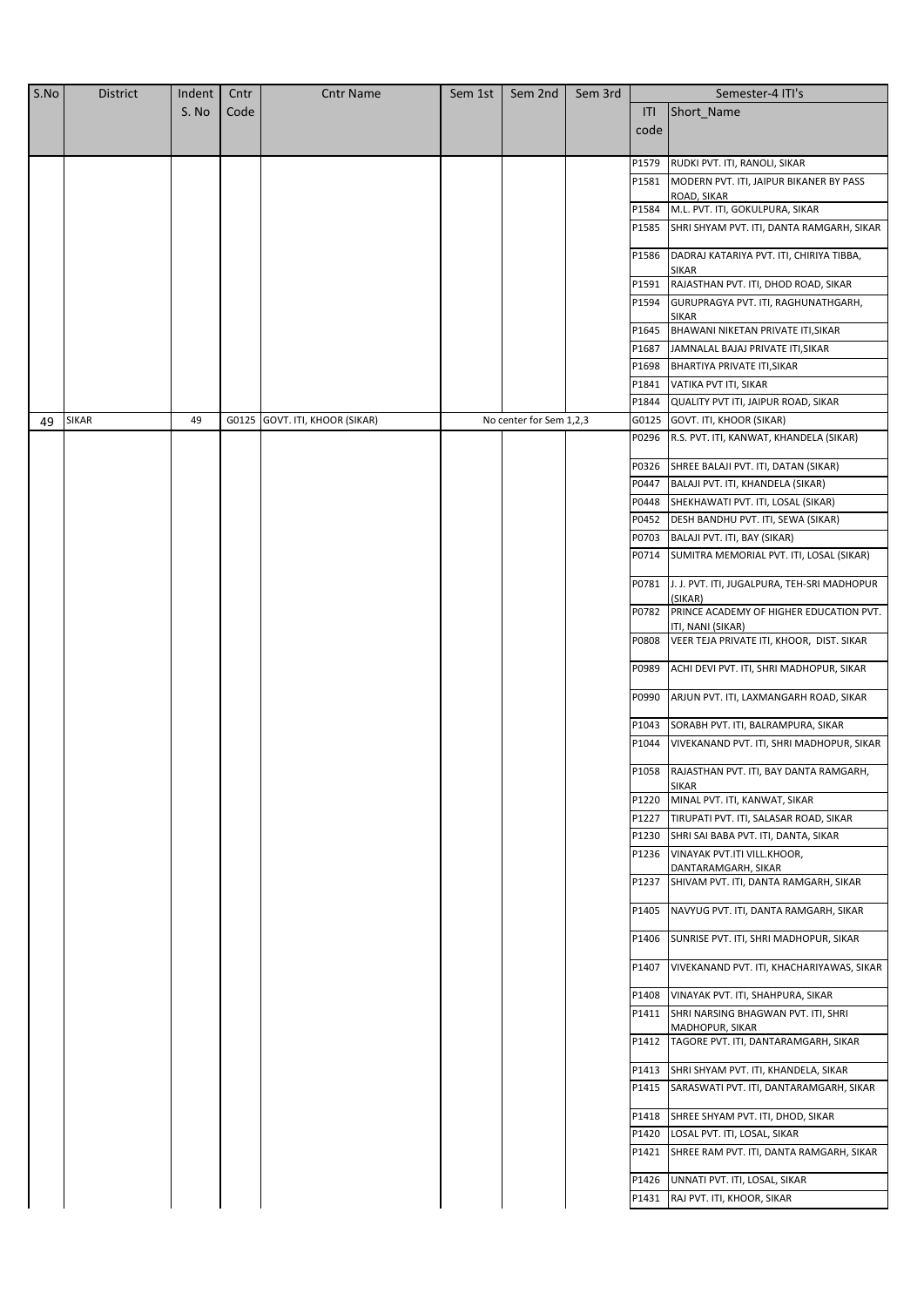| S.No | <b>District</b> | Indent | Cntr  | <b>Cntr Name</b>                     | Sem 1st | Sem 2nd                            | Sem 3rd |       | Semester-4 ITI's                                      |
|------|-----------------|--------|-------|--------------------------------------|---------|------------------------------------|---------|-------|-------------------------------------------------------|
|      |                 | S. No  | Code  |                                      |         |                                    |         | ITI   | Short_Name                                            |
|      |                 |        |       |                                      |         |                                    |         | code  |                                                       |
|      |                 |        |       |                                      |         |                                    |         |       |                                                       |
|      |                 |        |       |                                      |         |                                    |         | P1580 | MAA BHAGWATI ITC NANGAL NATHUSAR, SHRI                |
|      |                 |        |       |                                      |         |                                    |         |       | MADHOPUR, SIKAR                                       |
|      |                 |        |       |                                      |         |                                    |         | P1582 | SUBHASH PVT. ITI, SEWAD BARI, SIKAR                   |
|      |                 |        |       |                                      |         |                                    |         | P1583 | SANKALP PVT. ITI, DANTA, SIKAR                        |
|      |                 |        |       |                                      |         |                                    |         | P1587 | SHREE RAM PVT. ITI, KHATU SHYAM JI, SIKAR             |
|      |                 |        |       |                                      |         |                                    |         | P1590 | TAGORE PVT. ITI, DUGOLI, SIKAR                        |
|      |                 |        |       |                                      |         |                                    |         | P1593 | ST.JOHNS PVT. ITI, SEVAD BARI, SIKAR                  |
|      |                 |        |       |                                      |         |                                    |         | P1596 | SHREE SHYAM PVT. ITI, BAY DANTA RAMGARH,              |
|      |                 |        |       |                                      |         |                                    |         |       | SIKAR                                                 |
|      |                 |        |       |                                      |         |                                    |         | P1597 | SARASWATI PVT. ITI, SEWAD BARI, SIKAR                 |
|      |                 |        |       |                                      |         |                                    |         | P1598 | GOVINDAM PVT. ITI, SABALPURA, SIKAR                   |
|      |                 |        |       |                                      |         |                                    |         | P1742 | SATYAM PRIVATE ITI, KHANDELA, Sikar                   |
| 50   | <b>SIROHI</b>   | 50     | G0067 | GOVT. ITI, SIROHI                    |         | All Govt and PVT ITI's Of District |         | G0051 | GOVT. ITI, ABU ROAD (SIROHI)                          |
|      |                 |        |       |                                      |         |                                    |         | G0066 | GOVT. ITI, SHIVGANJ (SIROHI)                          |
|      |                 |        |       |                                      |         |                                    |         | G0067 | GOVT. ITI, SIROHI                                     |
|      |                 |        |       |                                      |         |                                    |         |       | P0717 SHREE NATH PVT. ITI, AMTHALA (SIROHI)           |
|      |                 |        |       |                                      |         |                                    |         |       |                                                       |
|      |                 |        |       |                                      |         |                                    |         | P0718 | VISHVAKARMA KAUSHAL PVT. ITI, BARLOOT                 |
|      |                 |        |       |                                      |         |                                    |         | P1599 | (SIROHI)<br>USB PVT. ITI, VASADA, SIROHI              |
|      |                 |        |       |                                      |         |                                    |         | P1677 | MADHAV PRIVATE ITI, SIROHI                            |
| 51   | <b>TONK</b>     | 51     |       | G0014 GOVT. ITI, TODARAISINGH (TONK) |         | No center for Sem 1,2,3            |         | G0014 | GOVT. ITI, TODARAISINGH (TONK)                        |
|      |                 |        |       |                                      |         |                                    |         | P0301 | SARASWATI PVT. ITI, JUGALPURA, NIWAI                  |
|      |                 |        |       |                                      |         |                                    |         |       | (TONK)                                                |
|      |                 |        |       |                                      |         |                                    |         | P0302 | INDIAN INSTITUTE OF PVT. ITI, NIWAI (TONK)            |
|      |                 |        |       |                                      |         |                                    |         |       |                                                       |
|      |                 |        |       |                                      |         |                                    |         | P0731 | SHREE SEVANAND PVT. ITI, NEWAI (TONK)                 |
|      |                 |        |       |                                      |         |                                    |         |       | P0732 VINAYAK PVT. ITI, NEWAI (TONK)                  |
|      |                 |        |       |                                      |         |                                    |         | P0878 | SEVANAND PRIVATE ITI, BANSTHALI MODE                  |
|      |                 |        |       |                                      |         |                                    |         |       | NEAR TALAI KE BALAJI, ROOPWAS, NEWAI,                 |
|      |                 |        |       |                                      |         |                                    |         | P1045 | DISTT. TONK<br>NEW DESHRAJ NAVJEEVAN PVT. ITI, NEWAI, |
|      |                 |        |       |                                      |         |                                    |         |       | томк                                                  |
|      |                 |        |       |                                      |         |                                    |         | P1238 | SANSKAR PVT. ITI, TODARAISINGH, TONK                  |
|      |                 |        |       |                                      |         |                                    |         | P1241 | SHIV PVT. ITI, NEWAI, TONK                            |
|      |                 |        |       |                                      |         |                                    |         | P1444 | BALAJI PVT. ITI, NEWAI, TONK                          |
|      |                 |        |       |                                      |         |                                    |         |       | P1733 GuruKripa Pvt., ITI, NEWAI, Tonk                |
|      |                 |        |       |                                      |         |                                    |         | P1744 | MISSION PRIVATE ITI, NEWAI, Tonk                      |
|      |                 |        |       |                                      |         |                                    |         | P1748 | THE DESHRAJ PVT.ITI, NEWAI, Tonk                      |
|      |                 |        |       |                                      |         |                                    |         | P1749 | RNT PRIVATE INDUSTRIAL TRAINING INSTITUTE,            |
|      |                 |        |       |                                      |         |                                    |         |       | NEWAI, Tonk                                           |
| 52   | <b>TONK</b>     | 52     |       | G0015 GOVT. ITI, TONK                |         | All Govt and PVT ITI's Of District |         | P0300 | SANSKAR PVT. ITI, DEOLI (TONK)                        |
|      |                 |        |       |                                      |         |                                    |         | P0303 | M.R.C. INTERNATIONAL PVT. ITI,<br>MALPURA (TONK)      |
|      |                 |        |       |                                      |         |                                    |         | P0723 | GLOBAL PVT. ITI, ALIGARH, TONK                        |
|      |                 |        |       |                                      |         |                                    |         | P0724 | KARNI PVT. ITI, ALIGARH (TONK)                        |
|      |                 |        |       |                                      |         |                                    |         | P0725 | MAA JAGDAMBA PVT. ITI, GARH UNIYARA                   |
|      |                 |        |       |                                      |         |                                    |         |       | (TONK)                                                |
|      |                 |        |       |                                      |         |                                    |         | P0726 | RAHUL PVT. ITI, TONK                                  |
|      |                 |        |       |                                      |         |                                    |         | P0727 | SARSWATI PVT. ITI, MALPURA (TONK)                     |
|      |                 |        |       |                                      |         |                                    |         |       | P0728 SHAHIL PVT. ITI, TONK                           |
|      |                 |        |       |                                      |         |                                    |         | P0729 | SHIV PVT. ITI, ALIGARH (TONK)                         |
|      |                 |        |       |                                      |         |                                    |         | P0730 | SHIV PVT. ITI, TONK                                   |
|      |                 |        |       |                                      |         |                                    |         | P0748 | J.I.T.S. PVT. ITI, MEDICITY (TONK)                    |
|      |                 |        |       |                                      |         |                                    |         | P0803 | ADARSH PRIVATE ITI DEOLI, DIST. TONK                  |
|      |                 |        |       |                                      |         |                                    |         | P0814 | SHREE GOVIND DEV PRIVATE ITI, TONK                    |
|      |                 |        |       |                                      |         |                                    |         | P0936 | SANSKAR PVT. ITI, DEOLI, TONK                         |
|      |                 |        |       |                                      |         |                                    |         | P1098 | SHRI PATI PVT. ITI, Palai (Tonk)                      |
|      |                 |        |       |                                      |         |                                    |         | P1239 | RISE PVT. ITI, DUNI, TONK                             |
|      |                 |        |       |                                      |         |                                    |         | P1240 | BHUNESHWARI PVT. ITI, KOTA ROAD, TONK                 |
|      |                 |        |       |                                      |         |                                    |         | P1242 | SAINT JOSEPH PVT. ITI, DIET ROAD, TONK                |
|      |                 |        |       |                                      |         |                                    |         |       |                                                       |